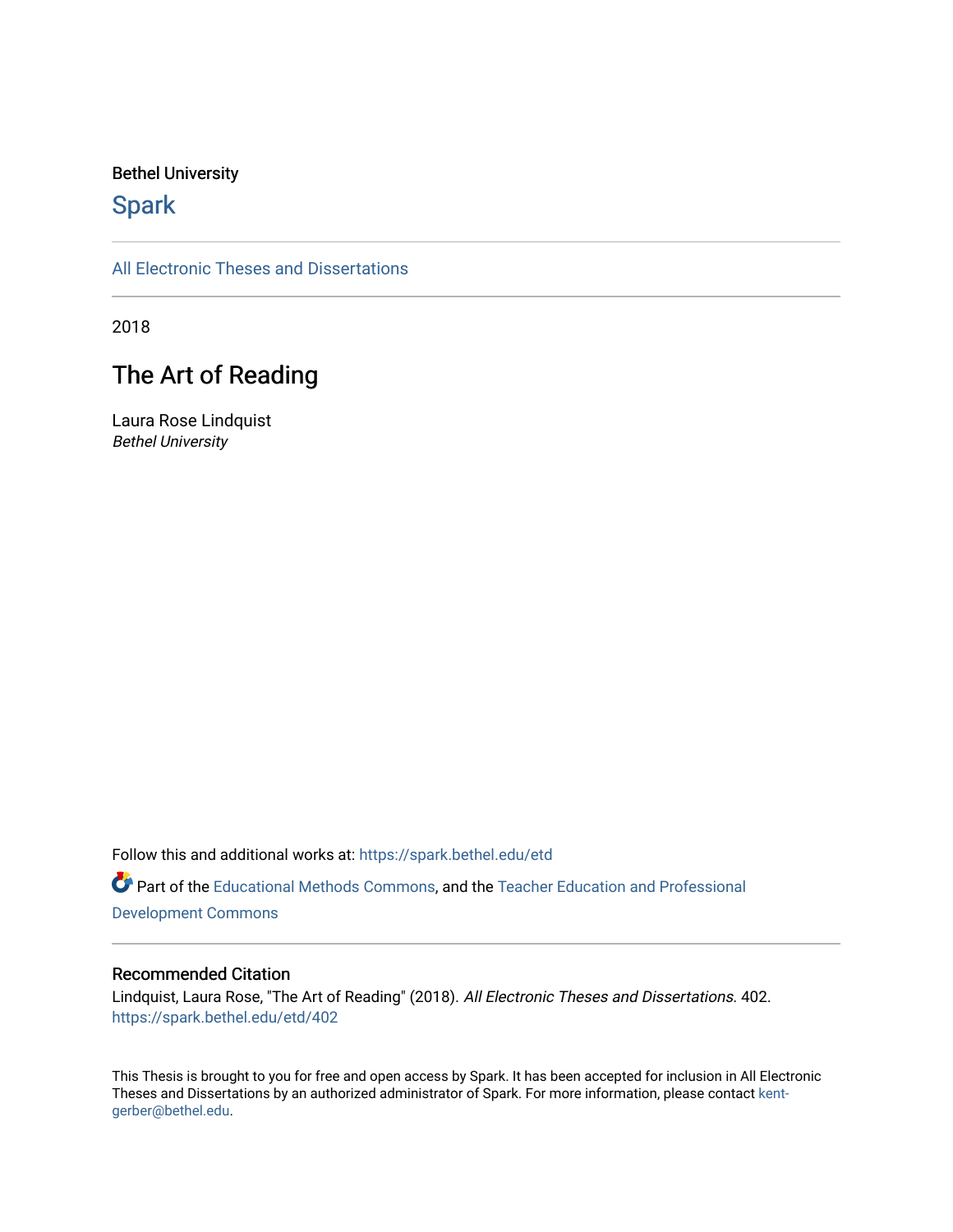THE ART OF READING

# A MASTER'S THESIS SUBMITTED TO THE FACULTY OF BETHEL UNIVERSITY

BY

LAURA ROSE LINDQUIST

## IN PARTIAL FULFILLMENT OF THE REQUIREMENTS

FOR THE DEGREE OF MASTER OF ARTS

MAY 2018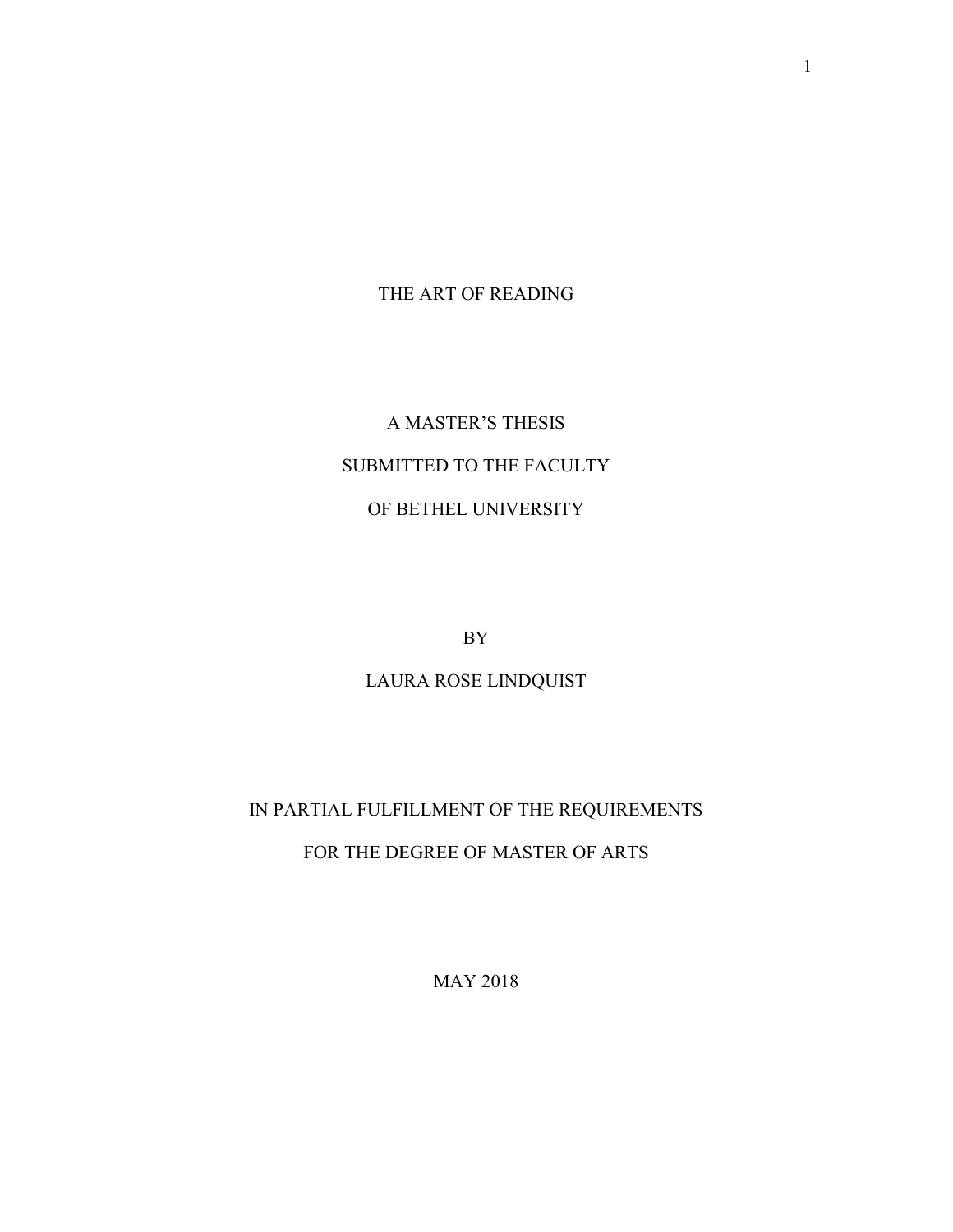## BETHEL UNIVERSITY

## THE ART OF READING

Laura Rose Lindquist

May 2018

APPROVED

Cheryl Bostrom, EdD

John Bergeland, M.Ed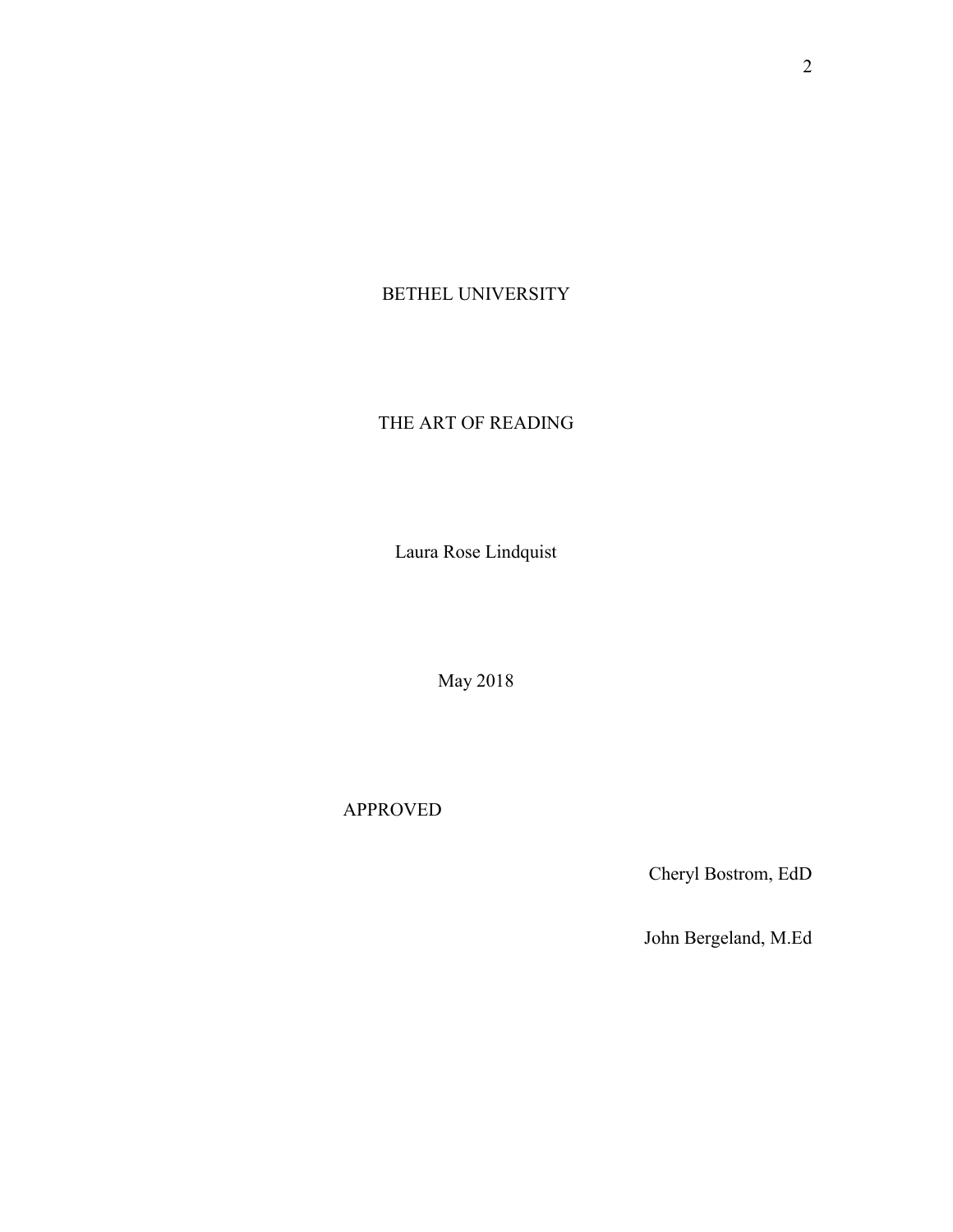#### Abstract

The product of this literature review with application emphasis is an Art of Reading class which addresses reading comprehension and the role that art teachers can play in contributing to achievement. The class is based on research findings and integrates eight strategies to improve reading comprehension. The strategies include: 1) promote selfefficacy, 2) set goals, 3) provide choice, 4) build relationships, 5) ease anxiety 6) teach reading comprehension strategies, 7) spend time reading, and 8) spend time reflecting. The Art of Reading class also includes mindfulness practices, self-selected reading material, and artwork projects based on the text.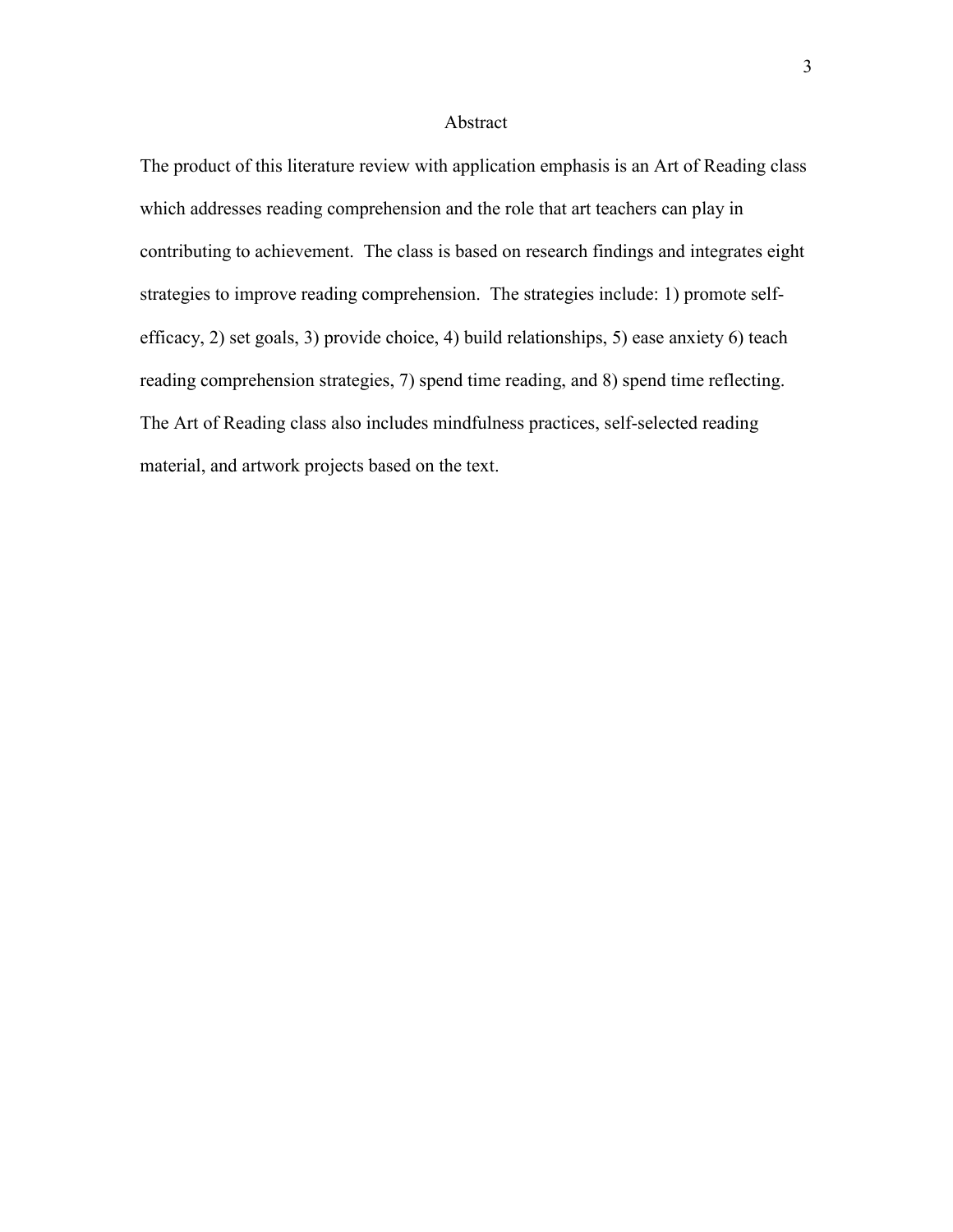## Table of Contents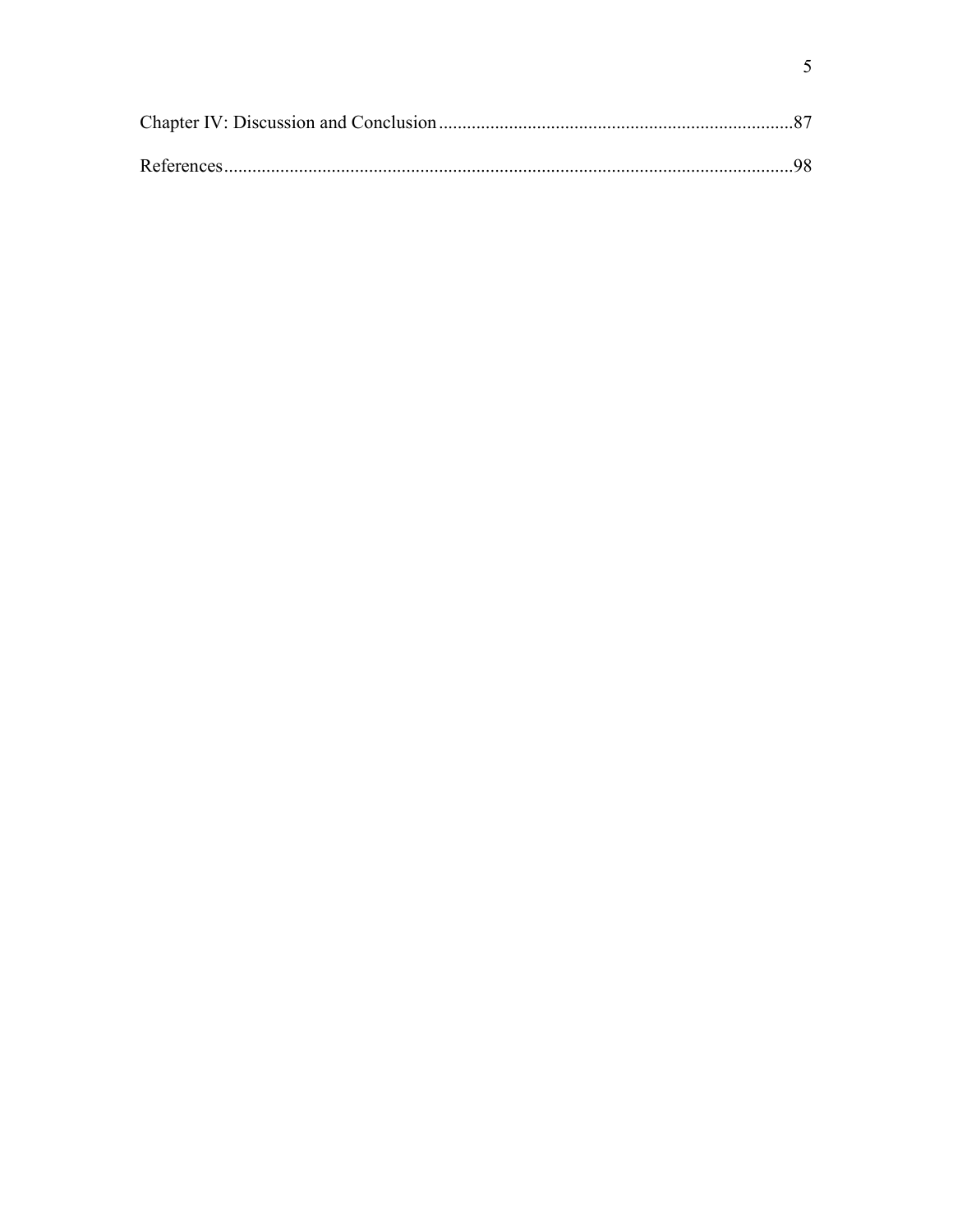#### **CHAPTER I: INTRODUCTION**

 Students' lives are changing as technology advances. From a paper-and-pencil world to smart boards, iPads, and smart phones, technical methods by which students can now learn are vast. Students can be entertained in class by engaging interactive games such as Kahoot, a site that allows students to compete with one another in a video-gamelike quiz, or they can speak-to-text an essay with an iPad. Although advances in technology offer additional differentiated learning and teaching possibilities, they have also posed a challenge to teachers. The world of instant gratification through technology is only one of the major contributing factors toward reading disinterest in young adults (Shepherd & Mullane, 2010). Reading has become an activity that many students dread rather than welcome which poses a challenge to teachers. As an art teacher, I want to figure out how to pique my students' interests in reading and improve their reading abilities.

Reading apathy stems also from an inability to comprehend the text as well as negative previous experiences with reading. Reardon et al. (2012) explained that students in the United States can read by third grade if reading is defined as proficiency in basic and procedural word reading skills. However, from a comprehension standpoint, only one-third of students through middle school have attained this skill (p. 17). There is a literacy gap between white students and students of color as well as students of high socioeconomic status versus low socioeconomic status (Reardon et al., 2012). Compared to roughly 50 years ago, racial and ethnic literacy gaps are shrinking; nevertheless, socioeconomic discrepancies in literacy skills continue to grow. The disparity in reading skills between kindergarten students from high- and low-socioeconomic statuses is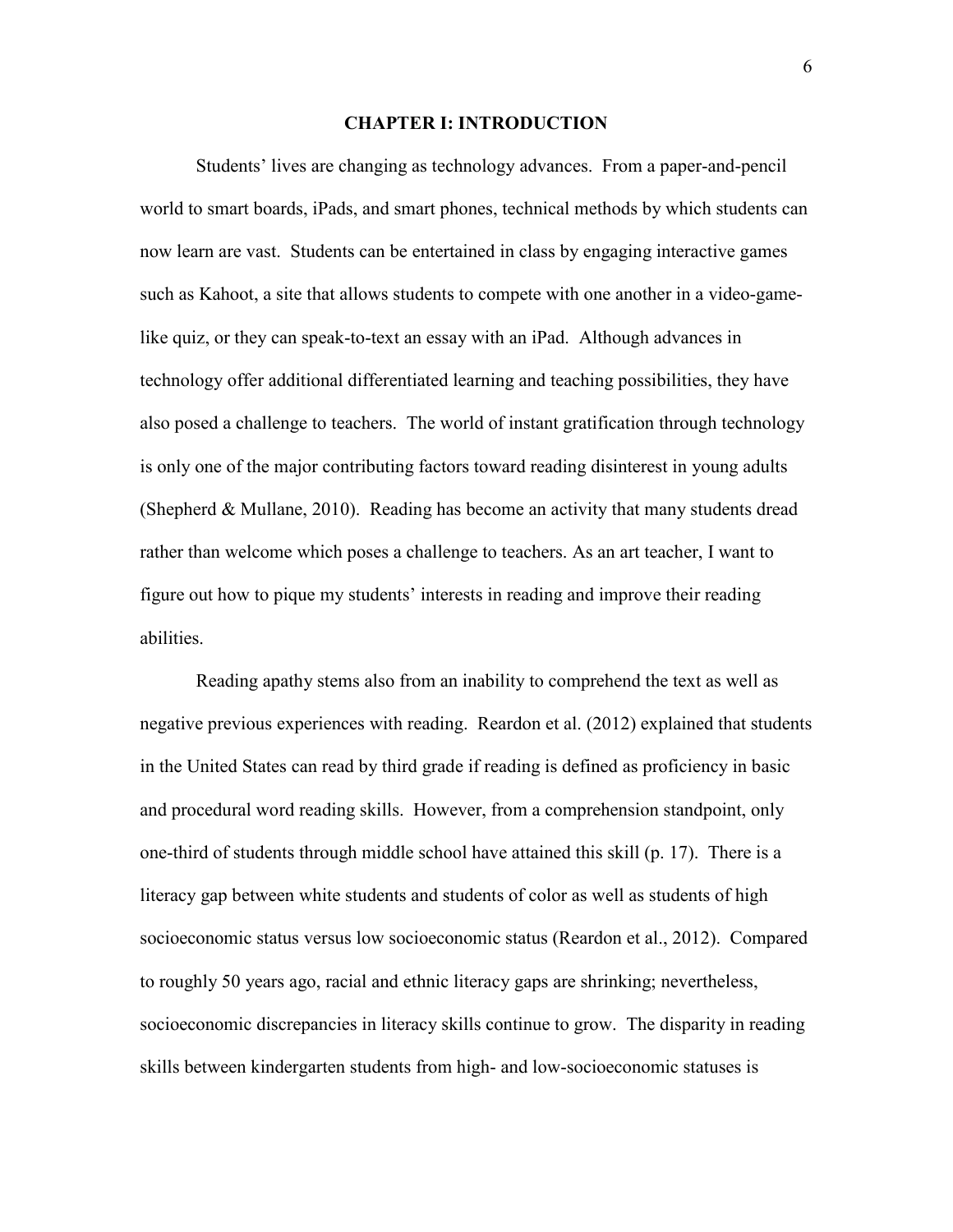significant. As children from low-income families grow from kindergarten to eighth grade, the income-achievement standard deviations continue to grow on average from 1.2 to 1.35 (2012). Thus, it is pertinent that teachers positively influence students' reading experiences. If teachers can inspire interest in all their students early on, especially those from low-socioeconomic status, it is more likely that the achievement gap will be narrowed.

The ability to read has a significant impact on students' futures, so it is important that teachers turn reading experiences into satisfying endeavors. Reading comprehension is a requirement for social and economic upward mobility. Not only is it important for individual success, reading comprehension is necessary for our country's economy, for much of recent economic growth has been in the areas of the labor force that require moderate- to high-level literacy skills (Reardon et al., p. 18). Reading comprehension is also a necessity as students grow up in a world constantly bombarded by contradictory information. With skills in reading comprehension, students are better equipped to navigate the evidence, facts, figures, and data to evaluate, interpret, and make decisions based off the available information. Since students in elementary and middle school years develop reading skills more rapidly than adults, teachers of all subject areas, not only those with reading backgrounds, should teach their students the skills to be flourishing readers (Reardon et al., 2012).

 Success in high school depends on students' reading comprehension abilities in their middle school years; however, about two-thirds of all students are not able to demonstrate this ability. As students encounter various texts in the content areas in high school, teachers discover many of their students are not well-equipped to engage with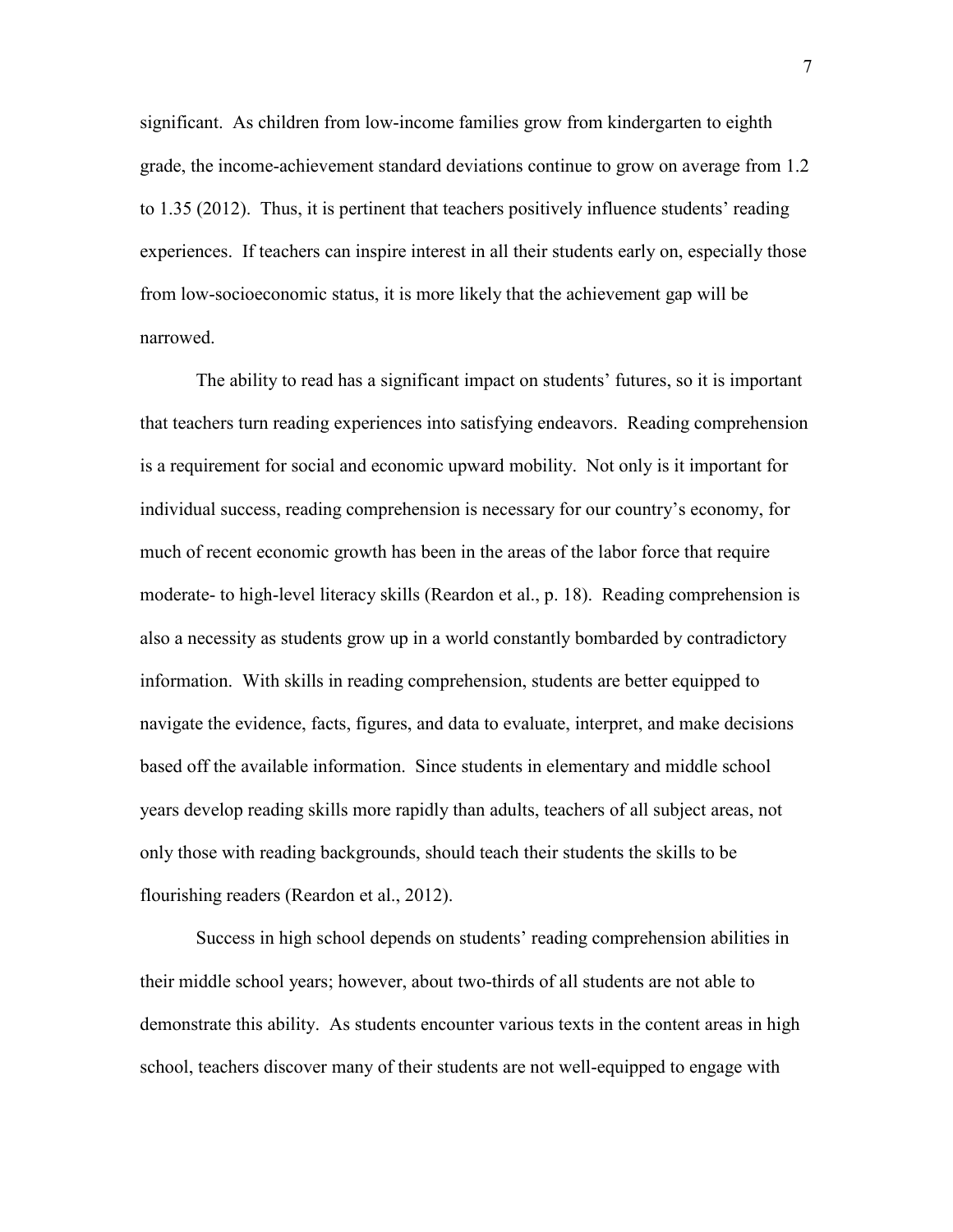their respective discipline-specific texts. Therefore, teachers discover a roadblock. Teachers find they need to teach students how to read before requiring students to learn from the texts (Snow & Juel., 2005). The teachers must meet the students where they are at in their reading skills before they can move forward and teach content through text.

#### **Personal Experience**

I am an art teacher and administrative coordinator in an urban high school in Saint Paul, Minnesota, and I have noticed that many of my students choose to be in art class because it is a hands-on activity that offers instant gratification. Three years into the teaching profession, I can attest to numerous students struggling with reading. The school at which I teach has been aware of this situation, so the principal implemented an All School Read program, during which teachers and students read the same book for 30 minutes a day for two days a week. When I have had students read during the All School Read, I have observed various student behaviors. From falling asleep, to staying on the same page and sneakily texting on their phones, to taking long bathroom breaks, my students display an avoidance of reading.

My observations and experiences as an art educator and administrative coordinator have led me to conduct this literature review with application emphasis. For example, Maurice, a typical student in my class, was not exactly enthralled with the idea of having to read during an art class. When the time came for All School Read to commence, he would exclaim, "This is dumb! I hate reading. Why do we have to sit and read in an art class?" He was a kind student but not afraid to speak his mind. His words were often followed by his classmates agreeing and shouting, "Right! We have other projects to get done that are more important than reading." I was challenged to then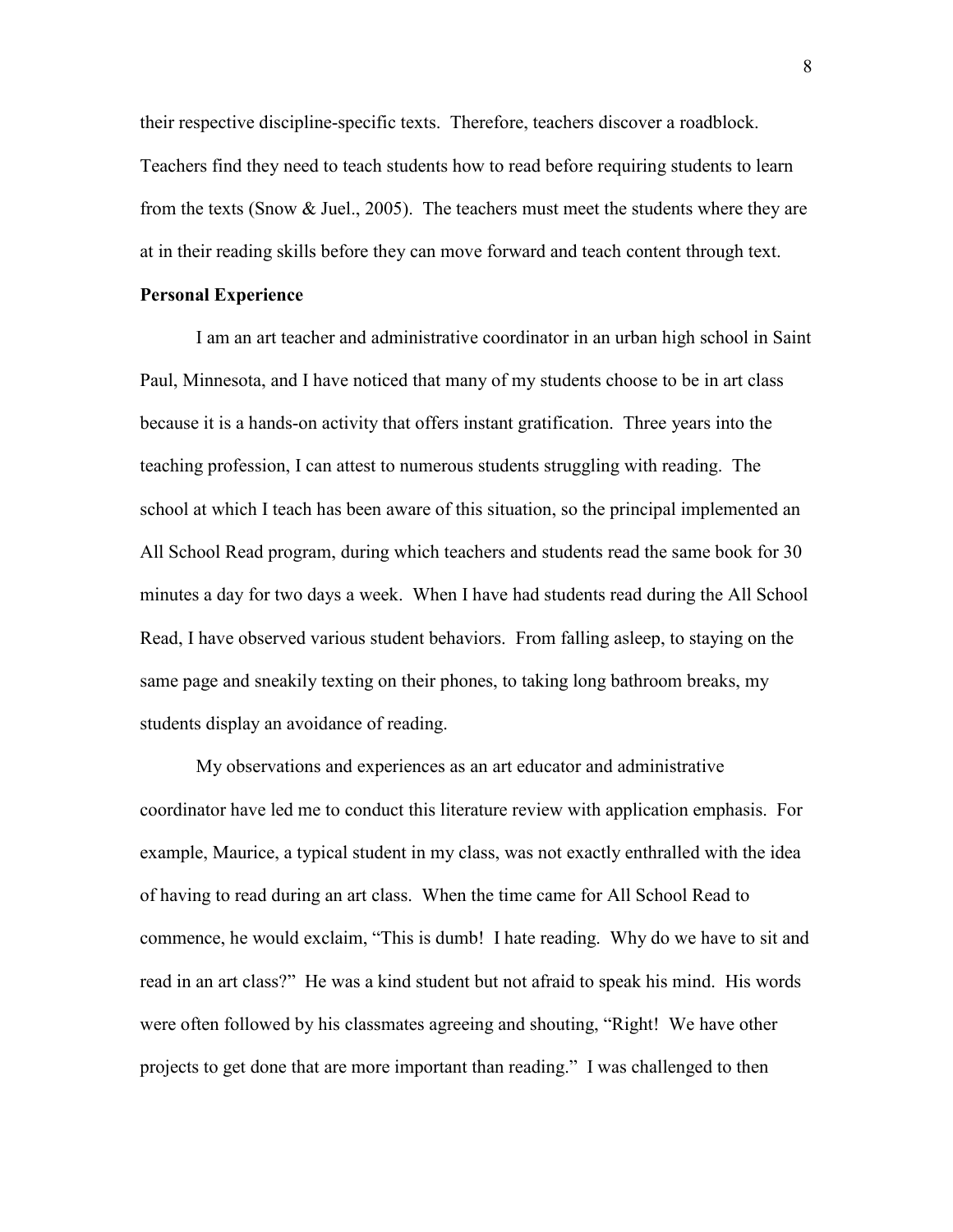figure out a way to immediately inspire my students to enjoy the next 30 minutes. I would try anything from reading aloud to the class to having them read silently to having them intermittently stop to write down what they read. It seemed that no matter what I required the students to do, they did not enjoy the task of reading.

As an administrative coordinator, I require students to complete an intake assessment, part of which assesses their reading comprehension skills. Assessment scores reveal that a majority of the 130 11th-grade and 12th-grade students are at or below the 3rd-grade reading level. According to Reardon et al. (2012), about 10% of 17 year-olds have reached the level of a typical 9-year-old. I have also noted that students lose patience when tasked with the reading section of the test, for the pace at which they complete the section rapidly increases. The students would begin the reading portion by taking their time slowly reading the text, and then after only a couple questions requiring careful reading, students would click rapidly through the answers so they could be done with the reading section. Nathaniel was one of these typical students who would hastily complete the reading section. When I asked him why he sped up, he explained, "I don't like reading and I got frustrated. I just wanted to be done." I have observed many of my students with this negative attitude toward reading. Either the students say reading is not fun or it is too difficult.

#### **Definition of Terms**

The following is a list of terms and their definitions that are frequently used in this project.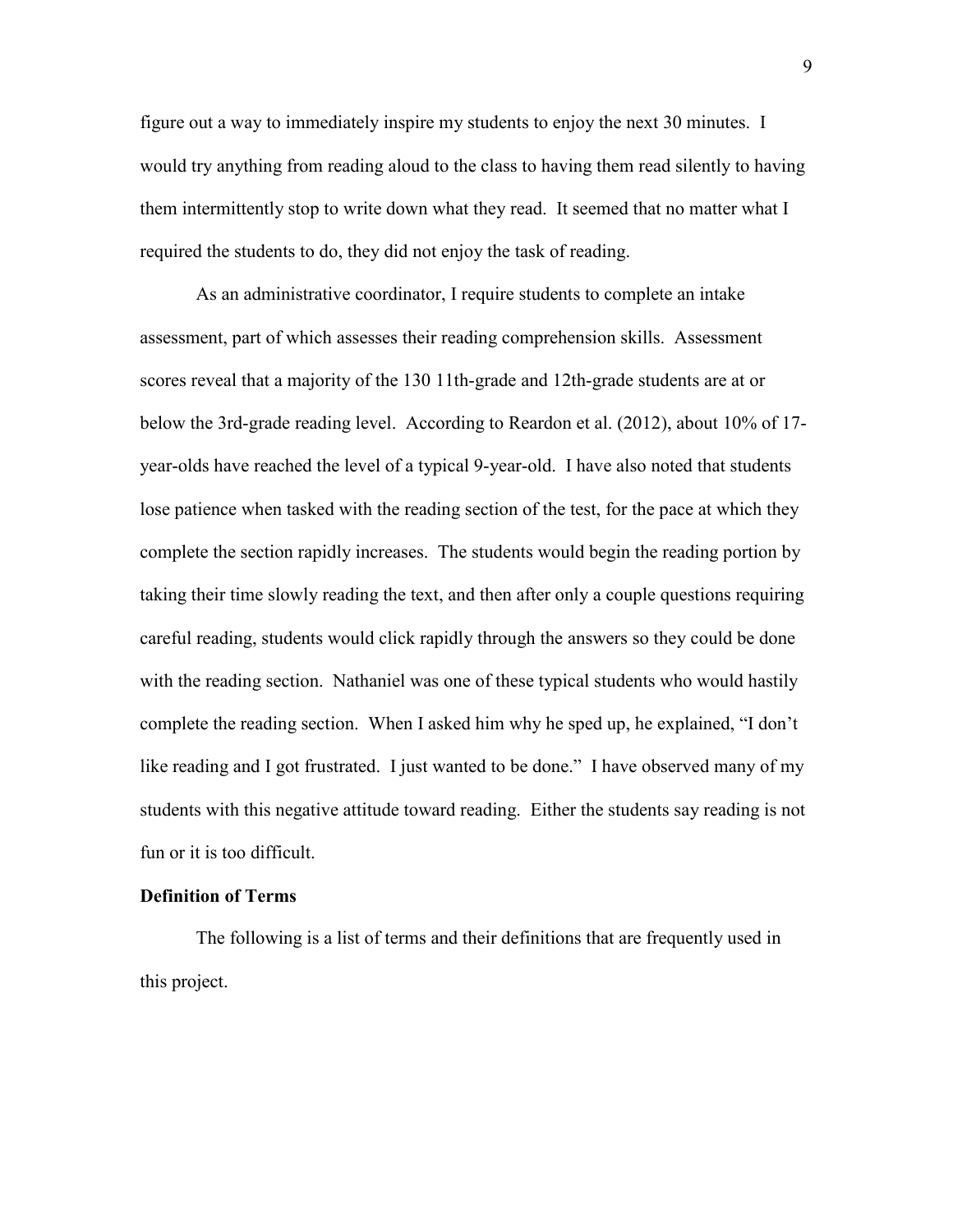*Reading comprehension* will be referred to as the integration of background knowledge and contextual information to understand a reading selection (Reardon et al., 2012).

*Self-efficacy* is one's perceived ability to produce at a given level of success (Bandura, 1997).

*Reading anxiety* is "a negative emotion that impairs learning, a fear response to imagined or distant threats, and a feeling of helplessness focused on future threats to selfesteem" (Jalongo & Hirsch, 2010, p. 433).

*Mindfulness* is the practice of being aware of one's body, mind, and feelings in the present moment to promote a sense of tranquility (Mindfulness, n.d.).

*Reading proficiency* means that the student has mastered age/grade level expectations (Connors-Tadros, 2014).

#### **Research Question**

 Reading is an important skill for success as a student, a citizen, and a worker. Many students get to high school with a disregard or a hatred toward reading. As a high school art teacher, I wanted to learn more about this aversion to reading and what I can do to positively influence reading experiences. Thus, the following research question guided this study: How can art teachers develop their students' reading comprehension skills? In Chapter II I reviewed literature to answer this question.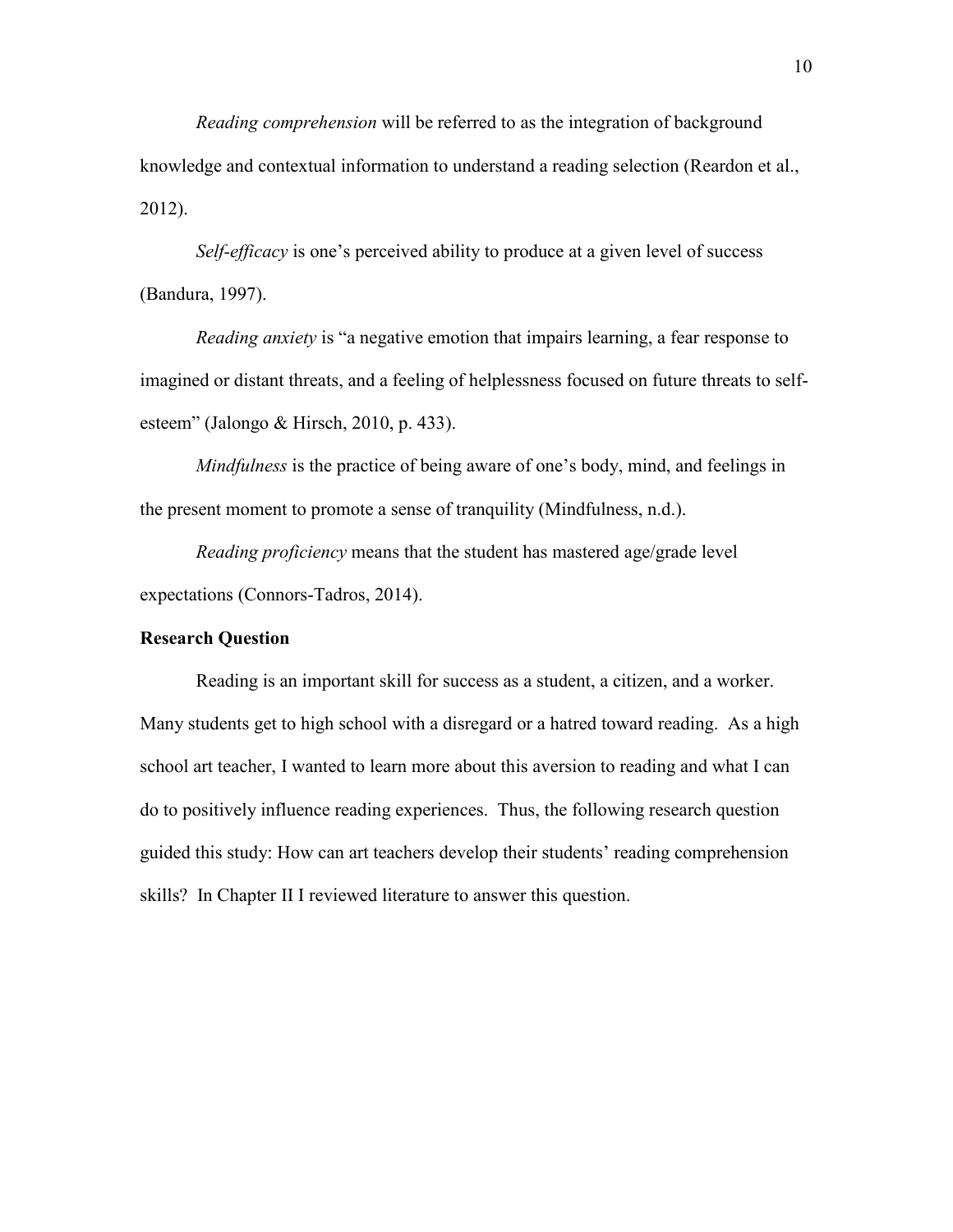#### **CHAPTER II: LITERATURE REVIEW**

To locate literature for this thesis, searches of Academic Search Complete, Educator's Reference Complete, ERIC, JSTOR Arts & Sciences VI Archive Collection, and Education Journals were conducted for research publications from 1980 to 2018. This list was narrowed by considering only peer-reviewed journals and articles that focused on reading comprehension and addressed the guiding questions. Key words used in these searches were *reading comprehension, reading strategies, visual art, reading comprehension strategies,* and *reading anxiety*. The structure of this chapter is to review literature on ways teachers can improve reading comprehension. Eight strategies are described in the following sequence in no order of importance. The strategies are neither hierarchical nor separate; they interlace and work together to improve reading comprehension.

- 1. Promote Self-Efficacy
- 2. Set Goals
- 3. Provide Choice
- 4. Build Relationships
- 5. Ease Anxiety
- 6. Teach Reading Comprehension Strategies
- 7. Spend Time Reading
- 8. Spend Time Reflecting

#### **Strategy 1: Promote Self-Efficacy**

 When confronted with the task of reading, many students have feelings of little to no self-motivation. Theorist Albert Bandura proposed the idea that promoting self-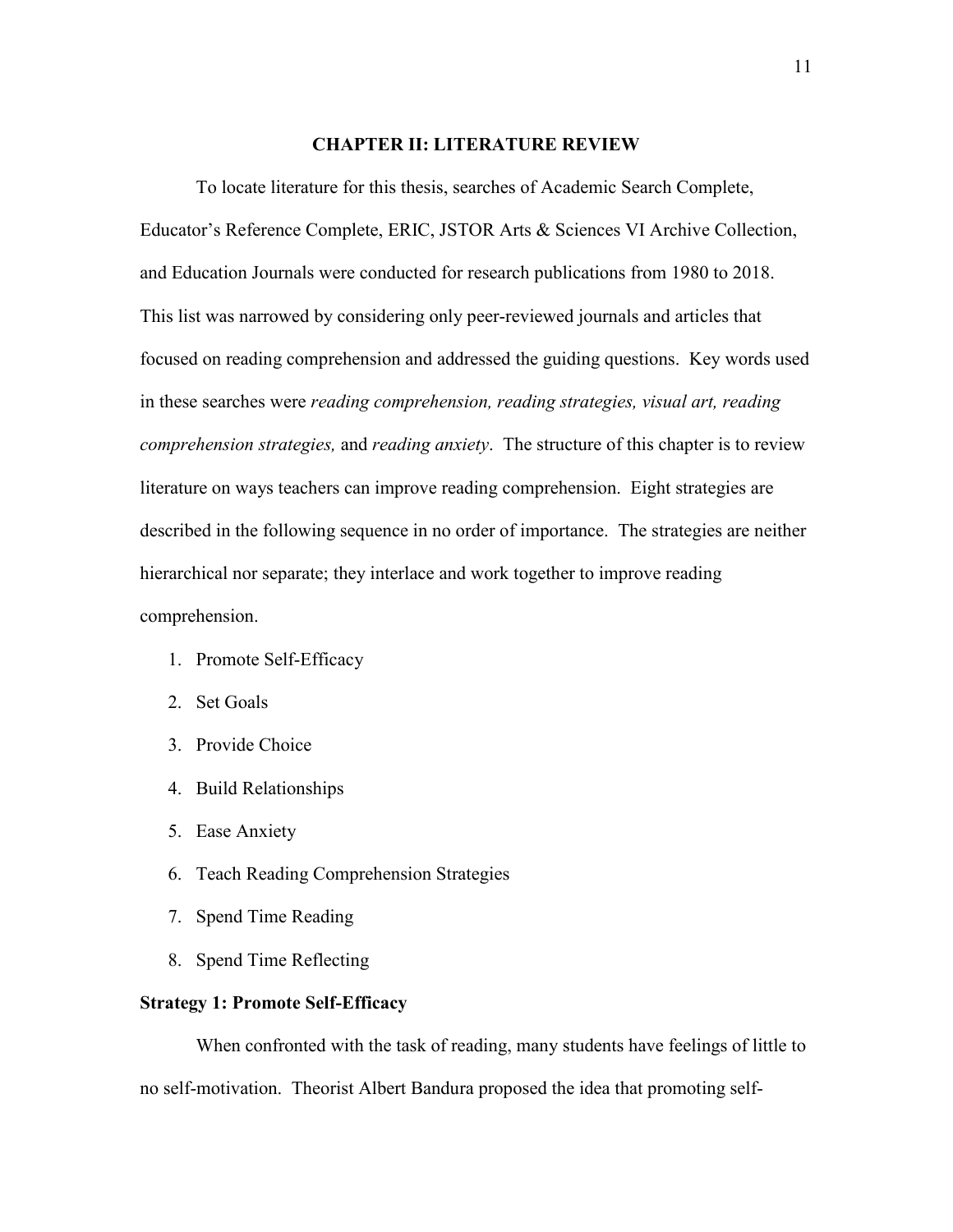efficacy, one's perceived ability to produce a given level of success, fosters selfmotivation (1997). Self-efficacy directly relates to a person's successes, such as those in the educational and career spheres, and teachers have opportunities to nurture selfefficacy in the classroom. Efficacy belief influences students' courses of action, the amount of effort they exert, and their resilience to adversity. With high levels of selfefficacy, students are equipped to persevere through challenges, failures, and even mental issues, such as anxiety and depression. Simply put, students are able accomplish more when they have high levels of self-efficacy.

 Bandura (1997) identified four sources from which students can gain selfefficacy: mastery experience, social modeling, social persuasion, and emotional and physical wellbeing. Mastery experience, the most essential source for self-efficacy, means that students have more confidence when completing a task because they have successfully completed it before. For example, a student who has earned an A on her latest art project will feel more self-assured when presented the task of a new art project. The second source for gaining self-efficacy is through social modeling. When students see others complete a task successfully, they will have more confidence since they have lived vicariously through others' success. Teachers could promote vicarious experience in the classroom by modeling a task. For instance, an art teacher could model the individual steps for creating a stained glass piece. Students then feel confident having witnessed the task at hand. The third source, social persuasion, means that when students are convinced to believe in themselves they will apply more effort and, by doing so, increase their chances for success. They have more self-confidence accomplishing tasks when they are convinced they are able to succeed. A teacher can promote success by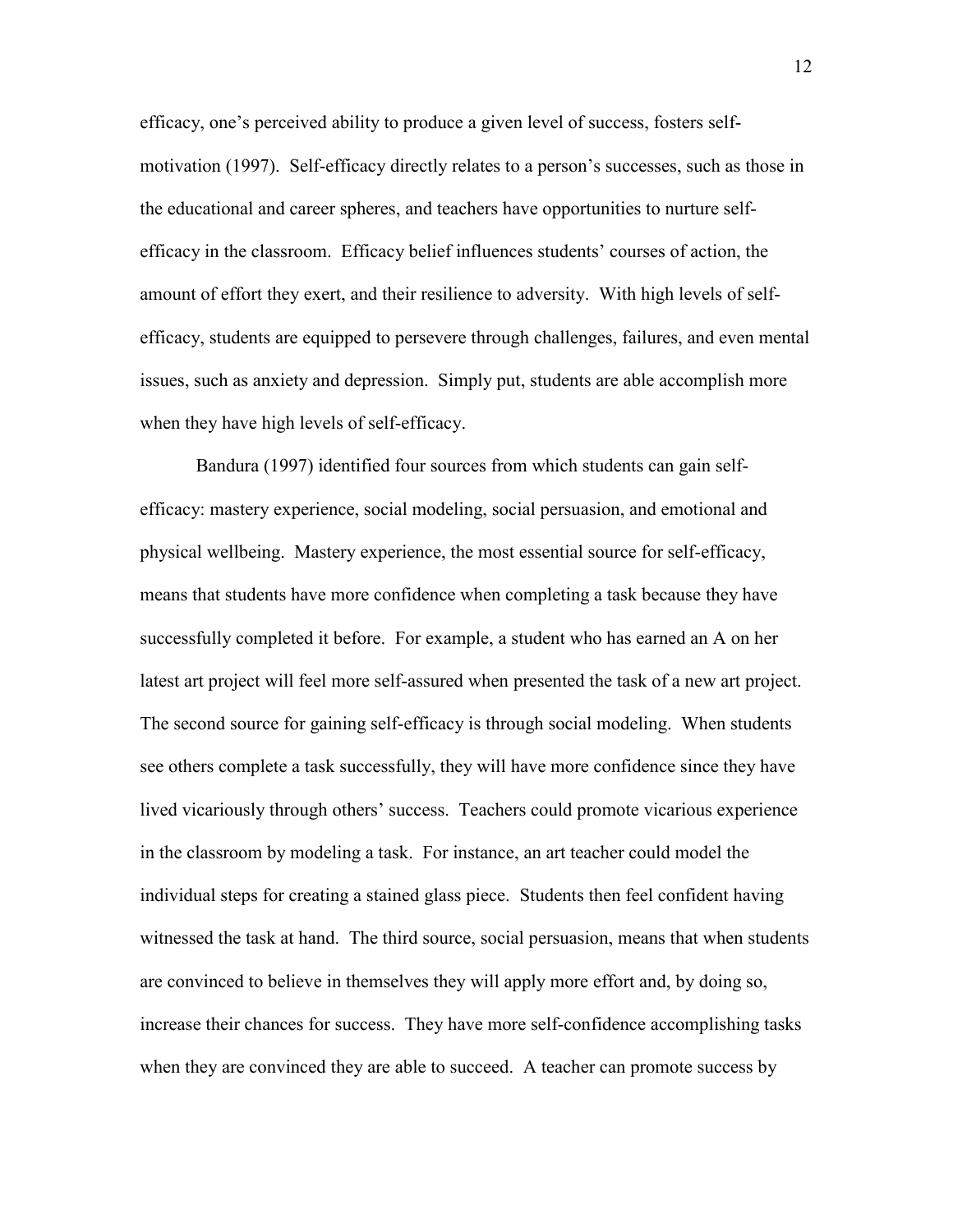giving students positive feedback as well as setting up situations that allow for positive peer feedback.

 The fourth source, emotional and physical wellbeing, indicates that by supporting positive emotional and physical states, teachers can increase students' levels of selfefficacy. Students who fail at finishing a task often experience physiological symptoms, such as sweaty palms, increased heart rate, and headaches. Teachers could combat these symptoms by creating a stress-free and safe environment. When they notice a student experiencing the symptoms they can adjust the situation and improve the condition.

#### **Strategy 2: Set Goals**

 One approach to promote self-efficacy involves goal setting. A growing body of research has indicated that goal setting promotes self-efficacy in learning (Schunk, 2003). When students commit to a goal, they are more likely to evaluate their progress against the goal as they complete tasks. For goal setting to promote self-efficacy, the goals need to be specific, explicit, and attainable. Goals such as *I will do my best* are too general. By creating goals and evaluating progress against specific goals, students increase selfefficacy and maintain motivation (Schunk, 2003).

 Schunk and Rice (1989) examined the effects of self-efficacy on reading comprehension. They identified two types of goals in relation to reading comprehension: process goals and performance goals. The experiment involved students participating in lessons. Prior to the lessons, students were given either a process goal, a product goal, or they were told to simply be productive. Compared with the students who were not given a goal, students given a process or product goal demonstrated better reading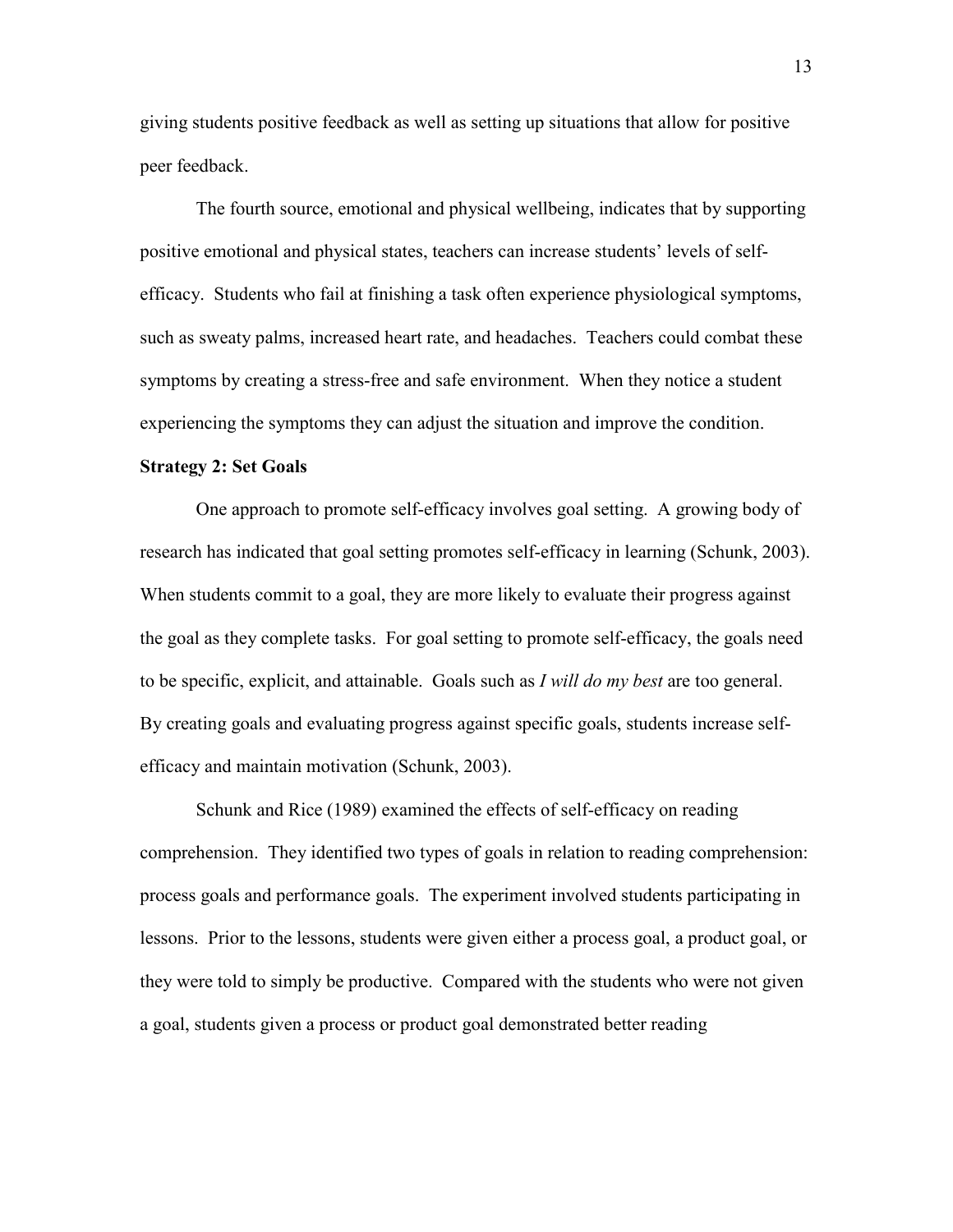comprehension and displayed more self-efficacy. This finding supports the notion that goal setting promotes self-efficacy, which is essential for reading comprehension.

 Several scholars agreed that students achieve more when they take personal responsibility for their learning. Stone discovered through her research that students displayed higher levels of motivation outside school than inside school simply because they were not in charge when they were in school (1984). One way to increase their motivation and a sense of control in school is to promote goal setting. Setting goals and purposes for reading promoted self-efficacy, which, in turn, increased motivation. Older students typically do not receive as much support as younger students; therefore, as students progress through the primary grades, they may become less motivated in school. Thus, teachers should provide support to older students as well as younger students.

Since goal setting promotes self-efficacy, it is vital for students moving out of the younger grades. In Hawaii, a fifth-grade classroom incorporated goal setting and progress evaluation into its curriculum. Teacher Charlene Christenson and curriculum developer Jackie Carroll designed a class to see whether they could increase students' ownership of learning literacy. To do so, Christenson required students to set goals for themselves. The goals were based on student-teacher discussions concerning how students interpreted themselves as readers and writers. Over time, Christenson observed that setting goals increased her students' concentration on learning, her students' feelings of motivation, and her students' ownership of learning (Carroll & Christenson, 1995). Because students created their own goals focusing on what was important to them, they were more self-determined and excited about the steps to achieve the goal. For example, student Nohea created a goal to "…work on what I'm writing and make it a better story"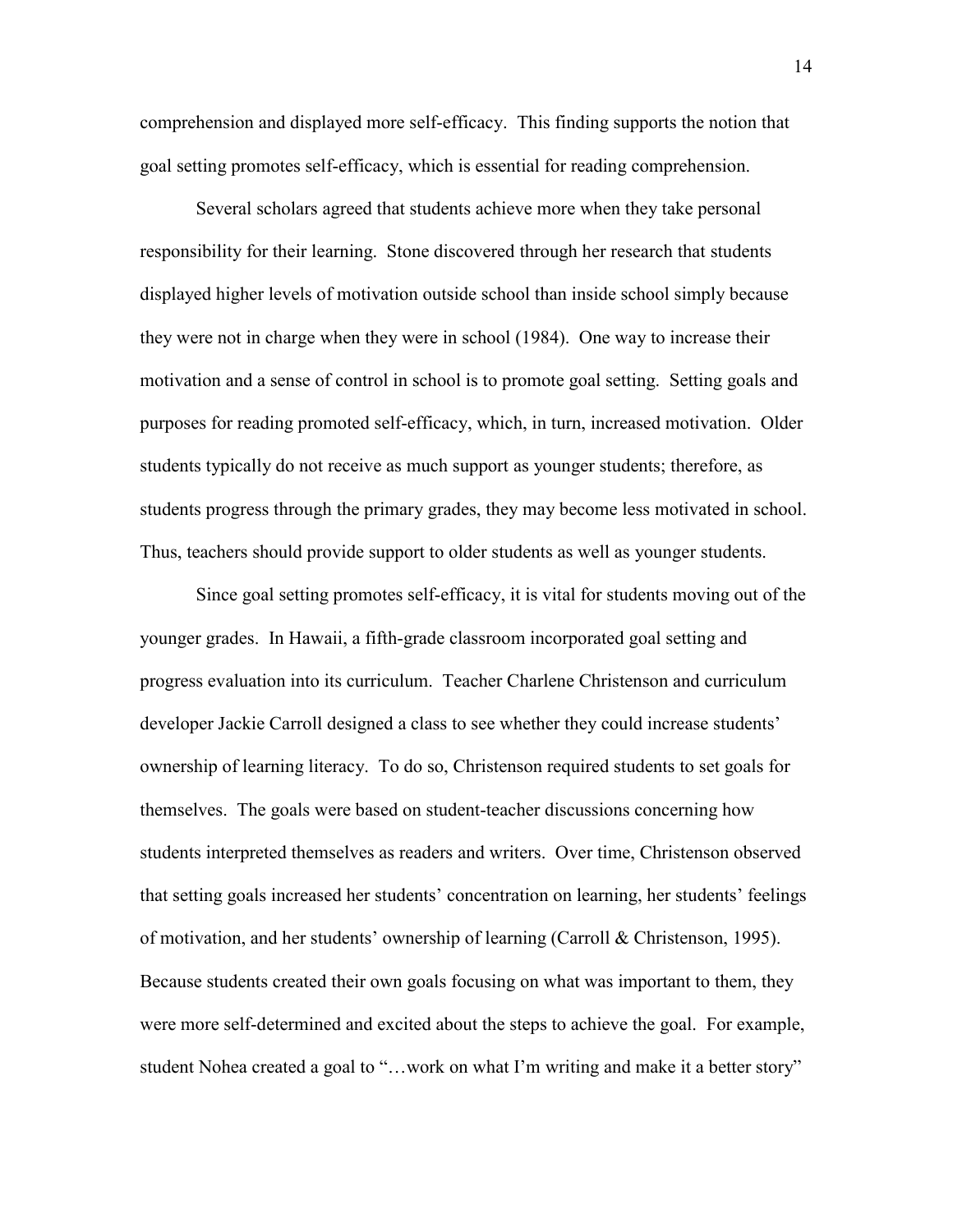(p. 47). Nohea worked with the teacher to identify information that could be included in her project that would meet her goal. Since she has stated her goal and identified what was needed to reach the goal, she eagerly got to work. The product of her work proved to be "one of the most creative in the class"  $(p.47)$ . As a result of the goal-setting process, she learned techniques to improve her writing. Because her goal was explicit, it was possible to achieve.

 Christensen agreed that goals must be specific to be successful. When her students set specific goals, they increased self-motivation and their successes toward achieving the goals. For example, her student Kiwaka created a specific learning goal, and, as a result, he stated, "I read more careful[ly]," which allowed him to engage in deeper class discussions (Carroll & Christenson, 1995, p.48). These findings underscore the importance of having students be specific when setting goals. In addition, Christenson discovered that goal setting activated students to use strategies and skills they already knew in order to achieve their goal. For example, her student Kimo had a goal to improve his writing. To do so, Kimo applied the writing process skills he had been learning since kindergarten. As a result, he revised and edited his work, showed more creativity, and received better grades (Carroll & Christenson, 1995). This demonstrates Piaget's (1952) constructivist theory that students learn based on how they relate new information to prior knowledge and experiences. Kimo set a goal and completed one step at a time toward achieving the goal, which resulted in success.

#### **Strategy 3: Provide Choice**

 A growing body of research indicates that teachers should start offering students choice in regards to reading. It is tradition in English classrooms that students read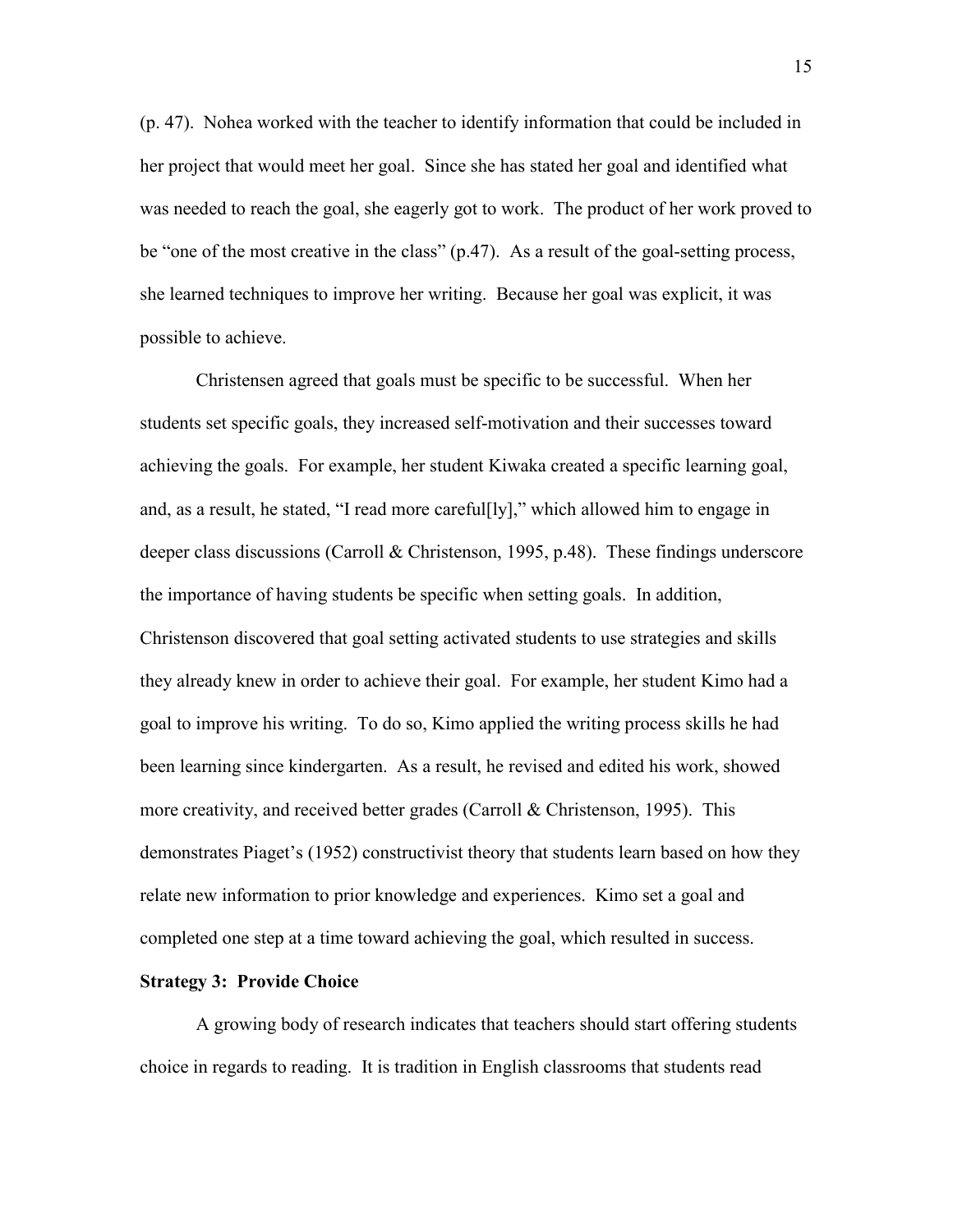classics, such as *Moby Dick* and *Of Mice and Men*. Teacher Guy Bland questioned this tradition. He argued that the question in regards to reading is not *how* to motivate students to read the classics, but *should* we motivate them to read the classics (Bland, 2001, p.20)? Bland argued that change is needed in the classrooms, for these novels offer few meaningful, tangible, and relatable experiences to students of the  $21<sup>st</sup>$  century. He also contended that student connections are fundamental in getting students to read; therefore, changing the classical tradition into something new is important. Once students can get their hands onto a book of high interest, student approaches to reading improve. Bland offered an example of a student who had a history of refusing to read; however, when the student was introduced to *Goosebumps* books, he would not put them down (Bland, 2001). Nevertheless, it is reasonable to propose that offering students choice will pique reading interest.

The aim of a similar experiment was to increase students' reading interest. Hall, Hendrick, and Williams (2014) conducted a study to understand how providing choice to students during independent reading time might influence their approaches to reading. Twenty-one third-grade participants were provided with popular books at appropriate reading levels. While reading, they also had the choice to listen to soft music. Afterwards, they had time to discuss their books with one another. The researchers measured results by collecting field notes during four weeks of observation. Findings indicated that providing opportunities for choice positively influenced students' reading interest and motivation, as students displayed more outward eagerness to read the particular books they chose. It is interesting to note that students even reminded the teacher when it was time to read. They enjoyed passing out headphones for music and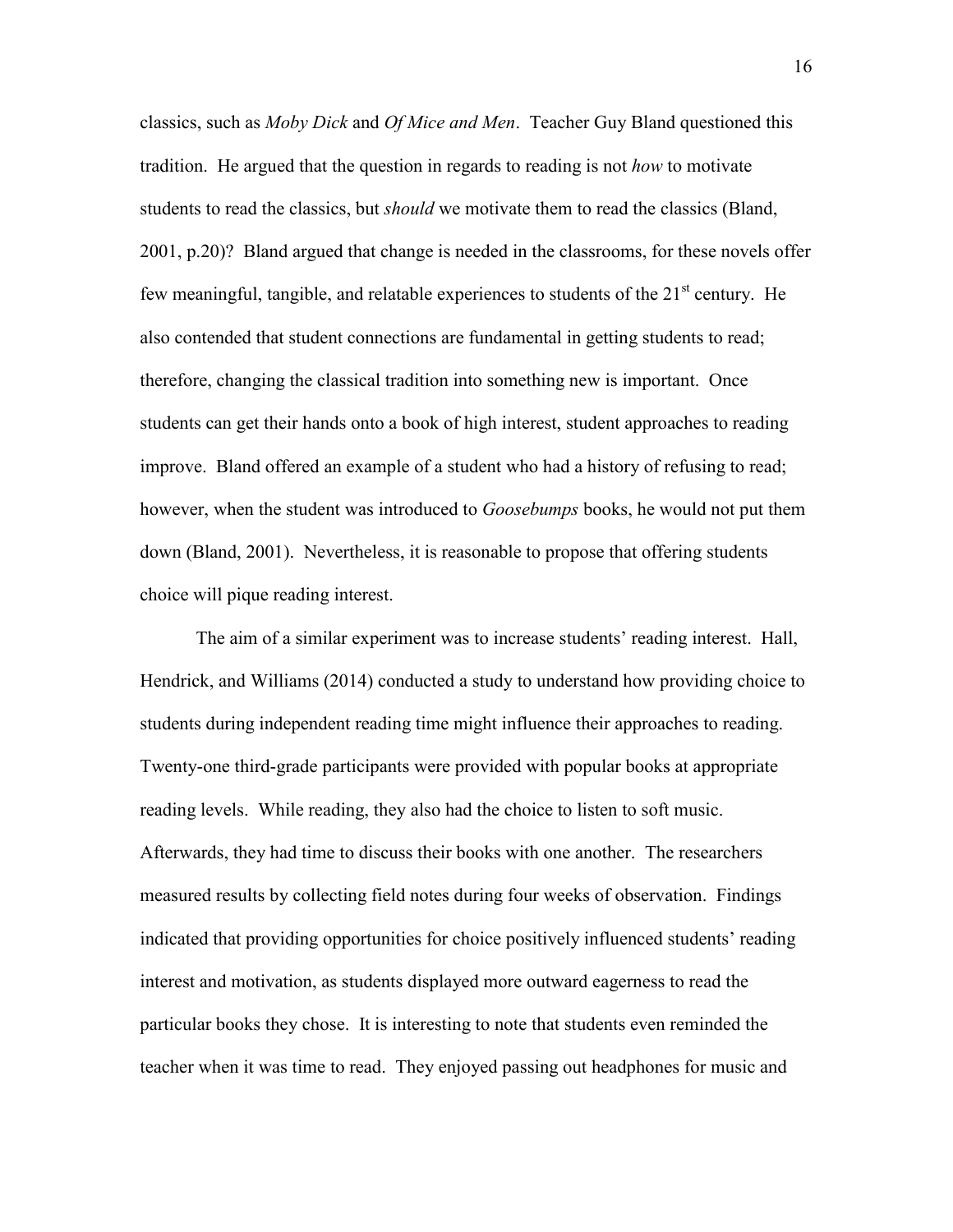looked forward to the 2 minutes they had to talk with one another. This finding supports the importance of choice for increasing student interest in reading; choice piques enthusiasm.

 Another study parallels the previously mentioned studies, as it indicated that choice increases student reading involvement. Teacher Chris Wagner worked with university researcher Denise Morgan to design a three-week reading choice unit for two classes totaling 57 high school sophomores (Morgan & Wagner, 2013). Prior to implementation, Chris shared his class idea with his students, prompting them to respond to his idea in a journal. One student responded, "Yes, this would be the best idea ever in an English class. People would probably actually read the book…So, wait, are we actually going to do this" (Morgan & Wagner, 2013, p.661)? Another student expressed concern by writing, "Being able to pick my own book keeps me in my comfort zone of reading…but when a book is chosen for me it forces me to explore outside and leave my comfort zone"(Morgan & Wagner, p. 662). As a solution to this concern, Chris encouraged his stronger readers to select more challenging books.

 Results of Chris' reading choice unit indicated that offering choice increased student reading engagement. Students went from being self-proclaimed non-readers to readers. His student Marc said that after experiencing the reading choice unit he realized his "interest in books still exists", even though it "subsided with the assigning of books of polar interest to me in school" (Morgan & Wagner, 2013, p. 665). His student Mitch never read a book prior to the three-week course. Mitch would survive in class by "fake" reading, much like other students who get by in reading class by quickly skimming pages or reading Google's summaries. With Chris' persistence of getting him interested in a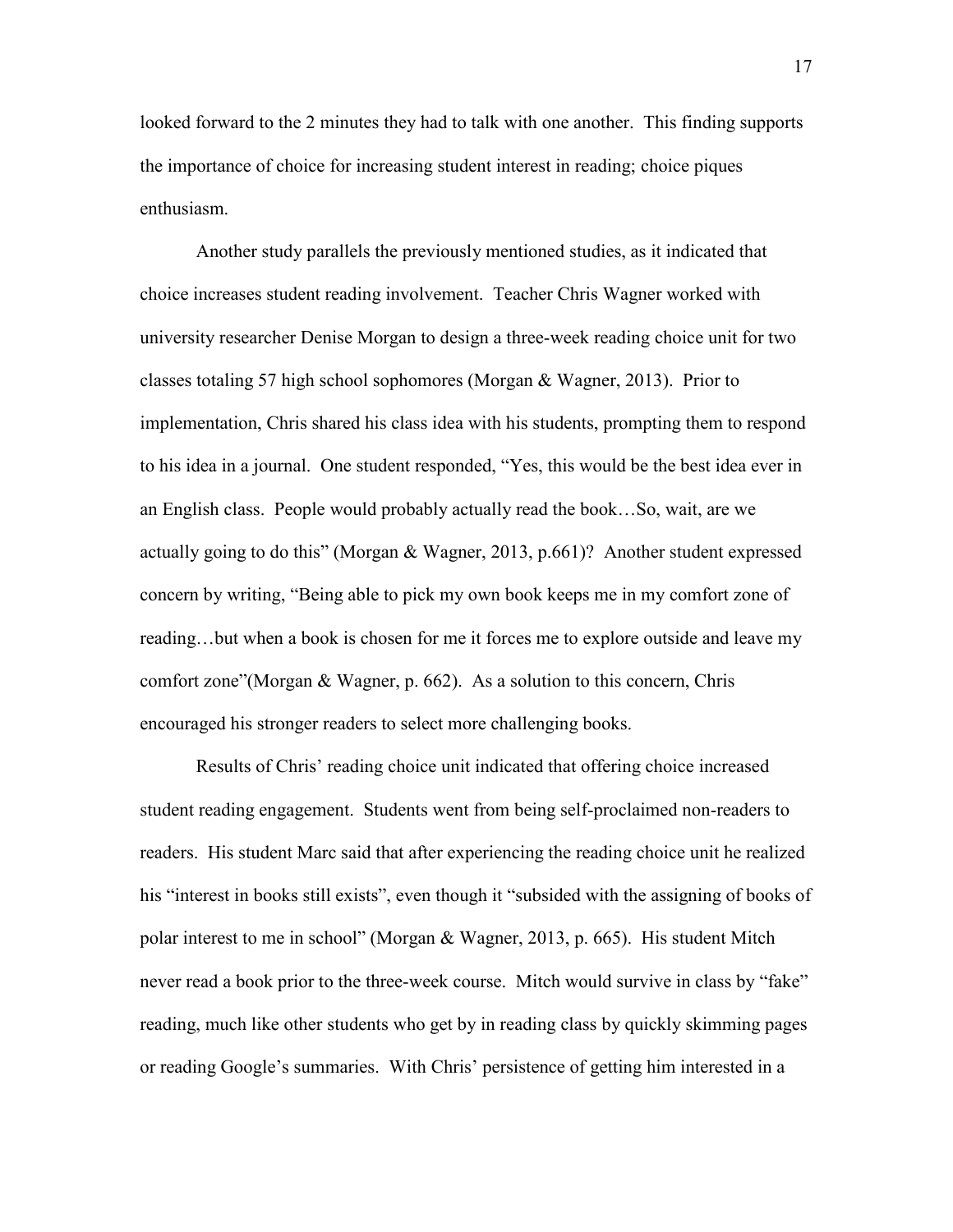book, Mitch became a reader. The greatest indicator of the choice unit's success was in the improvement of grades. Of the 57 students, 46 finished the unit with As, nine with Bs, and two with Cs (Morgan & Wagner, 2013).

 Guthrie and Klauda (2014) also emphasized that supporting choice facilitates motivation and engagement. Eleven reading classes consisting of a total of 617 students participated in the study. The classes incorporated instructional supports for choice as well as importance, collaboration, and competence. The classes were compared with traditional instruction courses. Findings revealed that the motivational-engagement supports, including choice, boosted intrinsic motivation, belief in oneself to complete the reading tasks, as well as dedication to reading. The analysis indicated that, "When students experienced relevance, personal meaning…they were energized to process the structures and connections in informational texts relatively deeply…Lacking these supports, traditional instruction students were more likely to read more literally and remember texts in more fragmented forms" (p. 22). In examining the research, the instructional supports of choice, importance, collaboration, and competence were measured as a whole. Choice was not a factor measured by itself, which may have influenced the findings; however, it appears that opportunity for choice is related to greater reading comprehension due to increased interest in subject matter.

#### **Strategy 4: Build Relationships**

Many teachers struggle with helping students below reading level improve their reading skills. Many of these students do not relate with the culture of academia. To them reading is just part of this culture that is not theirs. Some teachers, however, are able to successfully get through to and welcome these students into the culture and help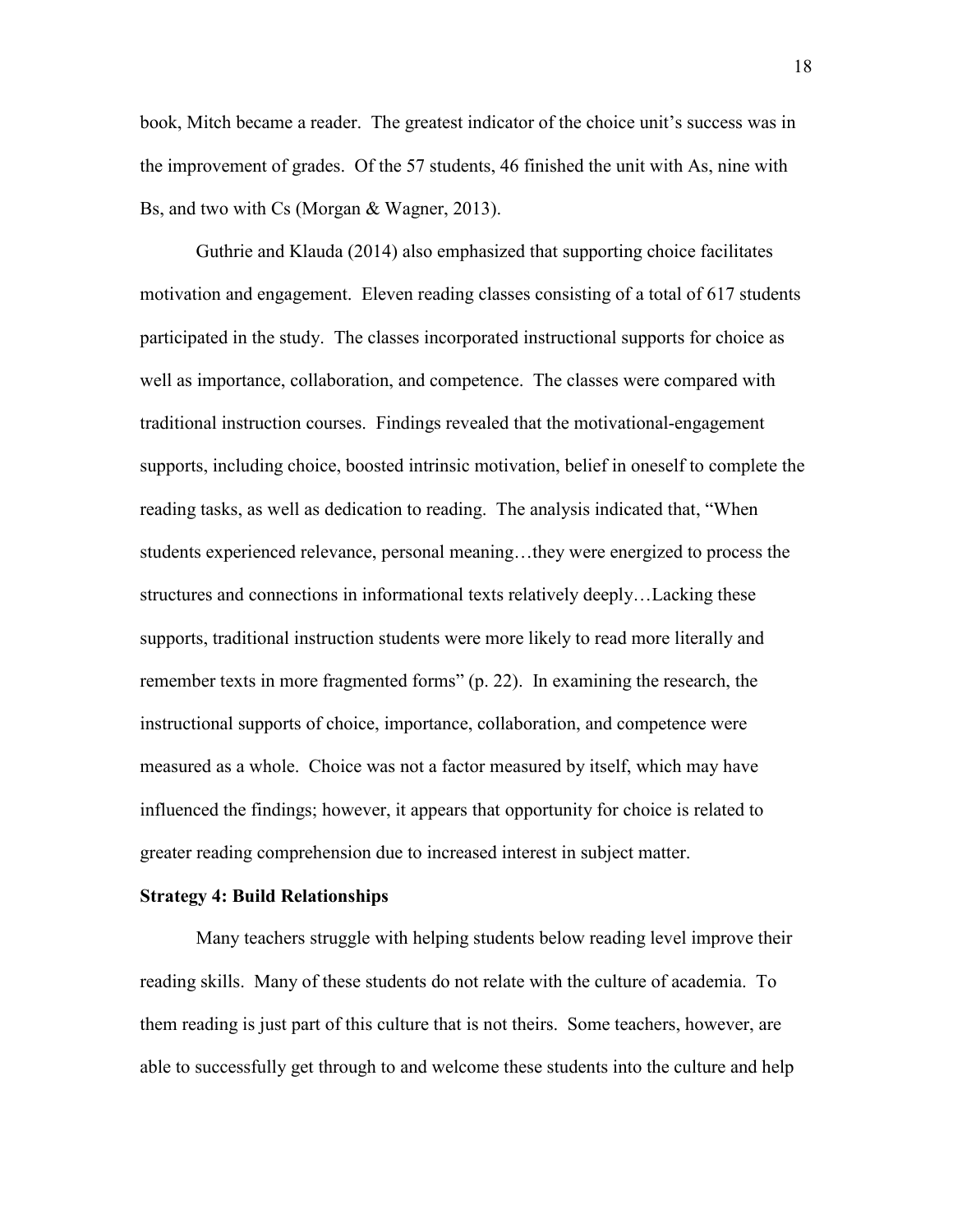them reach their potential in reading. For example, at a school in Bronx, New York where only 26% of the students passed the Comprehensive English Regents exam with 55 or above, one teacher succeeded (Gulla, 2012). To do so, the teacher built positive relationships with the students. Through an ethnographic research study, a researcher observed this teacher's reading class to learn what made it successful. The researcher noted the class structure, the student-teacher and teacher-student interactions, and interviewed teachers and students.

The class consisted of 27 students and the structure was the same each day. For the first 25-30 minutes, students were free to read a book of their choice from a teacherprovided selection. The teacher knew the students in the class well, and she would connect with them while they read their books. She and the students shared enthusiasm for the books, too. For example, while reading one student exclaimed, "I can't believe this!" to which the teacher responded, "I know! Are you getting mad yet" (Gulla, 2012, p. 59)? Following independent reading time, the class read a book together. The teacher paused frequently to connect with her students during the all-class reading time. She brought the class together for a short, guided, and open discussion during which she would remain cognizant of the feelings of the students in her class. For example, she previewed the day's reading by saying,

Sometimes that kind of violence makes people uncomfortable…and it may make you feel like laughing or making jokes. I just want you to understand that if you laugh or act inappropriately, you are dishonoring the ancestors who lived through these things. (Gulla, 2012, p. 59)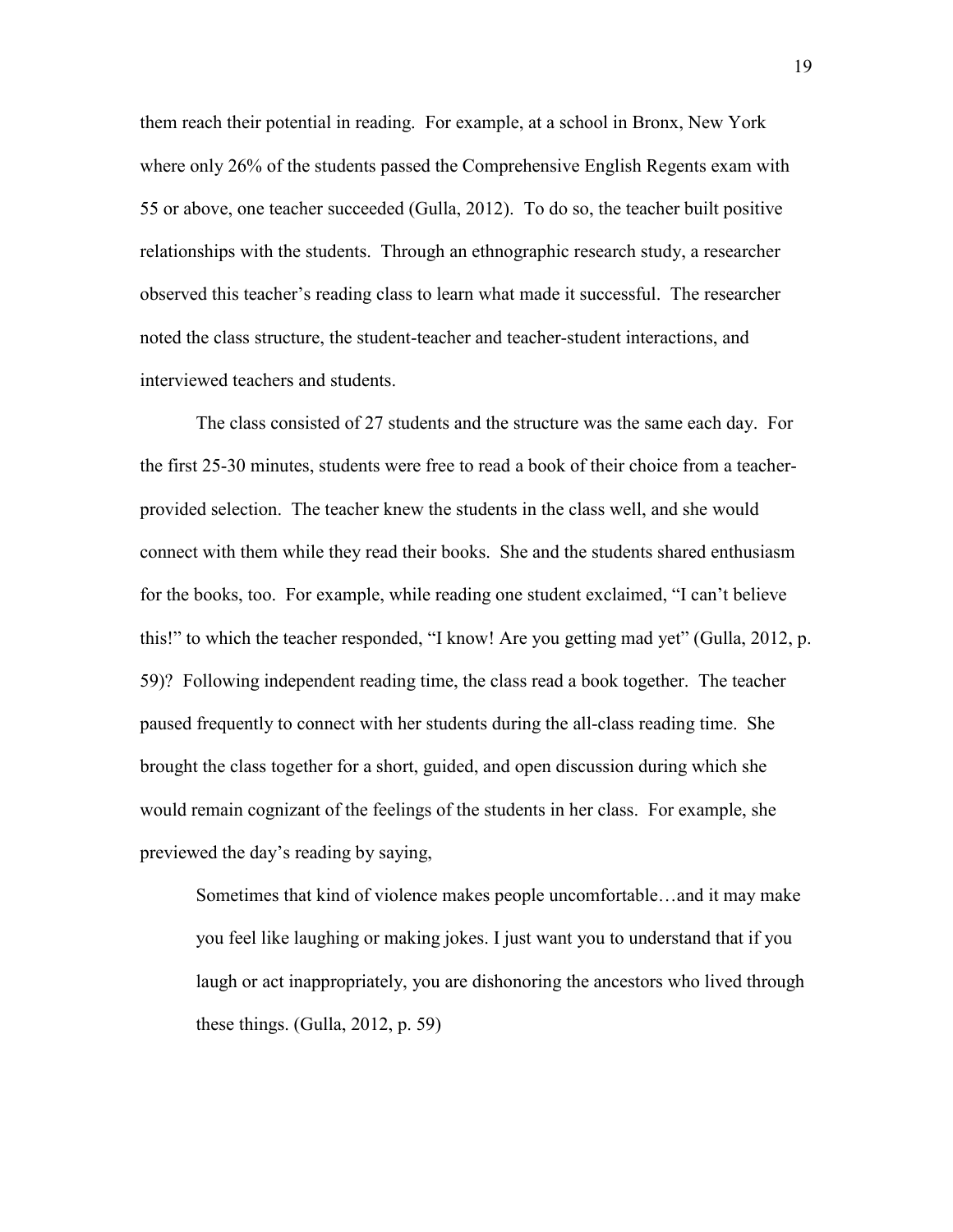She empathized with and showed respect for the students while, at the same time, teaching them important lessons.

It appears that the close relationships the teacher created with each of her students were pertinent to the course's successes. The teacher fostered relationships with each student, which let the students know she had their best interests at heart. The teacherstudent relationships created a community in which daily life and classroom learning intertwined. In the end, the course succeeded, for each student improved his or her own reading abilities. The findings underscore the importance of relationship building to increase student reading success, for the course's success relied on the student-teacher relationships.

Gulla's (2012) findings correspond to those of Kiuru et al. (2015), who tested a hypothesis that positive teacher affluence increases academic skill development. Kiuru et al. also examined how peer relations influenced academic achievement. The researchers observed 625 students from kindergarten through fourth grade and measured positive teacher affect as well as peer acceptance against academic skills. The researchers completed the positive teacher affect and peer acceptance measures during the first, second, and third grade years. Kiuru et al. completed the academic achievement skill measurement during the kindergarten and fourth-grade years.

To measure positive teacher affect for students, the teachers rated students on a five-point scale (1 for *not at all* and 5 for *very often*) as they answered four questions. The questions asked the teachers whether they feel satisfaction, joy, helplessness, and stress and frustration when teaching each student (Kiuru et al, 2015, p. 437). The researchers reverse-scored the negatively worded questions. To measure peer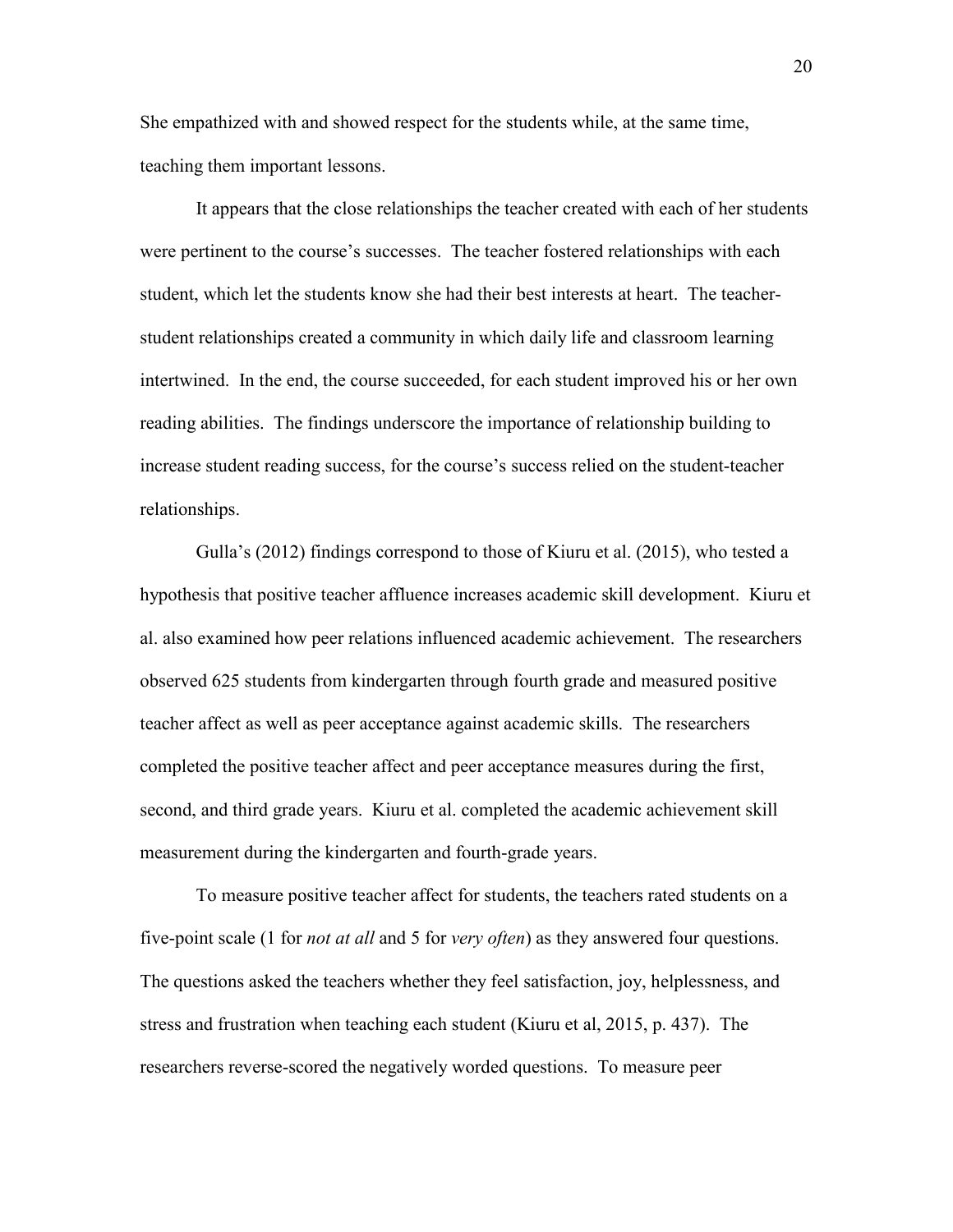acceptance, first, second, and third grade students participated in a sociometric nomination procedure in which they would circle classmates' names with whom they most enjoyed spending breaktime. The number of positive nominations each student received depicted his or her peer acceptance score (Kiuru et al, 2015).

Researchers used three indicators to measure academic skills in kindergarten: phoneme identification, letter knowledge, and math number sequence. To measure academic skills in fourth grade, the researchers used four indicators for academic skills: reading comprehension, reading fluency, arithmetic reasoning, and arithmetic fluency. In particular, to measure reading fluency and comprehension, researchers used a nationally recognized standardized reading assessment in which students were prompted to complete a speed test and a comprehension test of a fictional story (Kiuru et. al, 2015).

Findings indicated that both positive teacher affect and peer acceptance influence academic achievement. The greater the positive teacher affect and peer acceptance, the greater the students' academic skills. Furthermore, the study provides evidence that positive teacher affect influences peer acceptance that, in turn, impacts academic achievement. The present study demonstrates that, indeed, teachers shape students' class experiences. Teachers even share a role in shaping peer relations which aid in academic success. An analysis of this study shows some limitations, for it lacks details indicating the cause of positive teacher affect (Kiuru et. al, 2015).

Newberry (2010) provided the missing details as he specified the phases studentteacher relationships go through and what they must endure to be successful, positive relationships. She demonstrates that both teacher and students must individually go through four relationship phases: Appraisal, Agreement, Testing, and Planning. In the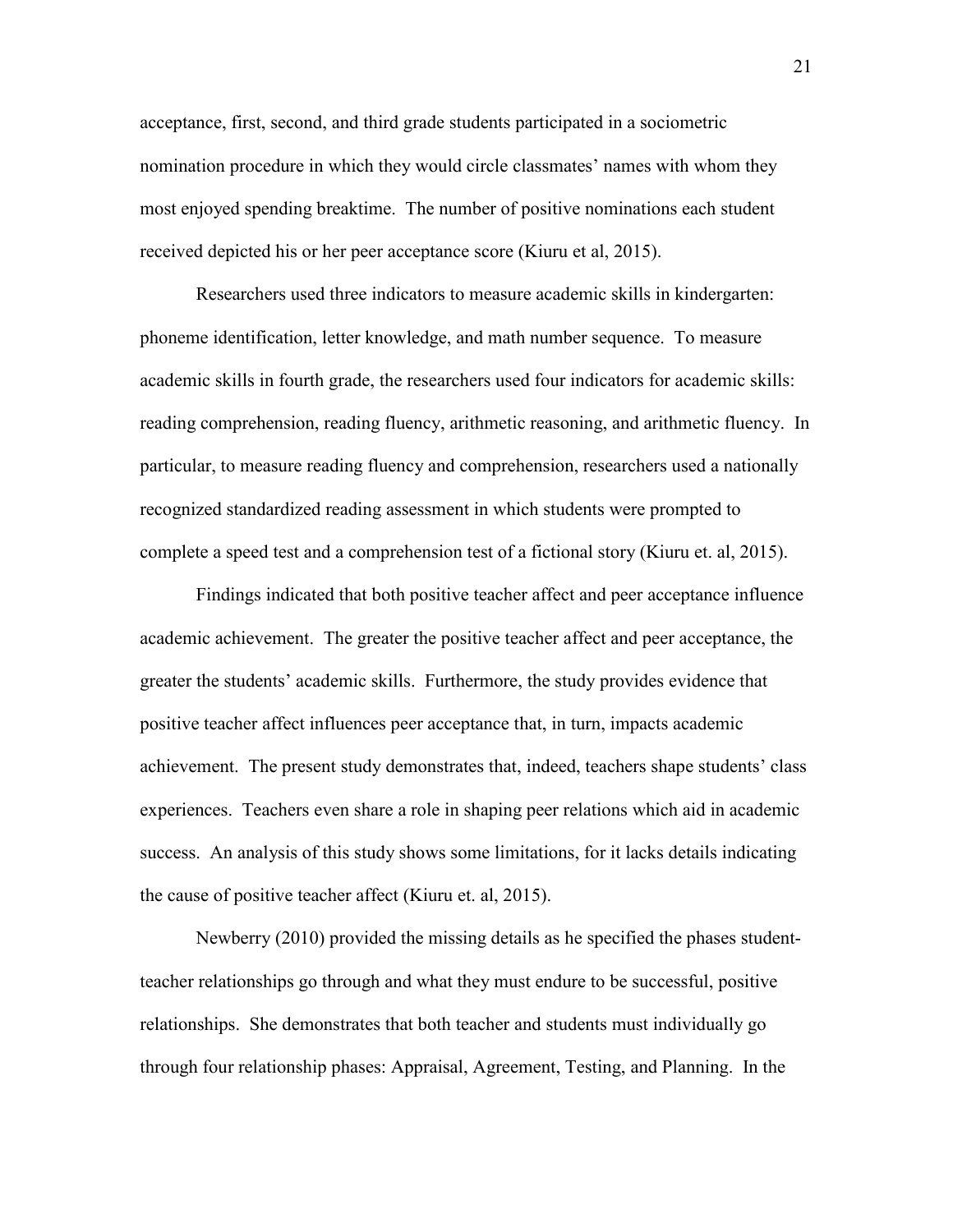first phase, Appraisal, each party gets to know each other as they spend time gathering information and sorting out particular roles. An example could be the get-to-know-you activities in which many classrooms engage on the first day of class. In the second phase, Agreement, routines and interaction patterns are formed and power structures are established. This phase can be seen during the first few days of the class during which the teacher reinforces rules and sets new rules specific to his or her classroom. In the third phase, Testing, parties explore boundaries and limitations. For example, in this phase, a student may test the teacher's authority. In the fourth and final phase, Planning, parties reflect on ways to move the relationship forward. For instance, a teacher goes through this phase when he or she reflects on how to better arrange the seating chart to separate the more chatty students. As she established the four relationship phases, Newberry emphasized that relationships are not linear and that each phase may be revisited many times and at different points in the relationship.

Newberry (2010) concentrated on one relationship in her study, the relationship between teacher Sandy and student Jacob. Jacob was an agreed upon challenging student by other teachers in the school. Upon close observation, Newberry discovered that Sandy and Jacob's relationship constantly repeated phases in an almost circular manner. In the face of challenge, Sandy demonstrated resilience. She learned about the four phases which allowed her to envision an end goal. Through reflection and careful planning to get to that end goal, Sandy was able to break through to Jacob. Newberry provided evidence for the notion that relationships are fundamental in teaching. By understanding and being mindful that relationship building is a process, teachers are more likely to have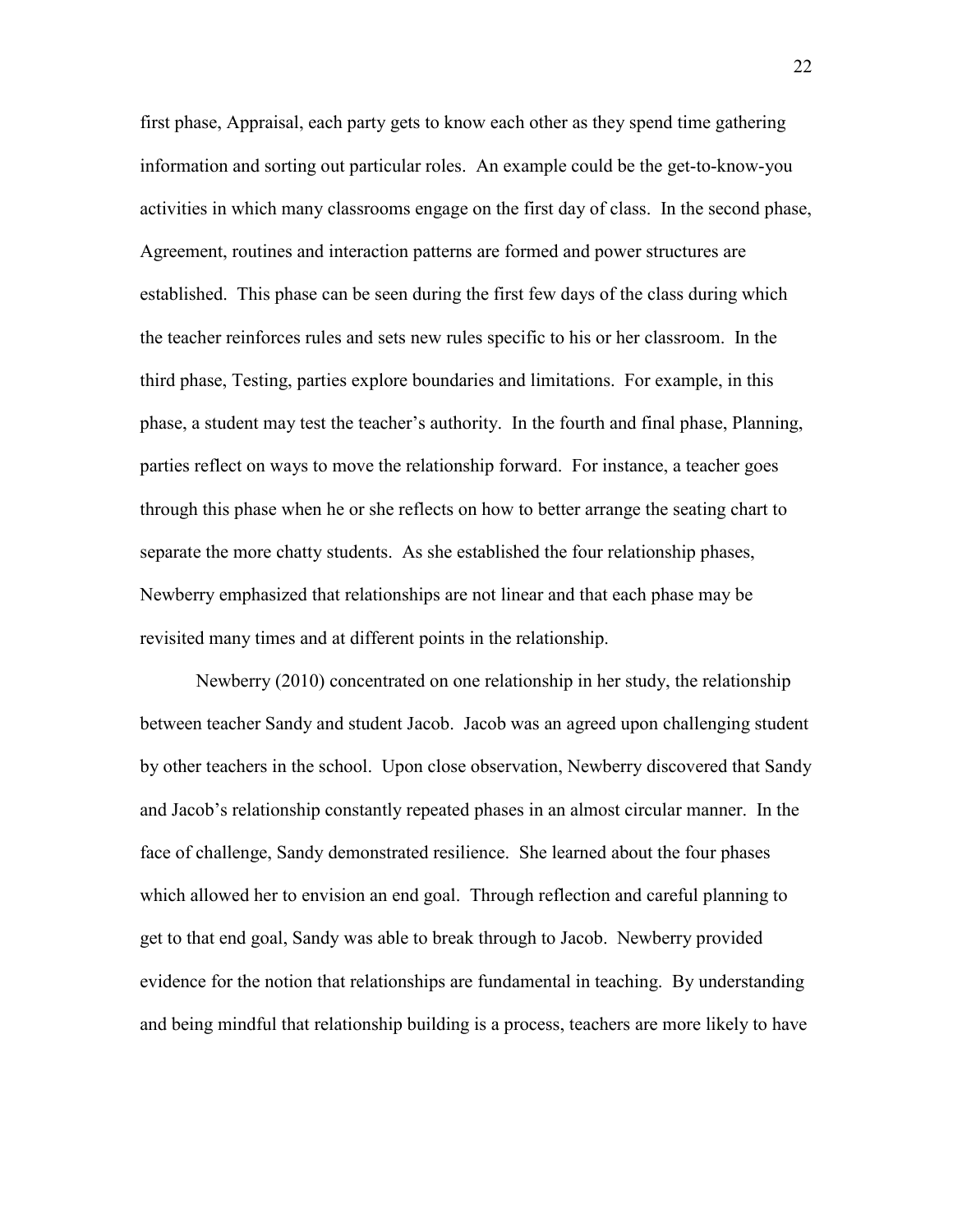a greater quantity of quality relationships. Identifying the four phases is a new way through which teachers can establish and maintain the relationships.

#### **Strategy 5: Ease Anxiety**

 For many students, reading is an anxiety-inducing activity. From the beginning, they are asked to read out loud in class. Much like the fear of public speaking, which has been equated to an even greater fear that that of death, students face a fear of reading (Jalongo & Hirsch, 2010). Reading anxiety can be defined as "a negative emotion that impairs learning, a fear response to imagined or distant threats, and a feeling of helplessness focused on future threats or threats to self-esteem" (Jalongo & Hirsch, p. 433). Bandura discussed how anxiety is actually the opposite of self-efficacy (1997). As self-efficacy is imperative for reading achievement, anxiety needs to be understood so that teachers can reduce it in the classroom.

 Jalongo and Hirsch (2010) sought answers in neuroscience as to what happens in the brain that causes reading anxiety. When a child reads, the brain's recognition network identifies letters and words. At the same time, the strategic network focuses on comprehending the text. Simultaneously, the brain's affective network, also known as the limbic system, activates feelings of motivation, interest, anxiety, and more. The task of reading triggers the brain's amygdala, which causes the student to feel a sense of immediate fear that this task is a "threatening situation" (Jalongo & Hirsch, p. 432). Much like classical conditioning, reading and fear then become connected (Maia  $\&$ Jozefowiez, 2015). The brain forms an association between the neutral stimulus of reading aloud and the unconditioned stimulus of teacher or peer judgment. Consequently, the learners associate reading with negative emotions. The students then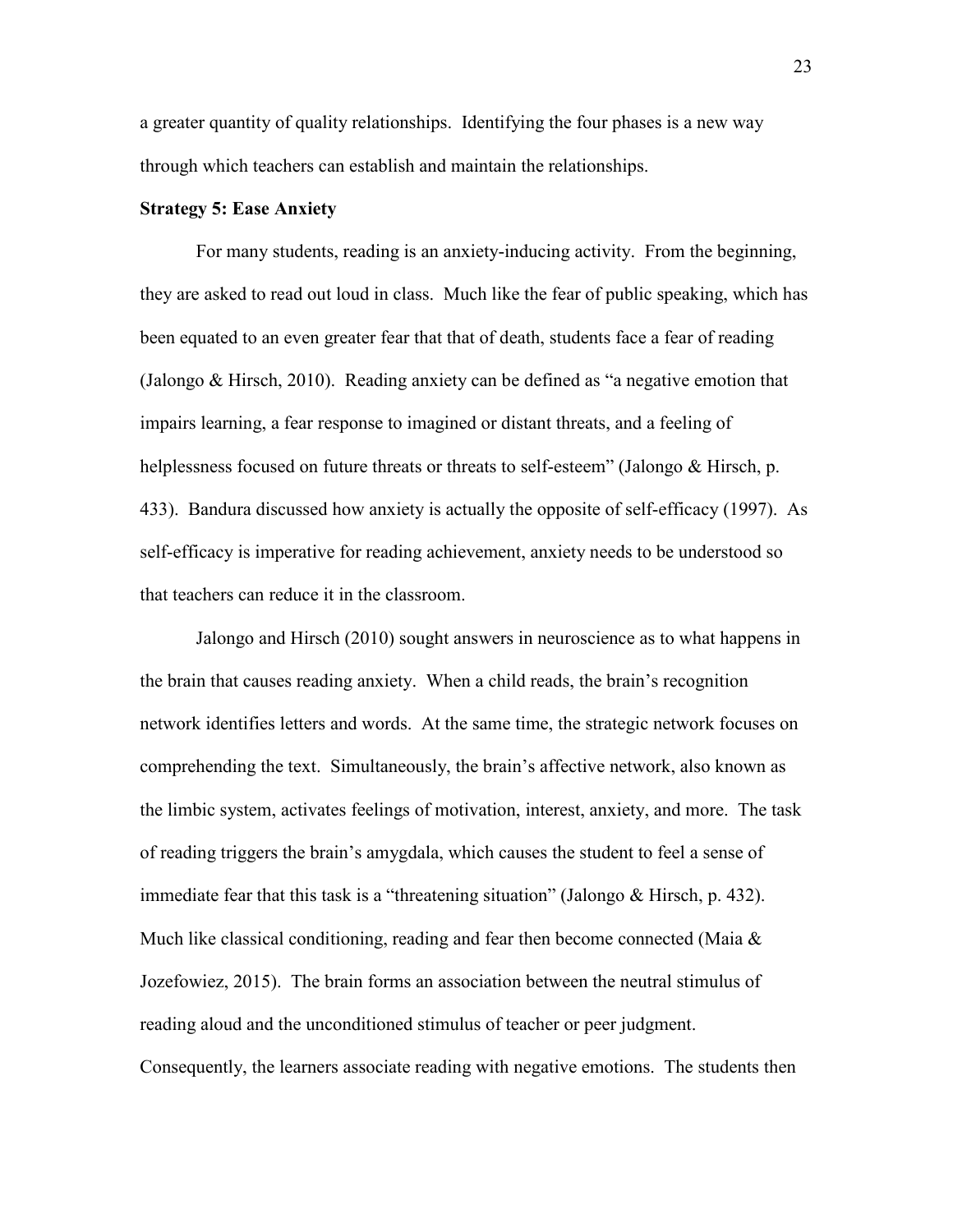fumble through the text. Afterwards, students feel embarrassed. As the days go on, students must continue to read aloud. When prompted to do so, they relive the horror of the previous times they fumbled. As the weeks and even years go on, that fear is ever present (Jalongo & Hirsch, 2010). If children reach fourth grade without reading competently, they are prone to lessening their chances for success, for they will have a higher chance of dropping out of school and reducing their future career earnings (Piccolo et al., 2017). Furthermore, teachers need to be aware of students' reading experiences.

Teachers can help students combat reading anxiety by recognizing emotional strengths and weaknesses in students who dislike reading. Teachers can also develop plans to motivate the students (Piccolo et al., 2017) by providing a supportive learning environment that also supports healthy emotional development (Jalongo & Hirsch, 2010). By being proactive, teachers may lessen the risk of absenteeism and improve the students' chances for future successes (Piccolo et al.). One way a teacher could take charge of reading anxiety would be through implementing yoga and mindfulness in the classroom.

 Klatt, Harpster, Browne, White, and Case-Smith (2013) discussed a school that implemented a program, Move-Into-Learning (MIL), which is designed for at-risk youth to reduce stress and improve behavior. The researchers wanted to see if MIL would be feasible for implementing into a classroom as well as to verify if it does in fact reduce anxiety and correct behavior. They also wanted to see if the perceived benefits endured over time. MIL was put into practice in two third-grade classrooms at a public school located in a low-income neighborhood, which was labeled by the district as an academic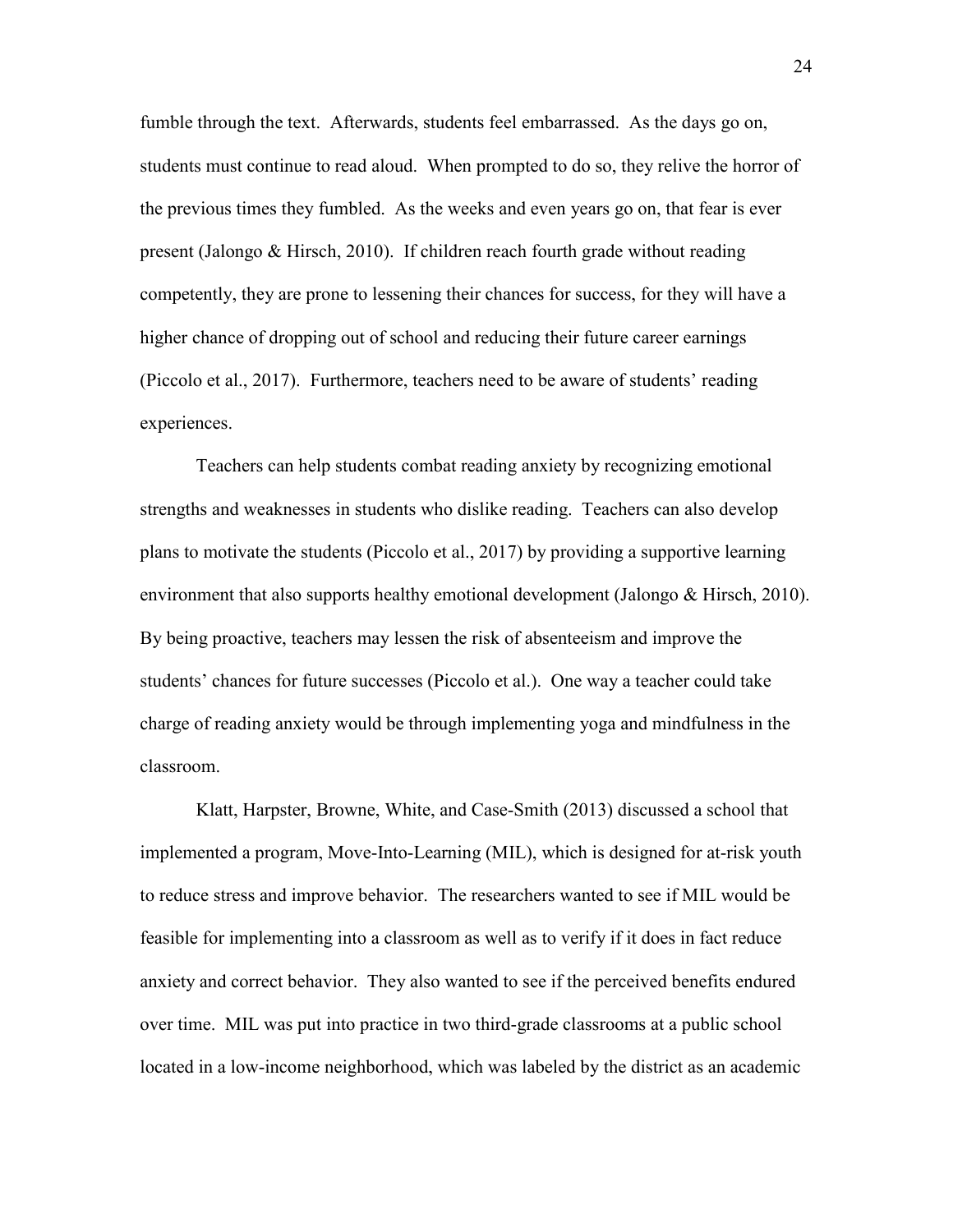emergency, for there were high levels of misbehavior. Forty-nine third graders participated in the 8-week MIL program, which combines yoga, meditation, art, and music. Once each week, the students participated in a 45-minute MIL session. For the four other days of the week, they participated in a 15-minute session (Klatt, Harpster, Browne-White, & Case-Smith, 2013).

The classrooms were assessed prior to, immediately following, and 2 months following the 8-week MIL program. The qualitative research methods used were teacher interviews and the Conners Teacher Rating Scale-Revised, a widely used measurement tool that assesses teachers' perceptions of student behavior in the classroom. The Conners Rating Scale produces four scores measuring students' levels of oppositional behavior, cognitive problems/inattention, hyperactivity and the Conners' ADHD index (Klatt, Harpster, Browne-White, Case-Smith, 2013).

According to the Conners Teacher Rating Scale-Revised, the ADHD index, hyperactivity, cognitive inattention, and oppositional behavior levels of each classroom decreased as a result of MIL. The ADHD index mean went from a pretest score of 13.63 down to posttest score of 6.61. The hyperactivity mean went from 4.84 down to 2.26. The cognitive inattention mean went from 9.11 down to 5.42. Lastly, the oppositional behavior mean went from 3 down to 2.37. From interviews, the researchers concluded that MIL is feasible for implementation into a public school setting. They also concluded that the program gave students tools to cope with the challenging situations in their lives (Klatt, Harpster, Browne-White, Case-Smith, 2013).

Two months following the MIL program, one of the two classrooms was assessed to see if the positive results were lasting. After an analysis of new Conners Teacher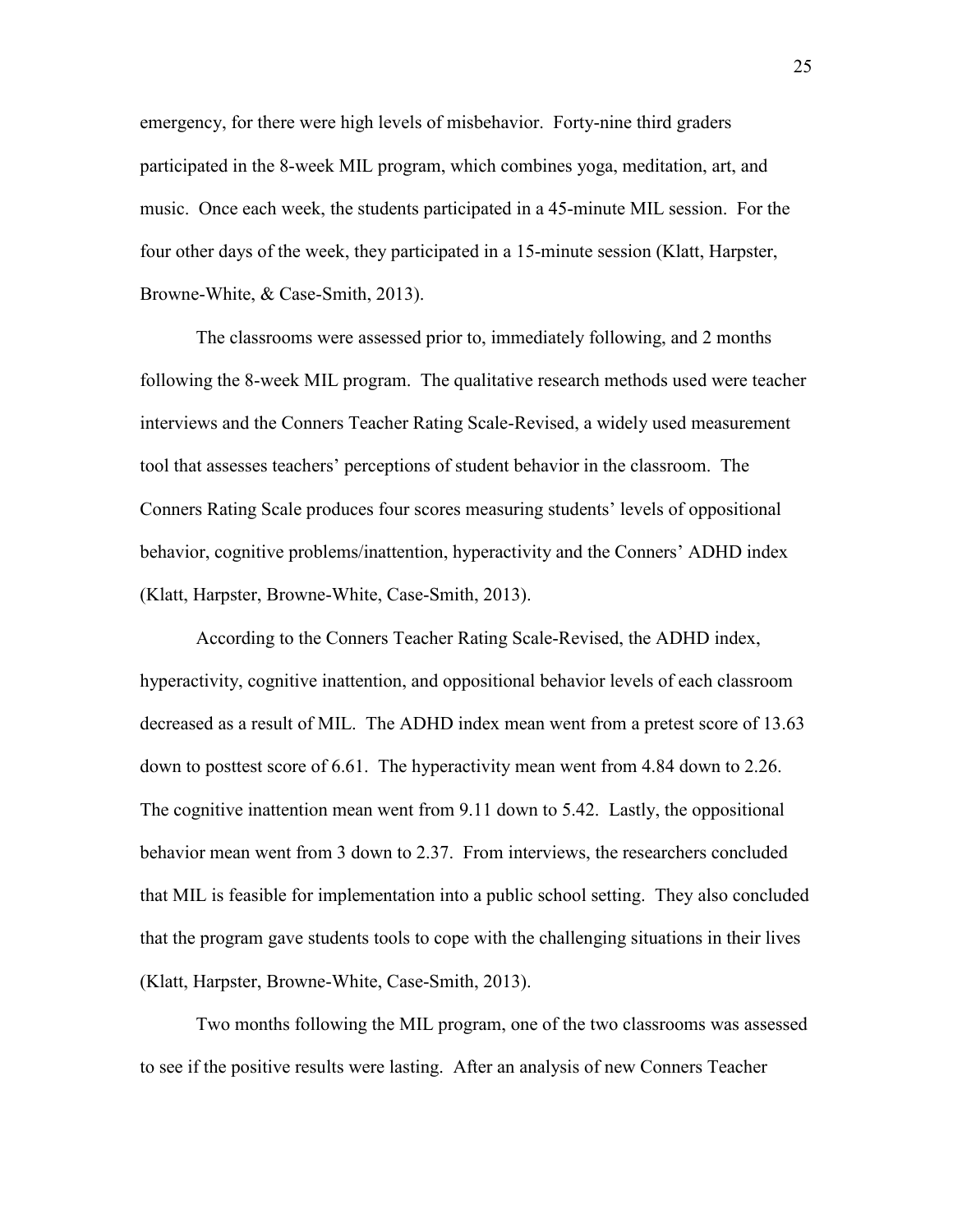Rating Scale-Revised scores, it was found that the classroom maintained the scores for each of the four areas. Thus, it appears that implementing yoga and mindfulness practices in the classroom not only decrease behavior problems but they also reduce stress. This calls into question whether yoga and mindfulness specifically reduce anxiety related to reading (Klatt, Harpster, Browne-White, Case-Smith, 2013).

Klatt discussed MIL's influence in another classroom, which complements the present study. After 8 weeks of MIL, the students and teachers voiced that MIL also increased the ability for students to focus (2009). Focus is a symptom that opposes anxiety-related symptoms, for students experiencing reading anxiety lose their abilities to pay attention (Jalongo & Hirsch, 2010). Yoga, a practice consisting of various physical postures, can increase focus. As yoga practitioners hold postures for short or long periods of time, they focus on breathing and meditating. Thus, yoga promotes physical, mental, and emotional balance, for it brings together mind, body, and spirit (Morgan, 2011). Morgan compared an English classroom that incorporated yoga with one that did not incorporate yoga. She observed that the yoga class was "more fun and relaxing than the traditional class" (p. 4).

 Chen and Pauwels (2014) conducted a study to examine yoga's affects; 103 classes implemented 5 to 10 minutes of yoga each day for 1 year. At the end of the year, 550 parents, 661 students, and 103 teachers completed questionnaires. Findings indicated that yoga enhanced focus, concentration, and attention in school. The current study suggested that yoga also increased emotional resilience and feelings of joy (Chen  $\&$ Pauwels, 2014).

#### **Strategy 6: Teach Reading Comprehension Strategies**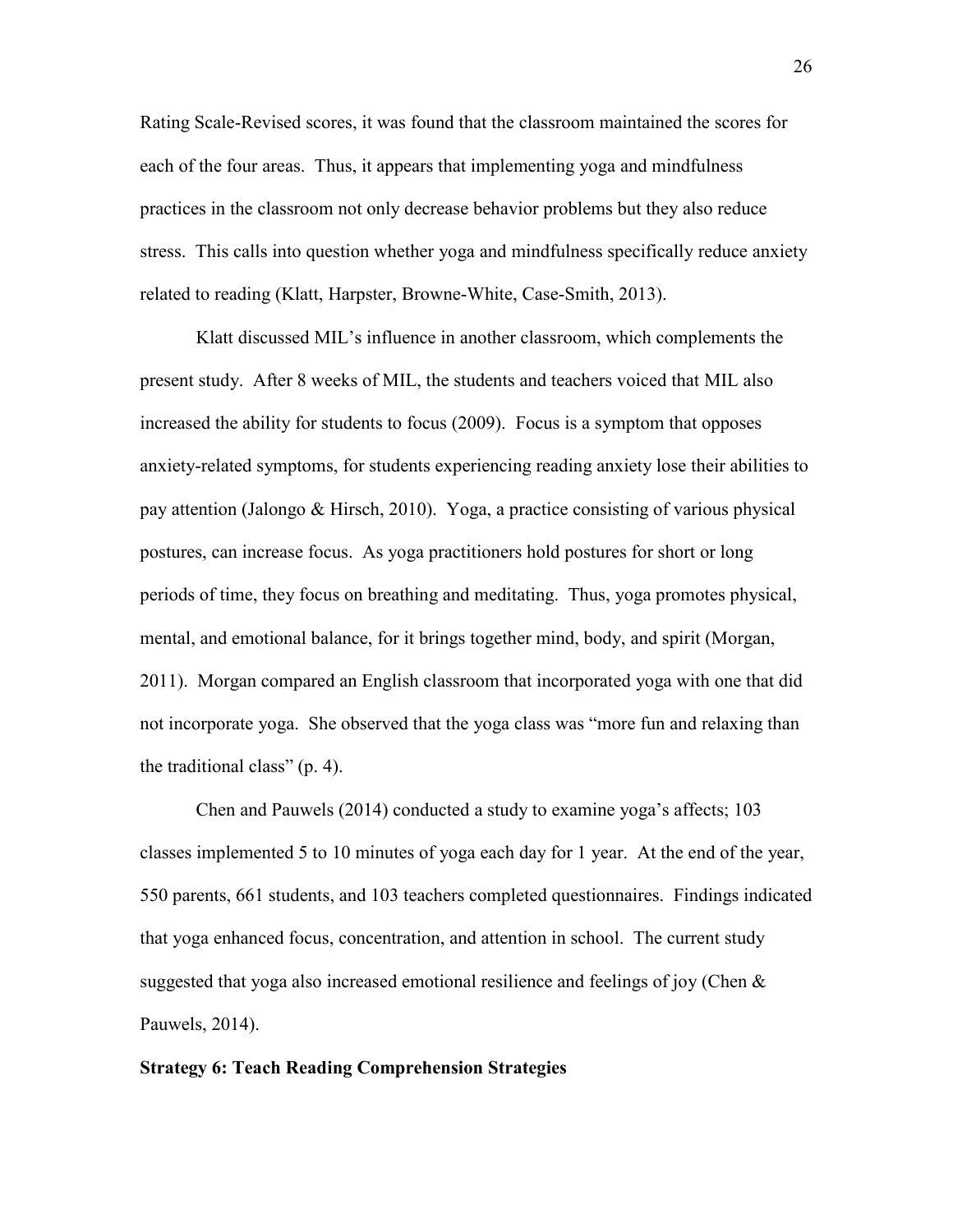Reading comprehension occurs in phases and when one phase is overlooked, the last phase, reading proficiency does not occur. Starting with *word decoding*, readers learn the meaning of individual words. Next, readers understand how words come together during the *sentence comprehension* phase. After that, they understand the text as a whole and the relationships between sentences during the *reading comprehension* phase (McNamara, 2009). If students have missed a phase along the way, it is crucial they learn strategies to catch up. McNamara asserted that teaching comprehension strategies helps students overcome barriers to reading comprehension. The strategies compensate for the processes demonstrated by proficient readers.

McNamara (2009) discussed the effectiveness of a particular strategy called SERT, which stands for Self-Explanation Reading Training. SERT is the process by which a student writes or orally explains text meaning. Such a process can assess students' comprehension. There are six strategies under the umbrella of SERT: 1) comprehension monitoring 2) paraphrasing 3) elaboration 4) logic or commonsense 5) predictions, and 6) bridging. In the comprehension monitoring strategy, students are aware of whether they understand a text. This strategy may manifest itself when a reader says, "I don't understand what this means" (p. 35).

The second strategy, paraphrasing, is a process by which the readers restate the text in their own words. In the elaboration strategy, readers link the text to what they already know about the subject. During this strategy, readers are encouraged to connect any knowledge they have available for the topic of the text, even if the information they know is not directly related. By using any knowledge available, they are applying the logic or commonsense strategy. The next strategy, prediction, encourages students to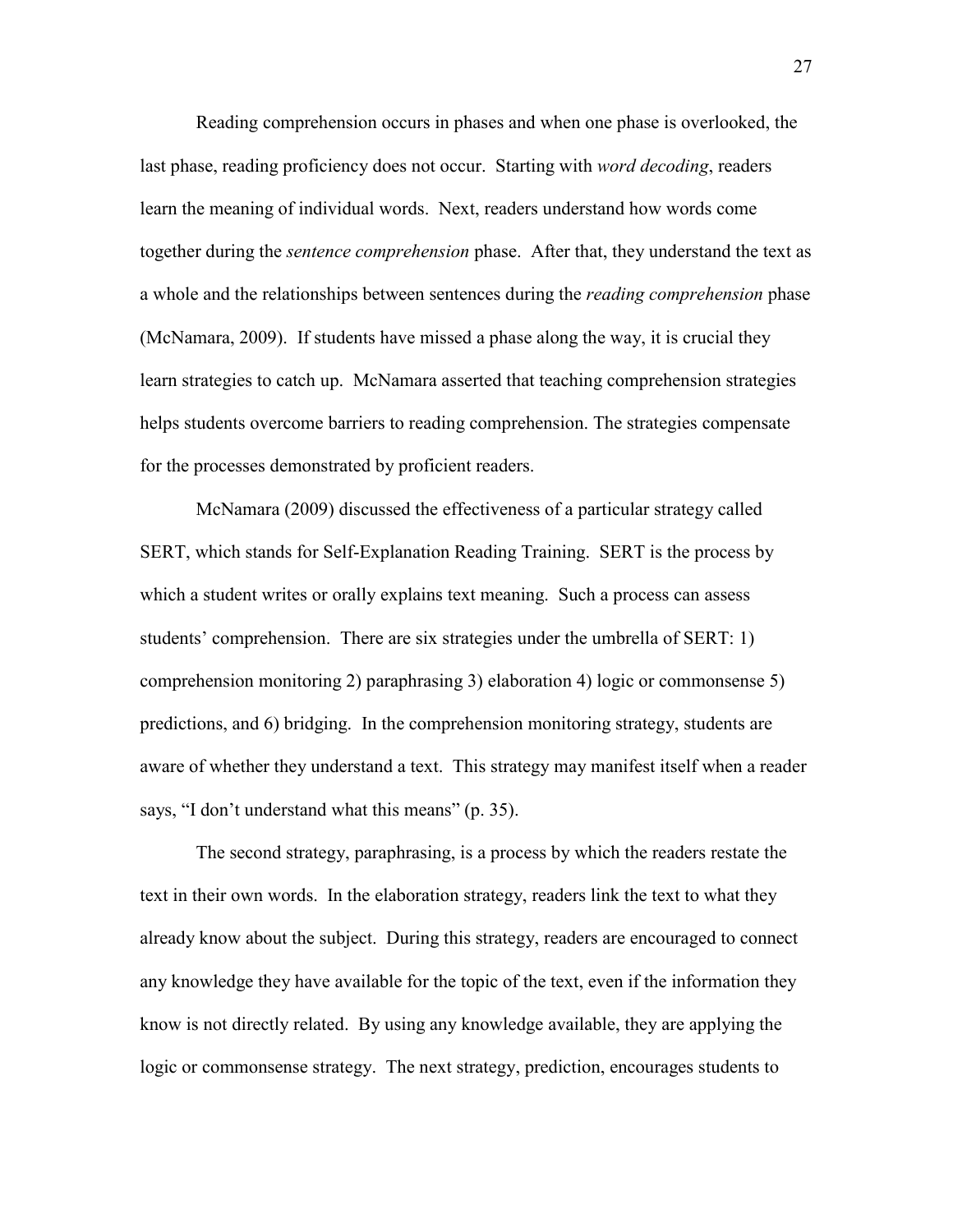guess what might be coming next in the text. Lastly, in the bridging strategy, students connect and understand the relationship between separate sentences within the text (McNamara, 2009, pp. 34-35).

McNamara (2009) reviewed a study in which SERT was applied in a classroom. He compared students who utilized SERT strategies to those who were simply prompted to self-explain. To measure results, he required students to complete a comprehension assessment both immediately and one week following the reading of a difficult science text. Of the 136 ninth and tenth grade students, he found that students trained in the SERT strategies comprehended text significantly better. Even after one week, SERTtrained students retained the information. In summary, the study illuminated the influence of reading comprehension instruction on reading comprehension. When students are given the opportunity to learn strategies to access the practices of a proficient reader, they increase their reading comprehension more than when students are left to their own devices.

 Willingham (2007) examined the role of strategy instruction from more than 500 studies over the span of 25 years. From the studies, he concluded that the three most important factors for reading comprehension are monitoring comprehension, relating sentences to one another, and relating the sentences to prior knowledge. Strategy instruction can increase students' skills in these three areas. Even though strategy instruction is a great tool for increasing comprehension, it is not the ultimate answer for achieving reading proficiency.

Proficient readers do not actively use specific instructional strategies or support tools, such as story maps, as they read, but they do understand that the goal of reading is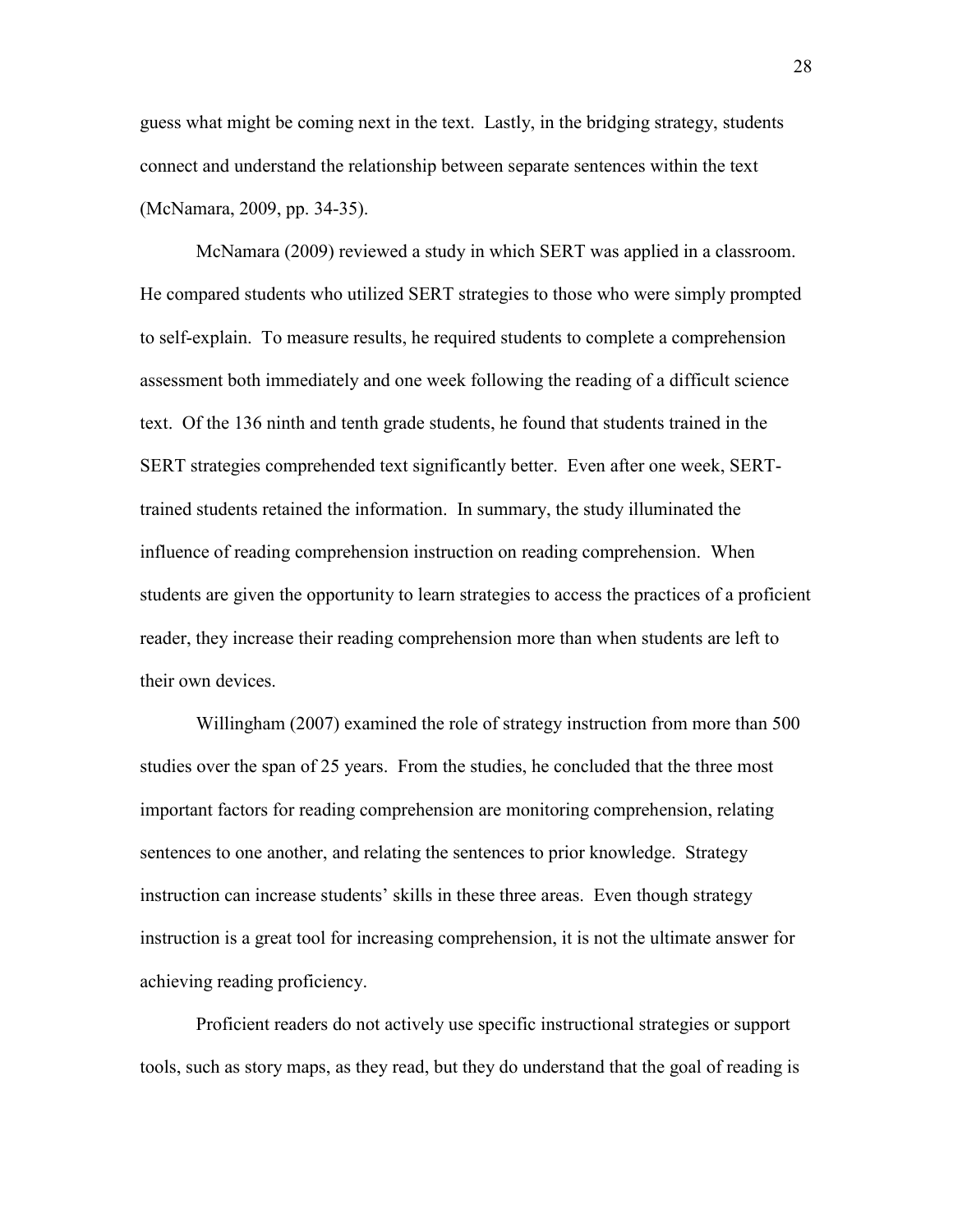to gather meaning. Reading strategies can be used in the classroom as building blocks to gather meaning and reach competence; however, true comprehension comes from years of practice and time that is spent reading, for years of reading experience expose students to new vocabulary and new knowledge. The more practice and engagement students have with new terminology and information, the better readers they become (Willingham, 2007).

As strategy instruction is helpful but not the ultimate answer to reading comprehension, Willingham emphasized that it does not need to be time-consuming. His analysis showed that the shorter reading programs of about six sessions were just as effective as programs of 50 or more sessions (2007). Thus, it is reasonable to propose that teachers should periodically employ support tools. For example, teachers could teach one strategy each week in order to support developing readers.

#### **Strategy 7: Spend Time Reading**

 Reading comprehension requires students to spend time reading. For students to acquire reading comprehension skills, they "must spend enough time on task to automate the decoding process, acquire a sufficient level of fluency, expand their vocabulary and background knowledge, and build their comprehension skills" (Comings, 2014, p. 174). A growing body of research exemplifies this importance of allotting independent reading time in the classroom.

 The importance of independent reading time was examined in a study conducted by Reutzel and Hollingsworth (1991). The researchers investigated the effects of time spent learning and practicing reading comprehension skills versus time spent independently reading on reading comprehension. To measure students' comprehension,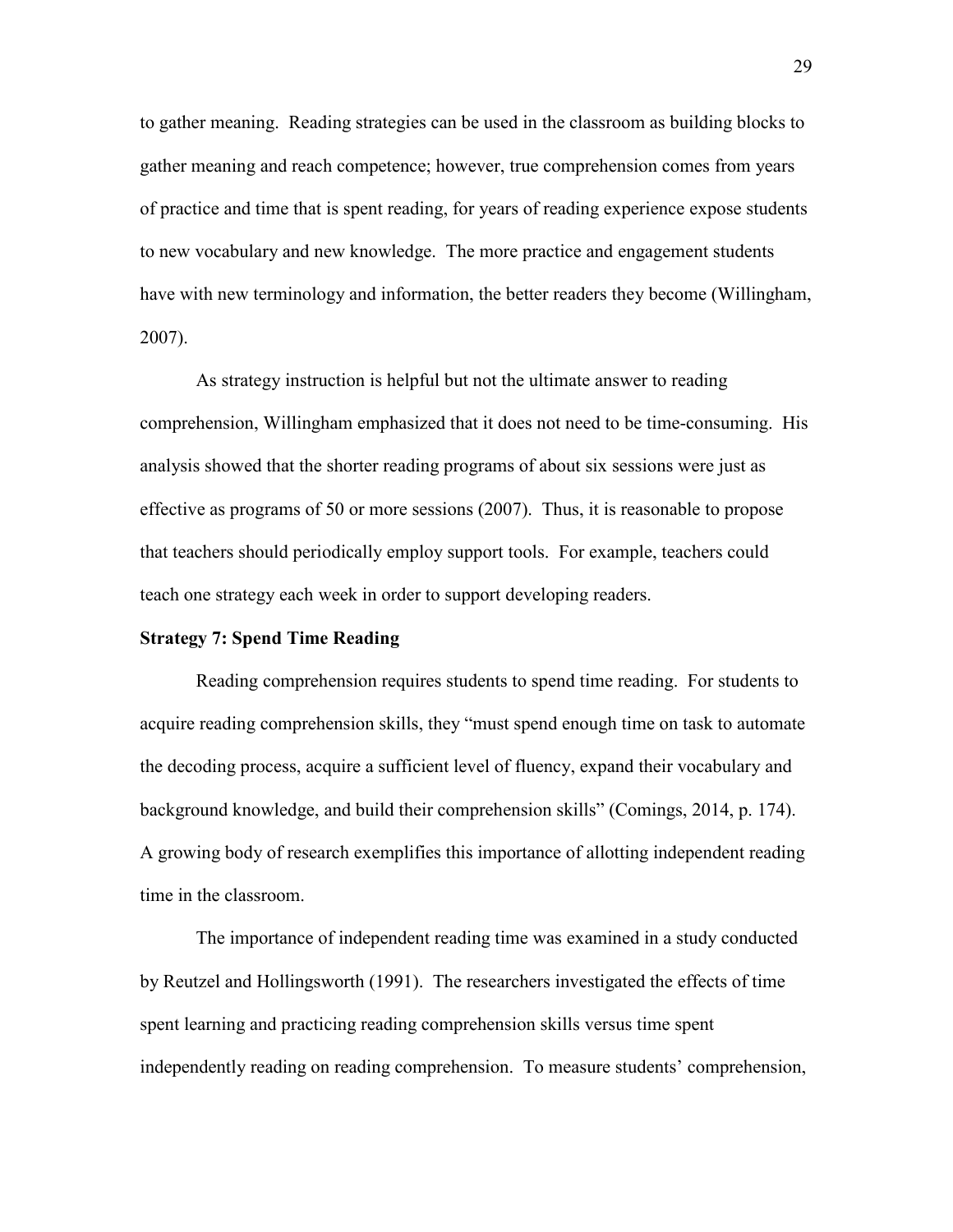the researchers examined the scores of a reading comprehension skill test. Sixty-one fourth-grade students participated in this month-long study and were randomly assigned to one of three treatment conditions. The fourth-grade students were allocated to a reading only condition, a combined reading and skill instruction condition, or a skill instruction only condition. Prior to participating in their condition, all students received 30 minutes of basic reading instruction. This instruction differed from the instruction delivered to students in the conditions incorporating skill instruction. After instruction, all students moved to their assigned condition for 30 minutes. Surprisingly, after an analysis of test scores, all 3 treatment groups yielded similar results. Each group made significant gains in the comprehension skills, but there were no noteworthy variances amid the three treatment conditions. This indicates that in a classroom setting, teachers may not need to worry about spending a lot of time on specific skill instruction, for simply spending time independently reading yields fundamentally similar results.

 Tibus and Pobadora (2016) discovered that time spent reading yields positive results as compared to other possible variables influencing reading comprehension. The researchers conducted a study to understand which variables influence reading ability the most. They analyzed variables such as availability of reading materials at home, demographics, gender, and time spent reading. The three levels of comprehension ability from lowest ability to highest ability are Literal, Interpretive, and Applied. Findings showed that the variable with the highest degree of correlation was the number of minutes students spent reading. The more time students spent engaged with a book, the better they were at comprehension. Conversely, the less time students spent reading, the worse they were at comprehension. This fact supports the idea that reading exposure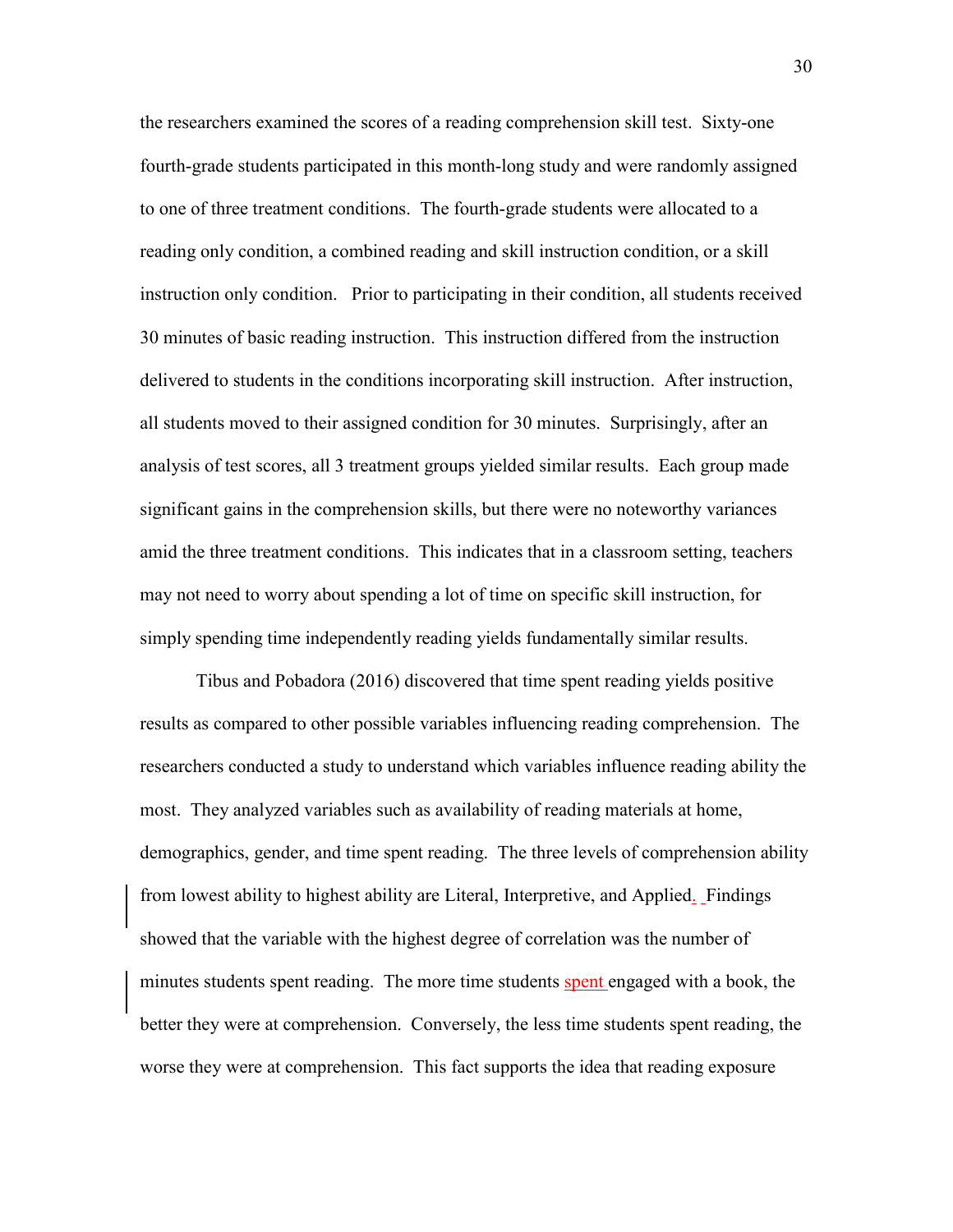increases reading ability. It is interesting to note that the females in the study spent more time reading than the males and that females also scored significantly higher in the three levels of comprehension compared to the boys. For example, where the boys scored a 0.33 out of 3 in the highest level of comprehension, Applied, the females scored a 1.06 out of 3. The high scores achieved by the females could be due in part to the fact that they spent more time reading which supports the notion that the more time students spend reading, the better readers they become.

 The popular notion that time spent reading influences reading ability was investigated in a 1990 study of 164 fifth- and sixth-grade students. To measure reading achievement, Taylor, Frye and Marayuma (1990) looked at the reading comprehension scores of a standardized reading test, the Gates MacGinitie Reading Test, both before and after data collection (Taylor, Frye & Marayuma, 1990). To collect data, the researchers had the students fill out reading logs on which they would indicate the amount of time they spent reading in school and at home. After analyzing the data, they found that time spent reading in school positively related to reading growth and achievement. It is interesting to note that the number of minutes students spent reading at home did not have as significant an effect on reading ability as the number of minutes students spent reading at school. These findings support the contention that reading in school is beneficial to reading comprehension achievement.

 According to Gulla (2012), to improve a student's reading ability, teachers simply need to encourage their students to practice reading and incrementally challenge the students to read more. The teacher in the study stated, "The most essential key to improving as readers and writers was stamina…Once the mechanics of reading are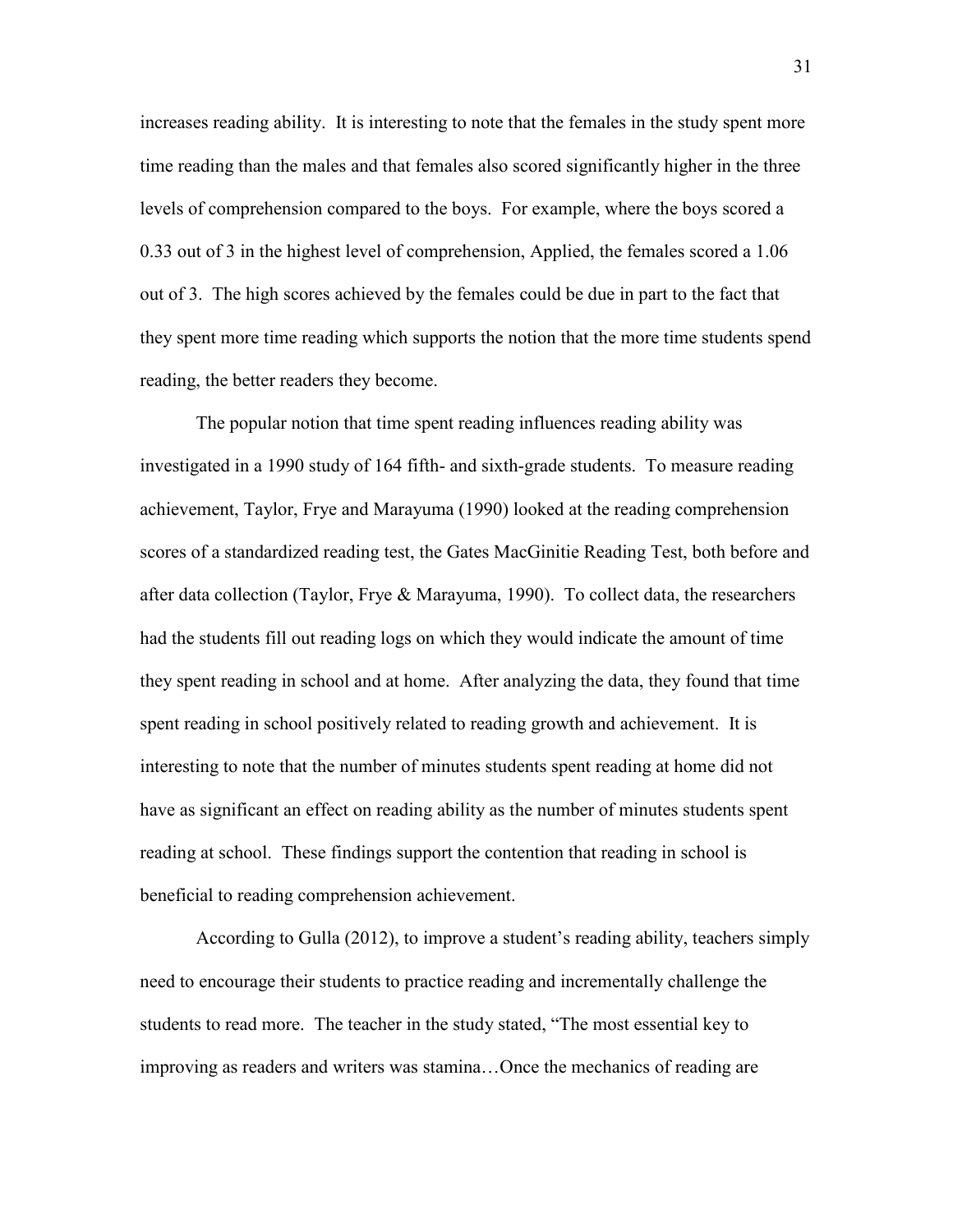understood, if you can stay with the task for gradually increasing lengths of time, you will eventually achieve mastery" (p. 60). For example, the author discussed a student whose stamina for reading was only at 2 minutes. After days of helping this student build more self-management, he was able to read for 5 minutes. After only one month, he read for 20 minutes after simply getting lost in a book (Gulla). This article supports the idea that encouraging students to increase their reading stamina by reading more will increase motivation to read.

Simply allotting in-class reading time increases reading motivation, which, in turn, increases reading comprehension, according to Gambrell (1996). Gambrell illustrated through research that a reading motivation program would benefit students of all reading levels and abilities. She analyzed multiple reading motivation programs and discussed how each program worked. She did not discuss whether one program was better than another, but she did observe a widely used one called Running Start in which time spent reading was central to the class day. Findings indicated that readers from all backgrounds and levels benefitted from the program. Compared to students not in Running Start, students in Running Start were more driven to read, spent more time reading on their own, discussed their stories more often, brought more books home, and read with their family members more frequently (Gambrell, 1996). Lack of intrinsic motivation is a barrier to getting students to read. When students are allotted in-class reading time, their motivation goes up.

 Even when asked the simple question, "What can teachers do to motivate students to read?" students give overwhelmingly similar responses (Gambrell, 1996, p.14). Students responded, "Teachers should let us read more," "Do not let DEAR (Drop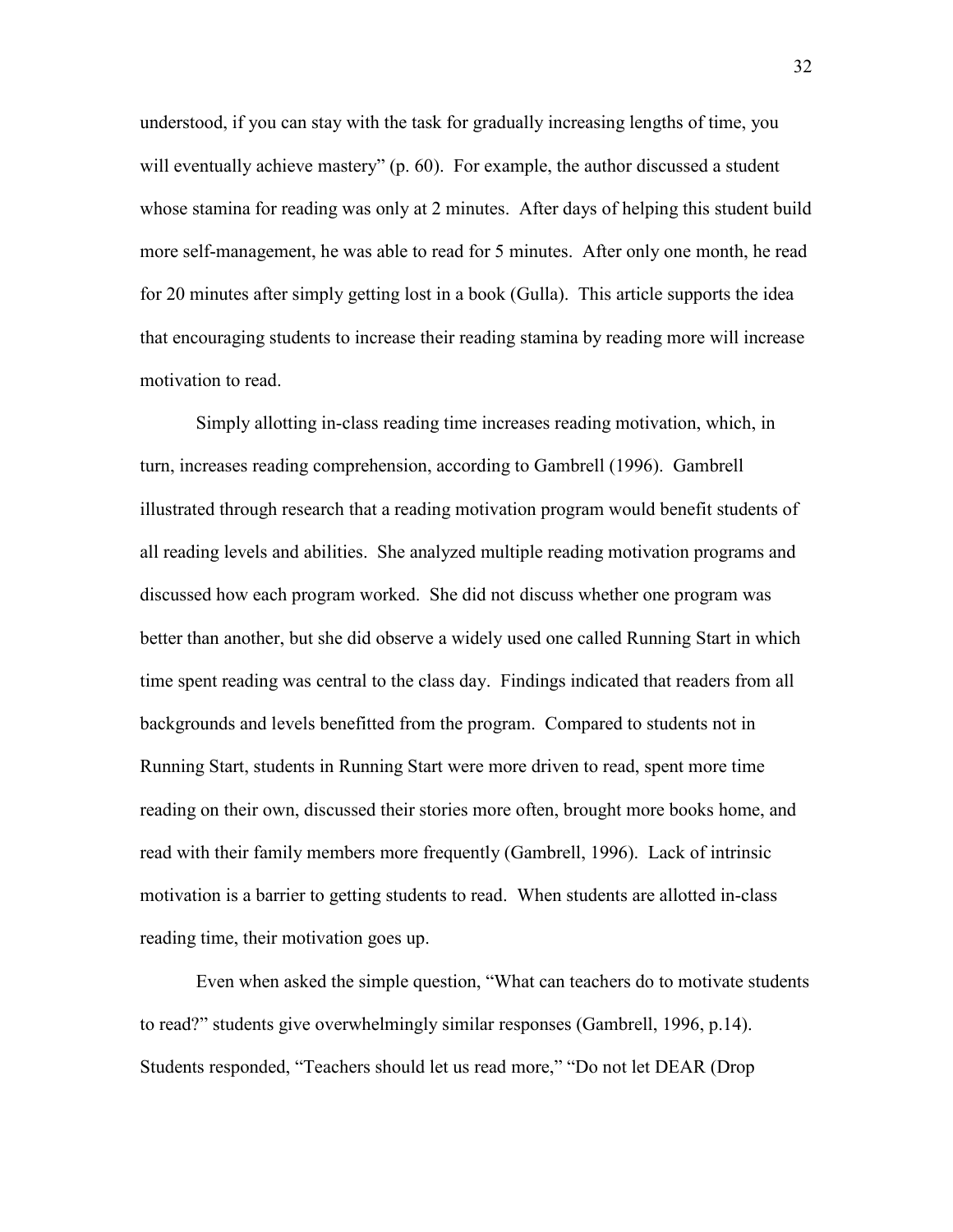Everything And Read) time end so soon," and "Let us read more….about 10 more minutes every day" (Gambrell, 1996, p. 14). One simple solution to reading motivation and reading improvement is to allow students to spend time reading in class.

#### **Strategy 8: Spend Time Reflecting**

 In a study by Wirth and Aziz (2010), students were required to complete reading reflection journals. Due to the reflections, they increased the amount of time they spent reading and improved their performance in the course overall. Each journal prompted students to answer what they found interesting, surprising, or confusing. Students completed surveys toward the end of the semester, and the results revealed that students required to complete reflection journals completed their reading assignments. About 36% of students not required to keep reflection journals actually finished their reading assignments, whereas 94% of students required to keep journals completed their reading (Wirth & Aziz, 2010). This illustrates how reflection assignments hold students accountable to complete their readings. Students required to complete reflection journals also read deeper, understood the subjects better; therefore, students succeeded in the class due to reflecting on their reading.

In a similar study by Chang and Lin (2014), 98 college freshmen completed surveys about their assigned reading experiences. Fifty students were not required to complete reflection journals in their classes, whereas 48 students were required to complete reflection journals. Data was collected through interviews, questionnaires, and comprehension assessments. Regarding reading comprehension, results revealed that students who made use of reflective journals outperformed students who did not use them (Chang & Lin, 2014).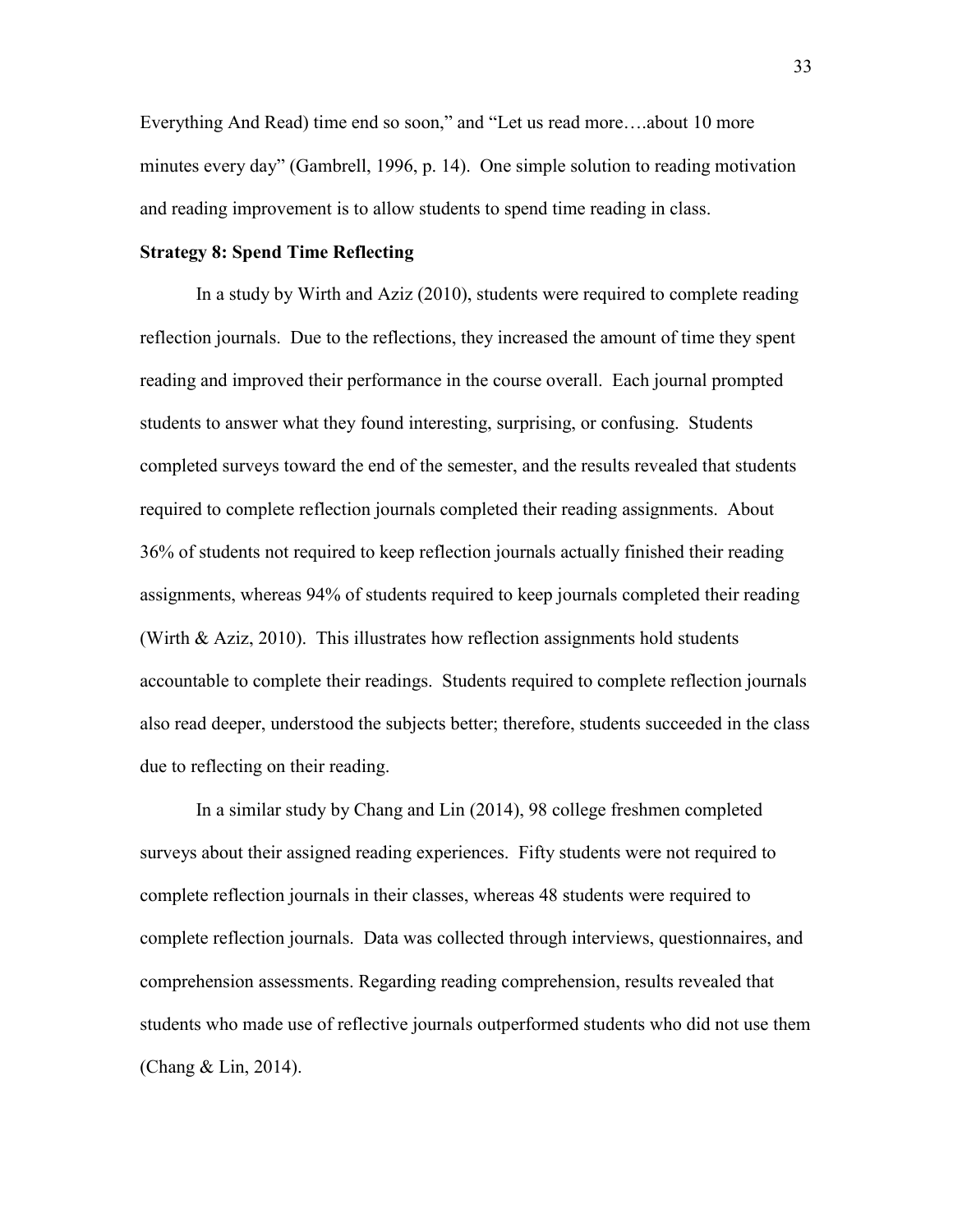Journaling is not the only means by which reflection can happen. As reflection is a helpful and important tool for reading comprehension, it does not need to be completed solely through journals. For example, reflection can be completed through art. Holdren (2012) conducted an action research study to answer whether projects in visual arts can demonstrate higher-level reading comprehension skills (p. 694). In the study, students created visual arts projects to demonstrate what they read in an assigned reading. A total of 21 students participated in the study and data was collected through anecdotal notes. Findings demonstrated that a variety of critical thinking skills were employed as students related reading to their art projects. The higher-level thinking skills used were metaphoric connections, manipulation of detail, and problem solving (Holdren, p. 696- 697). Anecdotal evidence demonstrated each of these skills. For example, to demonstrate metaphoric connections, the researcher discussed a student who painted a "tower of power" which represented the "power's relationship to good versus evil" in the book *All the King's Men* by Robert Penn Warren (p.696).

 To provide evidence that art creation employed manipulation of detail, Holdren (2012) also gave a variety of examples. One example was of a student fascinated by finding out the name of the meatpacking plant in Upton Sinclair's *The Jungle*. The student said she could not continue reading until she figured it out. As she worked on her art, she had to work out the details. Many other students found themselves asking similar questions such as, "Should I have the eye looking up or down?" "Did Jesus have a mustache?" and "Was there a hill in the grove of death" (p. 697)? As students worked out these details, they thought hard and critically about what they remembered and what they interpreted, thus demonstrating higher level thinking skills. Lastly, to indicate that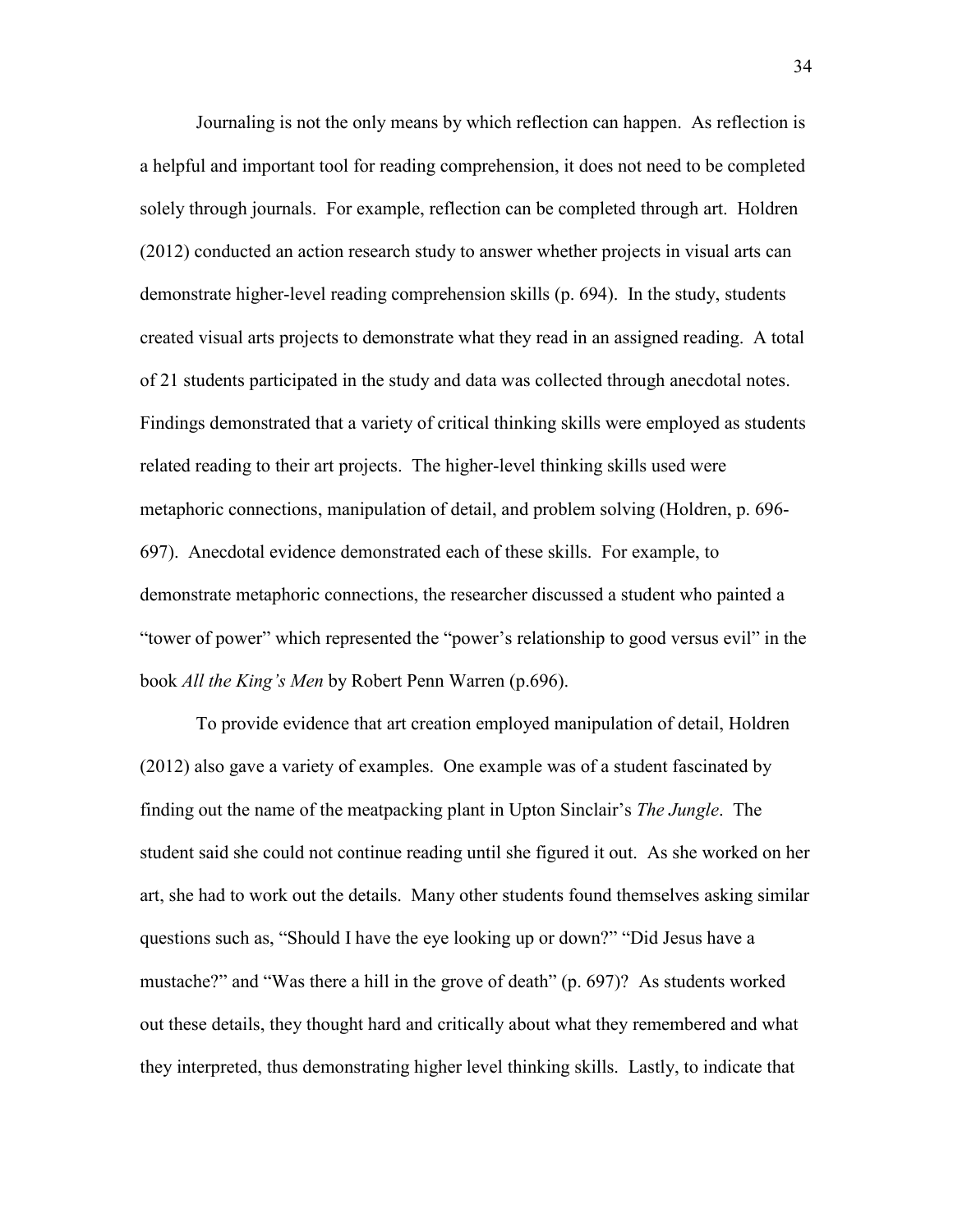students used problem-solving skills when creating art in response to their readings, the author also gave many anecdotal examples. One student had to figure out how to paint a three-dimensional hourglass without any prior painting experience. He discovered how to use tonal values to create depth (Holdren). He was faced with the challenge of demonstrating his representation, and to complete his artwork he had to solve the mediabased problems. This problem solving demonstrated his use of higher order thinking skills.

Critical and higher-order thinking is a skill teachers strive to instill in students. According to Bloom's revised cognitive taxonomy, there are six levels of cognitive thought processes: 1) Remember, 2) Understand, 3) Apply, 4) Analyze, 5) Evaluate, and 6) Create (Anderson & Krathwohl, 2001). When students reflect on their reading through the creation of artwork, they employ higher order thinking skills. The highest order of thinking, Create, is used when students create artwork to reflect on their reading. At the creation level, students put together elements to form a whole. When they are told to put together thoughts about their reading, they create new unique works to communicate thought. Holdren said that art can assess comprehension while at the same time heightening students' engagement with text and increasing their thinking stamina (Holdren, 2012, p. 700).

 Art used in the context of reflection can help; however, according to researchers Burger and Winner, art alone does not improve reading comprehension. Using studies between 1950-1988 with a total sample size of 495 students, Burger and Winner conducted a meta-analysis to test the hypotheses that visual arts can improve reading skills and programs that incorporate art with reading are more beneficial to reading skill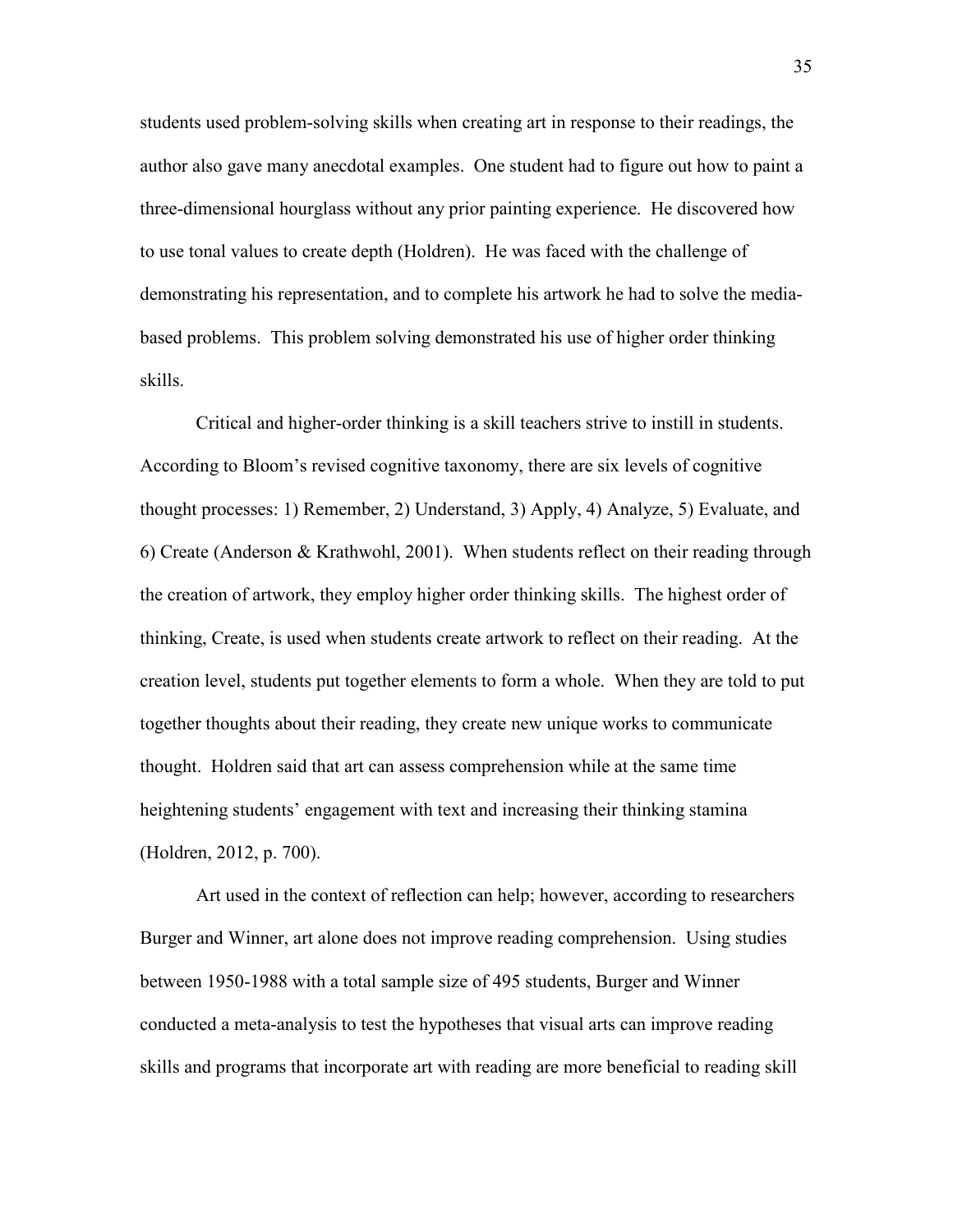than programs that teach solely reading. Students exhibited positive reading comprehension results, but the author concluded that the findings do not show that the positive results have anything to do with art (2000). The results could be correlated to the fact that the reflection activities were engaging. Art is one means by which students can reflect in an enjoyable, thought provoking, and creative way. Nevertheless, there are outlets for creative reflection. For example, poetry and songwriting are other creative methods through which students can reflect. Reflection along with the other strategies and concepts discussed in Chapter II were integrated into the application materials of this thesis.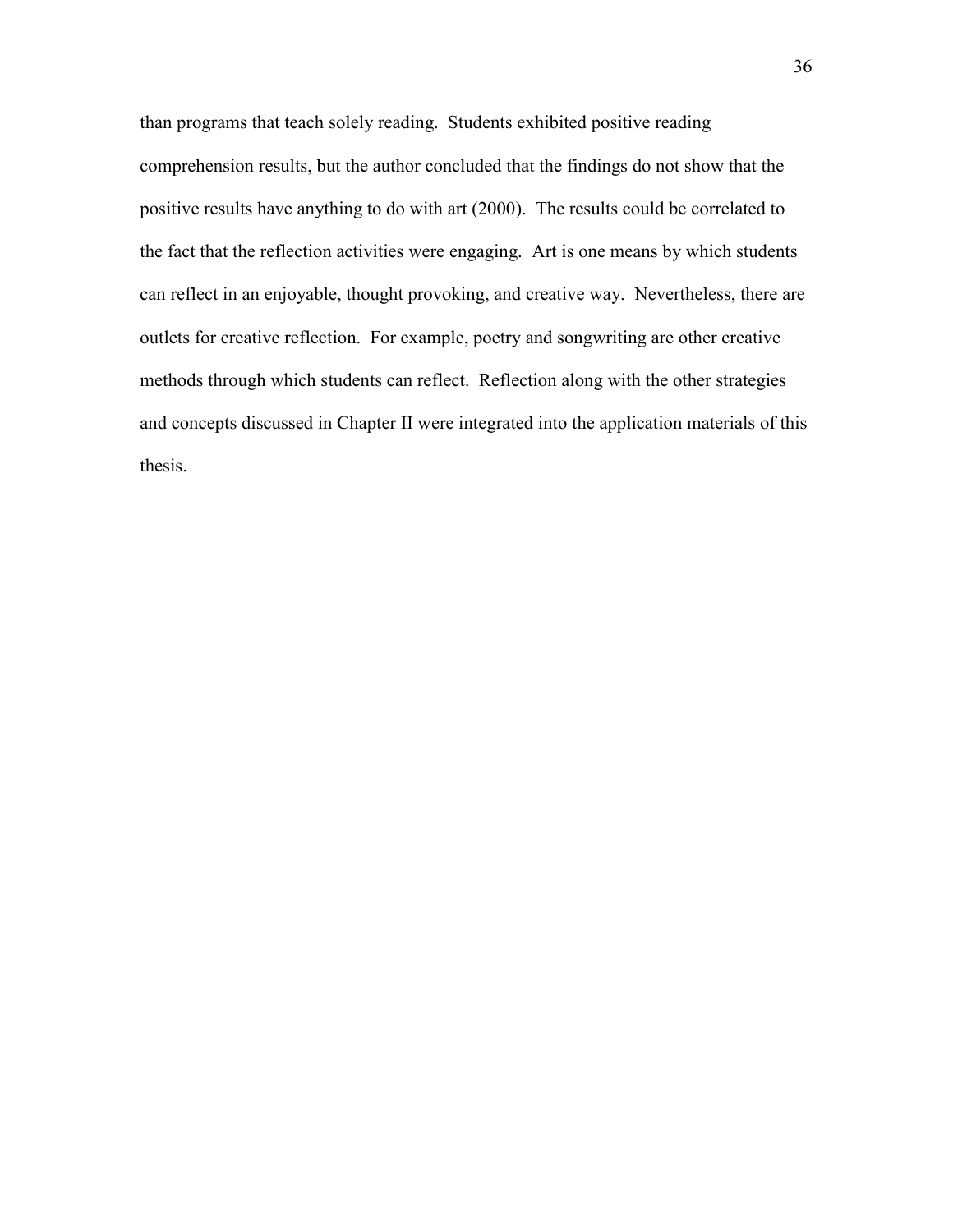#### **CHAPTER III: APPLICATION MATERIALS**

Reading comprehension is an important skill for success and art teachers can play a role in contributing to reading achievement. Therefore, these application materials are designed for a class called the Art of Reading in answer to the research question: How can art teachers develop their students' reading comprehension skills? Based on the review of literature, the materials center on the eight strategies described in Chapter II:

- 1. Promote Self-Efficacy
- 2. Set Goals
- 3. Provide Choice
- 4. Build Relationships
- 5. Ease Anxiety
- 6. Teach Reading Comprehension Strategies
- 7. Spend Time Reading
- 8. Spend Time Reflecting

# **Audience**

The Art of Reading class is intended for a high school art class consisting of students with varied reading abilities; however, the class can be modified for any grade level.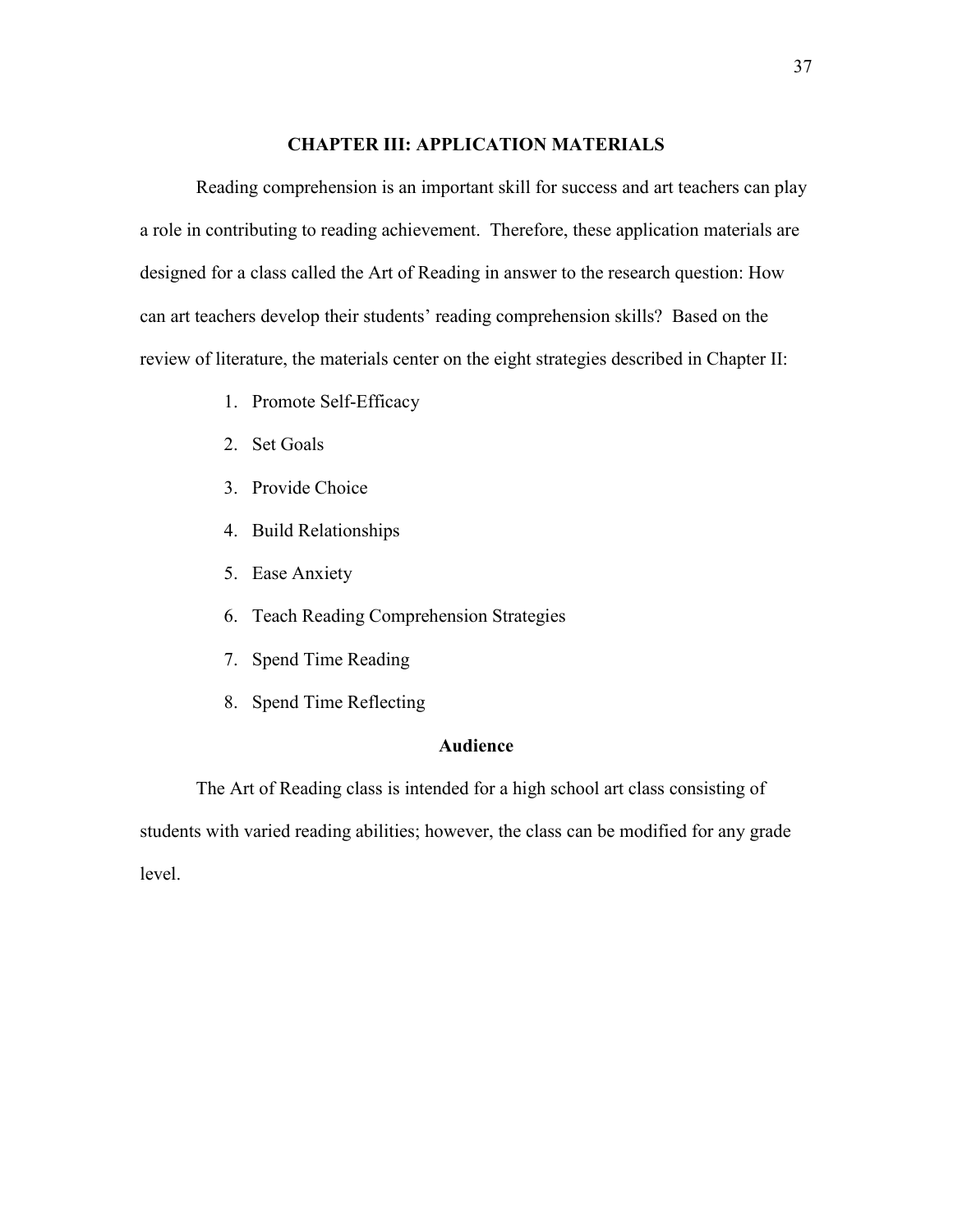#### **Description**

The daily schedule of the 1-hour Art of Reading class was designed as follows. On Mondays, the course begins with 5 to 10 minutes learning about a reading comprehension strategy. After the comprehension strategy and at the beginning of each subsequent day, the class begins with 5 to 10 minutes of mindfulness, either through yoga or meditation. Each week has a theme based on the 8 strategies from Chapter II and students participate in a discussion about the week's theme. Following mindfulness, students would be given 25 to 30 minutes of independent reading time with their choice of books. Then, students would spend the remainder of class reflecting on the text through the creation of artwork.

#### **Resources**

Preparation for the Art of Reading class is 10 minutes to 1 hour each day. Books can be purchased from a discount bookstore for around \$20 for 10 students. (Books could also be loaned from a city or school library.) The cost of the art projects depends on what schools have on hand. For ceramic works, the teacher may need to spend money on the clay body, glazes, and tools. The design of the Art of Reading class described in this thesis contains a blend of art projects, from drawing to painting to pottery to printmaking.

 Sources for yoga and meditation can be found for no cost online. Many free meditation scripts and yoga routines can be found on YouTube or Google. Examples of specific sites are listed in the following lesson plans.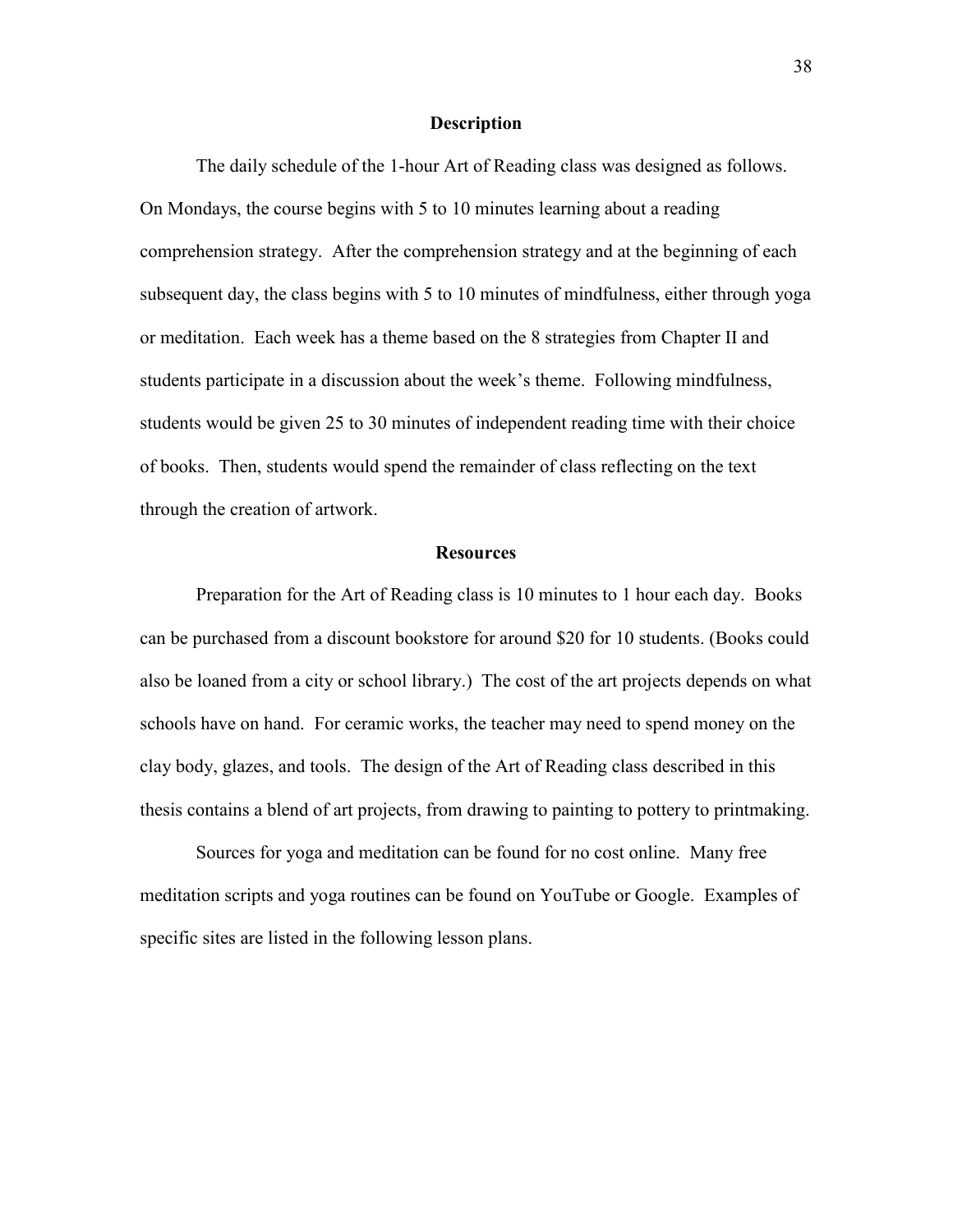### **Art of Reading**

# **Lesson Plans**

# **Week 1 Lesson Plan**

### **Objectives**

Students will be able to:

1. Create an art project to express ideas

Standard 9.2.1.5.1: Create a single, complex artwork or multiple artworks to express ideas

2. Interpret, describe and defend individual artworks.

Standard 9.1.3.5.2: Synthesize and express an individual view of the meaning and functions of visual art

3. Integrate the tools and techniques of pencil and charcoal drawing to create original works of art

Standard 9.1.1.5.2: 1. Integrate the characteristics of the tools, materials and techniques of a selected media in original artworks to support artistic purposes.

- 4. Describe how works by famous illustrators communicate meaning through art Standard 9.1.1.5.1: Analyze how the elements of visual art including color, line, shape, value, form, texture and space; and principles such as repetition, pattern, emphasis, contrast and balance are combined to communicate meaning in the creation of, presentation of, or response to visual artworks.
- 5. Utilize the comprehension strategies of the notecard technique and paraphrasing
- 6. Participate in mindfulness practices to ease anxiety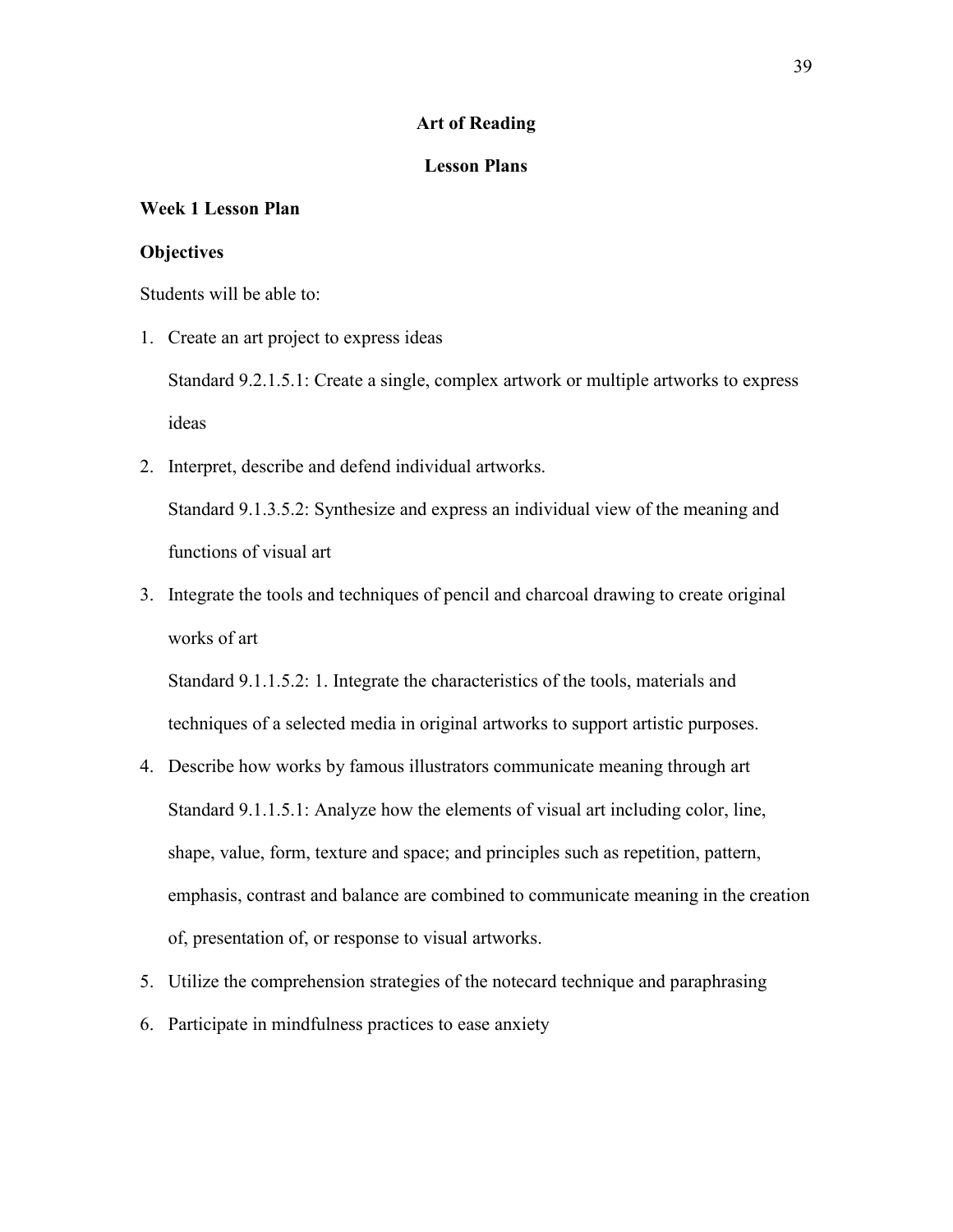# **Essential Questions**

- 1. How can I create a drawing to demonstrate what I want to express? (Objective 1)
- 2. Does my artwork best show what I have read? (Objective 2)
- 3. How can I create a drawing to look the way I want it to look? (Objective 3)
- 4. Who is Norman Rockwell? (Objective 4)
- 5. How can I apply the notecard technique and paraphrasing strategy to become a better reader?

#### **Assessment**

- 1. Student artwork and oral description of artwork that interprets and expresses text (formative, Objective 1 and 2)
- 2. One-on-one conversations with each student, observations, and student work that demonstrates an understanding of the comprehension strategies (formative, Objective 5)
- 3. Observations of student participation in mindfulness practices (formative, Objective
	- 6)
- 4. Class discussion about famous illustrator's work (formative, Objective 4)
- 5. Pencil and charcoal drawings (formative and summative, Objective 3)

# **Monday**

- 1. Anticipatory Set (10 minutes)
	- a. Write the following quote on the classroom whiteboard: "Reading is to the mind what exercise is to the body –Joseph Addison."
	- b. Have students write the quote on a notecard and discuss its meaning with a partner. Have each group also decide whether they agree or disagree.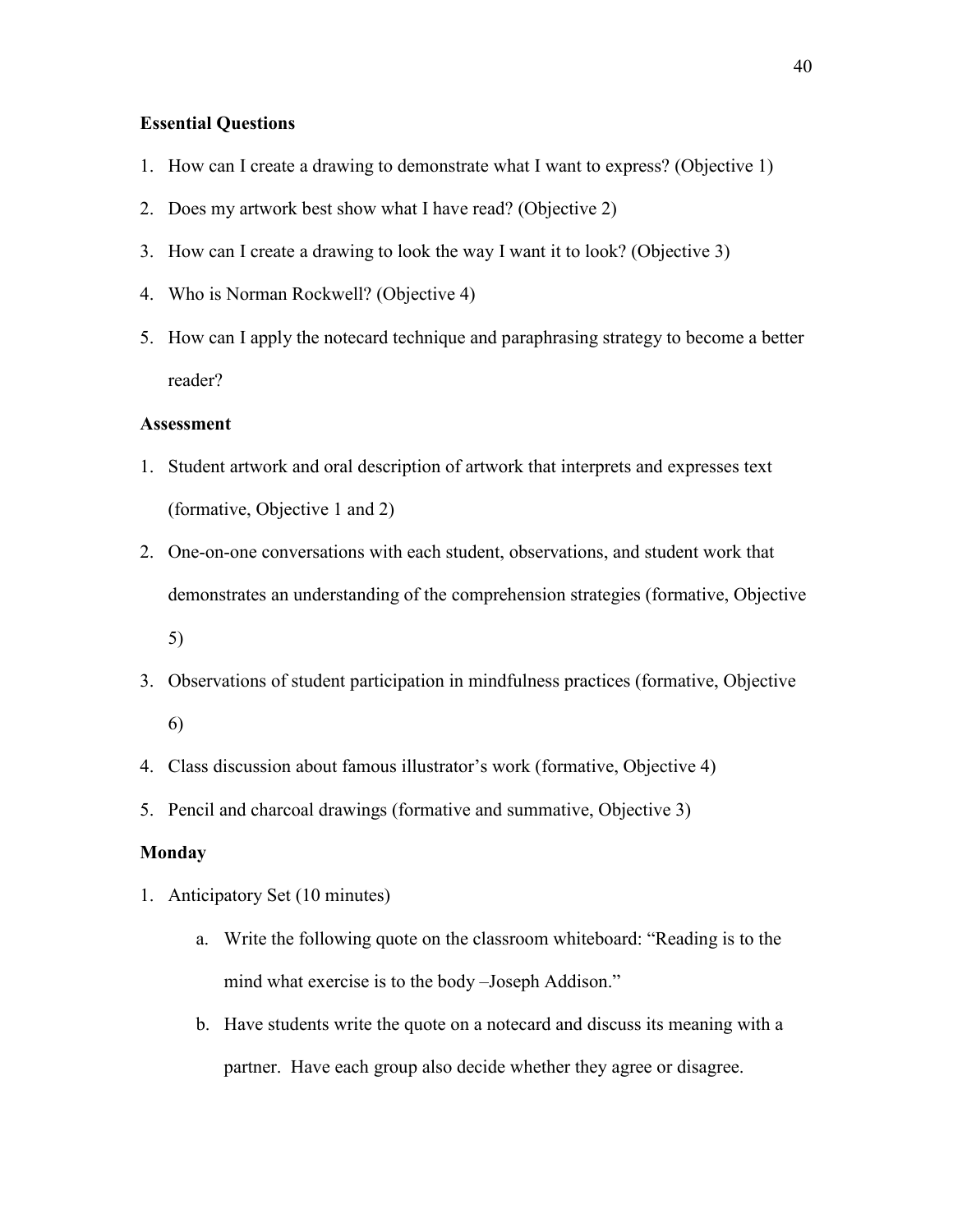- c. Discuss responses as a class.
- d. Share the following information on the importance of reading for students' futures: 1) With skills in reading comprehension, it is possible to evaluate fact from fallacy, evidence, figures, and data to make well-educated decisions. 2) Success in careers requires moderate- to high-level literacy skills (Reardon et al., 2012) 3) From personal experience, reading is fun, relaxing, and a great escape into another world.
- e. Discuss the information as a class.
- f. Introduce the class and what students can expect each day.
	- 1) Students will participate in a mindfulness practice of yoga or meditation
	- 2) Students will spend time reading a book of their own choice.
	- 3) Students will spend time reflecting on their books through artwork.
	- 4) Every Monday students will learn a new reading comprehension strategy.
- 2. Comprehension Strategy Lesson (15 minutes)
	- a. "Today before we begin choosing our books, I will teach you two reading comprehension strategies. The first one, the notecard technique, will utilize the notecard on which you have written the quote. This strategy will help you to train your eyes to read slowly and with care. As you read, you will hold the card directly under each line you read. As you finish a line, you will move the card down to the next line. (Demonstrate by showing the notecard moving line-by-line down a page of a book)"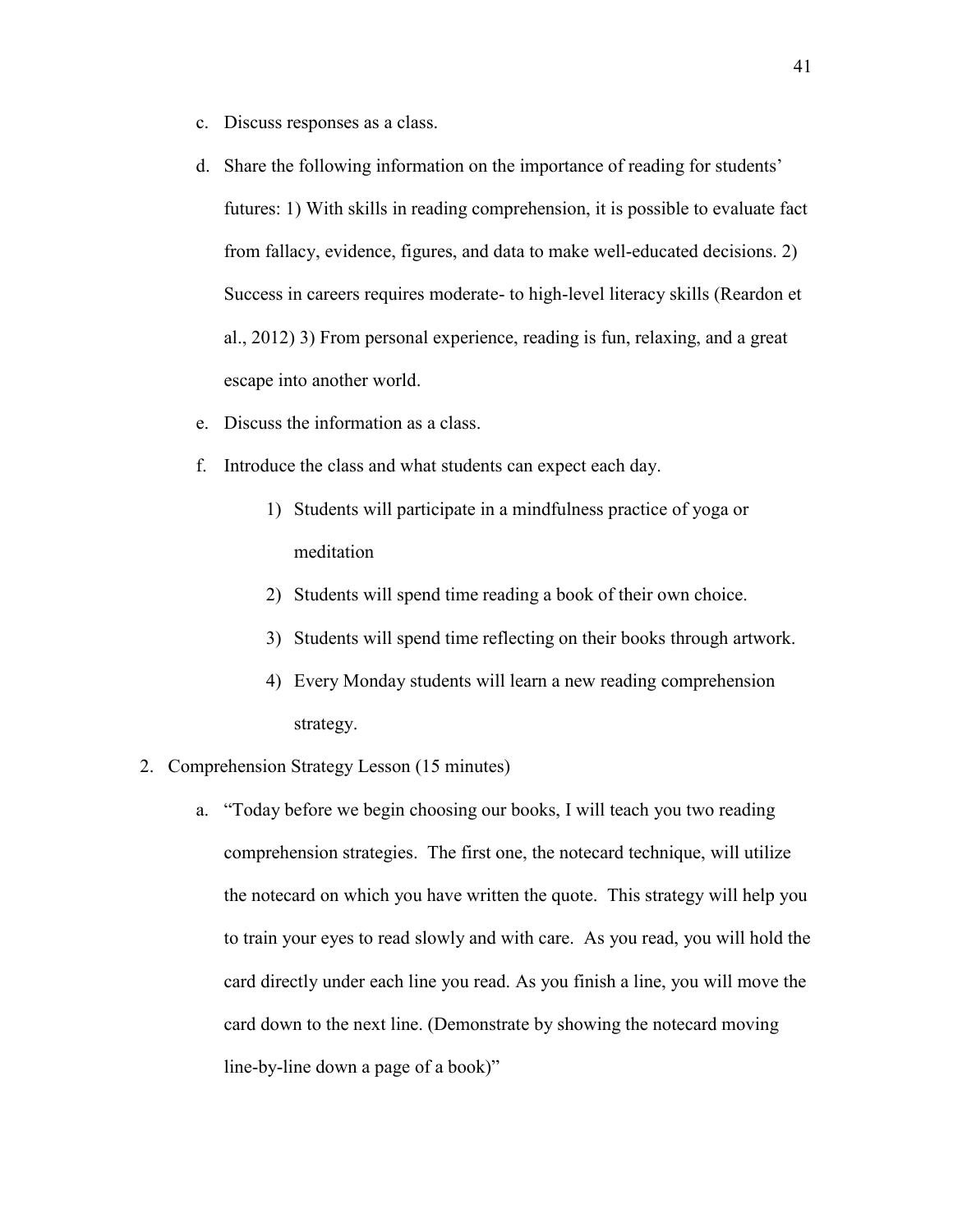- b. "The second strategy is called Paraphrasing. With this strategy I will have you, each day of this week, answer the following questions": (Display on the whiteboard)
	- 1) What is the main idea?
	- 2) What are some specific facts to support the main idea?
	- 3) Describe the author's tone. For example, is the author funny, angry, sad? State the tone and give two examples demonstrating this tone.
	- 4) Pretend you are the author and summarize what you read today in one paragraph (5 sentences). Utilize the author's tone to describe the main idea of today's reading.

(Give an example by reading a short bit of text aloud to the class. Model by answering the questions in front of the class.)

- 3. Teacher Instruction (15 minutes)
	- a. Have students each research and decide on three books they would each like to read. (They may choose from books that you have in your classroom or the school library. They may also research books online and, if not available on had, the teacher may need to get the books from a nearby store or neighborhood library. By having each student decide on three books, the teacher may have more of a chance finding at least one book of interest. Until the teacher has a book for each student, the teacher may require students to read short stories found on the internet for reading and reflection practice.)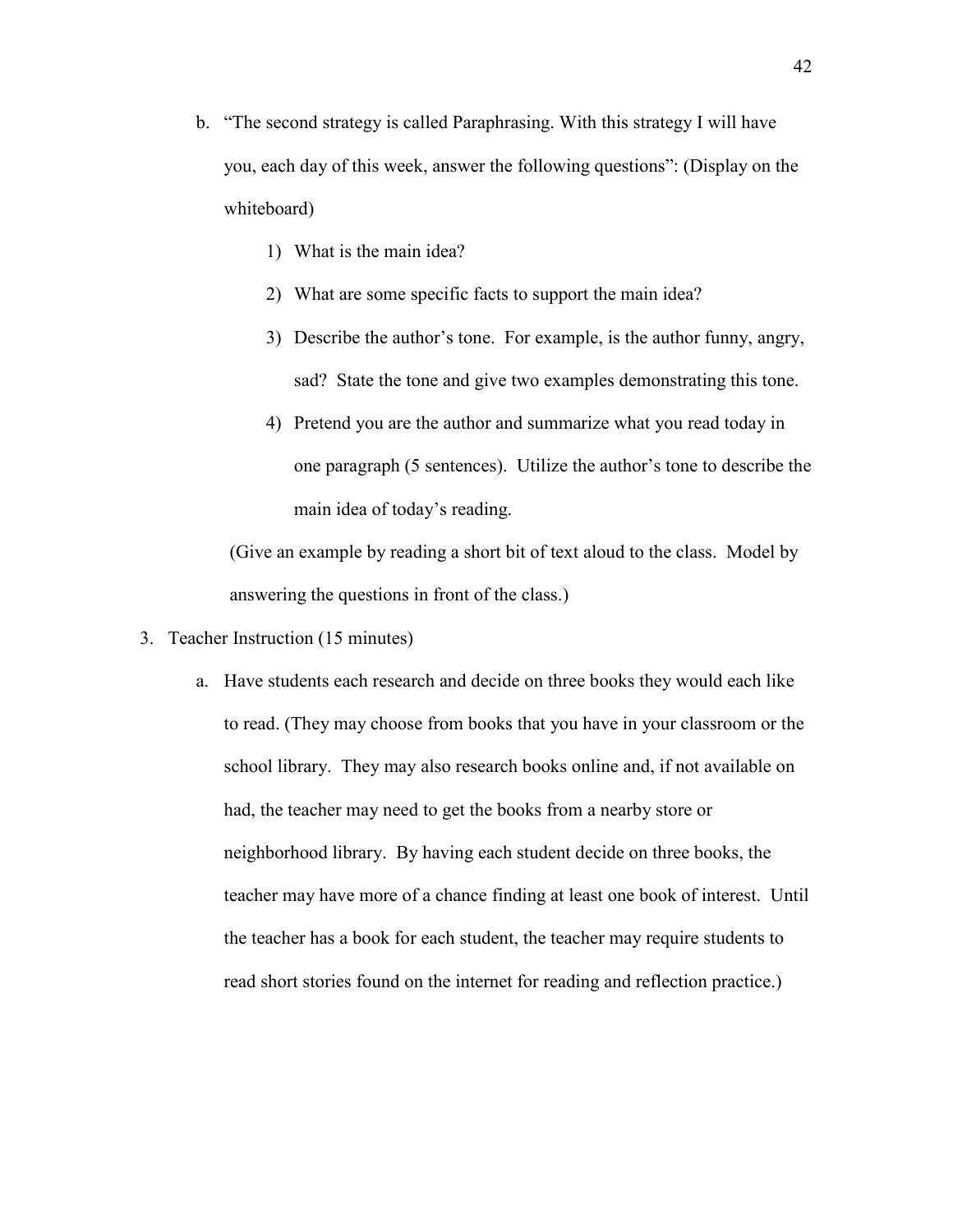- 4. Guided Practice and Independent Practice (15 minutes)
	- a. Each student reads the same text chosen by the teacher. After reading the text, the teacher models how students can turn the text into a drawing or a series of drawings. Students then have the rest of the class period to independently create drawings.
- 5. Closure (5 minutes)
	- a. Have students answer the two *what* questions in a ticket-out-the-door.
	- b. (Share on the white board) Now what? In the next class, students will get to create goals and begin the day-to-day norm of the class: mindfulness practice, time for reading, and time for reflecting.
		- 1. What techniques did we learn for reading?
		- 2. So what? Why is reading important?

# **Tuesday**

- 1. Anticipatory Set (10 minutes)
	- a. Introduce the illustrator-of-the-week, Norman Rockwell.
	- b. Display his artwork *Freedom From Want* and have students answer the following questions:
		- 1) Setting: When and where do you think this story takes place?
		- 2) Characters: Who is in the painting? Who do you think they are?
		- 3) Plot: What is happening?
		- 4) Theme: What is the big idea? What is the central message of this painting?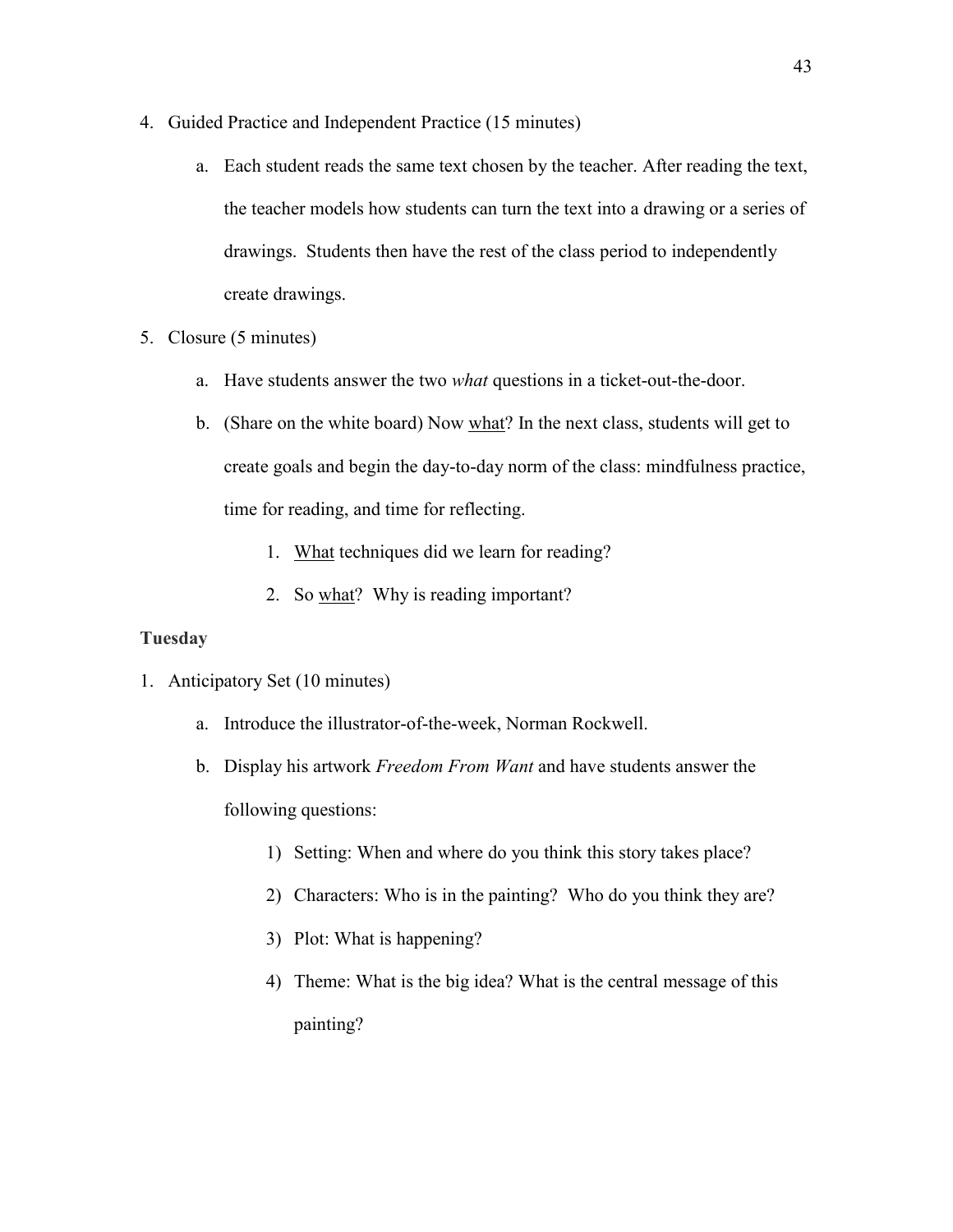- 5) Mood: Describe the mood of this artwork and what elements and principles of the artwork contribute to the mood. Use the *Elements and Principles of Art* table to assist you.
- c. Discuss student answers as a class.
- d. Collect answers.
- e. Have students participate in a self-efficacy-themed yoga or meditation. Videos and scripts can be found on Google or YouTube. For example, you may use the following website: [http://www.innerhealthstudio.com/self](http://www.innerhealthstudio.com/self-esteem-relaxation.html)[esteem-relaxation.html.](http://www.innerhealthstudio.com/self-esteem-relaxation.html)
- 2. Teacher Instruction (15 minutes)
	- a. On the same sheet of paper, have students answer the following questions:
		- 1) What is one area in which I can improve as a reader?
		- 2) What am I going to work on in reading?
		- 3) How am I going to reach these goals?

*Provide examples:* If the student has the goal of wanting to read with better comprehension, they may decide that they need to work on slowing down as they read. To reach this goal, he or she may say they will utilize the strategies taught in class. If the student has a goal of wanting to finish a book, he or she may need to work on building stamina for reading. That means that each week, the student will read for longer periods at a time or he or she may read for homework.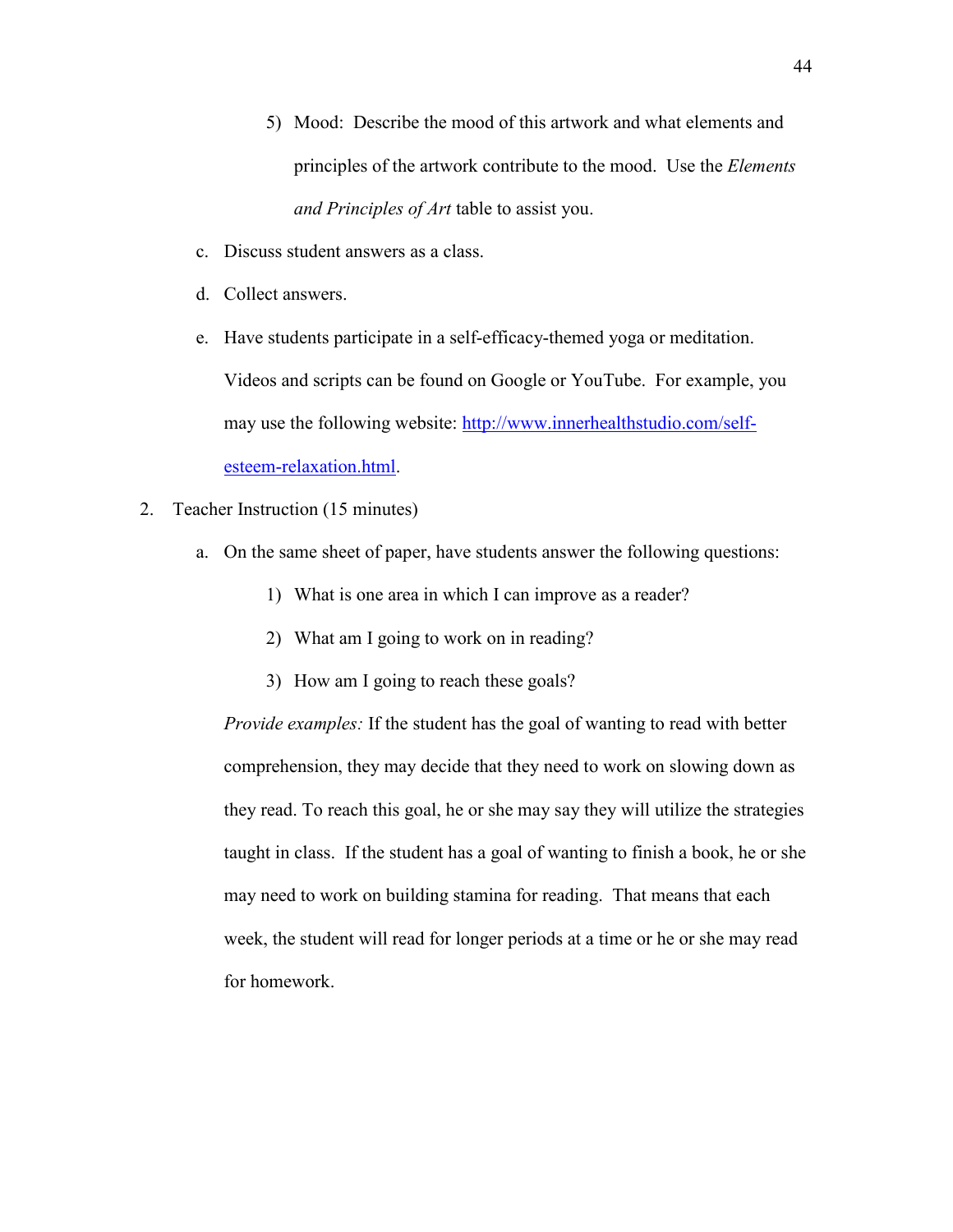- b. Help students as they complete filling out their goals by talking with them with them one-on-one. If students have completed the goals, they may begin their novels.
- c. Continue until you have met with each student.
- 3. Guided Practice and Independent Practice (35 minutes)
	- a. Have students read their chosen novel for 15 minutes.
	- b. Guide students in a teacher-led demonstration on the use of graphite and charcoal.
	- c. After reading, students Paraphrase their novels (2b from Monday's agenda) and then translate their novels into graphite and charcoal drawings
	- d. While students create drawings, walk around to discuss one-on-one with each student what they are creating and how it demonstrates what they have read that day.

## **Wednesday**

- 1. Anticipatory Set (10 minutes)
	- a. Introduce this week's theme of self-efficacy. Write the definition on the whiteboard: "One's perceived ability to produce a given level of success" (Bandura, 1997).
	- b. On a sheet of paper, have students paraphrase the definition.
	- c. Have students participate in a self-efficacy-themed yoga or meditation. Videos and scripts can be found on Google or YouTube. For example, you may use the following website: [http://www.innerhealthstudio.com/self-esteem](http://www.innerhealthstudio.com/self-esteem-relaxation.html)[relaxation.html.](http://www.innerhealthstudio.com/self-esteem-relaxation.html)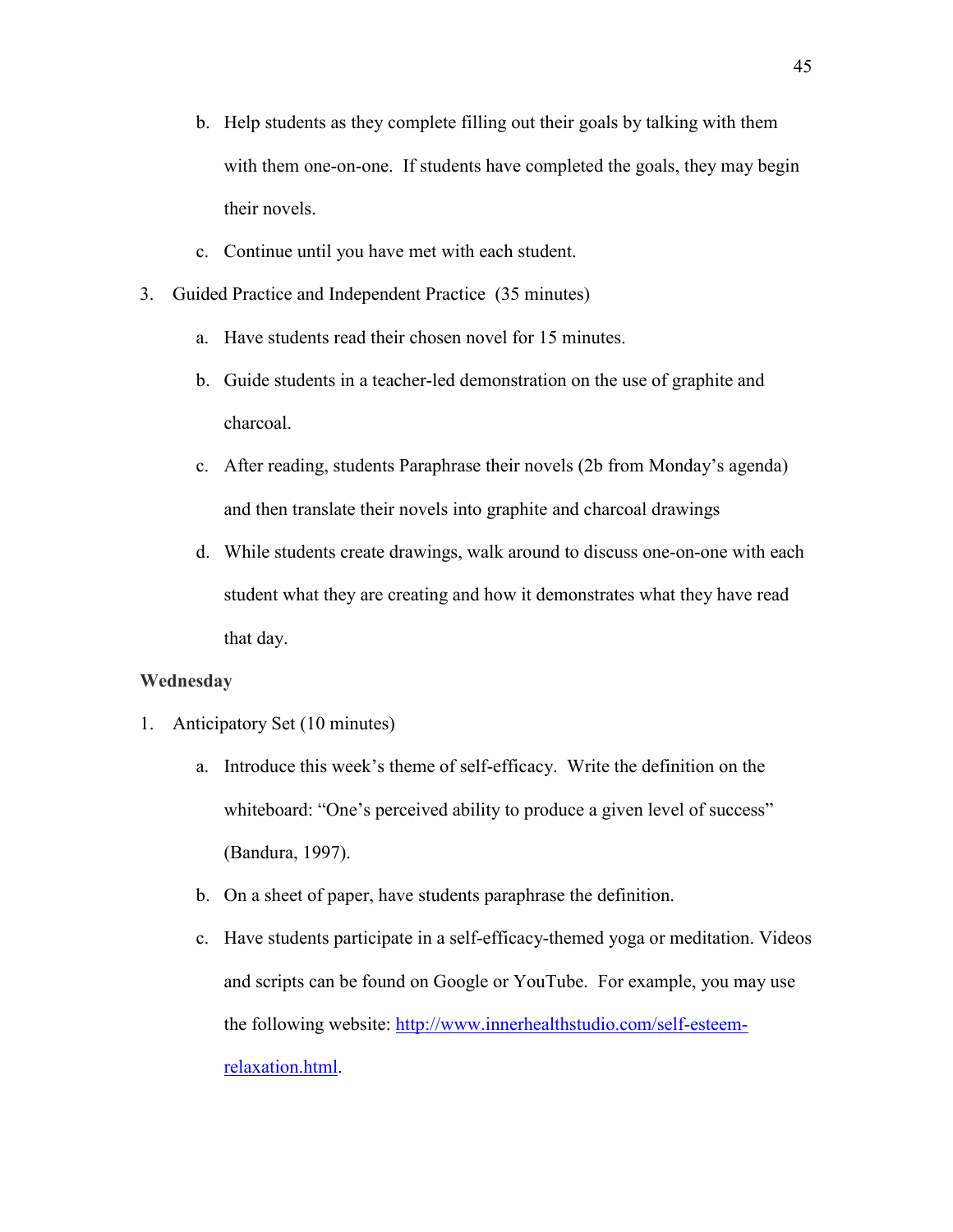- d. Have students pair with one student to discuss how self-efficacy can impact an individual's future. Then discuss answers as a whole class.
- 2. Teacher Instruction (15 minutes)
	- a. On the same sheet of paper, have students answer the following questions:
		- 1) What is one area in which I can improve as a reader?
		- 2) What am I going to work on in reading?
		- 3) How am I going to reach these goals?

*Provide examples:* If the student has the goal of wanting to read with better comprehension, they may decide that they need to work on slowing down as they read. To reach this goal, he or she may say they will utilize the strategies taught in class. If the student has a goal of wanting to finish a book, he or she may need to work on building stamina for reading. That means that each week, the student will read for longer periods at a time or he or she may read for homework. Help students as they complete filling out their goals by talking with them one-on-one. If students have completed the goals, they may begin their novels. (Continue until you have met with each student)

- 3. Guided Practice and Independent Practice (35 minutes)
	- a. Have students read their chosen novel for 15 minutes. Prior to reading, remind them to use the notecard technique.
	- b. After reading, have students paraphrase their novels (2b from Monday's agenda) and then illustrate what they read that day for 20 minutes.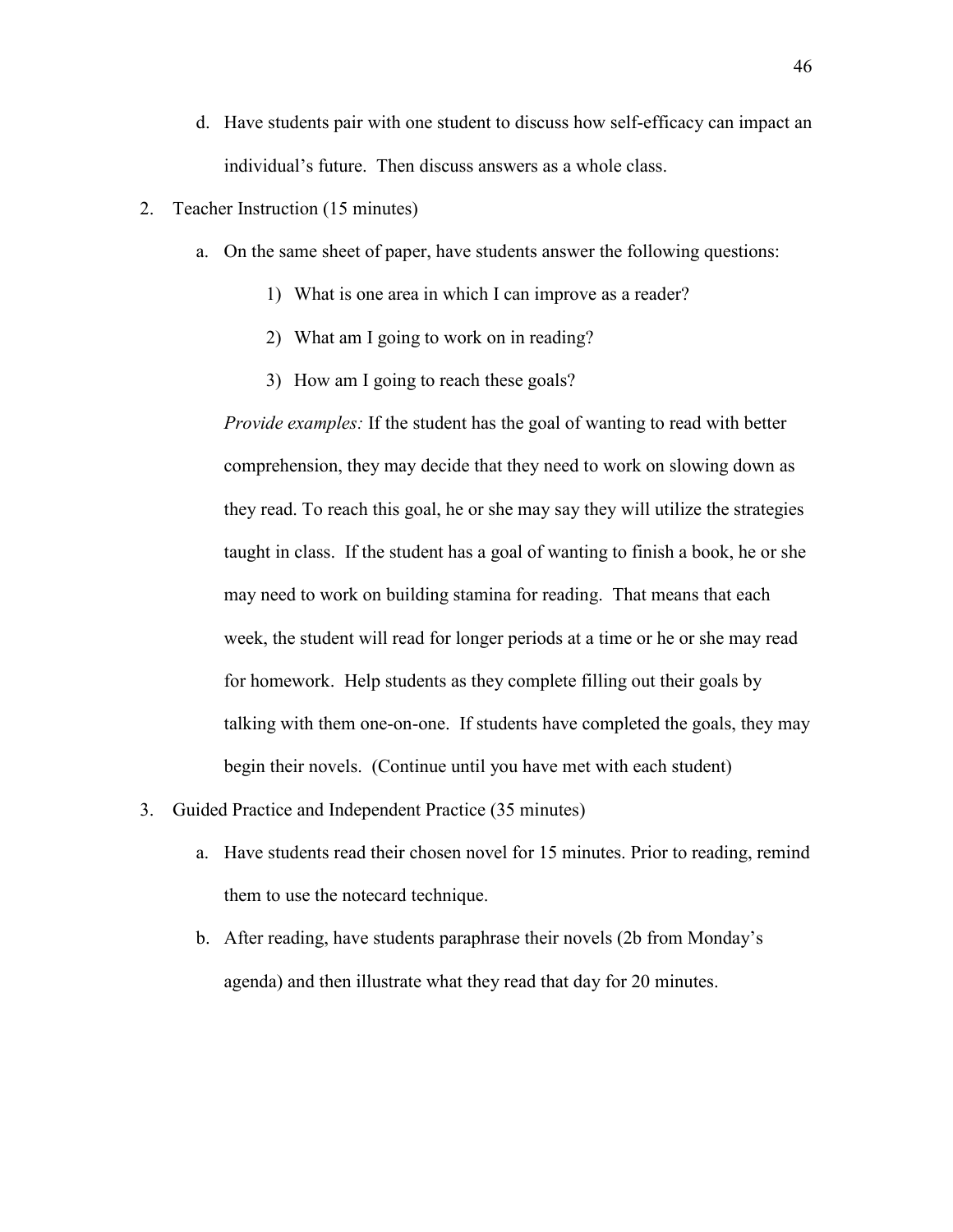c. While students create drawings, walk around to discuss one-on-one with each student what they are creating and how it demonstrates what they have read that day.

# **Thursday-Friday**

- 1. Anticipatory Set (5-10 minutes)
	- a. Have students participate in a self-efficacy-themed yoga or meditation. Videos and scripts can be found on Google or YouTube. For example, you may use the following website: [http://www.innerhealthstudio.com/self](http://www.innerhealthstudio.com/self-esteem-relaxation.html)[esteem-relaxation.html.](http://www.innerhealthstudio.com/self-esteem-relaxation.html)
- 2. Guided Practice and Independent Practice (45-50 minutes)
	- a. Have students read their chosen novels for 20 minutes. Prior to reading, remind them to use the notecard technique.
	- b. After reading, have students paraphrase their novels (2b from Monday's agenda) and then illustrate what they read that day for 20 minutes.
	- c. While students create drawings, walk around to discuss one-on-one with each student what they are creating and how it demonstrates what they have read that day.
	- d. For the final 10 minutes, have the students get together with a partner to discuss their artwork.
	- e. Have students prepare to answer the following question about their partner's work:
		- 1) What about the artwork is successful? For example, is the artwork detailed, realistic, or abstract?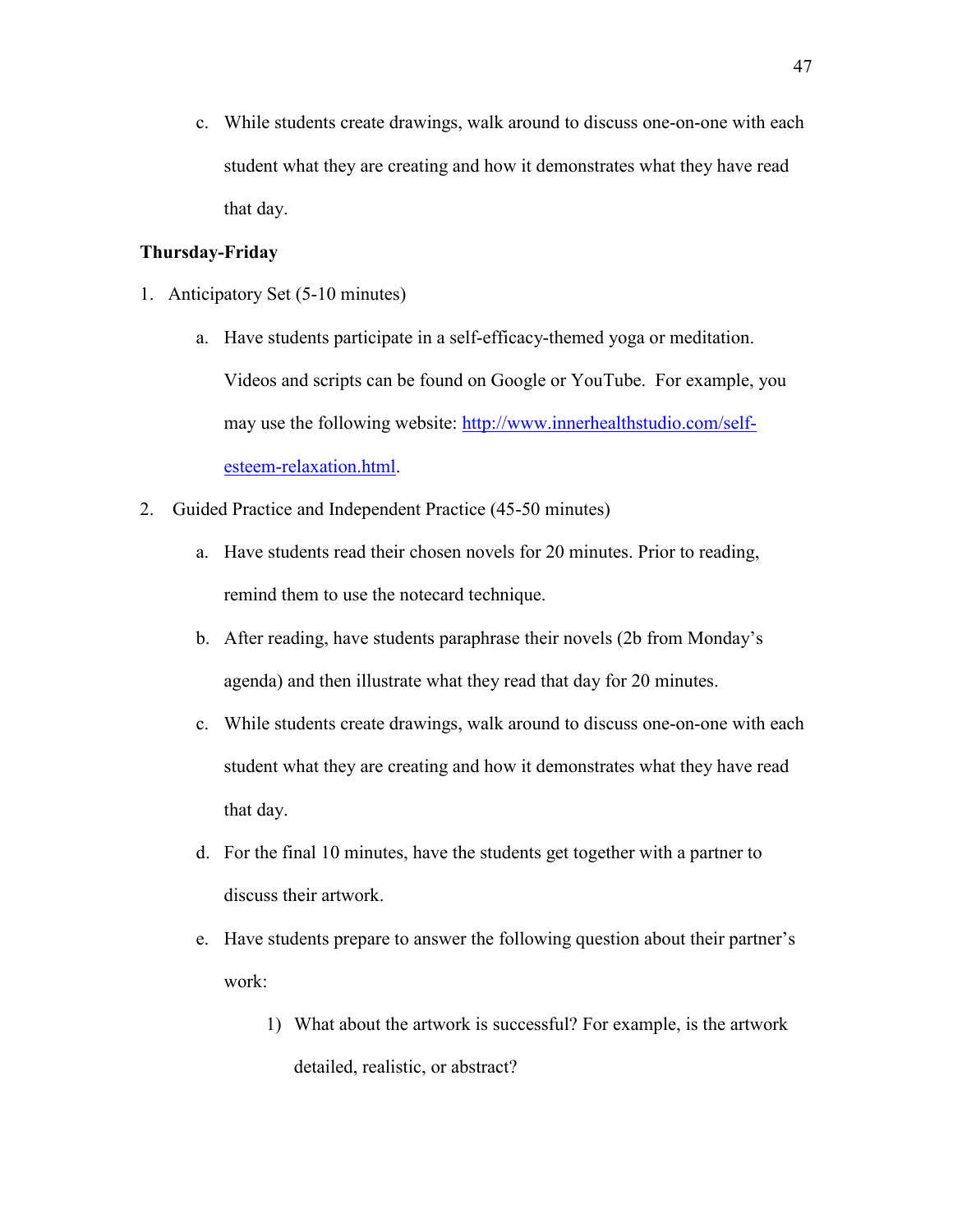2) Does the artwork make you think? For this question, provide positive feedback to your partner.

# **Week 2 Lesson Plan**

## **Objectives**

Students will be able to:

1. Create an art project to express ideas

Standard 9.2.1.5.1: Create a single, complex artwork or multiple artworks to express ideas

2. Interpret, describe and defend individual artworks.

Standard 9.1.3.5.2: Synthesize and express an individual view of the meaning and functions of visual art

3. Integrate the tools and techniques of acrylic and watercolor painting to create original works of art

Standard 9.1.1.5.2: 1. Integrate the characteristics of the tools, materials and techniques of a selected media in original artworks to support artistic purposes.

- 4. Describe how works by famous illustrators communicate meaning through art Standard 9.1.1.5.1: Analyze how the elements of visual art including color, line, shape, value, form, texture and space; and principles such as repetition, pattern, emphasis, contrast and balance are combined to communicate meaning in the creation of, presentation of, or response to visual artworks.
- 5. Utilize the comprehension strategy of Story Structure
- 6. Participate in mindfulness practices to ease anxiety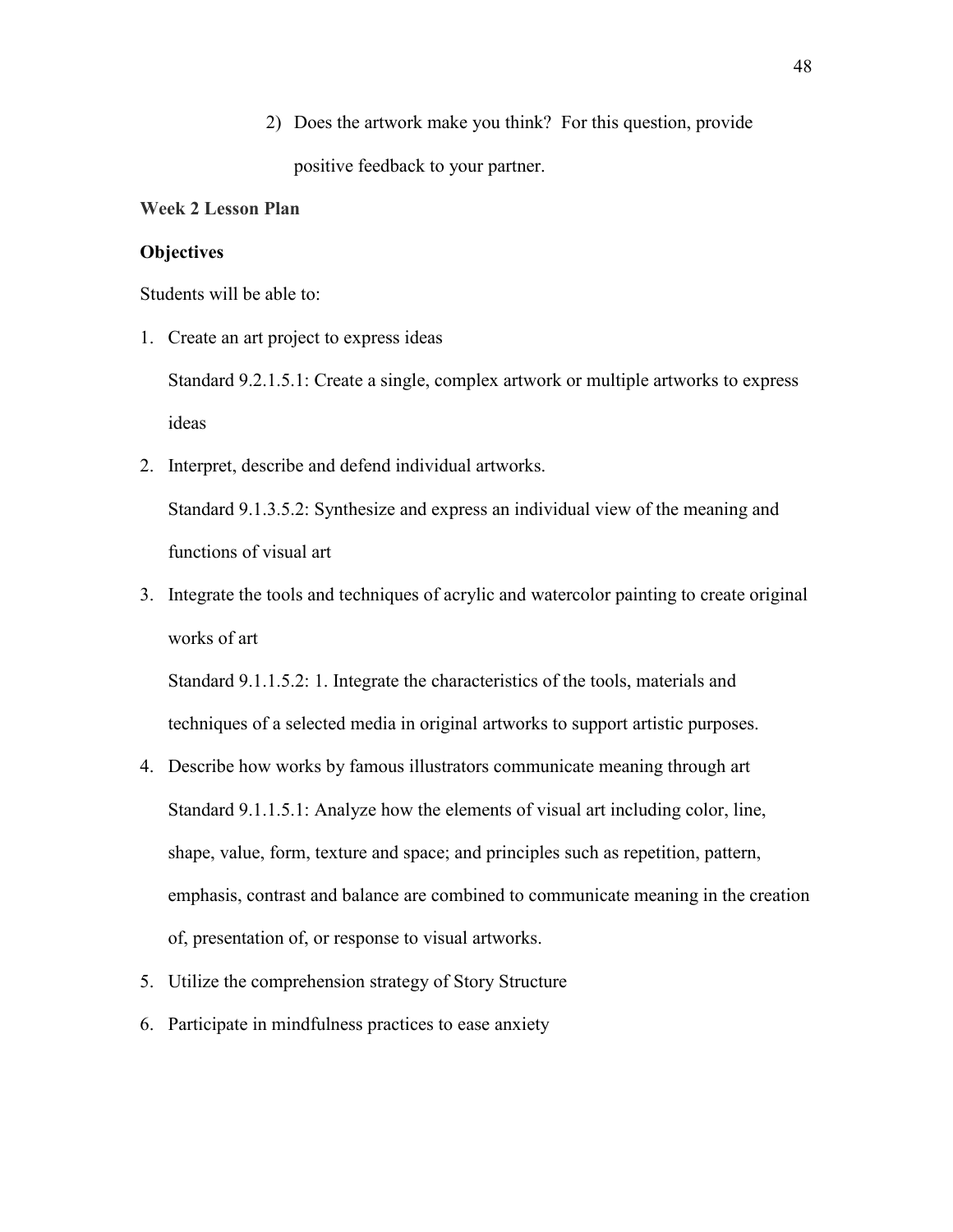## **Essential Questions**

- 1. How can I create a painting to demonstrate what I want to express? (Objective 1)
- 2. Does my artwork best show what I have read? (Objective 2)
- 3. How can I create a painting to look the way I want it to look? (Objective 3)
- 4. Who is Beatrix Potter? (Objective 4)
- 5. How can I apply the Story Structure strategy to become a better reader?

# **Assessment**

- 1. Student artwork and oral description of artwork that interprets and expresses text (formative, Objective 1 and 2)
- 2. One-on-one conversations with each student, observations, and student work that demonstrates an understanding of the comprehension strategies (formative, Objective 5)
- 3. Student participation in mindfulness practices (formative, Objective 6)
- 4. Class discussion about famous illustrator's work (formative, Objective 4)
- 5. Acrylic and watercolor paintings (formative and summative, Objective 3)

## **Monday**

- 1. Anticipatory Set. (10-15 minutes) Introduce this week's theme of setting goals.
	- a. Give students their goal setting sheets that were filled out the previous week. Have them re-read their goals.
	- b. Have students participate in a goal-setting and goal-visualization-themed yoga or meditation. Videos and scripts can be found on Google or YouTube. For example, you may use the following video: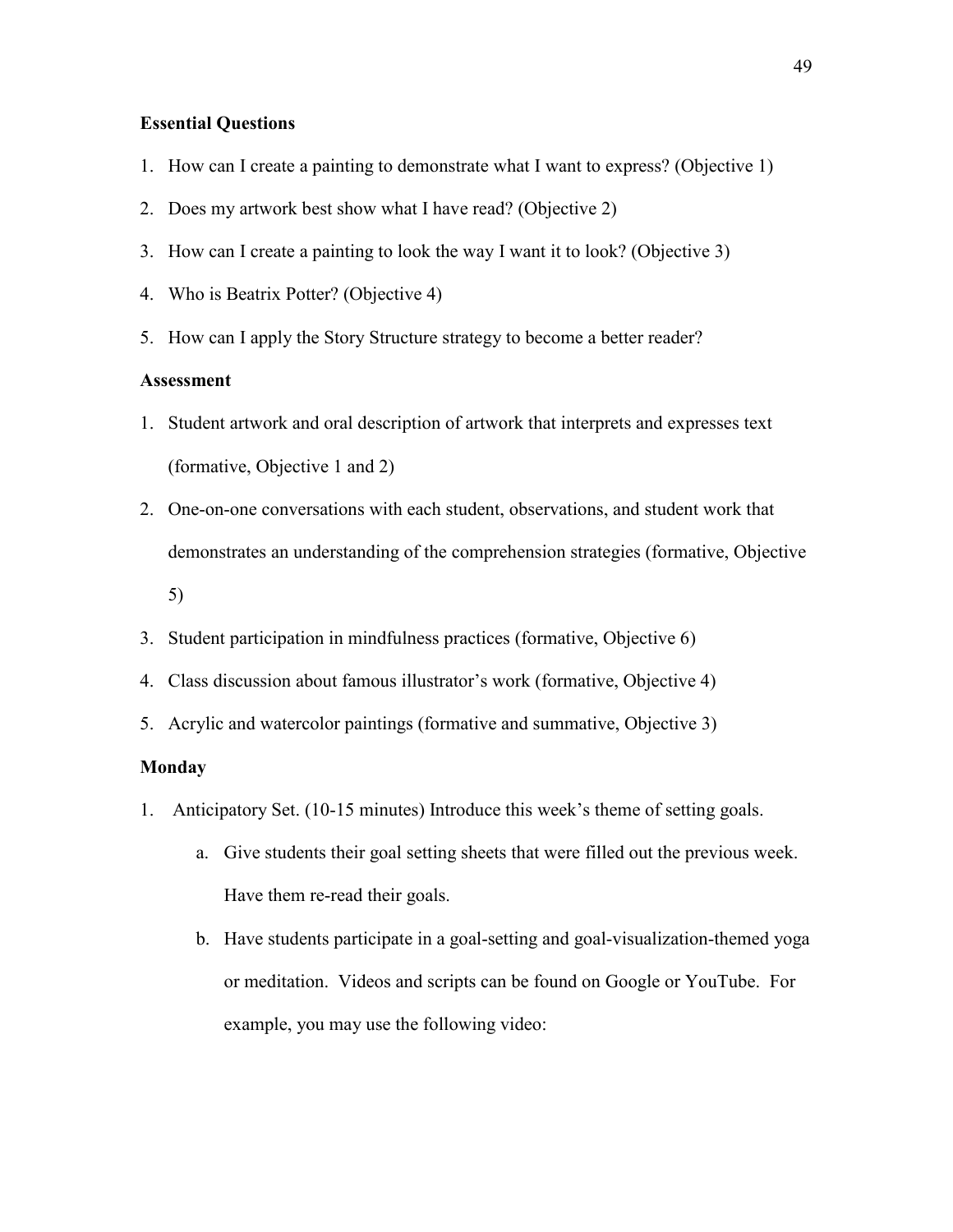<https://www.youtube.com/watch?v=3h655aNaJfE> or the following website: <https://deepenglish.com/2013/12/new-year-goals-guided-visualization/>

- 1. On a new sheet of paper, have students journal about their goal achievement process:
	- a. Is there anything about my goals that I want to add or change?
	- b. How am I getting closer to my goal achievement?
	- c. What can I do better to achieve my goals?
- 2. Gather the journals.
- 2. Comprehension Strategy Lesson. (15 minutes)
	- a. "Today before we begin reading our books, I will teach you one reading comprehension strategy. This strategy is called Story Structure. With this strategy I will have you, each day of this week, fill in the following about your reading": (Display on the whiteboard)
		- 1. Characters:
		- 2. Setting:
		- 3. Events from today's reading:
		- 4. Problem in today's reading (if there was one):
		- 5. Solution to the problem in today's reading (if there was one):
		- 6. (Give an example by reading a short bit of text aloud to the class.

Model by filling in the prompts in front of the class)

3. Teacher Instruction. (15 minutes)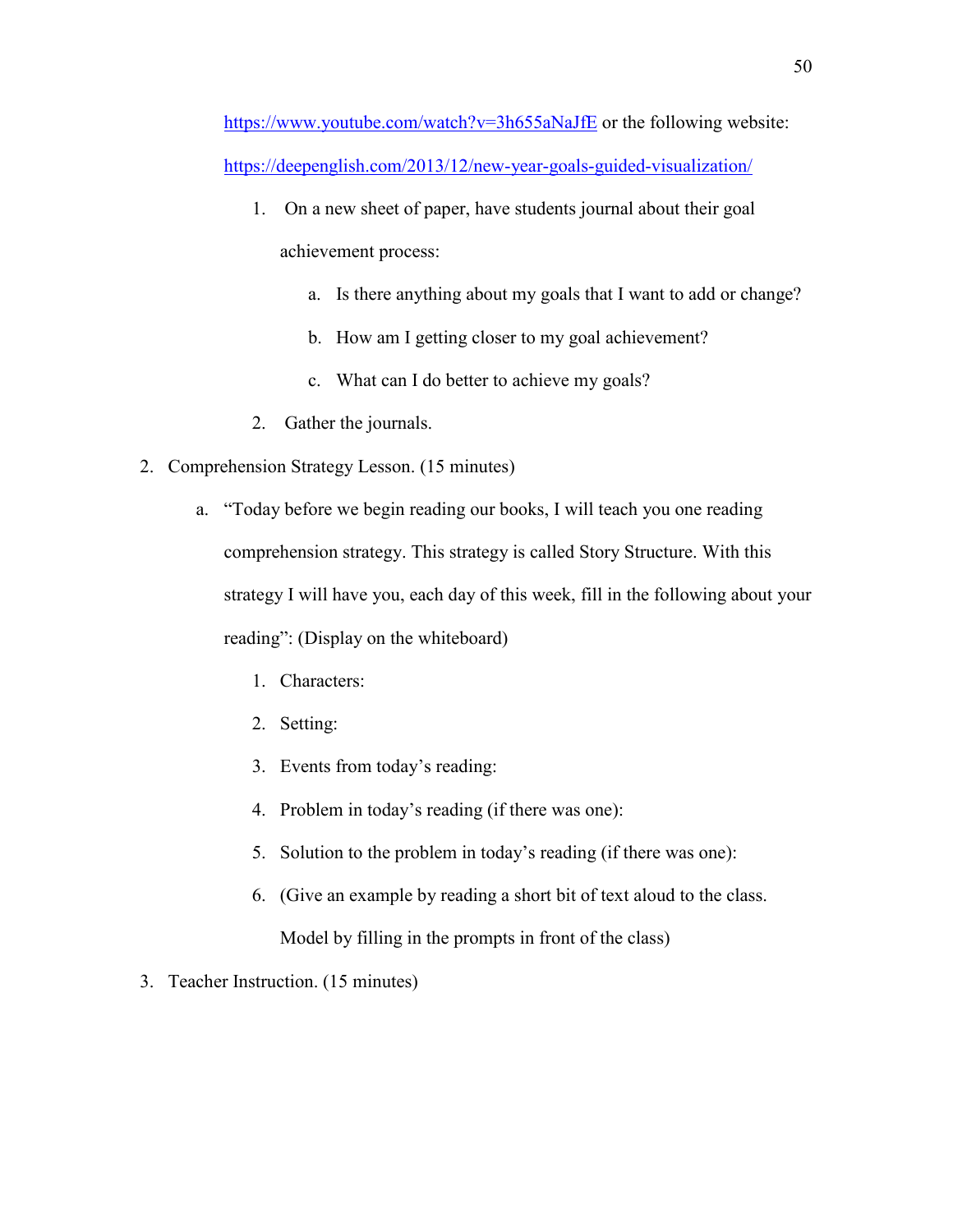- a. Painting instruction: Teach students how to properly use a paintbrush, mix colors, and apply the paintbrush to canvas or paper to produce the desired outcome.
- 4. Guided Practice and Independent Practice. (15 minutes)
	- a. Students read their chosen novels for 7 minutes. Prior to reading, remind students to use the notecard technique, if they would like.
	- b. After reading, students apply the Story Structure model for their novels (1a from Monday's agenda) and then illustrate what they read that day for 8 minutes (While students create paintings, walk around to discuss one-on-one with each student what they are creating and how it demonstrates what they have read that day.

# **Tuesday**

- 1. Anticipatory Set. (10 minutes.)
	- a. Introduce the illustrator-of-the-week, Beatrix Potter.
	- b. Display her artwork *Kitty-in-Boots* and have students answer the following questions:
		- 1. Setting: When and where do you think this story takes place?
		- 2. Characters: Who is in the painting? Who do you think they are?
		- 3. Plot: What is happening?
		- 4. Theme: What is the big idea? What is the central message of this painting?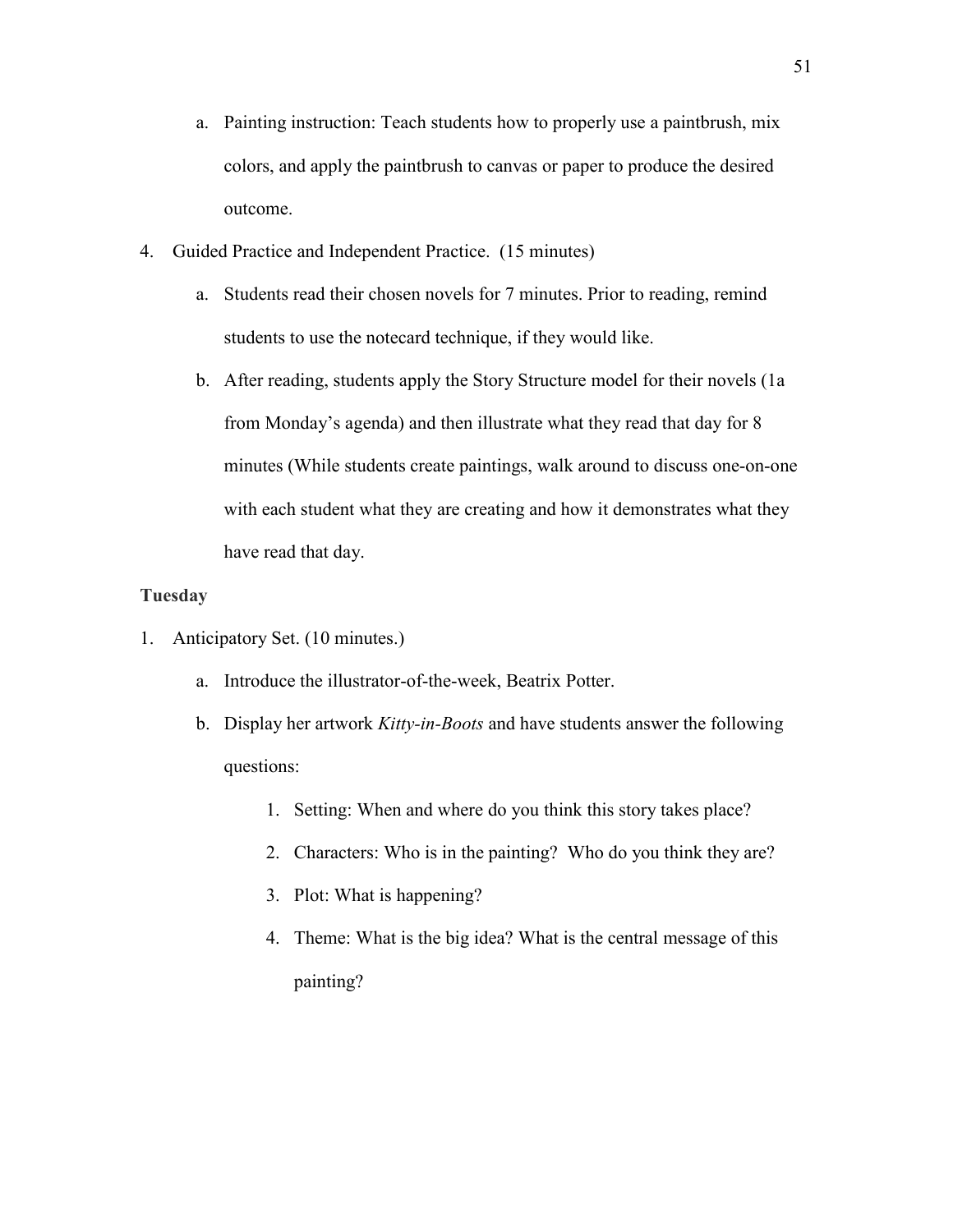- 5. Mood: Describe the mood of this artwork and what elements and principles of the artwork contribute to the mood. Use the *Elements and Principles of Art* table to assist you.
- 6. Discuss student answers as a class.
- 7. Collect answers.
- 8. Have students participate in a goal-setting and goal-visualizationthemed yoga or meditation. Videos and scripts can be found on Google or YouTube. For example, you may use the following video: <https://www.youtube.com/watch?v=3h655aNaJfE>or the following website: [https://deepenglish.com/2013/12/new-year-goals-guided](https://deepenglish.com/2013/12/new-year-goals-guided-visualization/)[visualization/](https://deepenglish.com/2013/12/new-year-goals-guided-visualization/)
- 2. Guided Practice and Independent Practice. (35 minutes)
	- a. Students read their chosen novels for 25-30 minutes. Prior to reading, remind students to use the notecard technique, if they would like.
	- b. After reading, students apply the Story Structure technique for their novels (1a from Monday's agenda) and then illustrate what they read that day for 25-30 minutes (While students create paintings, walk around to discuss one-on-one with each student what they are creating and how it demonstrates what they have read that day.)

## **Wednesday-Friday**

- 1. Anticipatory Set. (5-10 minutes)
	- a. Have students participate in a goal-setting and goal-visualization-themed yoga or meditation. Videos and scripts can be found on Google or YouTube. For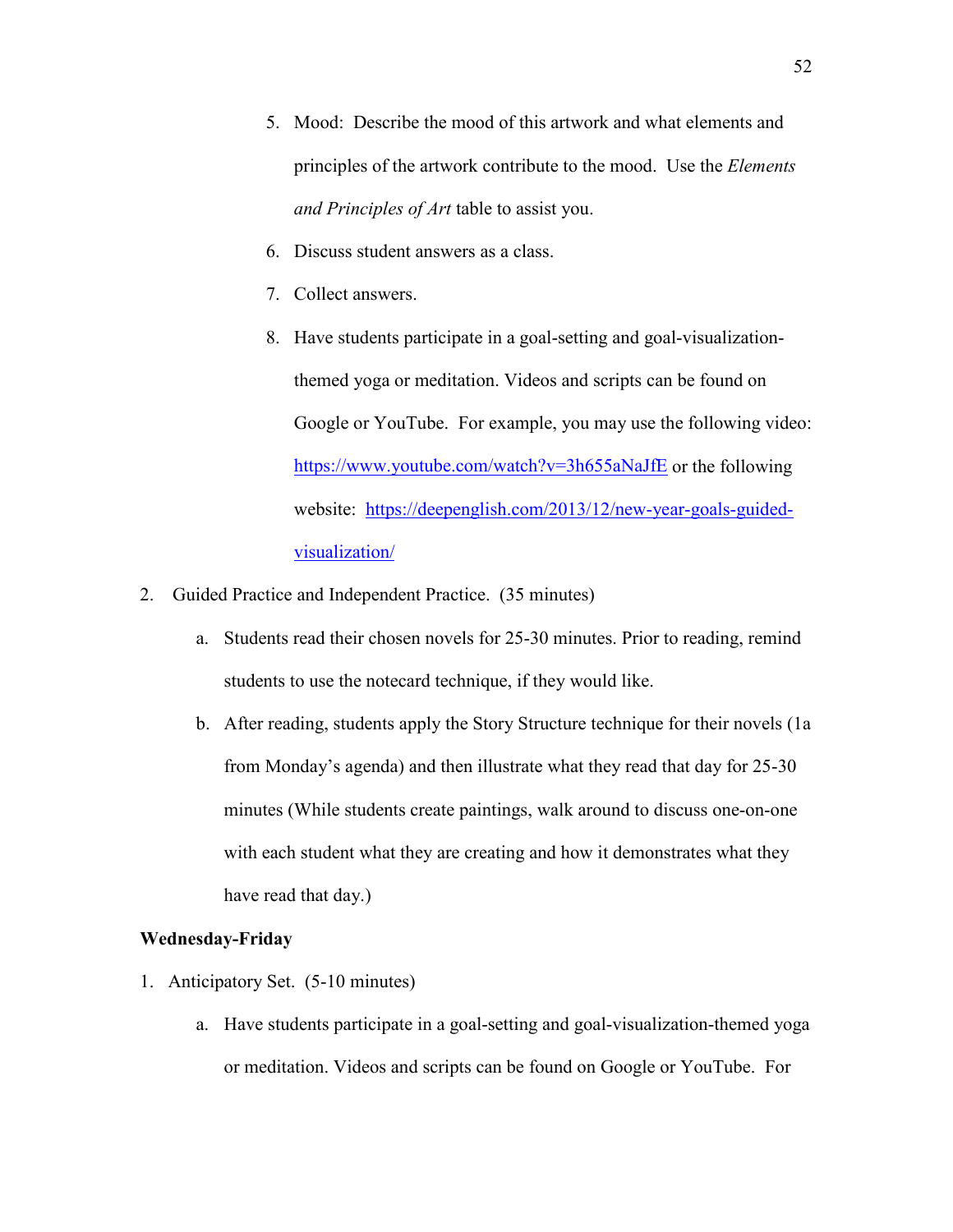example, you may use the following video:

<https://www.youtube.com/watch?v=3h655aNaJfE>or the following website: <https://deepenglish.com/2013/12/new-year-goals-guided-visualization/>

- 2. Guided Practice and Independent Practice. 45-50 minutes.
	- a. Students read their chosen novels for 20 minutes. Prior to reading, remind them to use the notecard technique if they would like.
	- b. After reading, students apply the Story Structure technique for their novels (1a from Monday's agenda) and then illustrate what they read that day for 20 minutes (While students create paintings, walk around to discuss one-on-one with each student what they are creating and how it demonstrates what they have read that day.)
	- c. For the final 10 minutes, the students get together with a partner to discuss their artworks. Students should answer the following question about their partner's work:
		- 1. What about the artwork is successful? (For example, is the artwork detailed, realistic, or abstract? What does the artwork make you think? For this question, provide positive feedback to your partner)

# **Week 3 Lesson Plan**

#### **Objectives**

Students will be able to:

1. Create an art project to express ideas

Standard 9.2.1.5.1: Create a single, complex artwork or multiple artworks to express ideas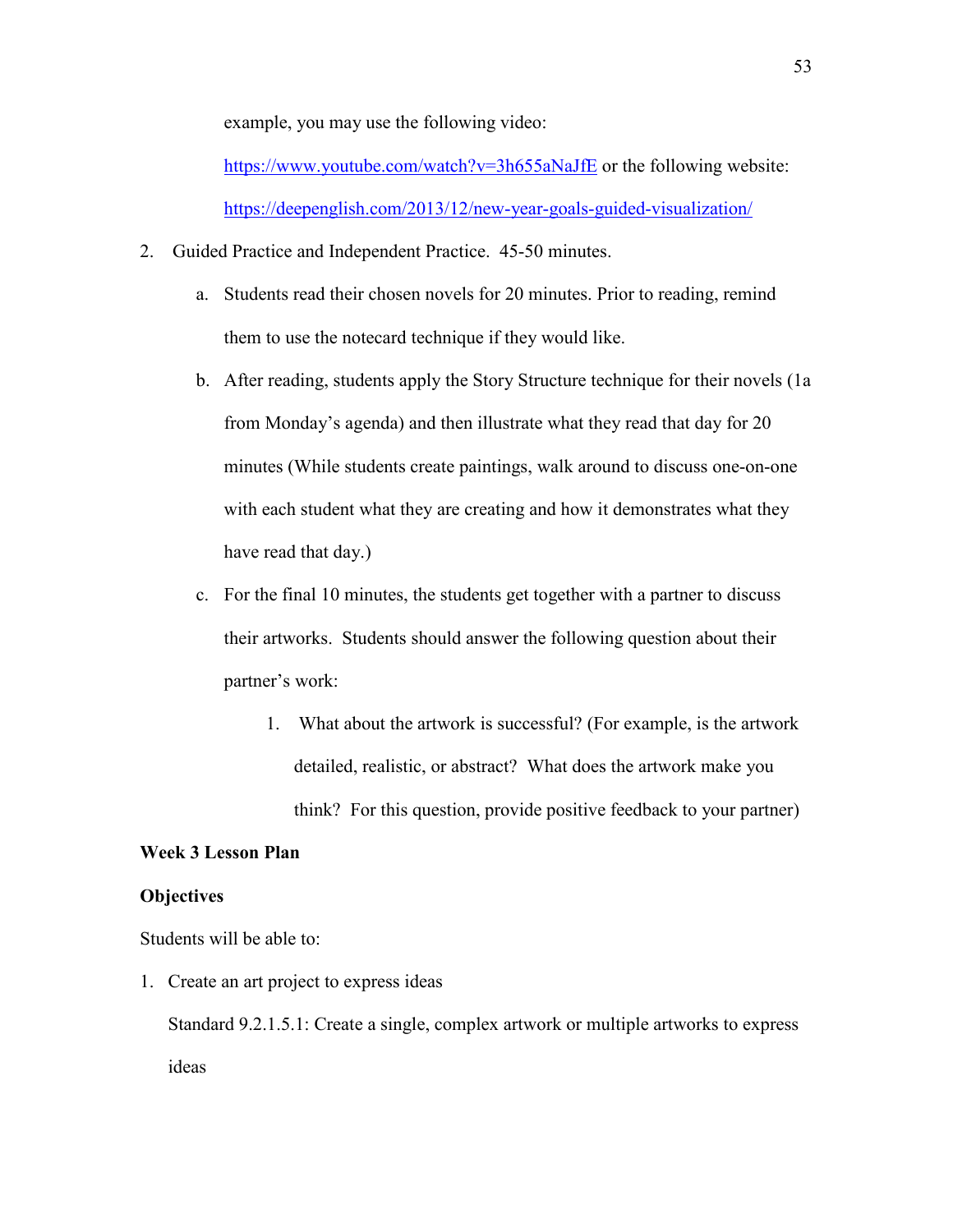- 2. Interpret, describe and defend individual artworks. Standard 9.1.3.5.2: Synthesize and express an individual view of the meaning and functions of visual art
- 3. Integrate the tools and techniques of printmaking to create original works of art Standard 9.1.1.5.2: 1. Integrate the characteristics of the tools, materials and techniques of a selected media in original artworks to support artistic purposes.
- 4. Describe how works by famous illustrators communicate meaning through art Standard 9.1.1.5.1: Analyze how the elements of visual art including color, line, shape, value, form, texture and space; and principles such as repetition, pattern, emphasis, contrast and balance are combined to communicate meaning in the creation of, presentation of, or response to visual artworks.
- 5. Utilize the comprehension strategy of Asking Questions
- 6. Participate in mindfulness practices to ease anxiety

### **Essential Questions**

- 1. How can I create a print to demonstrate what I want to express? (Objective 1)
- 2. Does my artwork best show what I have read? (Objective 2)
- 3. How can I create a print to look the way I want it to look? (Objective 3)
- 4. Who is Dr. Seuss? (Objective 4)
- 5. How can I apply the Asking Questions strategy to become a better reader?

## **Assessment**

6. Student artwork and oral description of artwork that interprets and expresses text (formative, Objective 1 and 2)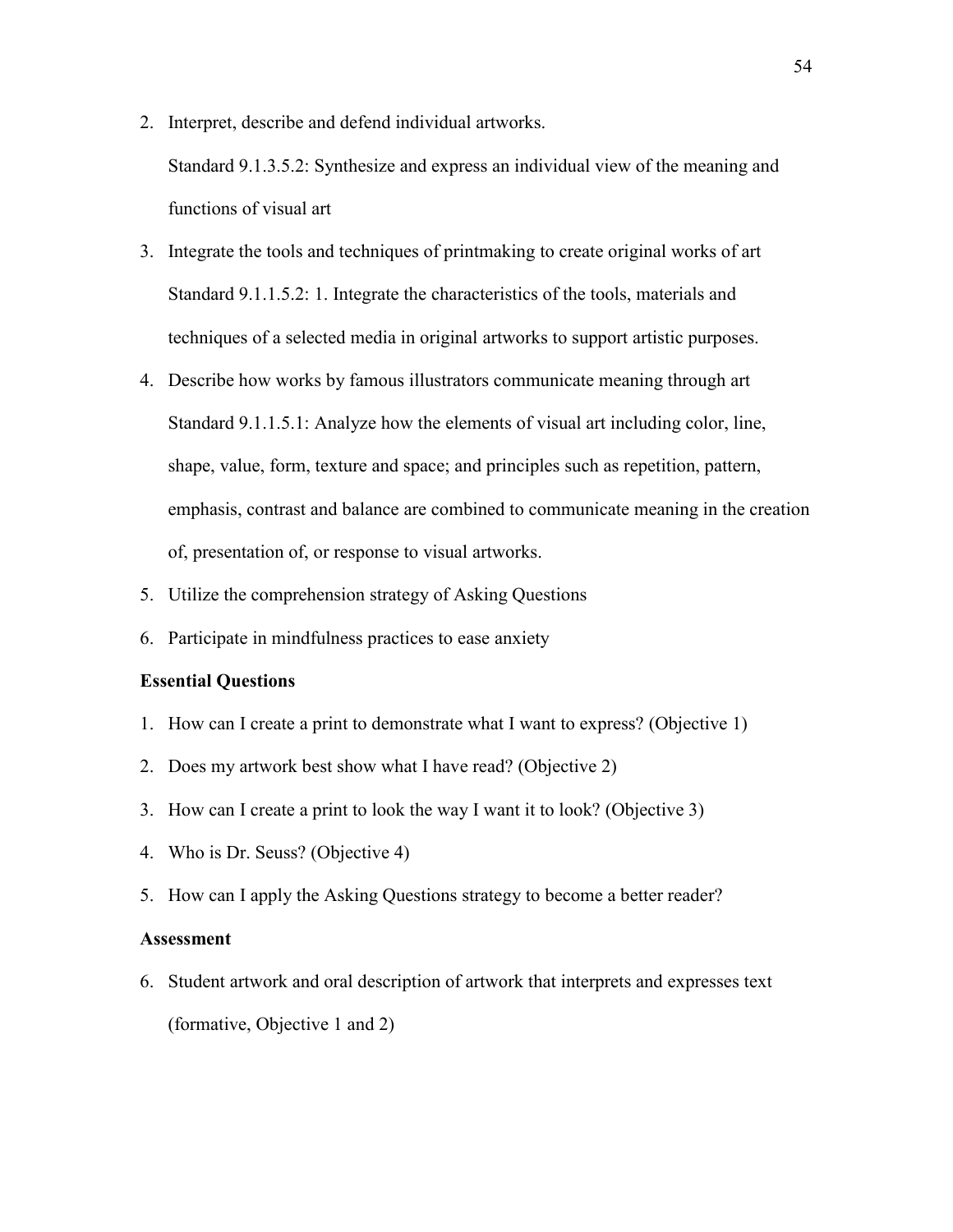- 7. One-on-one conversations with each student, observations, and student work that demonstrates an understanding of the comprehension strategies (formative, Objective 5)
- 8. Student participation in mindfulness practices (formative, Objective 6)
- 9. Class discussion about famous illustrator's work (formative, Objective 4)
- 10. Student-created prints (formative and summative, Objective 3)

# **Monday**

- 1. Anticipatory Set. (15 minutes) Introduce this week's theme on making decisions and wise choices
	- a. Have students participate in a choice-themed yoga or meditation. Videos and scripts can be found on Google or YouTube. For example, you may use the following video:<https://www.youtube.com/watch?v=FhH6XbFJ2Wo> or <http://www.meditatia.com/guided-meditation-decision-making.html>
	- b. Have students journal answering the following questions:
		- 1. Why is it important that we have choice?
		- 2. How did having choice on your novel influence your reading?
	- c. Discuss journal answers as a whole class
- 2. Comprehension Strategy Lesson. (15 minutes)
	- a. "Today before we begin reading our books, I will teach you one reading comprehension strategy. This strategy is Asking Questions. With this strategy I will have you, each day of this week, ask questions before, during, and after you read. You will split up a sheet of paper into three columns. In the first column titled *Before* you will write down questions you have of the text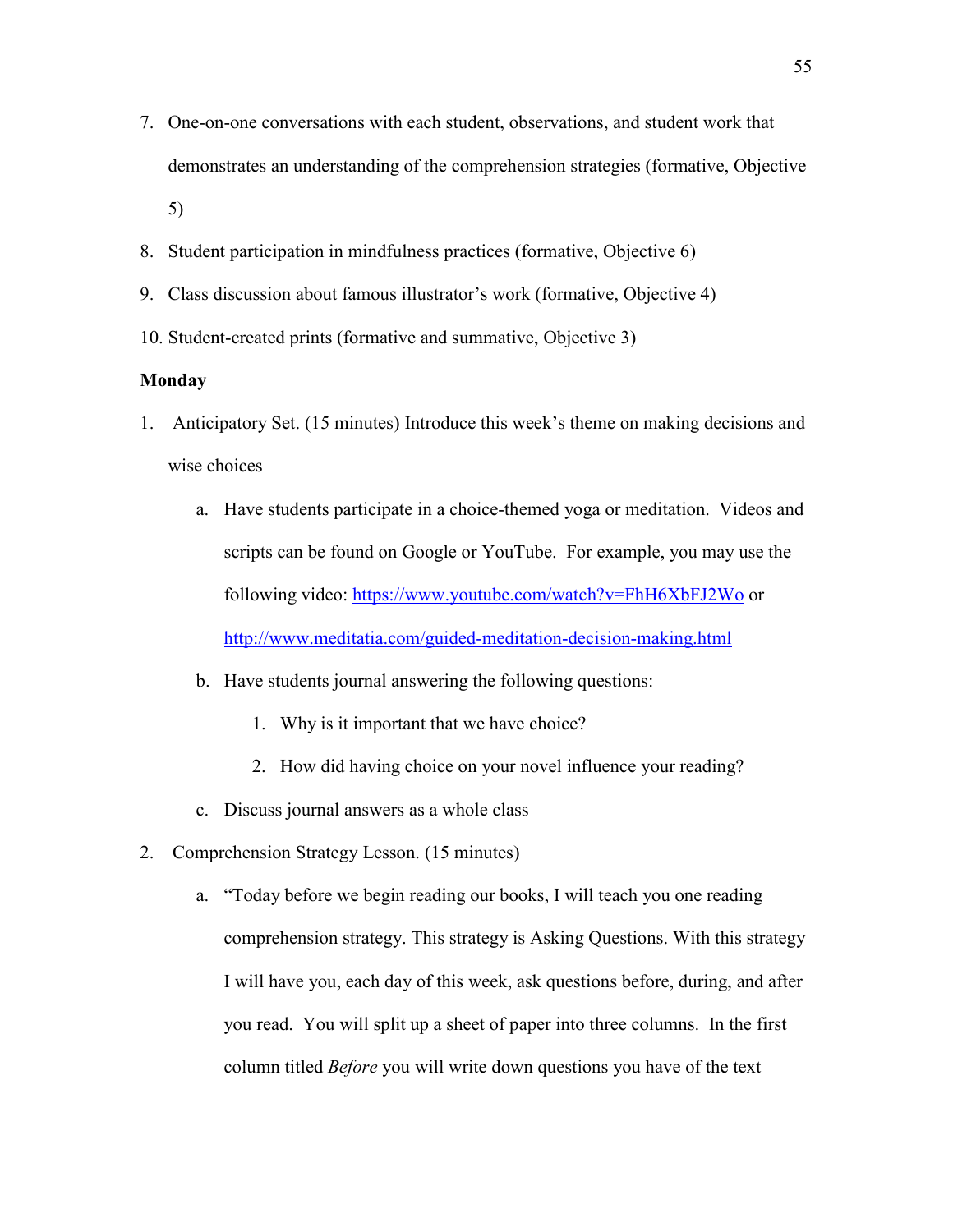before you read. Once you have jotted down your questions, begin reading. While you read, write down questions that come up in the *During* column. Then, finally, once you have finished reading for the day, generate questions in which you wonder what will happen next. Begin all your questions with why or how.

(Give an example by reading a short bit of text aloud to the class. Model by filling in the columns in front of the class)

- 3. Teacher Instruction. (15-20 minutes)
	- a. Printmaking instruction: Teach students how to properly transfer a design to a rubber, cork, or linoleum block using the carving tools of v- and u-gouges. Model how to roll ink onto the block using a brayer and then finally printing the block onto paper.
- 4. Guided Practice and Independent Practice. (15-20 minutes)
	- a. Students read their chosen novels for 7 minutes. Prior to reading, remind students to use the notecard technique, if they would like.
	- b. Before, during and after reading, students apply the Asking Questions technique for their novels (4a from Monday's agenda) and then illustrate what they read that day for 7 minutes (While students create print designs, walk around to discuss one-on-one with each student what they are creating and how it demonstrates what they have read that day.)

#### **Tuesday**

- 1. Anticipatory Set. (10 minutes)
	- a. Introduce the illustrator-of-the-week, Dr. Seuss.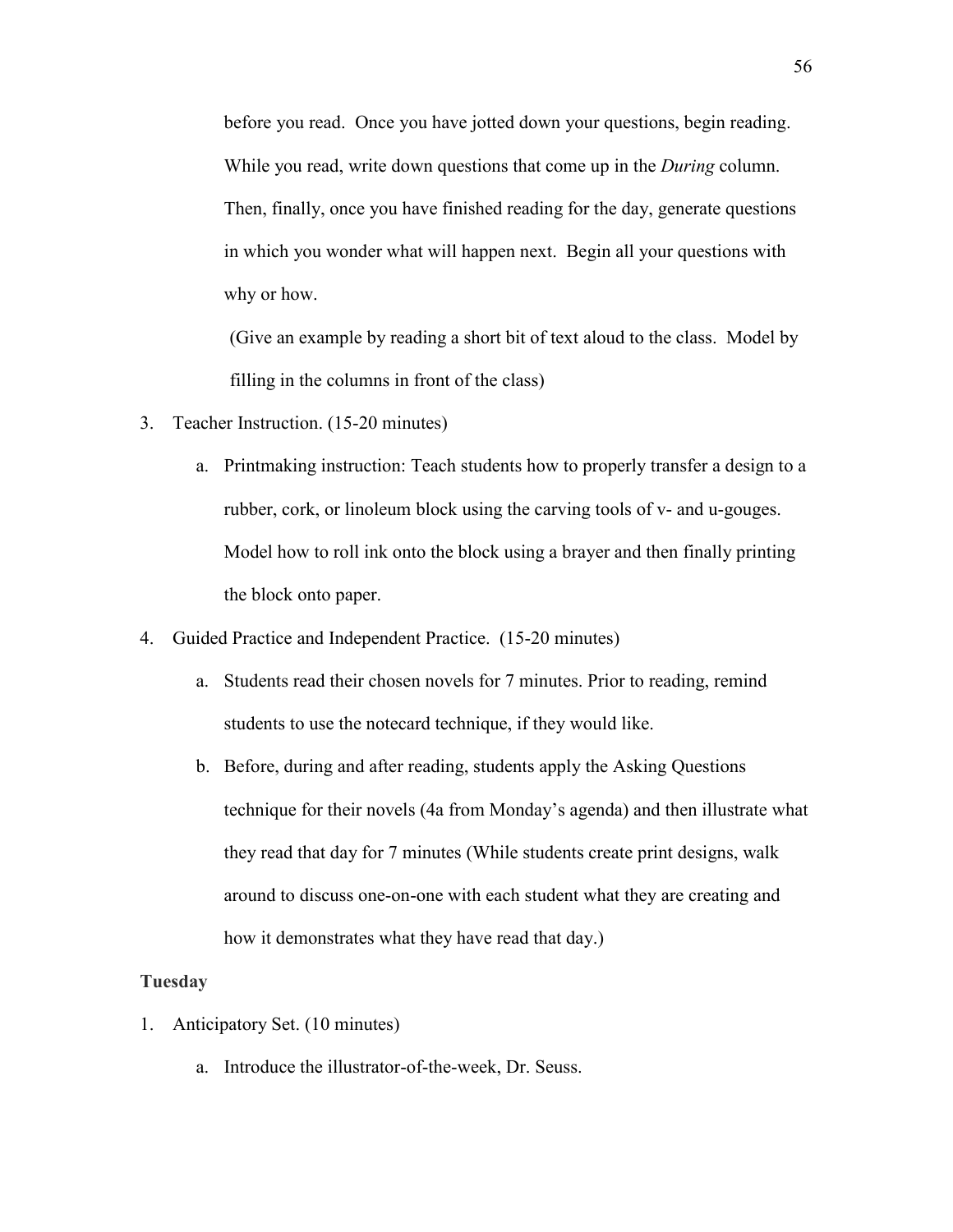- b. Display his artwork *Say! I Like Green Eggs and Ham* and have students answer the following questions:
	- 1. Setting: When and where do you think this story takes place?
	- 2. Characters: Who is in the illustration? Who do you think they are?
	- 3. Plot: What is happening?
	- 4. Theme: What is the big idea? What is the central message of this painting?
	- 5. Mood: Describe the mood of this artwork and what elements and principles of the artwork contribute to the mood. Use the *Elements and Principles of Art* table to assist you.
	- 6. Discuss student answers as a class.
	- 7. Collect answers.
	- 8. Have students participate in a choice-themed yoga or meditation (videos and scripts can be found on Google or YouTube. For example, you may use the following video:

<https://www.youtube.com/watch?v=FhH6XbFJ2Wo> or

[http://www.meditatia.com/guided-meditation-decision-making.html\)](http://www.meditatia.com/guided-meditation-decision-making.html)

- 2. Guided Practice and Independent Practice. (35 minutes)
	- a. Students read their chosen novels for 25-30 minutes. Prior to reading, remind students to use the notecard technique, if they would like.
	- b. Before, during and after reading, students apply the Asking Questions technique for their novels (4a from Monday's agenda) and then illustrate what they read that day for 7 minutes (While students create print designs, walk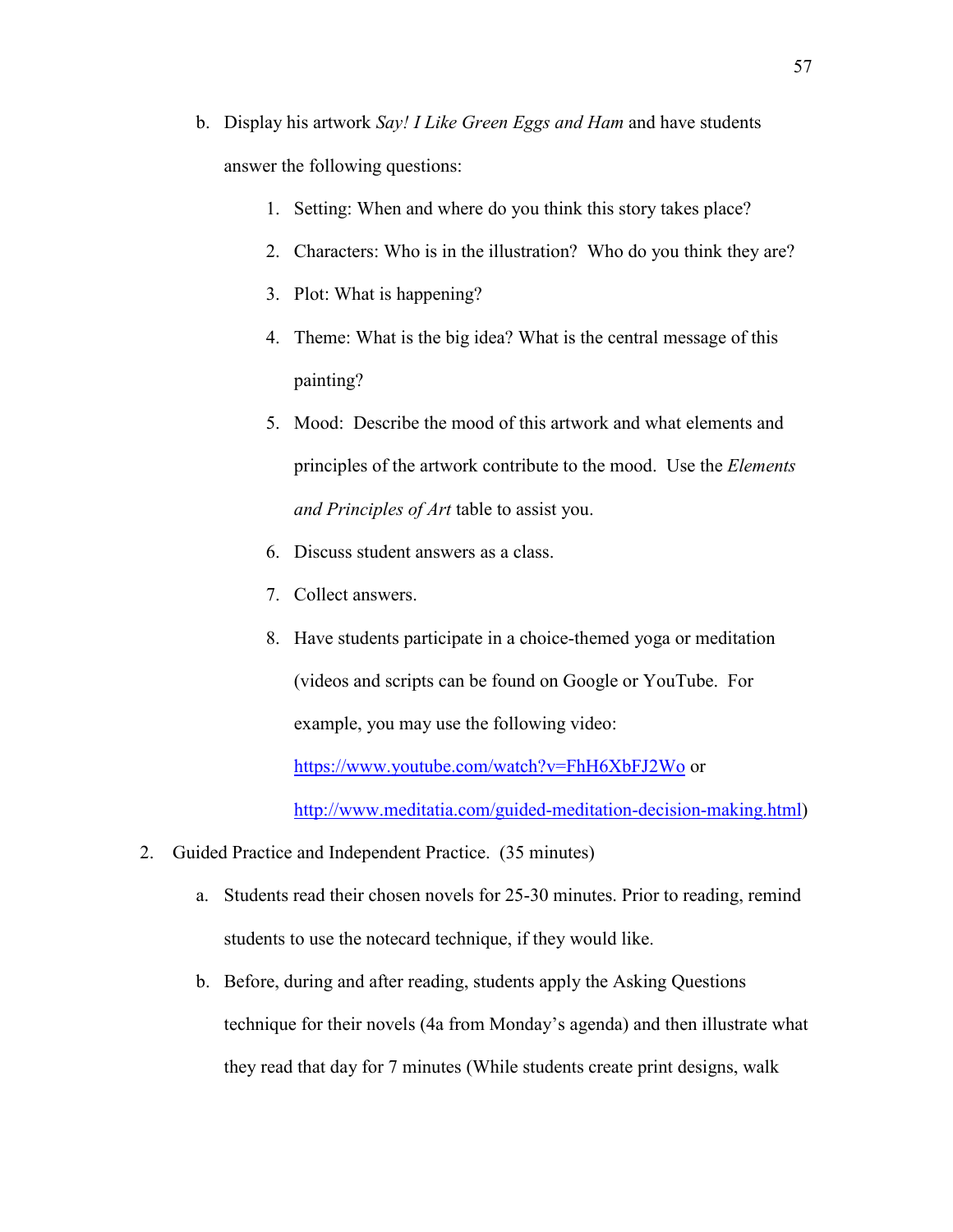around to discuss one-on-one with each student what they are creating and how it demonstrates what they have read that day.)

# **Wednesday-Friday**

- 1. Anticipatory Set. (5-10 minutes)
	- a. Have students participate in a choice-themed yoga or meditation. Videos and scripts can be found on Google or YouTube. For example, you may use the following video:

<https://www.youtube.com/watch?v=FhH6XbFJ2Wo> or <http://www.meditatia.com/guided-meditation-decision-making.html>

- 2. Guided Practice and Independent Practice. (45-50 minutes)
	- a. Students read their chosen novels for 20 minutes. Prior to reading, remind them to use the notecard technique if they would like.
	- b. Before, during and after reading, students apply the Asking Questions technique for their novels (4a from Monday's agenda) and then illustrate what they read that day for 20 minutes (While students create print designs, walk around to discuss one-on-one with each student what they are creating and how it demonstrates what they have read that day.)
	- c. For the final 10 minutes, the students get together with a partner to discuss their artworks. Students should answer the following question about their partner's work:
		- 1. What about the artwork is successful? (For example, is the artwork detailed, realistic, or abstract? What does the artwork make you think? For this question, provide positive feedback to your partner)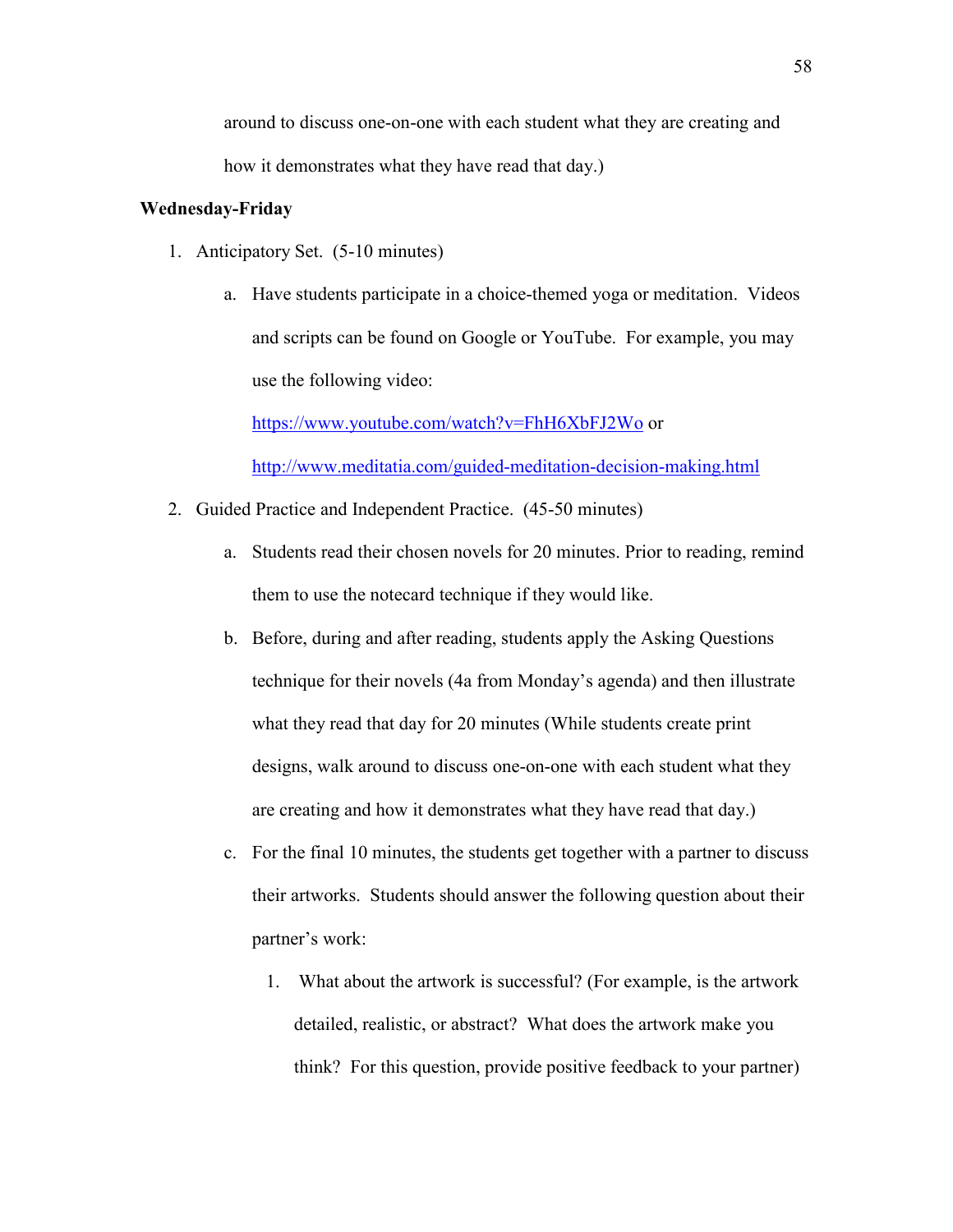### **Week 4 Lesson Plan**

### **Objectives**

Students will be able to:

- 1. Create an art project to express ideas Standard 9.2.1.5.1: Create a single, complex artwork or multiple artworks to express ideas
- 2. Interpret, describe and defend individual artworks.

Standard 9.1.3.5.2: Synthesize and express an individual view of the meaning and functions of visual art

- 3. Integrate the tools and techniques of pottery to create original works of art Standard 9.1.1.5.2: 1. Integrate the characteristics of the tools, materials and techniques of a selected media in original artworks to support artistic purposes.
- 4. Describe how works by famous illustrators communicate meaning through art Standard 9.1.1.5.1: Analyze how the elements of visual art including color, line, shape, value, form, texture and space; and principles such as repetition, pattern, emphasis, contrast and balance are combined to communicate meaning in the creation of, presentation of, or response to visual artworks.
- 5. Utilize the comprehension strategy of Visualization
- 6. Participate in mindfulness practices to ease anxiety

## **Essential Questions**

- 1. How can I create a pottery design to demonstrate what I want to express? (Objective 1)
- 2. Does my artwork best show what I have read? (Objective 2)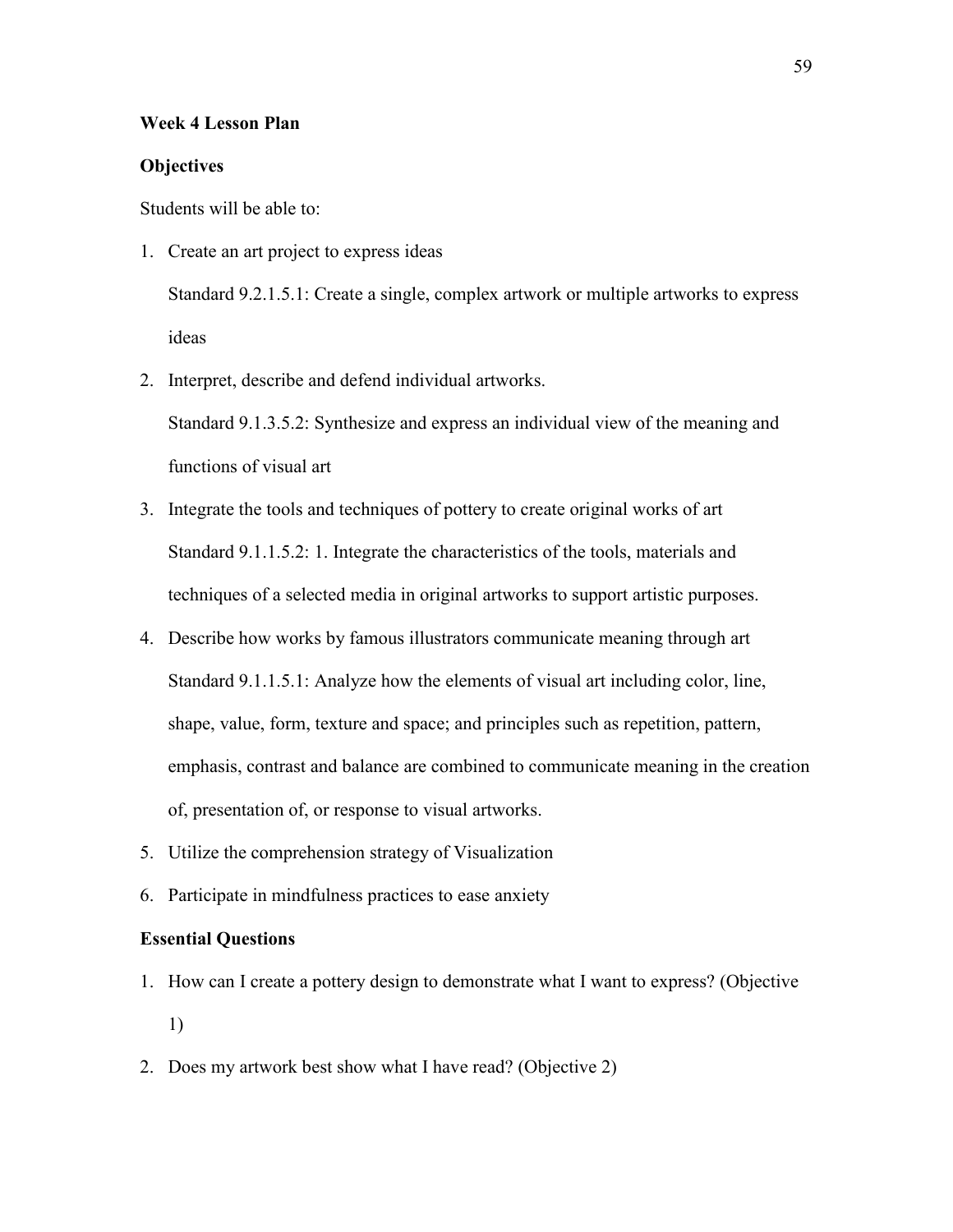- 3. How can I create a pottery design to look the way I want it to look? (Objective 3)
- 4. What is Greek Amphora? (Objective 4)
- 5. How can I apply the Visualizing strategy to become a better reader?

# **Assessment**

- 1. Student artwork and oral description of artwork that interprets and expresses text (formative, Objective 1 and 2)
- 2. One-on-one conversations with each student, observations, and student work that demonstrates an understanding of the comprehension strategies (formative, Objective 5)
- 3. Student participation in mindfulness practices (formative, Objective 6)
- 4. Class discussion about famous illustrator's work (formative, Objective 4)
- 5. Student-created pottery designs (formative and summative, Objective 3)

### **Monday**

- 1. Anticipatory Set. (15 minutes) Introduce this week's theme on relationships
	- a. Have students participate in a relationship-themed yoga or meditation. Videos and scripts can be found on Google or YouTube. For example, you may use the following script: [https://www.mindful.org/a-loving-kindness-meditation](https://www.mindful.org/a-loving-kindness-meditation-to-boost-compassion/)[to-boost-compassion/](https://www.mindful.org/a-loving-kindness-meditation-to-boost-compassion/)
	- b. Have students journal answering the following questions:
		- 1. Why is it important that we build relationships?
		- 2. How do good relationships influence your experiences?
		- 3. How do bad relationships influence your experiences?
	- c. Discuss journal answers as a whole class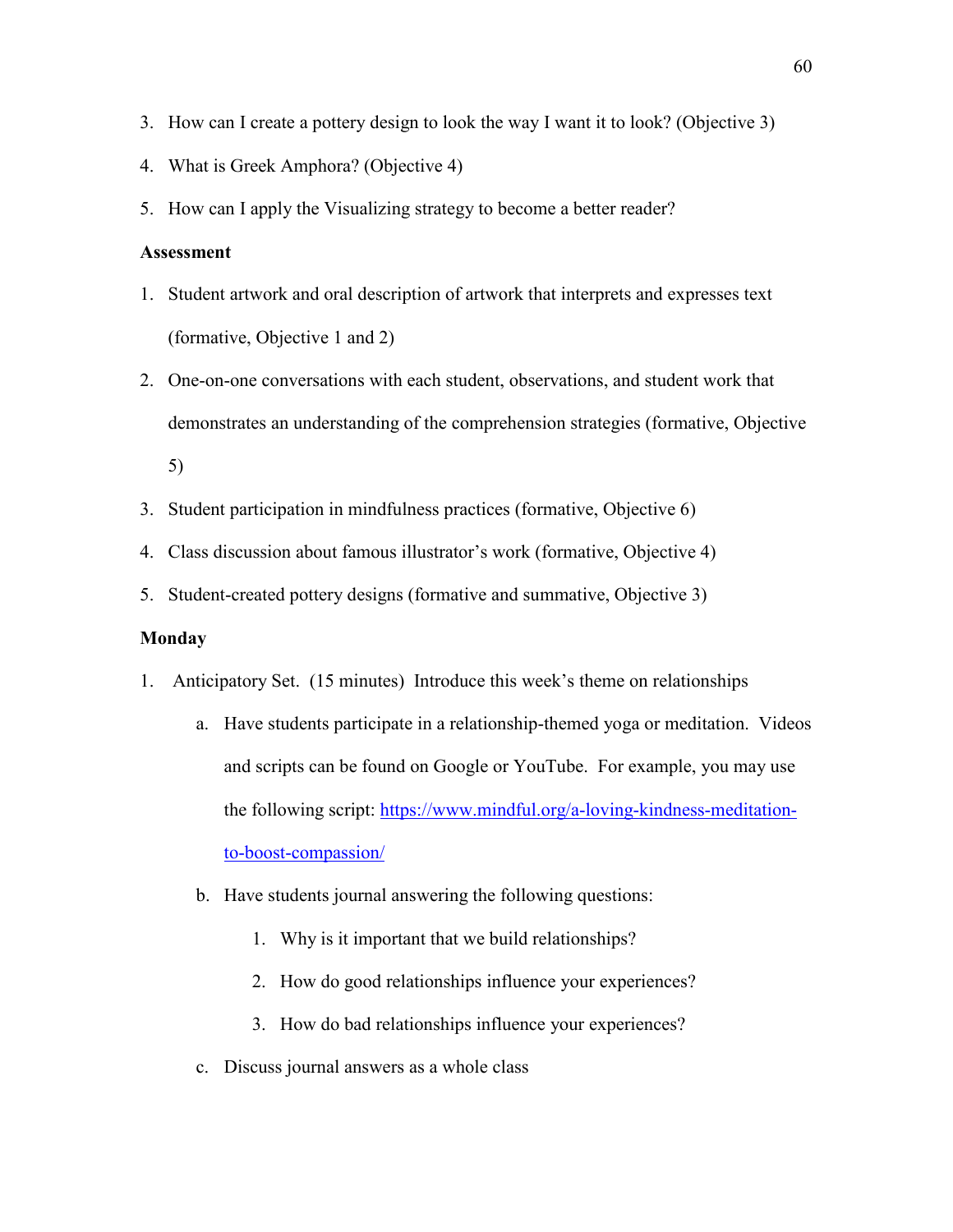- 2. Comprehension Strategy Lesson. (15 minutes)
	- b. "Today before we begin reading our books, I will teach you one reading comprehension strategy. This strategy is visualization. With this strategy I will have you, each day of this week, draw while you read. As the text reminds you of an image, you will draw the image. The goal is to not make the most beautiful drawings but to have a plethora of drawings when you are done reading each day.

(Give an example by reading a short bit of text aloud to the class. Model this strategy by drawing images as you read. )

- 3. Teacher Instruction. (15-20 minutes)
	- a. Pottery instruction: Teach students how to wedge clay and make a coil bowl.
- 2. Guided Practice and Independent Practice. (15-20 minutes)
	- a. Students read their chosen novels for 7 minutes. While reading, remind students to use the notecard technique if they would like and that they should be using the visualizing technique as they read.
	- b. For the final 7 minutes, students can wedge their clay and place it in a bag to prevent it from drying out.

# **Tuesday**

- 1. Anticipatory Set. (10 minutes)
	- a. Introduce the illustrations of the week, ancient illustrations on Greek Amphora, a vase with a characteristic shape.
	- b. Display the artwork *Terracotta Panathenaic Prize Amphora* and have students answer the following questions: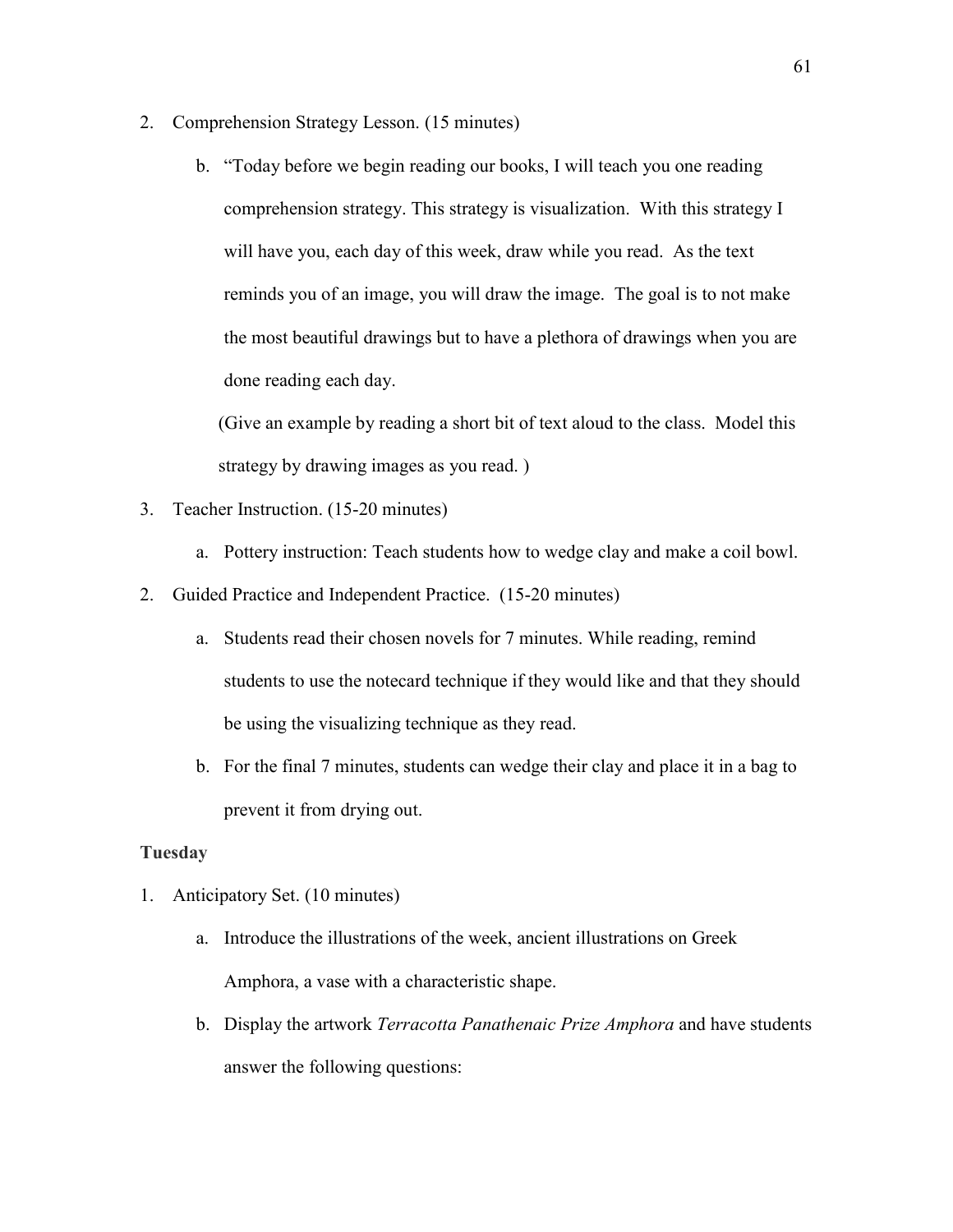- 1. Setting: When and where do you think the story on this pot takes place?
- 2. Characters: Who is in the illustration? Who do you think they are?
- 3. Plot: What is happening?
- 4. Theme: What is the big idea? What is the central message of this painting?
- 5. Mood: Describe the mood of this artwork and what elements and principles of the artwork contribute to the mood. Use the *Elements and Principles of Art* table to assist you.
- 6. Discuss student answers as a class.
- 7. Collect answers.
- 8. Have students participate in a relationship-themed yoga or meditation (videos and scripts can be found on Google or YouTube. For example, you may use the following script:

[https://www.mindful.org/a-loving-kindness-meditation-to-boost](https://www.mindful.org/a-loving-kindness-meditation-to-boost-compassion/)[compassion/](https://www.mindful.org/a-loving-kindness-meditation-to-boost-compassion/) )

- 2. Guided Practice and Independent Practice. (35 minutes)
	- a. Students read their chosen novels for 15-20 minutes. While reading, remind students to use the notecard technique if they would like and that they should be using the visualizing technique as they read.
	- b. For the final 15-20 minutes, students can continue the process for making their coil pots.

#### **Wednesday**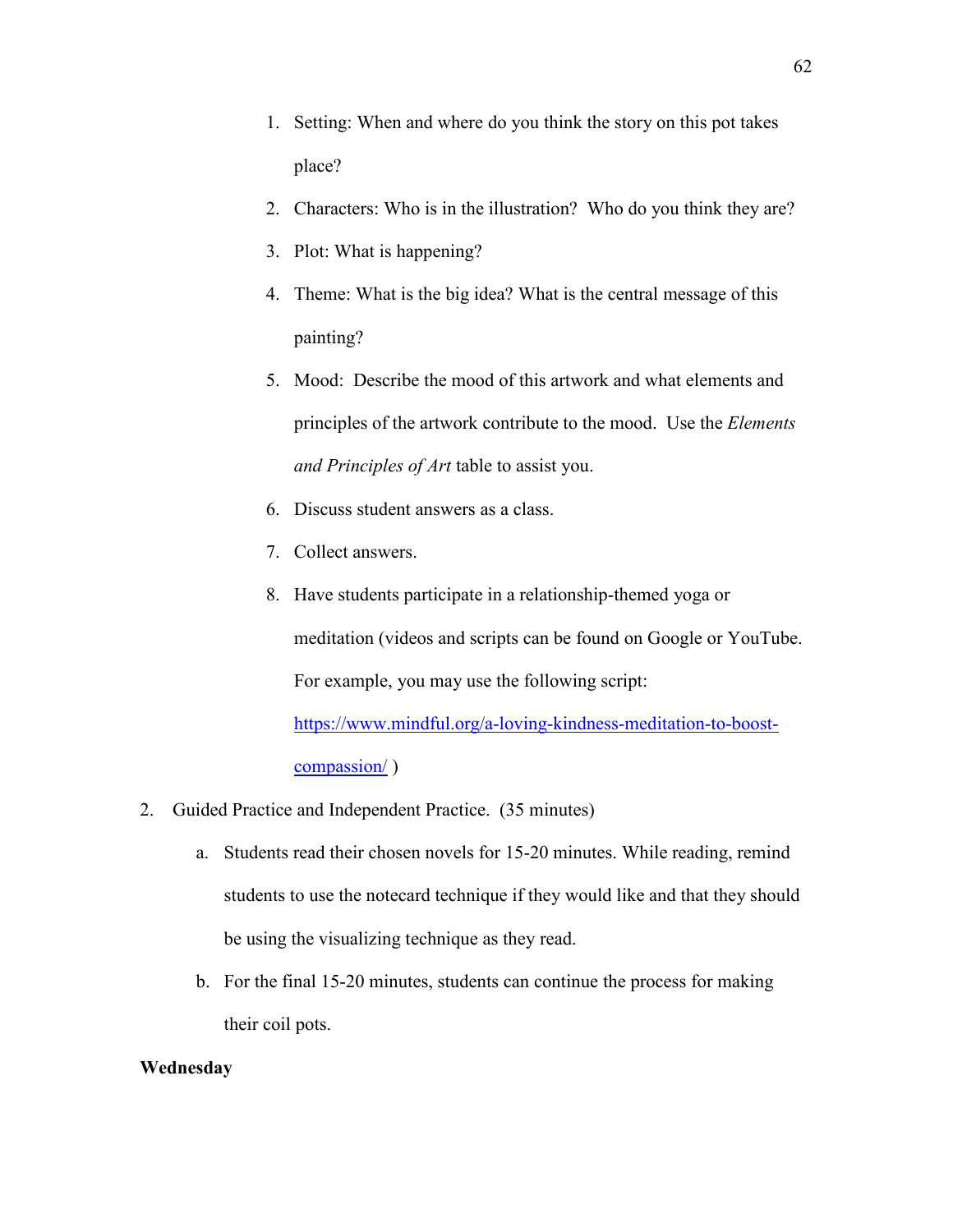- 1. Anticipatory Set. (5-10 minutes)
	- a. Have students participate in a relationship-themed yoga or meditation. Videos and scripts can be found on Google or YouTube. For example, you may use the following script: [https://www.mindful.org/a-loving](https://www.mindful.org/a-loving-kindness-meditation-to-boost-compassion/)[kindness-meditation-to-boost-compassion/](https://www.mindful.org/a-loving-kindness-meditation-to-boost-compassion/)
- 2. Goal Check-in
	- a. On a new sheet of paper, have students journal about their goal achievement process:
		- 1. Is there anything about my goals that I want to add or change?
		- 2. How am I getting closer to my goal achievement?
		- 3. What can I do better to achieve my goals?
	- b. Gather the journals.
- 3. Guided Practice and Independent Practice. (45-50 minutes)
	- a. Students read their chosen novels for 25 minutes. While reading, remind students to use the notecard technique if they would like and that they should be using the visualizing technique as they read.
	- b. For the final 25-30 minutes, students should complete their coil bowls and paint their visualization designs on them.

# **Thursday-Friday**

- 1. Anticipatory Set. 5-10 minutes.
	- a. Have students participate in a relationship-themed yoga or meditation. Videos and scripts can be found on Google or YouTube. For example,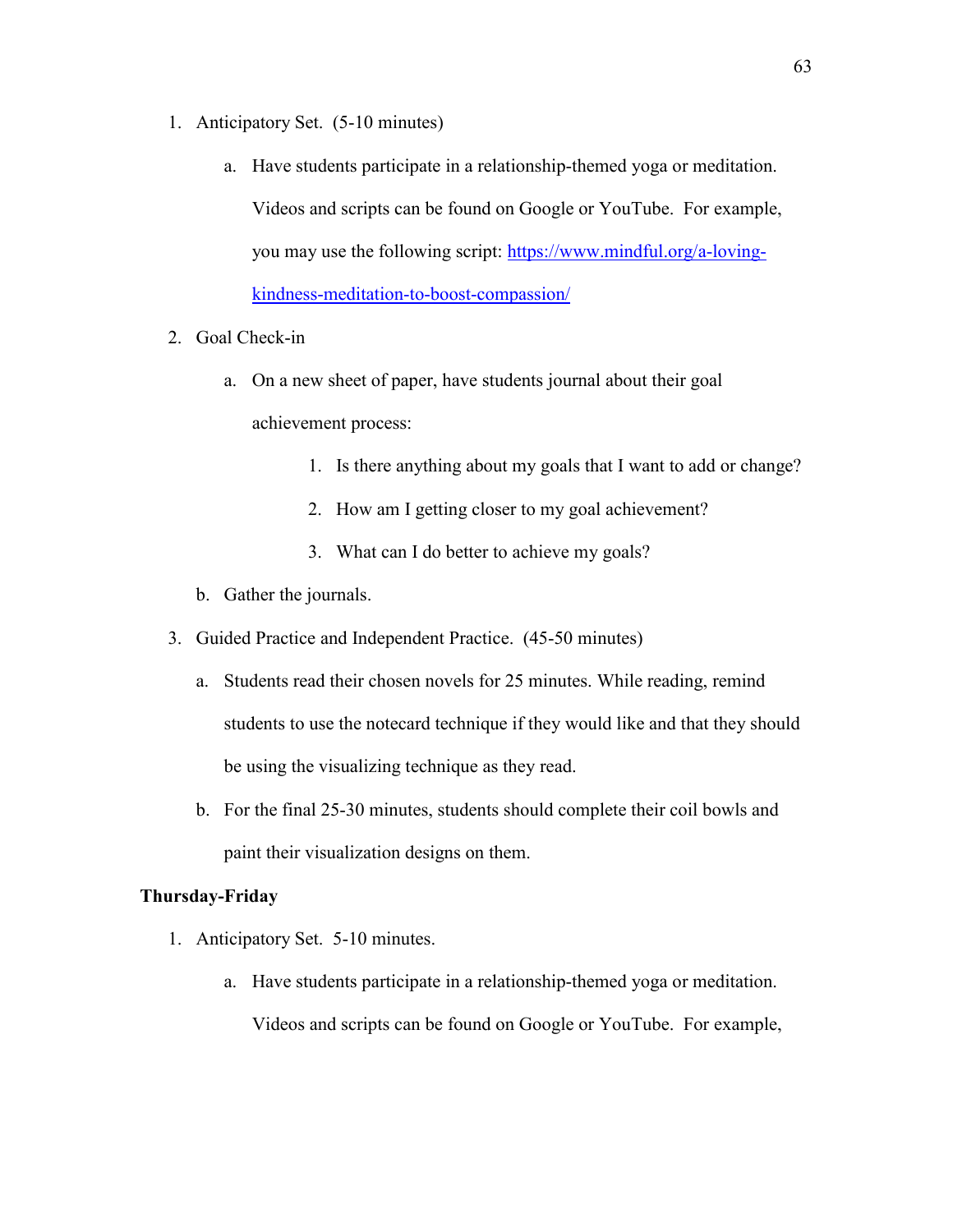you may use the following script: [https://www.mindful.org/a-loving](https://www.mindful.org/a-loving-kindness-meditation-to-boost-compassion/)[kindness-meditation-to-boost-compassion/](https://www.mindful.org/a-loving-kindness-meditation-to-boost-compassion/) 

- 2. Guided Practice and Independent Practice. (45-50 minutes)
	- a. Students read their chosen novels for 20 minutes. While reading, remind students to use the notecard technique if they would like and that they should be using the visualizing technique as they read.
	- b. For 20 minutes, students should complete their coil bowls and paint their visualization designs on them.
	- c. For the final 10 minutes, the students get together with a partner to discuss their artworks. Students should answer the following question about their partner's work:
		- 1. What about the artwork is successful? (For example, is the artwork detailed, realistic, or abstract? What does the artwork make you think? For this question, provide positive feedback to your partner)

# **Week 5 Lesson Plan**

## **Objectives**

Students will be able to:

1. Create an art project to express ideas

Standard 9.2.1.5.1: Create a single, complex artwork or multiple artworks to express ideas

2. Interpret, describe and defend individual artworks.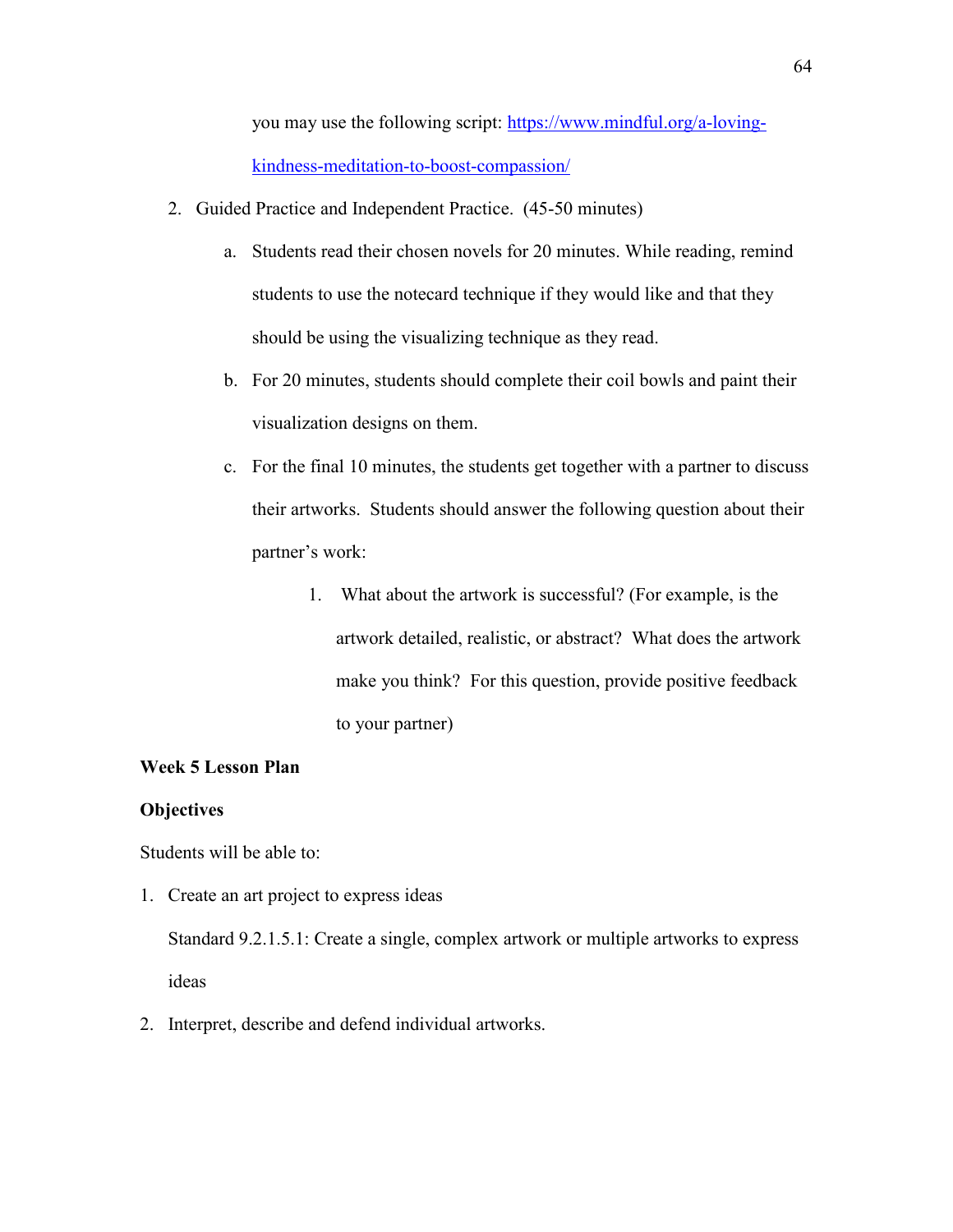Standard 9.1.3.5.2: Synthesize and express an individual view of the meaning and functions of visual art

- 3. Integrate the tools and techniques of a chosen medium to create original works of art Standard 9.1.1.5.2: 1. Integrate the characteristics of the tools, materials and techniques of a selected media in original artworks to support artistic purposes.
- 4. Describe how works by famous illustrators communicate meaning through art Standard 9.1.1.5.1: Analyze how the elements of visual art including color, line, shape, value, form, texture and space; and principles such as repetition, pattern, emphasis, contrast and balance are combined to communicate meaning in the creation of, presentation of, or response to visual artworks.
- 5. Utilize the comprehension strategy of Predicting
- 6. Participate in mindfulness practices to ease anxiety

## **Essential Questions**

- 1. How can I create artwork to demonstrate what I want to express? (Objective 1)
- 2. Does my artwork best show what I have read? (Objective 2)
- 3. How can I create artwork to look the way I want it to look? (Objective 3)
- 4. Who is Eric Carle? (Objective 4)
- 5. How can I apply the Predicting strategy to become a better reader?

# **Assessment**

1. Student artwork and oral description of artwork that interprets and expresses text (formative, Objective 1 and 2)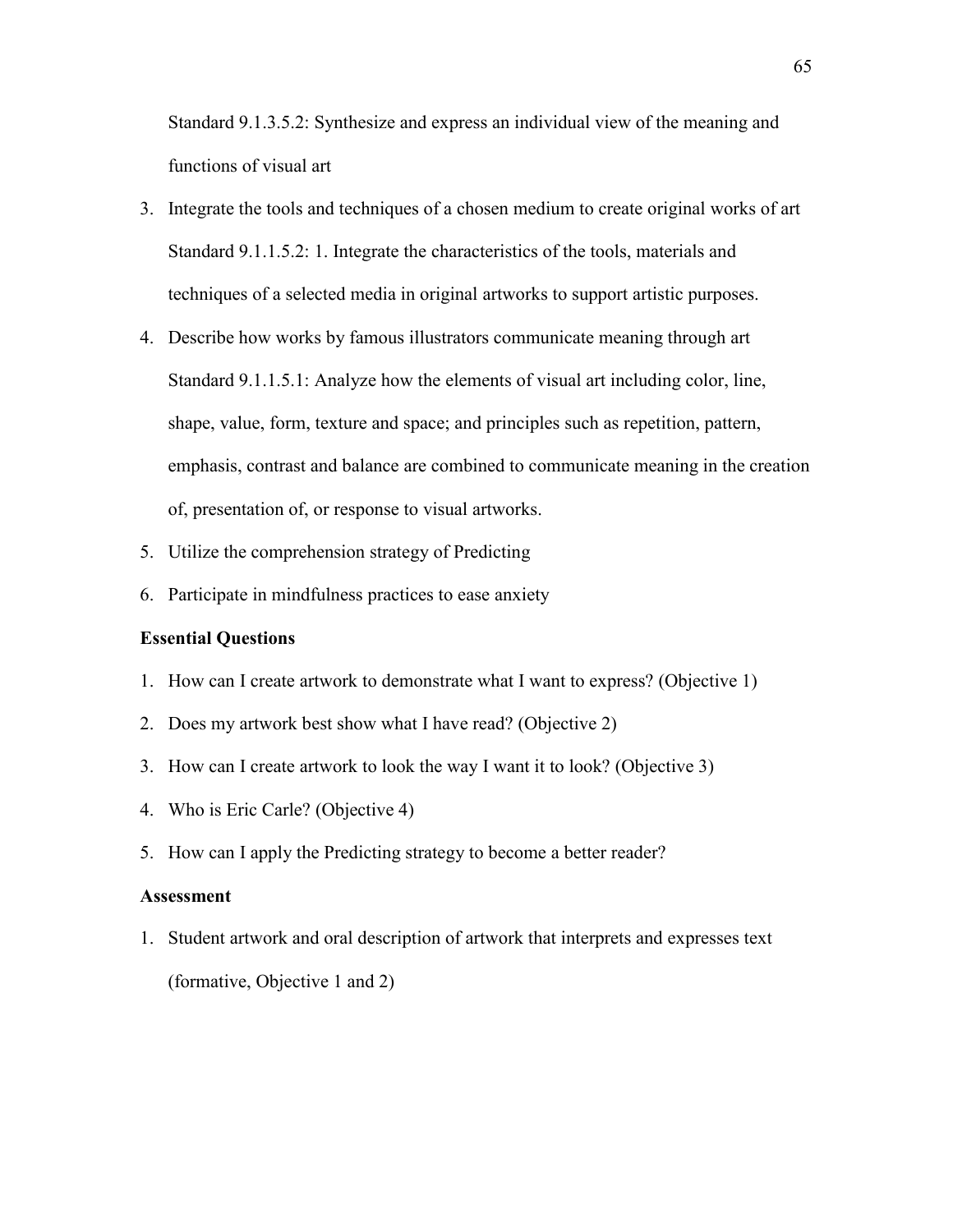- 2. One-on-one conversations with each student, observations, and student work that demonstrates an understanding of the comprehension strategies (formative, Objective 5)
- 3. Student participation in mindfulness practices (formative, Objective 6)
- 4. Class discussion about famous illustrator's work (formative, Objective 4)
- 5. Student-created artwork (formative and summative, Objective 3)

# **Monday**

- 1. Anticipatory Set. (15 minutes) Introduce this week's theme on easing anxiety
	- a. Have students participate in a stress-relieving yoga or meditation. Videos and scripts can be found on Google or YouTube. For example, you may use the following video: [https://www.youtube.com/watch?v=qiKJRoX\\_2uo](https://www.youtube.com/watch?v=qiKJRoX_2uo) or one of the scripts on the following website:

[http://www.innerhealthstudio.com/relaxation-scripts.html\)](http://www.innerhealthstudio.com/relaxation-scripts.html)

- b. Have students journal answering the following questions:
	- 1. Why is it important that we manage our stress?
	- 2. How has stress impacted my experiences? Describe at least one situation in which stress has harmed an experience.
- c. Discuss journal answers as a whole class
- 2. Comprehension Strategy Lesson. (10 minutes)
	- a. "Today before we begin reading our books, I will teach you one reading comprehension strategy. This strategy is Predicting. With this strategy I will have you, each day of this week, predict what will happen in your story the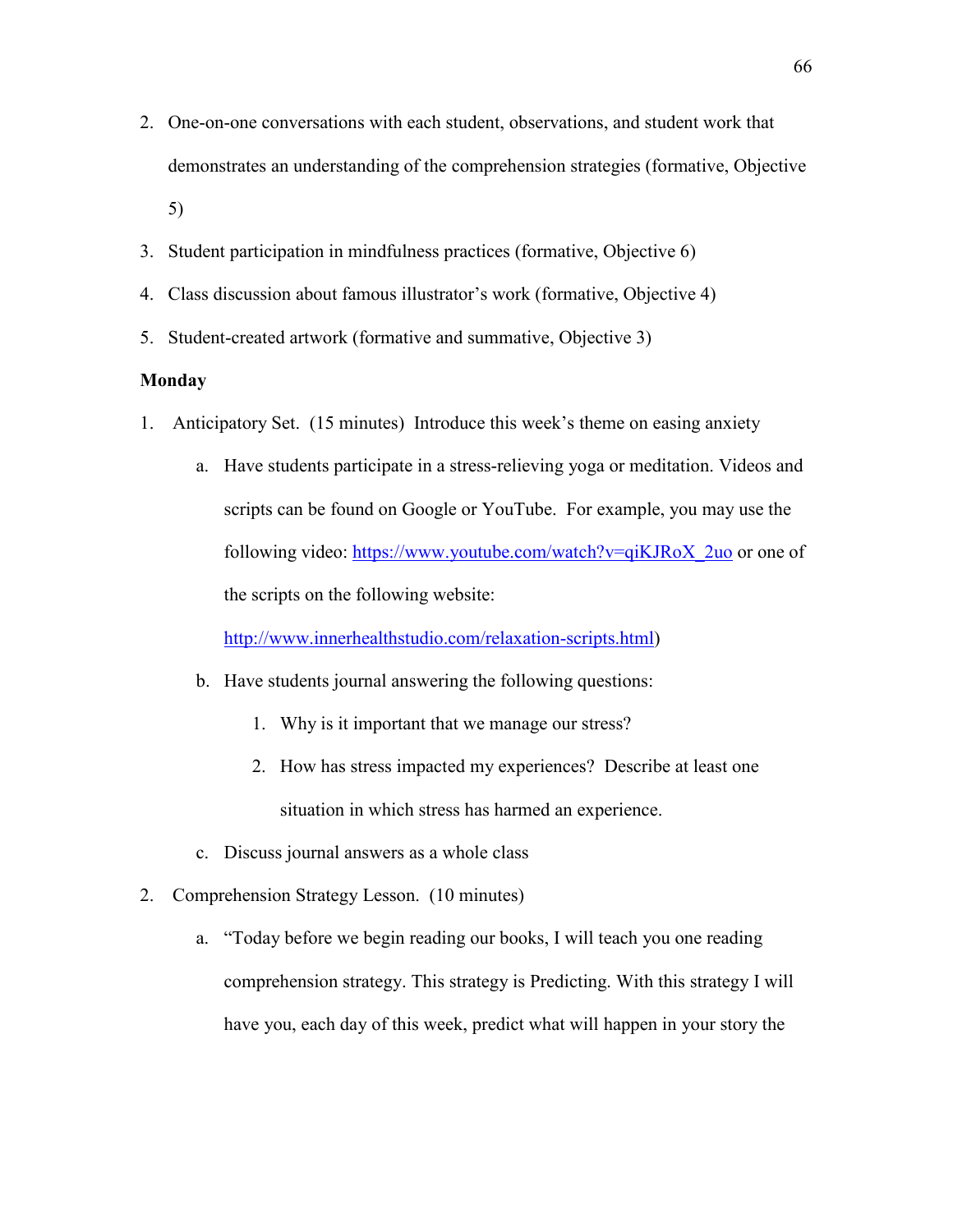next time you read. Connect knowledge about what you already know to make informed predictions"

(Give an example by reading a short bit of text aloud to the class. Model by making predictions)

- 3. Teacher Instruction. (15-20 minutes)
	- a. Choice instruction: Now that students have created 4 different types of artworks in the preceding weeks, have them choose an artwork to work on for the final three weeks of the class. Provide examples. For example, students could create a children's book utilizing the drawing or painting techniques they learned during the first week. Students could also make a series of prints telling their story. Another option would be to make a graphic novel and transfer the graphic novel images to pottery. The options are limitless.
	- b. Have students create 3 sketches of drastically different project ideas. Once the sketches are complete, they may choose their favorite as their final project.
- 4. Guided Practice and Independent Practice. (10-15 minutes)
	- a. Students read their chosen novels for 7 minutes. Prior to reading, remind students to use the notecard technique, if they would like.
	- b. After reading, students apply the Predicting technique for their novels. If there is time, they may begin their final artworks (While students create, walk around to discuss one-on-one with each student what they are creating and how it demonstrates what they have read that day.)

#### **Tuesday**

1. Anticipatory Set. (15 minutes)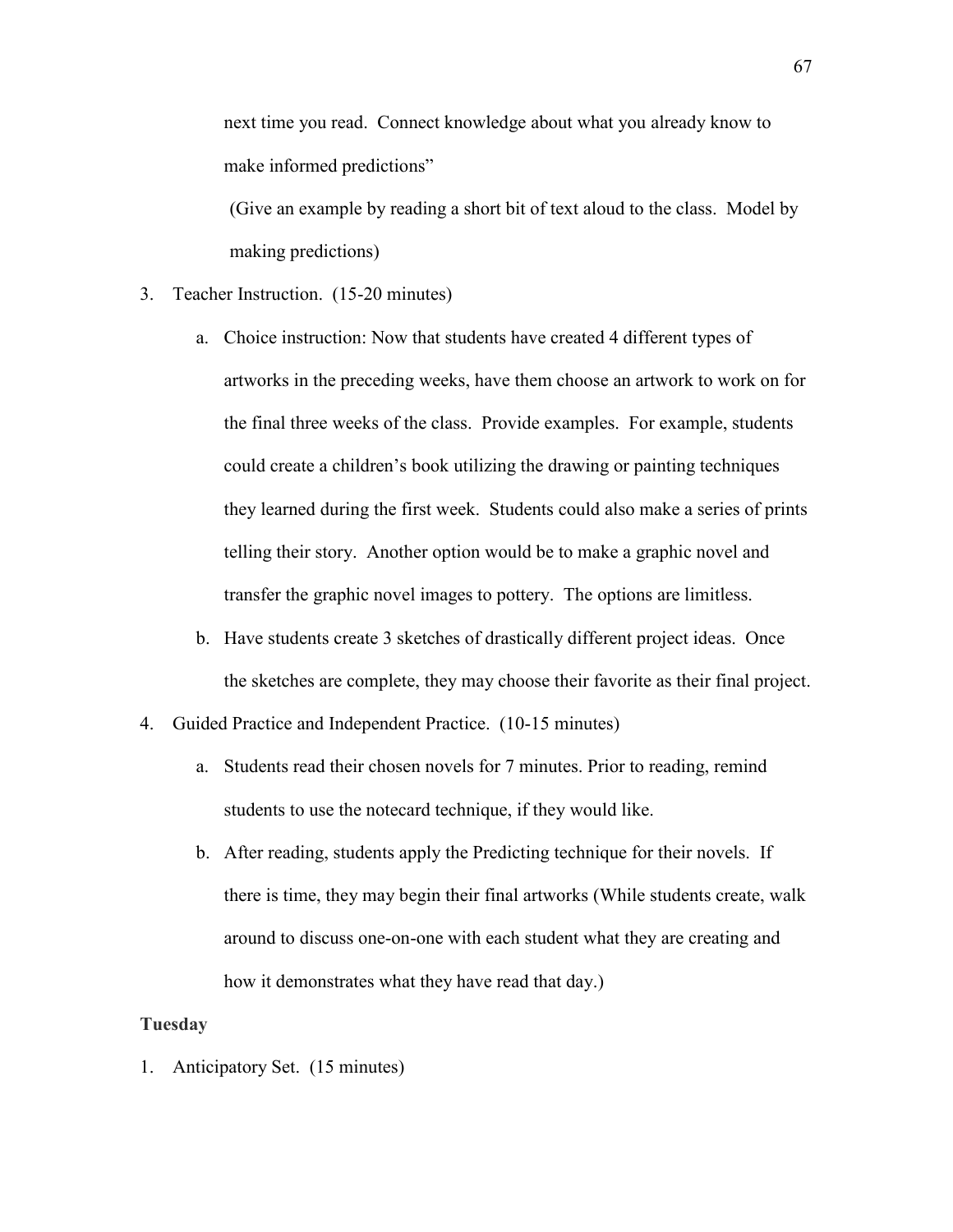- a. Introduce the illustrator-of-the-week, Eric Carle.
- b. Display his artwork *Illustration from "Pancakes, Pancakes!"* and have students answer the following questions:
	- 1. Setting: When and where do you think this story takes place?
	- 2. Characters: Who is in the illustration? Who do you think they are?
	- 3. Plot: What is happening?
	- 4. Theme: What is the big idea? What is the central message of this painting?
	- 5. Mood: Describe the mood of this artwork and what elements and principles of the artwork contribute to the mood. Use the *Elements and Principles of Art* table to assist you.
	- 6. Discuss student answers as a class.
	- 7. Collect answers.
	- 8. Have students participate in a stress-relieving yoga or meditation. Videos and scripts can be found on Google or YouTube. For example, you may use the following video:

[https://www.youtube.com/watch?v=qiKJRoX\\_2uo](https://www.youtube.com/watch?v=qiKJRoX_2uo) or one of the scripts on the following website:

[http://www.innerhealthstudio.com/relaxation-scripts.html\)](http://www.innerhealthstudio.com/relaxation-scripts.html)

- 2. Guided Practice and Independent Practice. 45 minutes.
	- a. Students read their chosen novels for 25-30 minutes. Prior to reading, remind students to use the notecard technique, if they would like.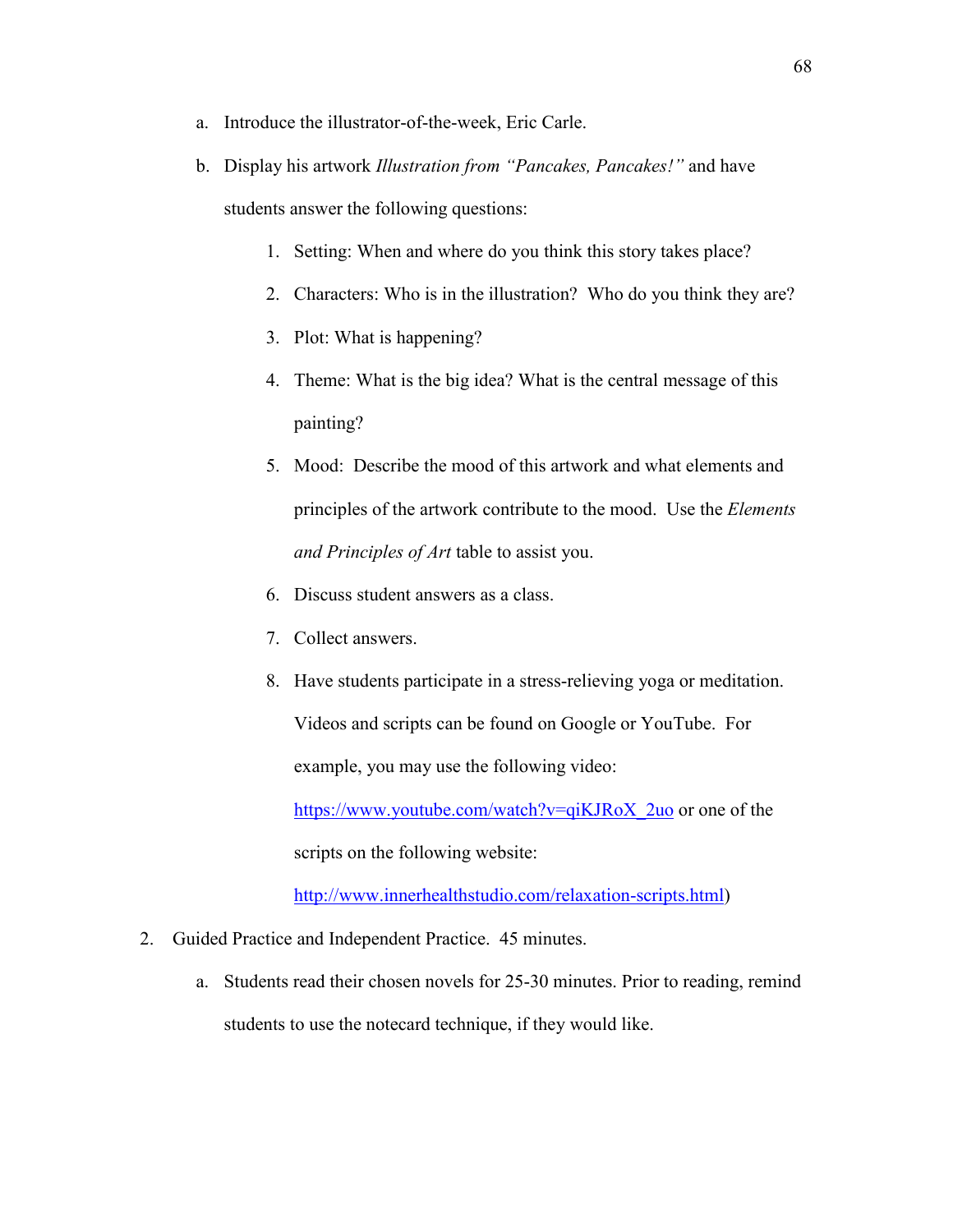b. After reading, students apply the Predicting technique for their novels. If there is time, they may begin their final artworks (While students create, walk around to discuss one-on-one with each student what they are creating and how it demonstrates what they have read that day.)

# **Wednesday-Friday**

- 1. Anticipatory Set. (5-10 minutes)
	- a. Have students participate in a stress-relieving yoga or meditation. Videos and scripts can be found on Google or YouTube. For example, you may use the following video:

[https://www.youtube.com/watch?v=qiKJRoX\\_2uo](https://www.youtube.com/watch?v=qiKJRoX_2uo) or one of the scripts on the following website: [http://www.innerhealthstudio.com/relaxation](http://www.innerhealthstudio.com/relaxation-scripts.html)[scripts.html\)](http://www.innerhealthstudio.com/relaxation-scripts.html)

- 2. Guided Practice and Independent Practice. (45-50 minutes)
	- a. Students read their chosen novels for 20-25 minutes. Prior to reading, remind students to use the notecard technique, if they would like. After reading, students apply the Predicting technique for their novels.
	- b. For 20-25 minutes, students may begin their final artworks (While students create, walk around to discuss one-on-one with each student what they are creating and how it demonstrates what they have read that day.)
	- c. For the final 10 minutes, the students get together with a partner to discuss their artworks. Students should answer the following question about their partner's work: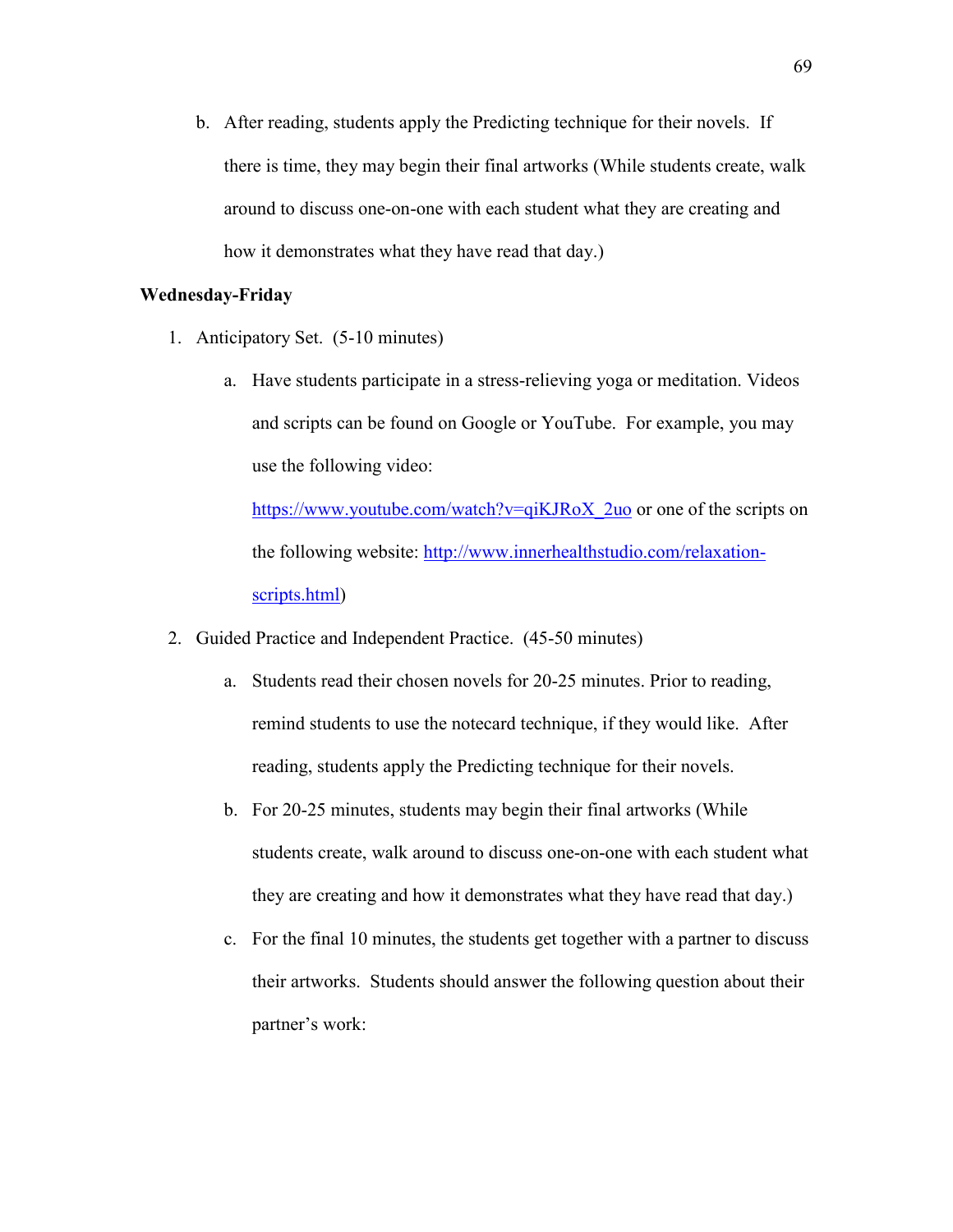1. What about the artwork is successful? (For example, is the artwork detailed, realistic, or abstract? Does the artwork make you think? For this question, provide positive feedback to your partner)

### **Week 6 Lesson Plan**

### **Objectives**

Students will be able to:

1. Create an art project to express ideas

Standard 9.2.1.5.1: Create a single, complex artwork or multiple artworks to express ideas

2. Interpret, describe and defend individual artworks.

Standard 9.1.3.5.2: Synthesize and express an individual view of the meaning and functions of visual art

- 3. Integrate the tools and techniques of pottery to create original works of art Standard 9.1.1.5.2: 1. Integrate the characteristics of the tools, materials and techniques of a selected media in original artworks to support artistic purposes.
- 4. Describe how works by famous illustrators communicate meaning through art Standard 9.1.1.5.1: Analyze how the elements of visual art including color, line, shape, value, form, texture and space; and principles such as repetition, pattern, emphasis, contrast and balance are combined to communicate meaning in the creation of, presentation of, or response to visual artworks.
- 5. Utilize the comprehension strategy of K-W-L charts
- 6. Participate in mindfulness practices to ease anxiety

#### **Essential Questions**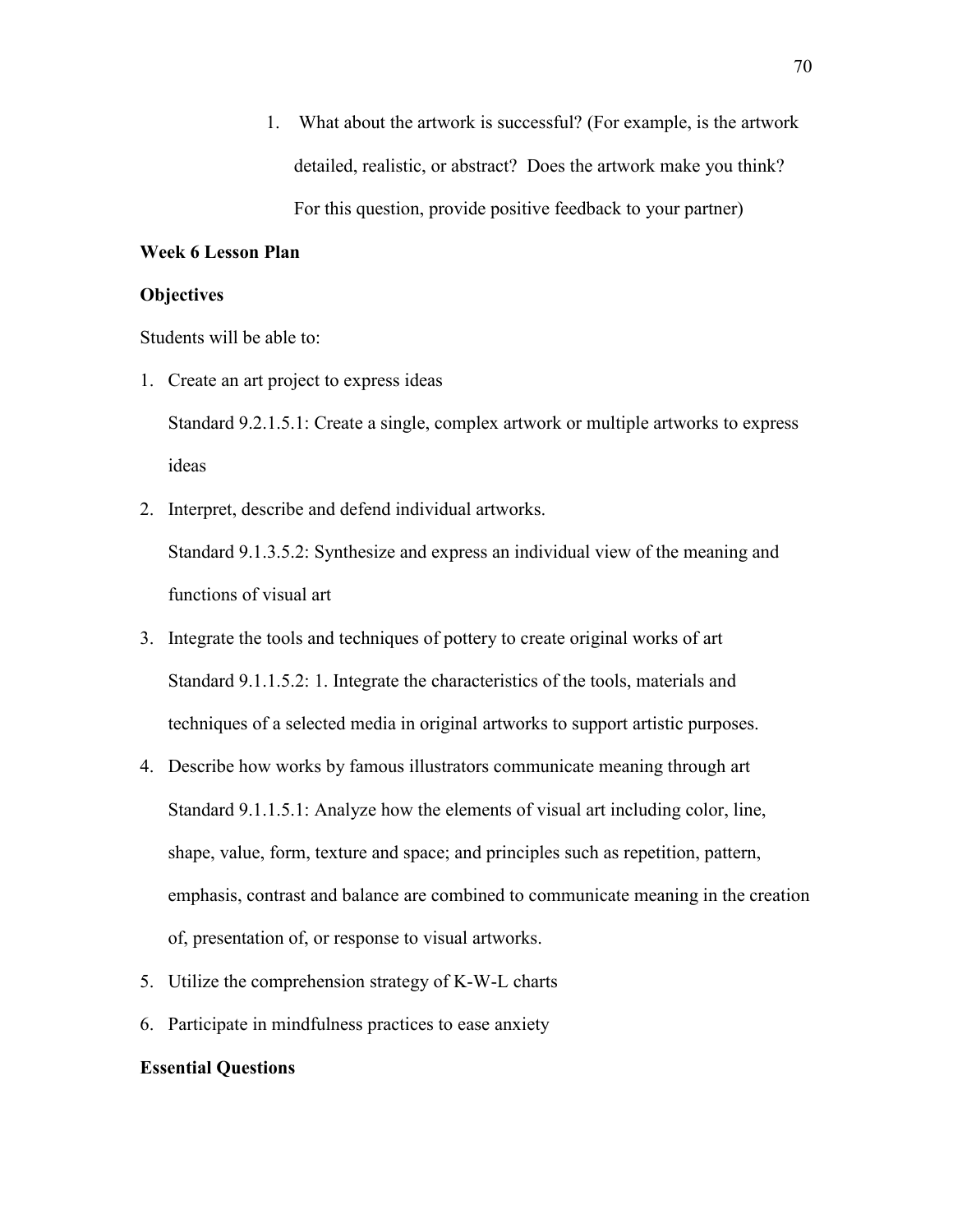- 1. How can I create artwork to demonstrate what I want to express? (Objective 1)
- 2. Does my artwork best show what I have read? (Objective 2)
- 3. How can I create artwork to look the way I want it to look? (Objective 3)
- 4. Who is Tim Burton? (Objective 4)
- 5. How can I apply the K-W-L charts strategy to become a better reader?

# **Assessment**

- 1. Student artwork and oral description of artwork that interprets and expresses text (formative, Objective 1 and 2)
- 2. One-on-one conversations with each student, observations, and student work that demonstrates an understanding of the comprehension strategies (formative, Objective 5)
- 3. Student participation in mindfulness practices (formative, Objective 6)
- 4. Class discussion about famous illustrator's work (formative, Objective 4)
- 5. Student-created artwork (formative and summative, Objective 3)

## **Monday**

- 1. Anticipatory Set. (15 minutes) Introduce this week's theme on learning lessons
	- a. Have students participate in a learning-themed yoga or meditation (videos and scripts can be found on Google or YouTube. For example, you may use the following script: [http://www.fragrantheart.com/cms/free-audio](http://www.fragrantheart.com/cms/free-audio-meditations/self-esteem/guided-meditation-for-studying)[meditations/self-esteem/guided-meditation-for-studying\)](http://www.fragrantheart.com/cms/free-audio-meditations/self-esteem/guided-meditation-for-studying)
	- b. Have students journal answering the following questions:
		- 1. Define a lifelong learner.
		- 2. Why is it important that we become lifelong learners?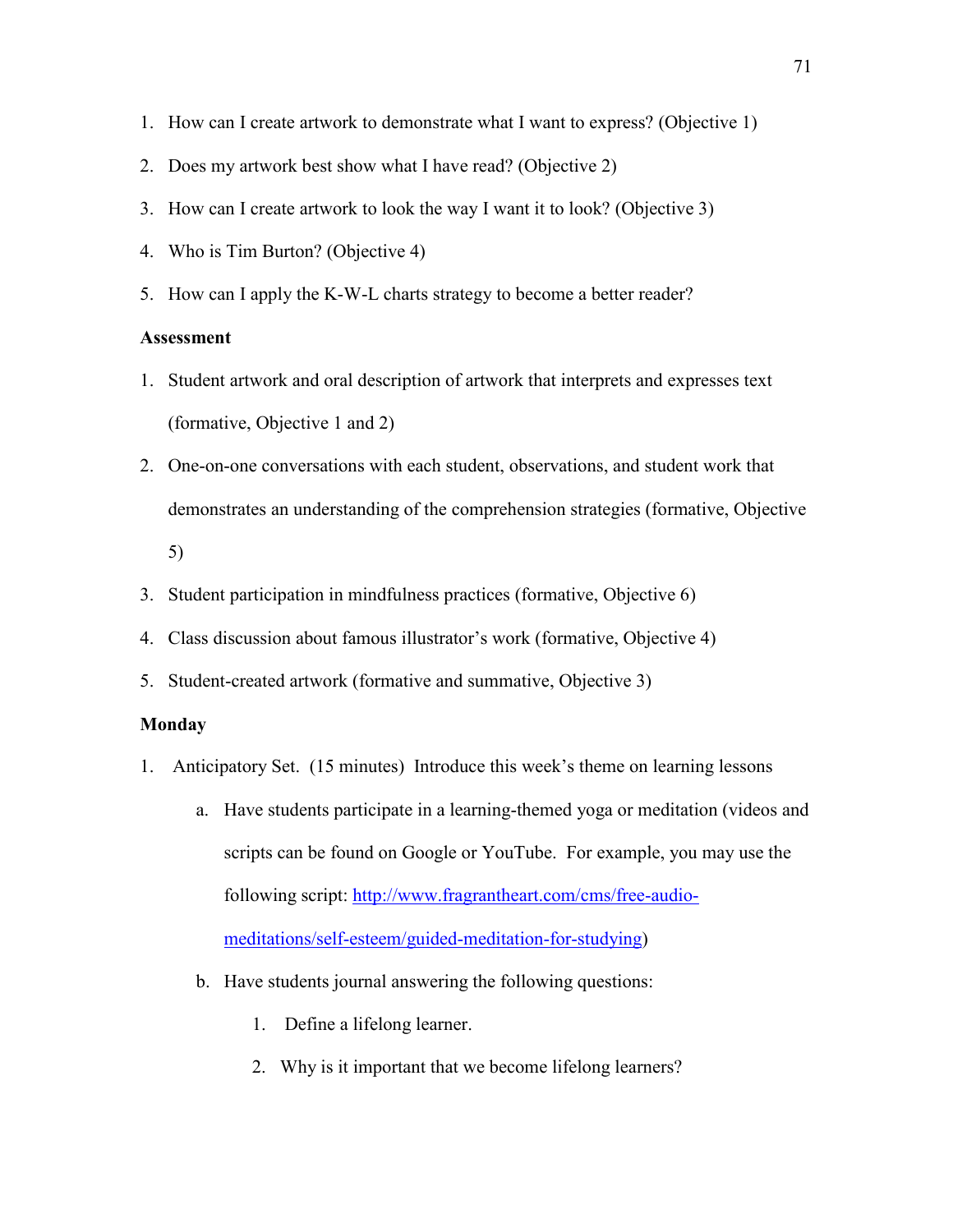- 3. What can I do now to be a better lifelong learner?
- 4. I have been learning reading comprehension strategies. How can I apply these lessons to increase my comprehension?
- c. Discuss journal answers as a whole class
- 2. Comprehension Strategy Lesson. (15 minutes)
	- b. "Today before we begin reading our books, I will teach you one reading comprehension strategy. This strategy utilizes a graphic organizer called K-W-L charts. With this strategy I will have you, each day of this week, fill out the chart. The chart is comprised of three columns. In the first column, *what I know,* you will fill out what you already know about your story. This column will be completed before you begin reading your story. You will also fill out the second column before you read; however, you may also fill this out as you read. In this column, *what I want to know*, you will write any lingering questions you desire to answer. In the third and final column, *what I* learned, you will write down the answers to any of your questions from the second column.

(Provide an example by reading a short bit of text aloud to the class. Model this strategy by filling out the chart before, during, and after you read.)

- 3. Guided Practice and Independent Practice. (30 minutes)
	- a. Students read their chosen novels for 15 minutes while filling out the K-W-L charts.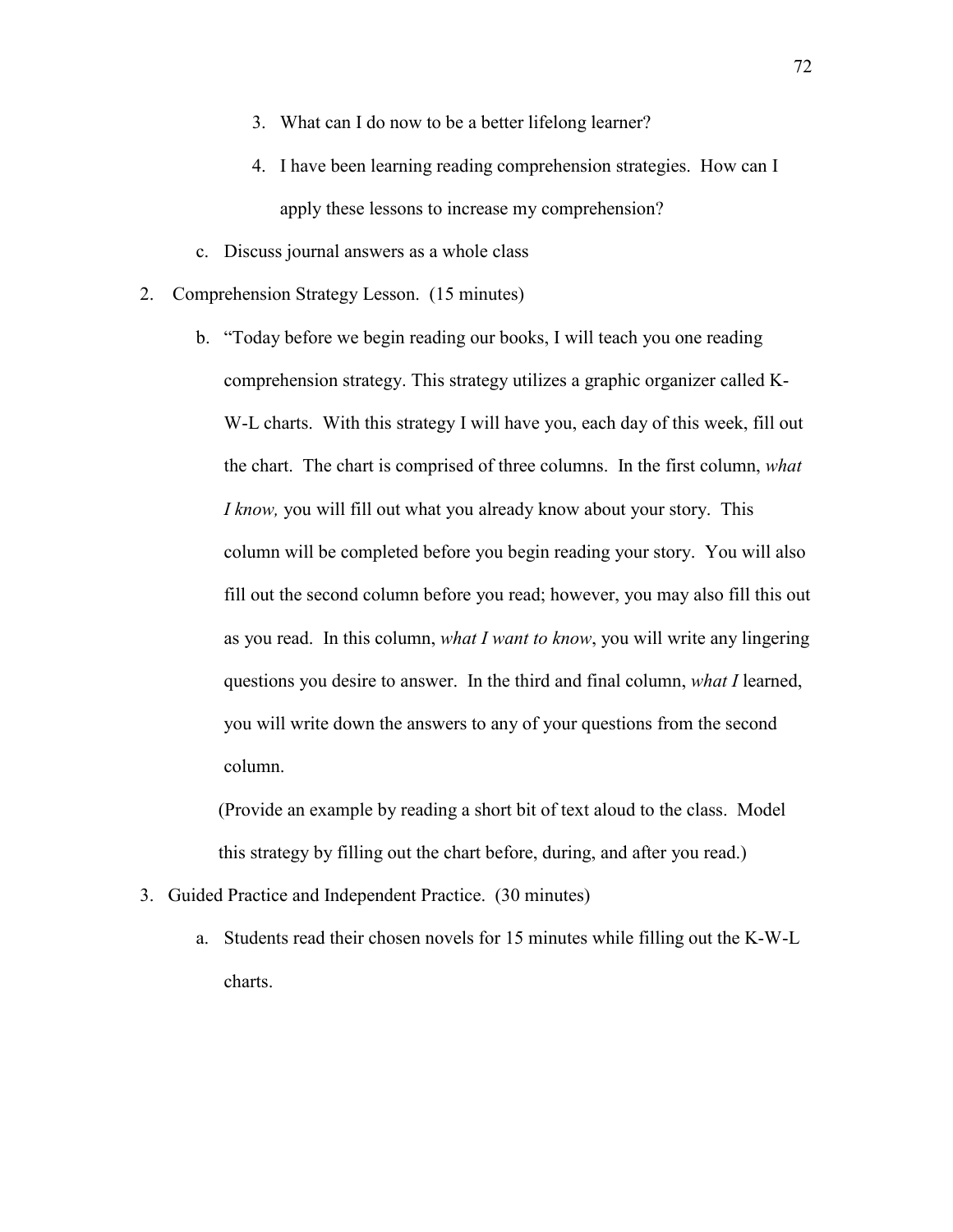b. For the final 7 minutes, students may work on their final projects. (While students create, walk around to discuss one-on-one with each student what they are creating and how it demonstrates what they read.)

## **Tuesday**

- 1. Anticipatory Set. (15 minutes)
	- a. Introduce the illustrator of the week, Tim Burton.
	- b. Display the artwork *Frankenweenie* and have students answer the following questions:
		- 1. Setting: When and where do you think the story on this pot takes place?
		- 2. Characters: Who is in the illustration? Who do you think they are?
		- 3. Plot: What is happening?
		- 4. Theme: What is the big idea? What is the central message of this painting?
		- 5. Mood: Describe the mood of this artwork and what elements and principles of the artwork contribute to the mood. Use the *Elements and Principles of Art* table to assist you.
	- c. Discuss student answers as a class.
	- d. Collect answers.
	- e. Have students participate in a learning-themed yoga or meditation (videos and scripts can be found on Google or YouTube. For example, you may use the following script: [http://www.fragrantheart.com/cms/free-audio](http://www.fragrantheart.com/cms/free-audio-meditations/self-esteem/guided-meditation-for-studying)[meditations/self-esteem/guided-meditation-for-studying\)](http://www.fragrantheart.com/cms/free-audio-meditations/self-esteem/guided-meditation-for-studying)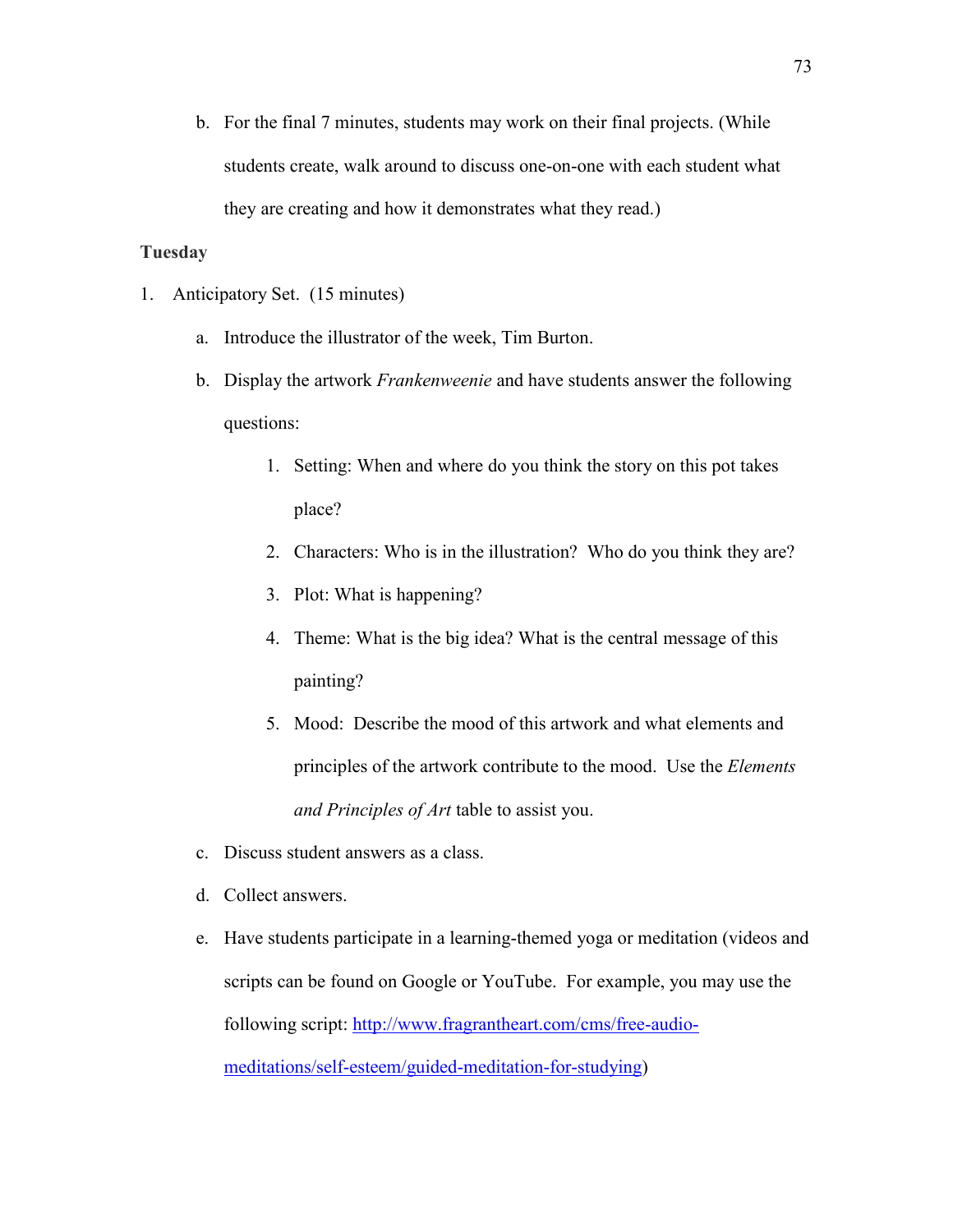- 2. Guided Practice and Independent Practice). 45 minutes.
	- a. Students read their chosen novels for 25-30 minutes while filling out the K-W-L charts.
	- b. For the final 25-30 minutes, students may work on their final projects. (While students create, walk around to discuss one-on-one with each student what they are creating and how it demonstrates what they read.)

## **Wednesday**

- 1. Anticipatory Set. (5-10 minutes)
	- a. Have students participate in a learning-themed yoga or meditation (videos and scripts can be found on Google or YouTube. For example, you may use the following script: [http://www.fragrantheart.com/cms/free-audio](http://www.fragrantheart.com/cms/free-audio-meditations/self-esteem/guided-meditation-for-studying)[meditations/self-esteem/guided-meditation-for-studying\)](http://www.fragrantheart.com/cms/free-audio-meditations/self-esteem/guided-meditation-for-studying)

## b. Goal Check-in

- 1. On a new sheet of paper, have students journal about their goal achievement process:
	- a. Is there anything about my goals that I want to add or change?
	- b. How am I getting closer to my goal achievement?
	- c. What can I do better to achieve my goals?
- 2. Gather the journals.
- 2. Guided Practice and Independent Practice. (45-50 minutes)
	- a. Students read their chosen novels for 25-30 minutes while filling out the K-W-L charts.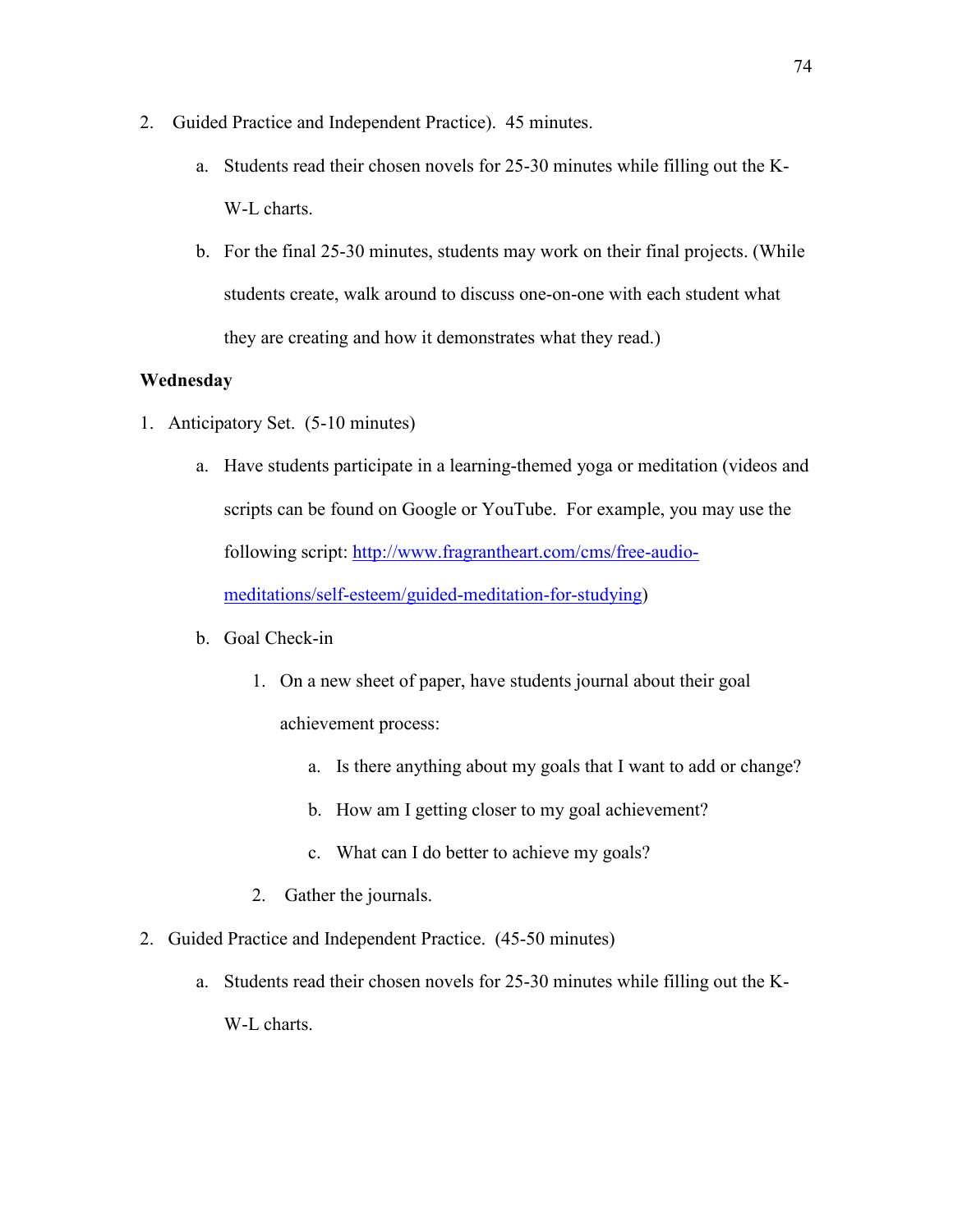b. For the final 25-30 minutes, students may work on their final projects. (While students create, walk around to discuss one-on-one with each student what they are creating and how it demonstrates what they read.)

### **Thursday-Friday**

- 1. Anticipatory Set. (5-10 minutes)
	- a. Have students participate in a learning-themed yoga or meditation (videos and scripts can be found on Google or YouTube. For example, you may use the following script: [http://www.fragrantheart.com/cms/free-audio](http://www.fragrantheart.com/cms/free-audio-meditations/self-esteem/guided-meditation-for-studying)[meditations/self-esteem/guided-meditation-for-studying\)](http://www.fragrantheart.com/cms/free-audio-meditations/self-esteem/guided-meditation-for-studying)
- 2. Guided Practice and Independent Practice. (45-50 minutes)
	- a. Students read their chosen novels for 25-30 minutes while filling out the K-W-L charts.
	- b. For 15-25 minutes, students may work on their final projects. (While students create, walk around to discuss one-on-one with each student what they are creating and how it demonstrates what they read.)
	- c. For the final 10 minutes, the students get together with a partner to discuss their artworks. Students should answer the following question about their partner's work:
		- 1. What about the artwork is successful? (For example, is the artwork detailed, realistic, or abstract? Does the artwork make you think? For this question, provide positive feedback to your partner)

#### **Week 7 Lesson Plan**

### **Objectives**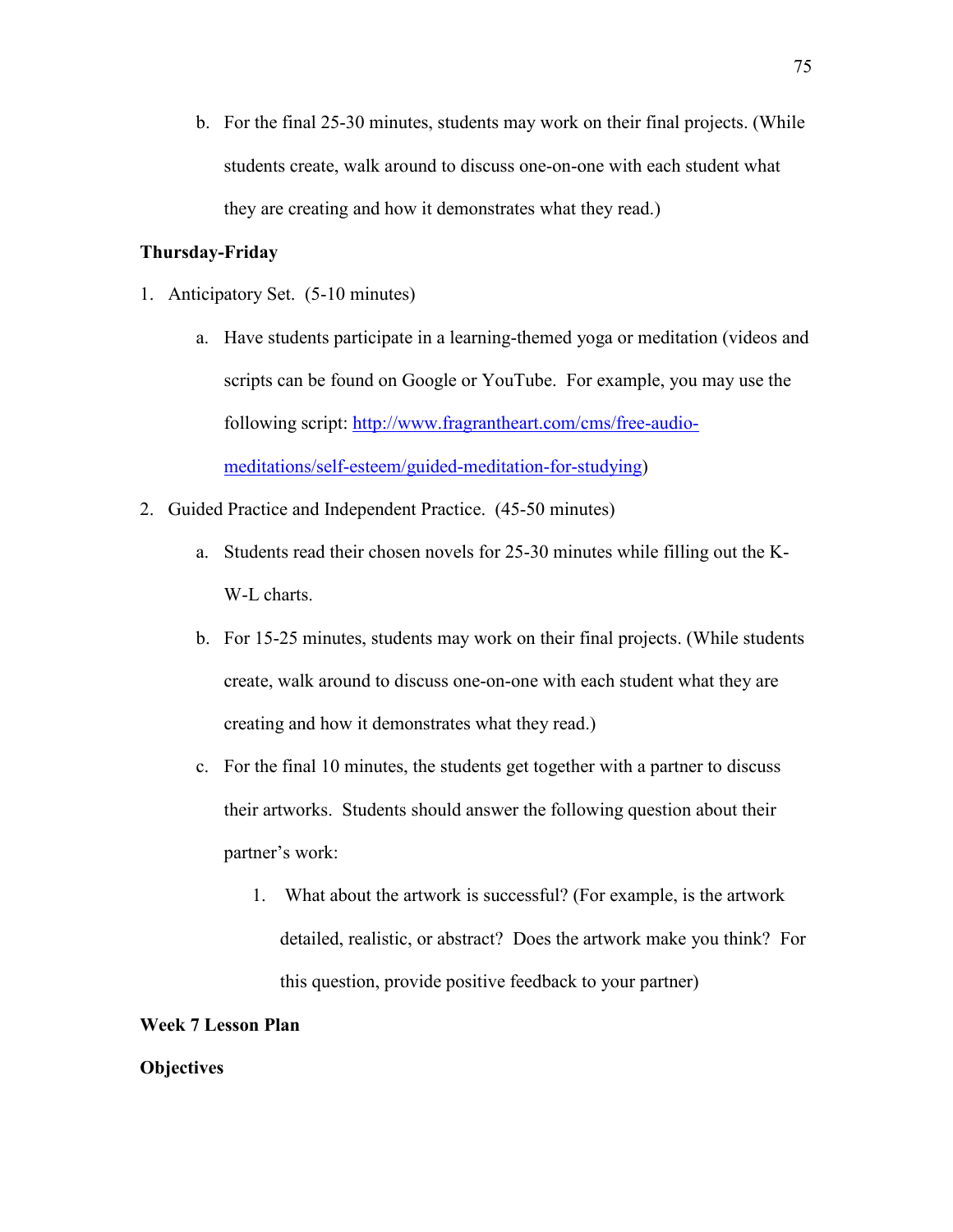Students will be able to:

- 1. Create an art project to express ideas Standard 9.2.1.5.1: Create a single, complex artwork or multiple artworks to express ideas
- 2. Interpret, describe and defend individual artworks. Standard 9.1.3.5.2: Synthesize and express an individual view of the meaning and functions of visual art
- 3. Integrate the tools and techniques of pottery to create original works of art Standard 9.1.1.5.2: 1. Integrate the characteristics of the tools, materials and techniques of a selected media in original artworks to support artistic purposes.
- 4. Describe how works by famous illustrators communicate meaning through art Standard 9.1.1.5.1: Analyze how the elements of visual art including color, line, shape, value, form, texture and space; and principles such as repetition, pattern, emphasis, contrast and balance are combined to communicate meaning in the creation of, presentation of, or response to visual artworks.
- 5. Utilize the comprehension strategy of relating background knowledge
- 6. Participate in mindfulness practices to ease anxiety

### **Essential Questions**

- 1. How can I create artwork to demonstrate what I want to express? (Objective 1)
- 2. Does my artwork best show what I have read? (Objective 2)
- 3. How can I create artwork to look the way I want it to look? (Objective 3)
- 4. Who is Roald Dahl? (Objective 4)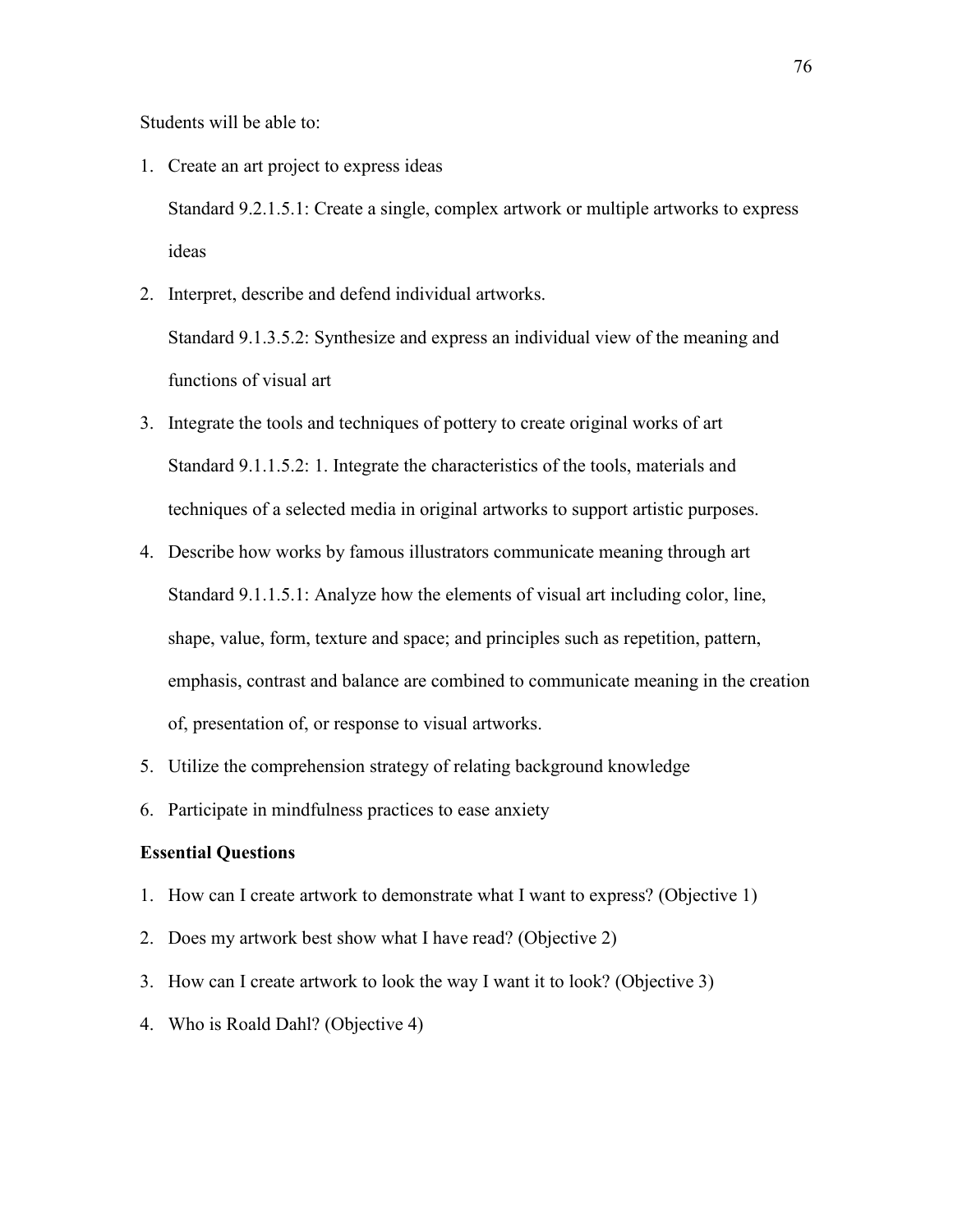5. How can I apply the strategy or relating background knowledge to become a better reader?

### **Assessment**

- 1. Student artwork and oral description of artwork that interprets and expresses text (formative, Objective 1 and 2)
- 2. One-on-one conversations with each student, observations, and student work that demonstrates an understanding of the comprehension strategies (formative, Objective 5)
- 3. Student participation in mindfulness practices (formative, Objective 6)
- 4. Class discussion about famous illustrator's work (formative, Objective 4)
- 5. Student-created artwork (formative and summative, Objective 3)

### **Monday**

- 1. Anticipatory Set. (30 minutes) Introduce this week's theme on spending time.
	- a. Have students participate in a stress-reducing yoga or meditation (videos and scripts can be found on Google or YouTube. For example, you may use the following website: [http://www.innerhealthstudio.com/meditation-scripts.html\)](http://www.innerhealthstudio.com/meditation-scripts.html)
	- b. Have students journal by filling out a chart. On a black sheet of paper, ask students to create three columns. In the first column, ask them to create a list of everything they spent any time doing during the last week. In the second column, have them write down the amount of time spent doing each of the activities in column one. In the third column, have them rate each activity for its level of importance for the students' wellbeing. The value rating scale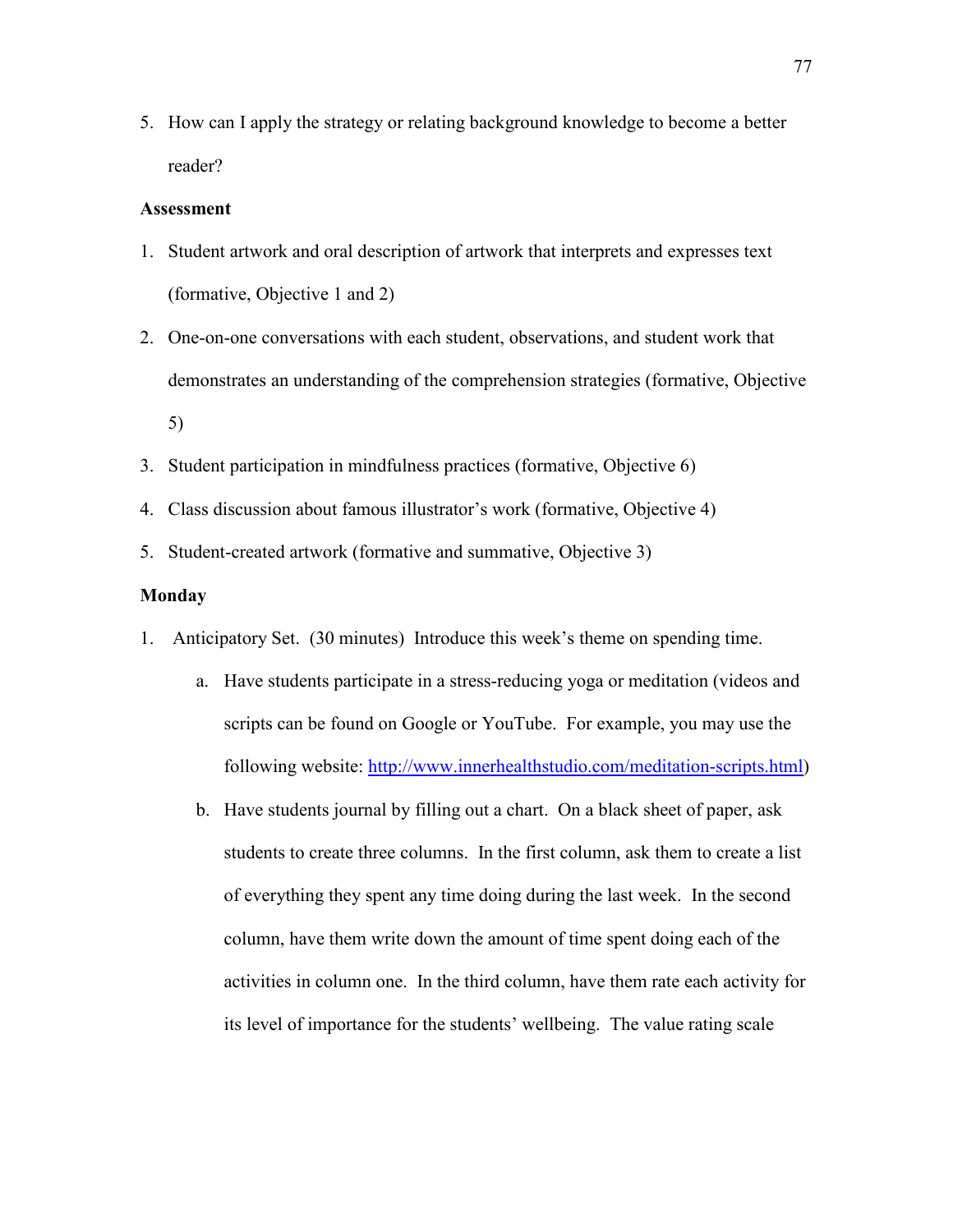could be from 1 to 5 (1 for not important and 5 for important). Following the creation of the chart, have students answer the following questions:

- 1. Compare column 2 to column 3. What do you notice?
- 2. Do I spend more time participating in activities of importance or insignificance?
- 3. What specific changes can I make?
- 4. How is meditation a good use of time?
- 5. Do I spend enough time reading? How is reading valuable in my life?
- c. Discuss journal answers as a whole class. At this time, share with students the research on the importance of spending time reading. Refer to Chapter II, Strategy 7.
- 2. Comprehension Strategy Lesson. (15 minutes)
	- a. "Today before we begin reading our books, I will teach you one reading comprehension strategy. This strategy is called relating background knowledge. With this strategy I will have you, each day of this week after you read, answer the following questions:
		- 1. What happened in my story today?
		- 2. How does what happened in my story today relate to my own personal experiences?
		- 3. How does what happened in my story today connect to the world? (Provide an example by reading a short bit of text aloud to the class. Model this strategy by answering the questions after you read.)
- 3. Guided Practice and Independent Practice. (15 minutes)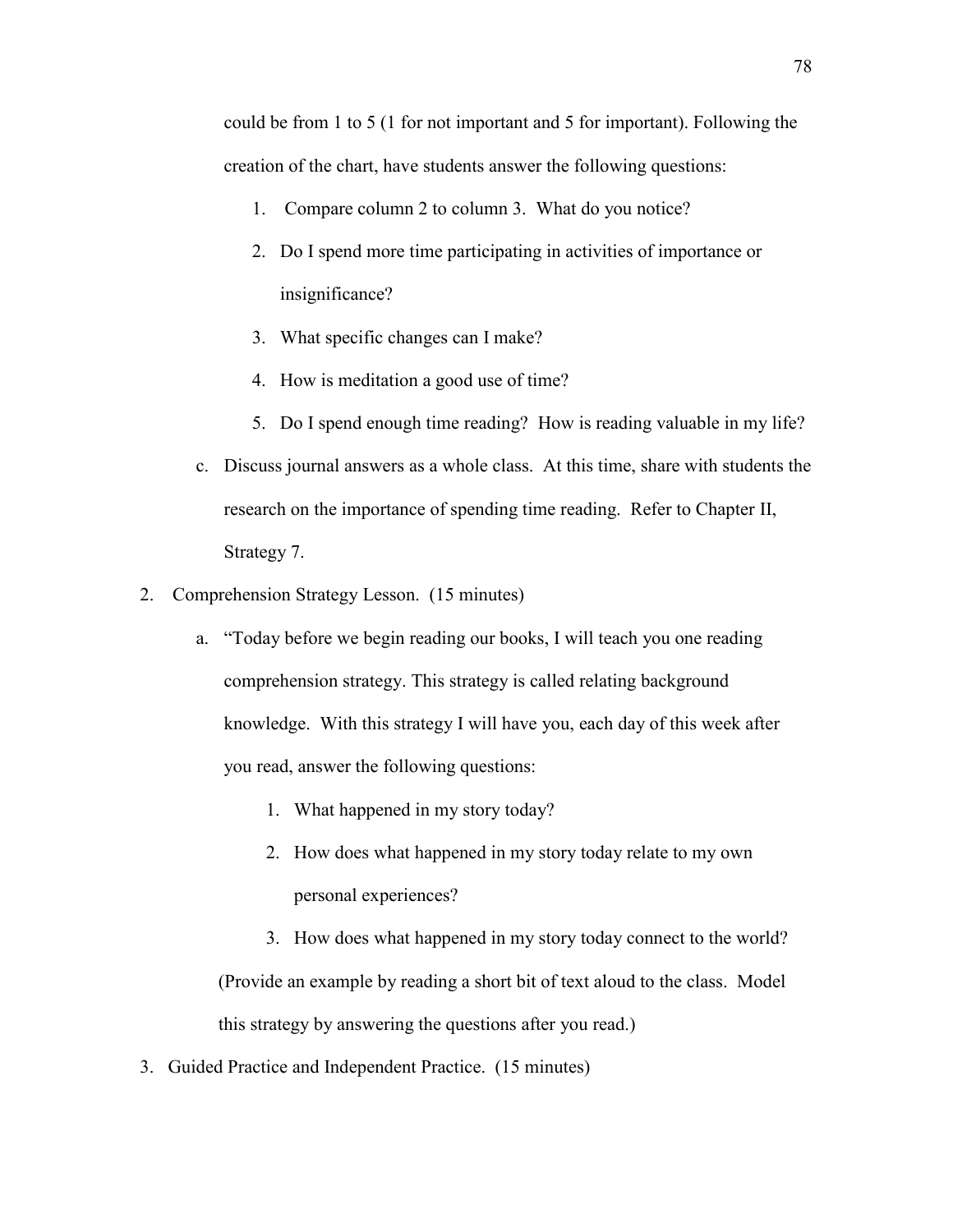- a. Students read their chosen novels for 7 minutes. After reading, they answer the questions from the relating background knowledge strategy lesson.
- c. For the final 7 minutes, students may work on their final projects. (While students create, walk around to discuss one-on-one with each student what they are creating and how it demonstrates what they read.)

### **Tuesday**

- 1. Anticipatory Set. (15 minutes)
	- a. Introduce the illustrator of the week, Roald Dahl.
		- 1. Display an artwork from *Charlie and the Chocolate Factory* and have students answer the following questions:
			- a. Setting: When and where do you think the story on this pot takes place?
			- b. Characters: Who is in the illustration? Who do you think they are?
			- c. Plot: What is happening?
			- d. Theme: What is the big idea? What is the central message of this painting?
			- e. Mood: Describe the mood of this artwork and what elements and principles of the artwork contribute to the mood. Use the *Elements and Principles of Art* table to assist you.
		- 2. Discuss student answers as a class.
		- 3. Collect answers.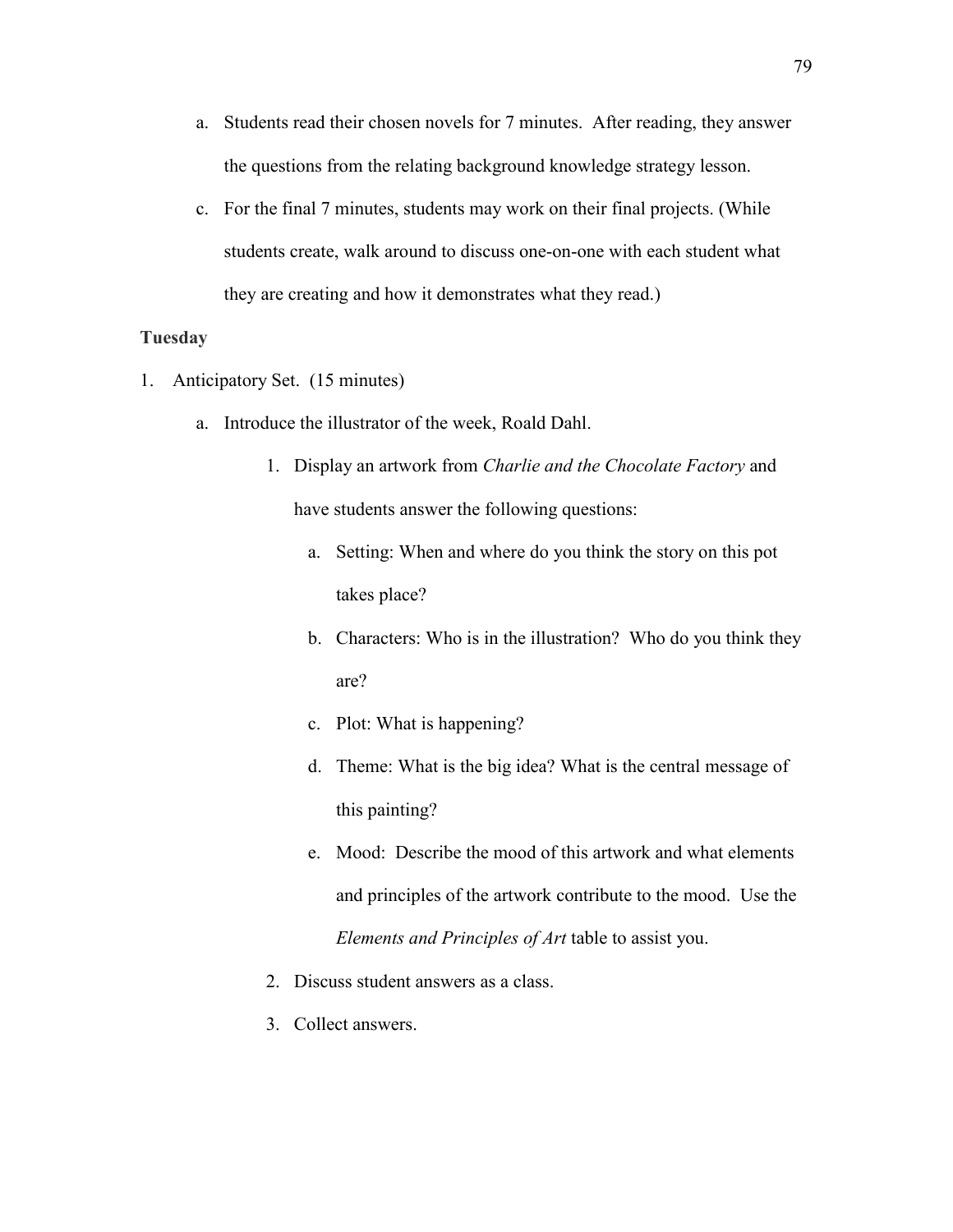- b. Have students participate in a stress-reducing yoga or meditation (videos and scripts can be found on Google or YouTube. For example, you may use the following website: [http://www.innerhealthstudio.com/meditation-scripts.html\)](http://www.innerhealthstudio.com/meditation-scripts.html)
- 2. Guided Practice and Independent Practice). (45 minutes)
	- a. Students read their chosen novels for 20-25 minutes. After reading, they answer the questions from Monday's strategy lesson.
	- b. For the final 20-25 minutes, students may work on their final projects (While students create, walk around to discuss one-on-one with each student what they are creating and how it demonstrates what they read.)

### **Wednesday-Friday**

- 1. Anticipatory Set. (5-10 minutes)
	- a. Have students participate in a learning-themed yoga or meditation (videos and scripts can be found on Google or YouTube. For example, you may use the following script: [http://www.fragrantheart.com/cms/free-audio](http://www.fragrantheart.com/cms/free-audio-meditations/self-esteem/guided-meditation-for-studying)[meditations/self-esteem/guided-meditation-for-studying\)](http://www.fragrantheart.com/cms/free-audio-meditations/self-esteem/guided-meditation-for-studying)
- 2. Guided Practice and Independent Practice. (45-50 minutes)
	- a. Students read their chosen novels for 25-30 minutes while filling out the K-W-L charts.
	- b. For 15-25 minutes, students may work on their final projects. Remind students that there is only one more week of class and that if they are not close to finishing their books, they should read over the weekend. Remind them also that next Friday they will present their artwork and explain to the class how it expresses their books. (While students create, walk around to discuss one-on-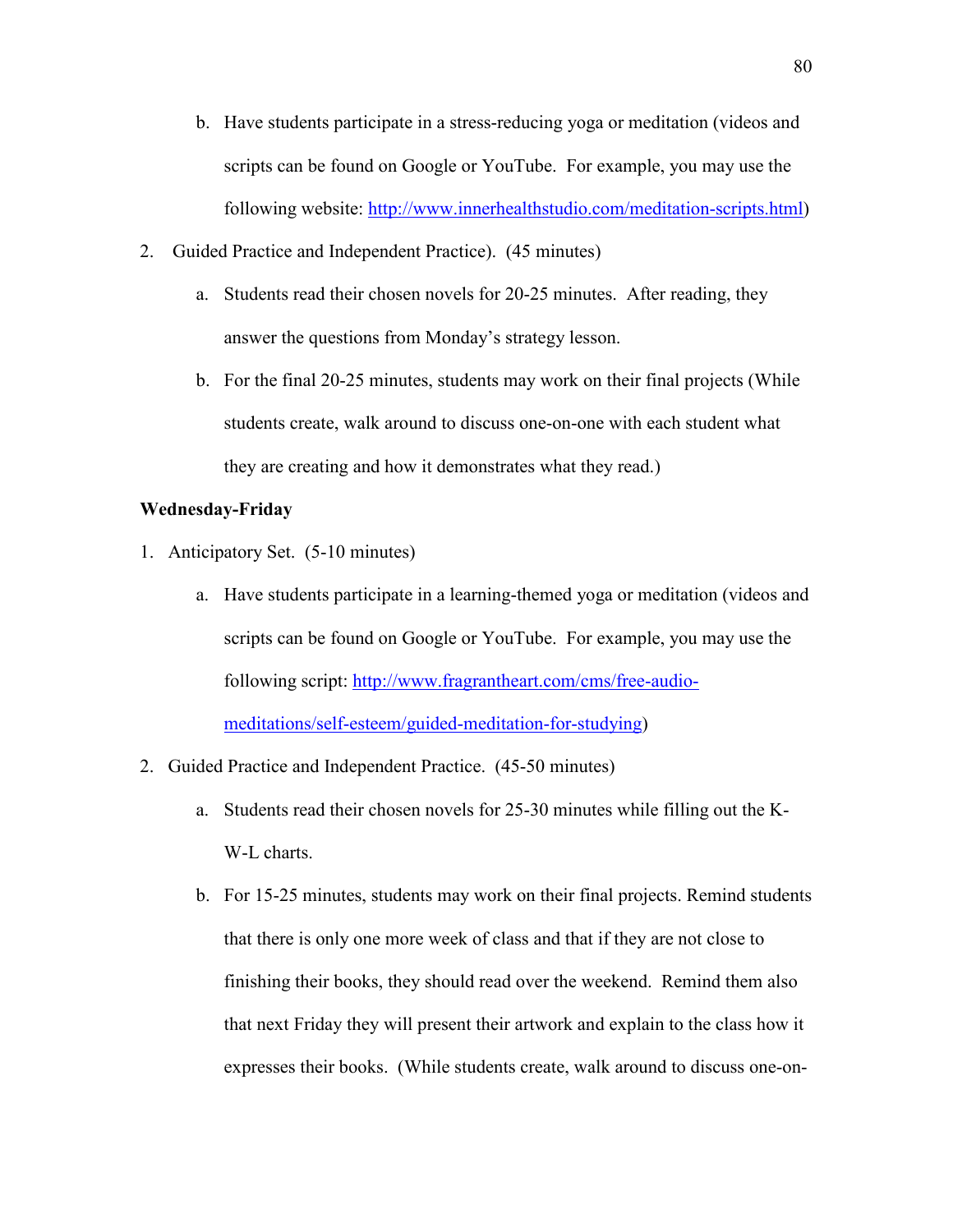one with each student what they are creating and how it demonstrates what they read.)

- c. For the final 10 minutes, the students get together with a partner to discuss their artworks. Students should answer the following question about their partner's work:
	- i. What about the artwork is successful? (For example, is the artwork detailed, realistic, or abstract? Does the artwork make you think? For this question, provide positive feedback to your partner)

# **Week 8 Lesson Plan**

### **Objectives**

Students will be able to:

1. Create an art project to express ideas

Standard 9.2.1.5.1: Create a single, complex artwork or multiple artworks to express ideas

2. Interpret, describe and defend individual artworks.

Standard 9.1.3.5.2: Synthesize and express an individual view of the meaning and functions of visual art

- 3. Integrate the tools and techniques of pottery to create original works of art Standard 9.1.1.5.2: 1. Integrate the characteristics of the tools, materials and techniques of a selected media in original artworks to support artistic purposes.
- 4. Describe how works by famous illustrators communicate meaning through art Standard 9.1.1.5.1: Analyze how the elements of visual art including color, line, shape, value, form, texture and space; and principles such as repetition, pattern,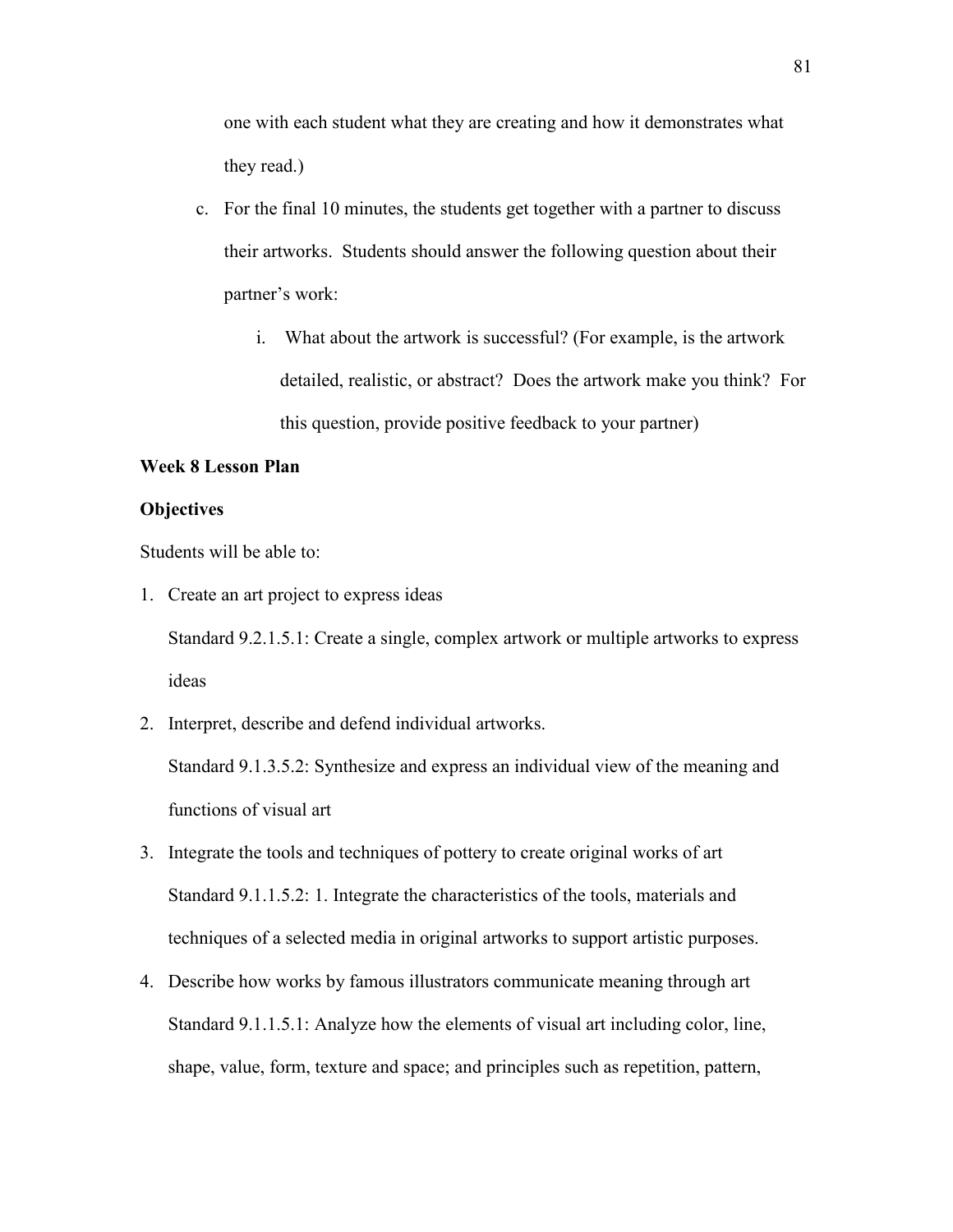emphasis, contrast and balance are combined to communicate meaning in the creation of, presentation of, or response to visual artworks.

- 5. Utilize the comprehension strategy of restating
- 6. Participate in mindfulness practices to ease anxiety

### **Essential Questions**

- 1. How can I create artwork to demonstrate what I want to express? (Objective 1)
- 2. Does my artwork best show what I have read? (Objective 2)
- 3. How can I create artwork to look the way I want it to look? (Objective 3)
- 4. Who is Roald Dahl? (Objective 4)
- 5. How can I apply the strategy or relating background knowledge to become a better reader?

### **Assessment**

- 1. Student artwork and oral description of artwork that interprets and expresses text (formative, Objective 1 and 2)
- 2. One-on-one conversations with each student, observations, and student work that demonstrates an understanding of the comprehension strategies (formative, Objective 5)
- 3. Student participation in mindfulness practices (formative, Objective 6)
- 4. Class discussion about famous illustrator's work (formative, Objective 4)
- 5. Student-created artwork (formative and summative, Objective 3)

### **Monday**

1. Anticipatory Set. (30 minutes) Introduce this week's theme on reflection.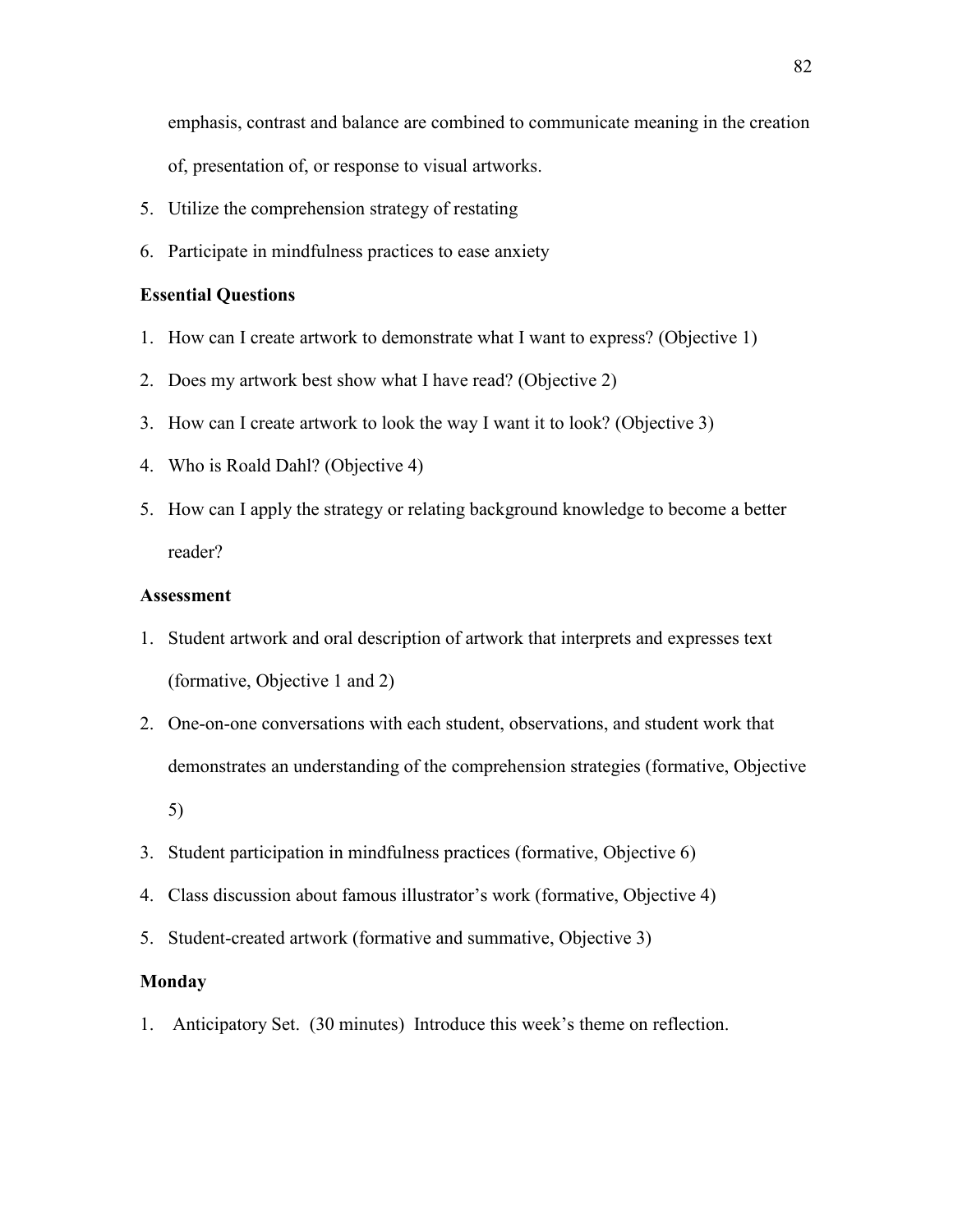- a. Have students participate in a reflection-themes yoga or meditation (videos and scripts can be found on Google or YouTube. For example, you may use the following script: [https://highlymeditated.com/a-stylish-stud/\)](https://highlymeditated.com/a-stylish-stud/)
- b. Have students journal by answering the following questions:
	- 1. How does reflecting on my past influence my future?
	- 2. How does creating artwork help me reflect on my reading?
	- 3. How is reflection important for my learning?
- c. Discuss journal answers as a whole class. At this time, share with students the research on the importance of spending time reflecting. Refer to Chapter II, Strategy 8.
- 2. Comprehension Strategy Lesson. (15 minutes)
	- b. "Today before we begin reading our books, I will teach you the final reading comprehension strategy. This strategy will help you on Friday when you present your projects to the class. It is called restating. With this strategy I will have you, each day of this week after you read, write down what you have read that day in your own words. (Provide an example by reading a short bit of text aloud to the class. Model this strategy by answering the questions after you read.) Before we begin, spend the next 5 minutes writing down your story so far. You may use your previous week's comprehension activities as reminders. In the end, you will have your notes for Friday's 2- to 5-minute presentation"
- 3. Guided Practice and Independent Practice. (15 minutes)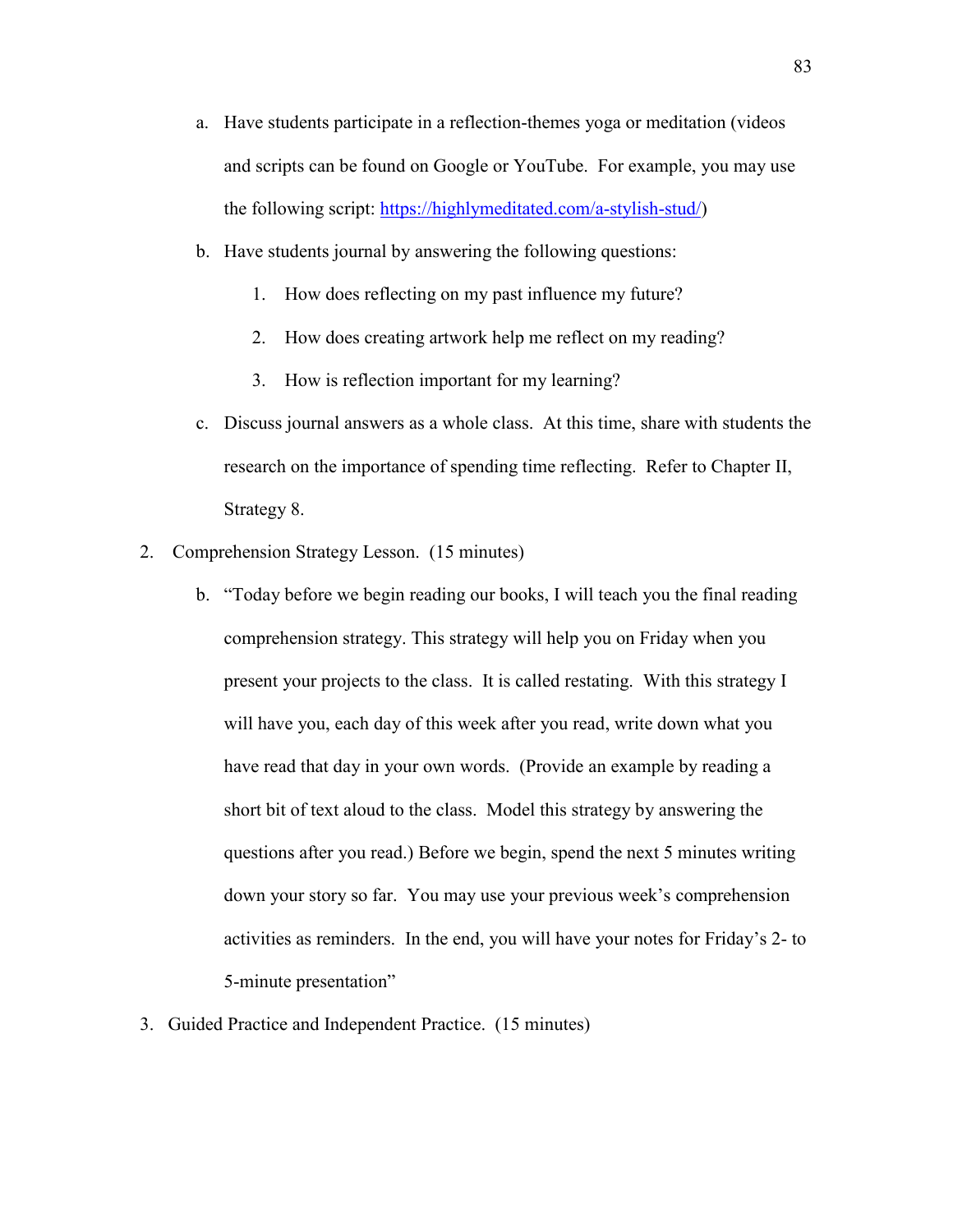- a. Students read their chosen novels for 7 minutes. After reading, they restate their texts through writing.
- d. For the final 7 minutes, students may work on their final projects. (While students create, walk around to discuss one-on-one with each student what they are creating and how it demonstrates what they read.)

### **Tuesday**

- 1. Anticipatory Set. (15 minutes)
	- a. Introduce the illustrator of the week, Mae Besom.
	- b. Display an artwork from *Wind in the Willows* and have students answer the following questions:
		- 1. Setting: When and where do you think the story on this pot takes place?
		- 2. Characters: Who is in the illustration? Who do you think they are?
		- 3. Plot: What is happening?
		- 4. Theme: What is the big idea? What is the central message of this painting?
		- 5. Mood: Describe the mood of this artwork and what elements and principles of the artwork contribute to the mood. Use the *Elements and Principles of Art* table to assist you.
	- c. Discuss student answers as a class.
	- d. Collect answers.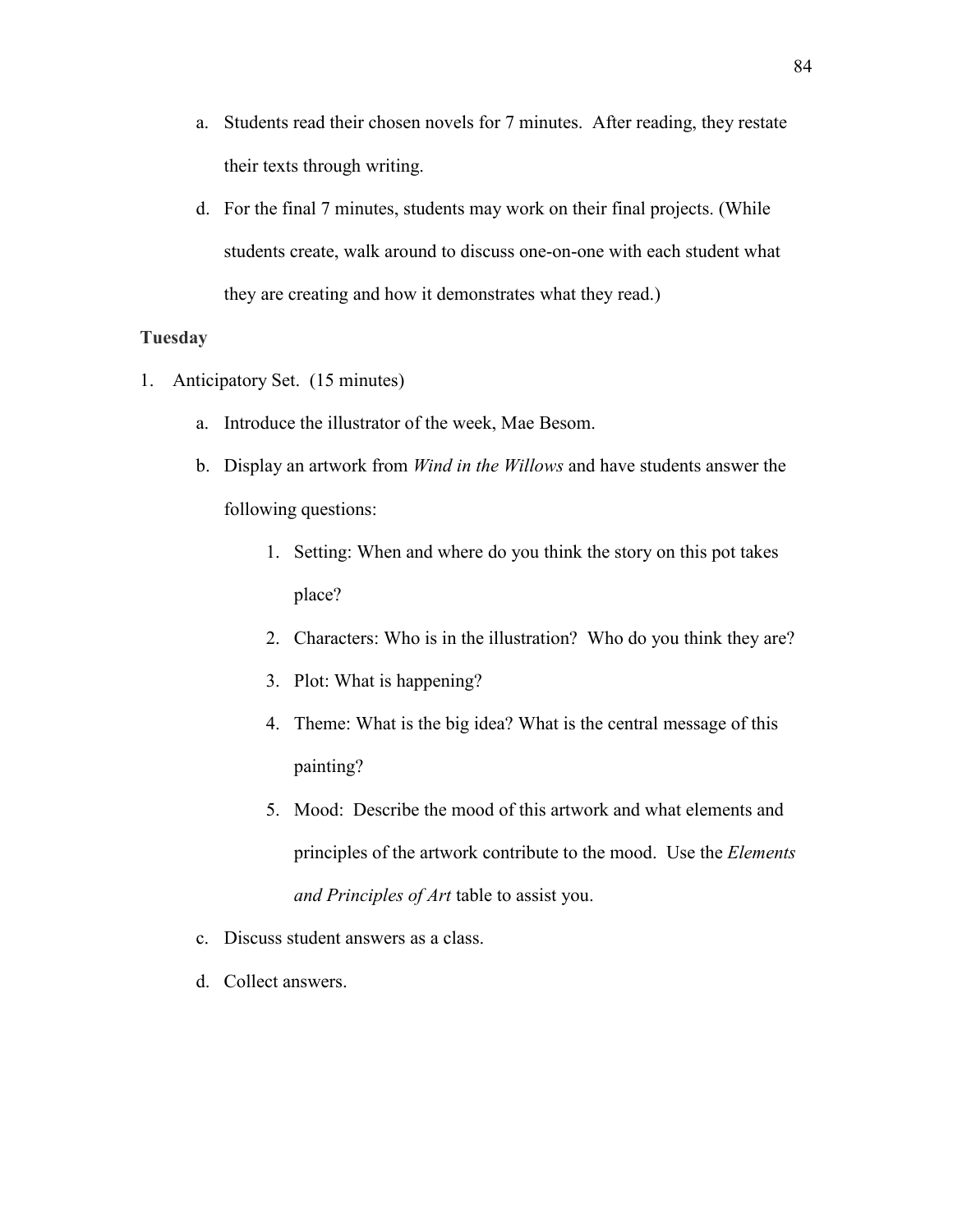- e. Have students participate in a stress-reducing yoga or meditation (videos and scripts can be found on Google or YouTube. For example, you may use the following website: [http://www.innerhealthstudio.com/meditation-scripts.html\)](http://www.innerhealthstudio.com/meditation-scripts.html)
- 2. Guided Practice and Independent Practice). (45 minutes)
	- a. Students read their chosen novels for 20-25 minutes. After reading, they restate their stories from Monday's strategy lesson.
	- b. For the final 20-25 minutes, students may work on their final projects. Remind students they have only two more days to complete their projects. Tell them that on Friday, they will present their artwork to the class explaining how their artwork expresses their books. (While students create, walk around to discuss one-on-one with each student what they are creating and how it demonstrates what they read.)

### **Wednesday**

- 1. Anticipatory Set. (5-10 minutes)
	- a. Have students participate in a reflection-themed yoga or meditation (videos and scripts can be found on Google or YouTube. For example, you may use the following script: [http://www.fragrantheart.com/cms/free](http://www.fragrantheart.com/cms/free-audio-meditations/self-esteem/guided-meditation-for-studying)[audio-meditations/self-esteem/guided-meditation-for-studying\)](http://www.fragrantheart.com/cms/free-audio-meditations/self-esteem/guided-meditation-for-studying)
- 2. Goal Check-ins. (5-10 minutes)
	- a. On a new sheet of paper, have students journal about their goal achievement process:
		- 2. Did I achieve my goal?
		- 3. What specific actions did I make to achieve my goal?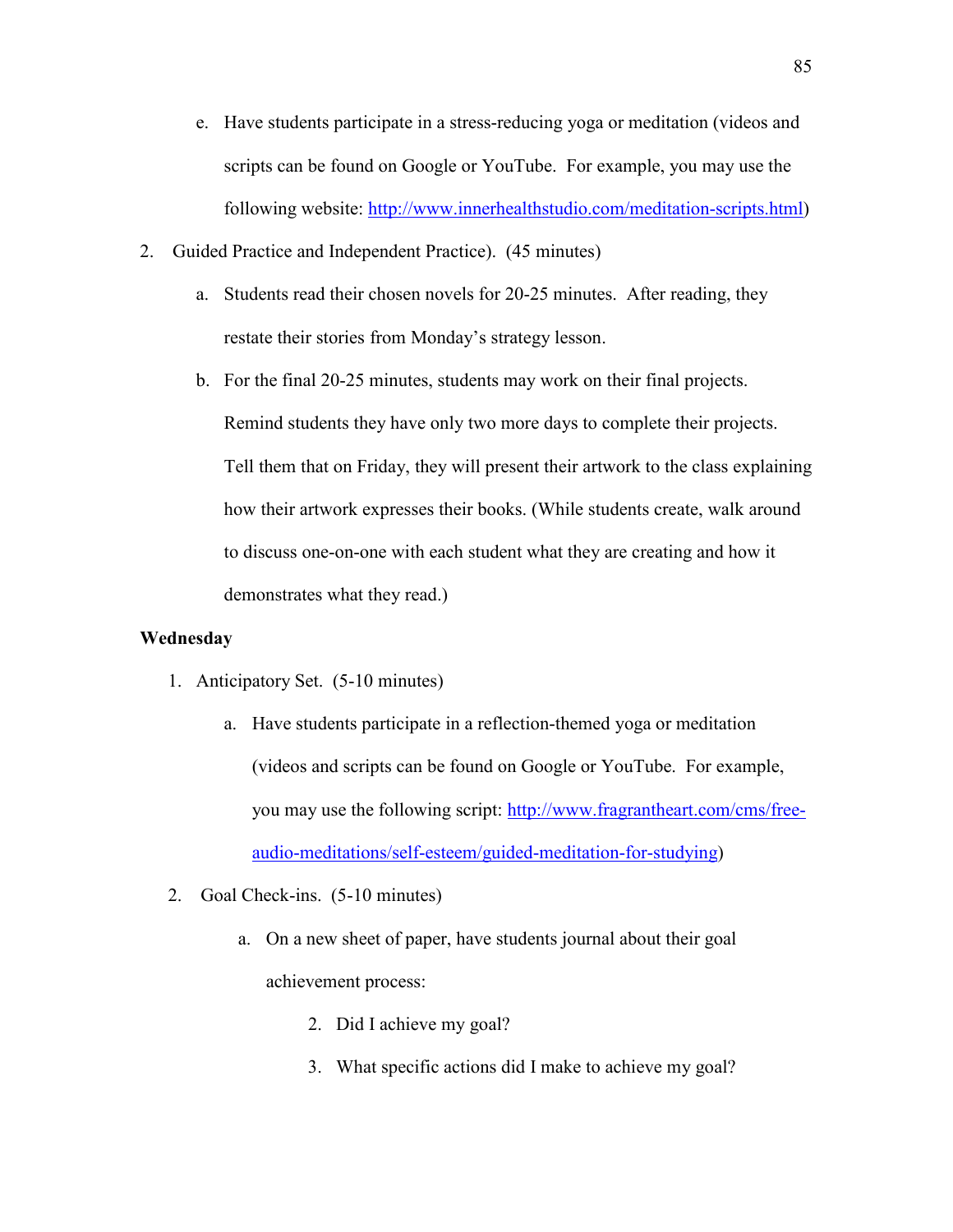- 4. What got in the way of achieving my goal?
- 5. After this class, how will I become an even better reader?
- b. Gather the journals.
- 3. Guided Practice and Independent Practice. (45-50 minutes)
	- c. Students read their chosen novels for 25-30 minutes. After reading, they restate their stories from Monday's strategy lesson.
		- a. For the final 25-30 minutes, students may work on their final projects. Remind students that if they have not finished their novels or art projects, they need to bring them home to finish before Friday. (While students create, walk around to discuss one-on-one with each student what they are creating and how it demonstrates what they read.)

## **Thursday**

- 1. Anticipatory Set. (5-10 minutes)
	- a. Have students participate in a reflection-themed yoga or meditation (videos and scripts can be found on Google or YouTube. For example, you may use the following script: [http://www.fragrantheart.com/cms/free](http://www.fragrantheart.com/cms/free-audio-meditations/self-esteem/guided-meditation-for-studying)[audio-meditations/self-esteem/guided-meditation-for-studying\)](http://www.fragrantheart.com/cms/free-audio-meditations/self-esteem/guided-meditation-for-studying)
- 2. Guided Practice and Independent Practice. (45-50 minutes)
	- a. Students read their chosen novels for 25-30 minutes. After reading, they restate their stories from Monday's strategy lesson.
	- b. For the final 25-30 minutes, students may work on their final projects. Remind students that if they have not finished their novels or art projects, they need to bring them home to finish before tomorrow. (While students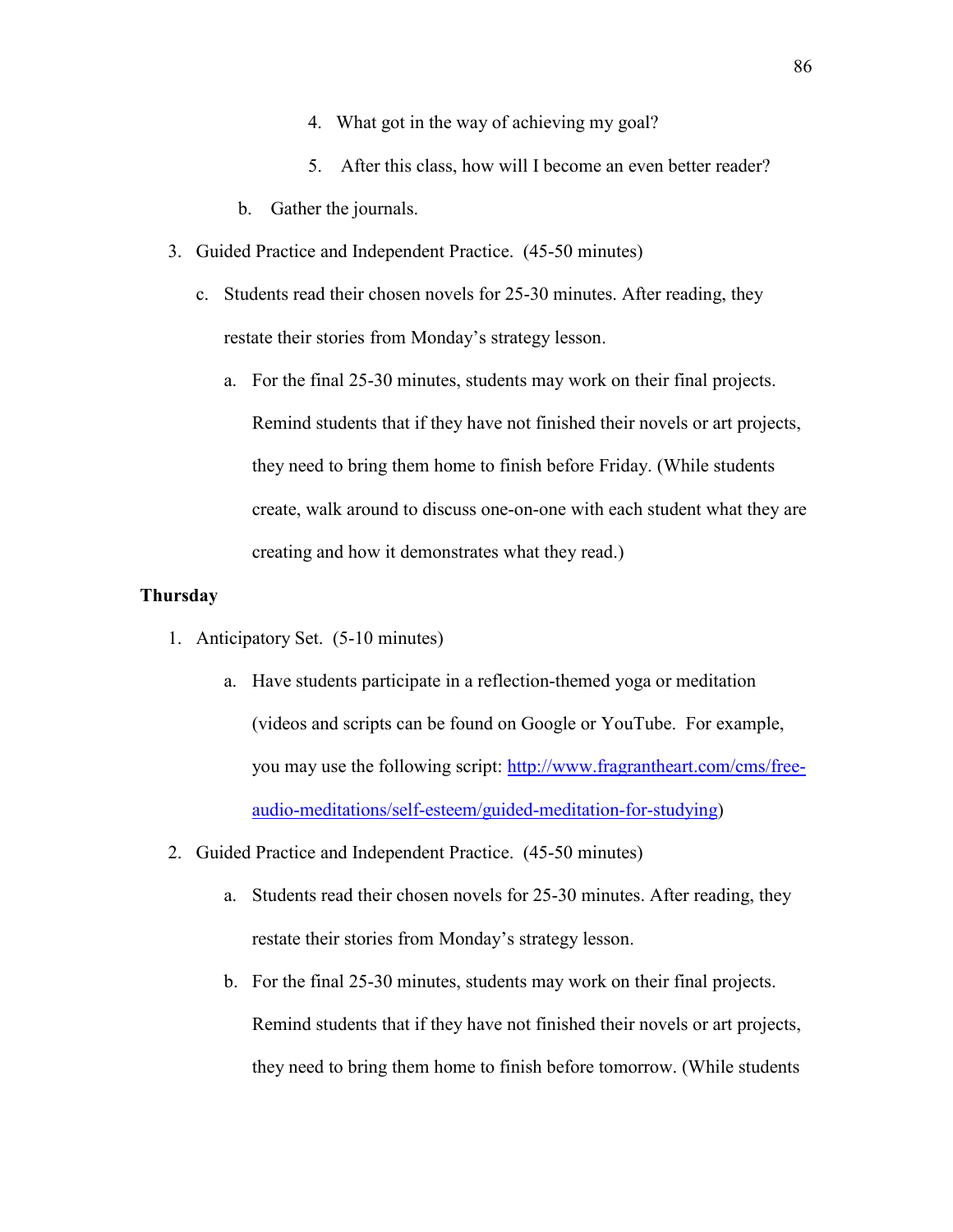create, walk around to discuss one-on-one with each student what they are creating and how it demonstrates what they read.)

# **Friday**

- 1. Anticipatory Set. (5-10 minutes)
	- a. Have students participate in a reflection-themed yoga or meditation. Videos and scripts can be found on Google or YouTube. For example, you may use the following script: [http://www.fragrantheart.com/cms/free](http://www.fragrantheart.com/cms/free-audio-meditations/self-esteem/guided-meditation-for-studying)[audio-meditations/self-esteem/guided-meditation-for-studying\)](http://www.fragrantheart.com/cms/free-audio-meditations/self-esteem/guided-meditation-for-studying)
- 2. Student Presentations. (50-55 minutes)
	- a. Each student stands in front of the class to show their artwork to the class and to explain how it demonstrates their story.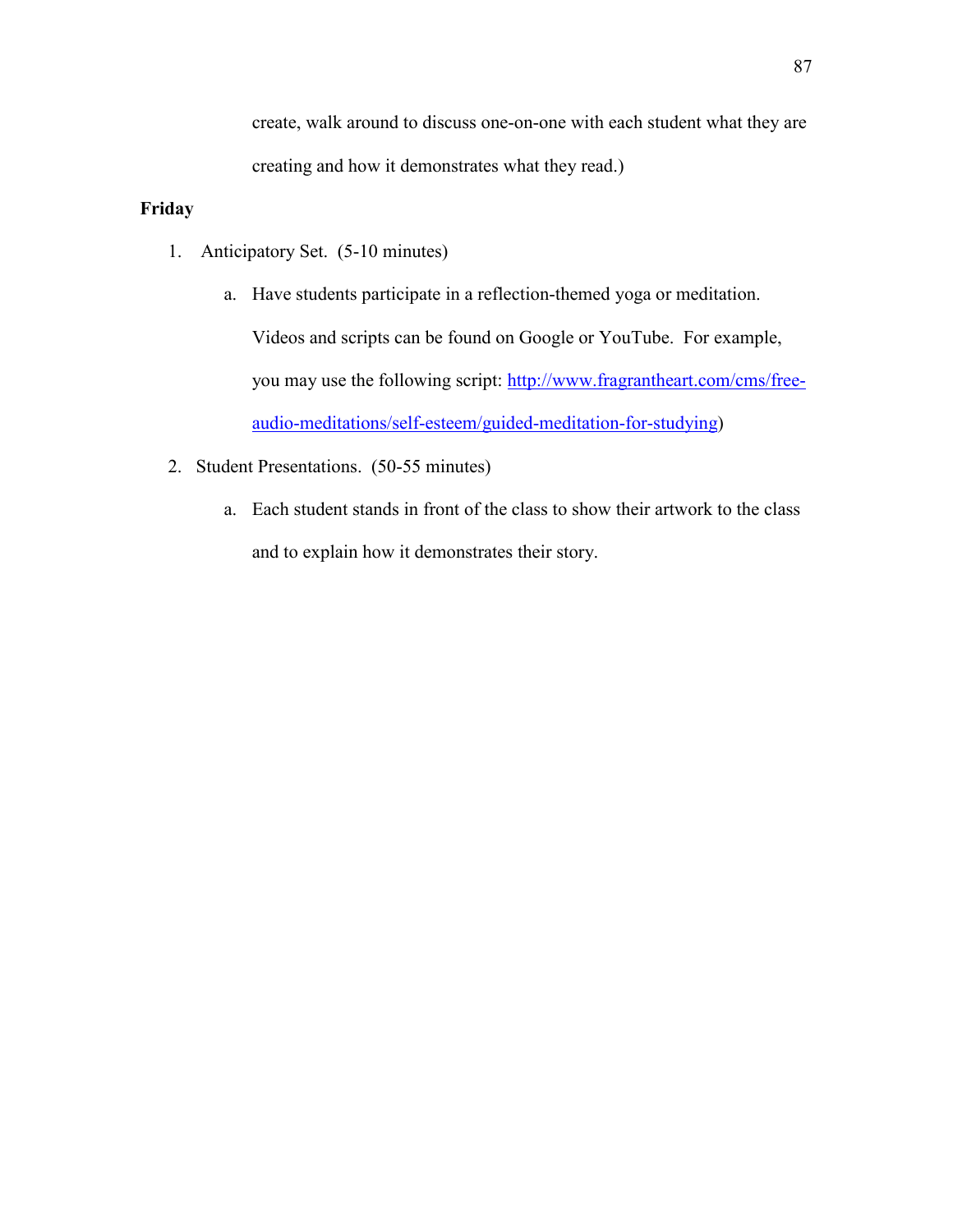#### **CHAPTER IV: DISCUSSION AND CONCLUSION**

 The purpose of this literature review with application emphasis was to answer the question: How can art teachers develop their students' reading comprehension skills? The ability to read has a significant impact on students' future successes (Reardon et al., 2012). Although reading is important for achievement, many students avoid and dislike reading due to negative past experiences. As a high school art teacher and administrative coordinator, I have witnessed multiple accounts of students with aversions to reading. Students have entered the school with poor testing scores demonstrating that the majority of students are at or below the third-grade reading level. They also avoid reading when it is required in class. I sought ways to encourage my students to enjoy reading in my art classroom. Research on how to improve students' reading abilities led me to discover eight instructional strategies to improve my students' reading comprehension skills. After reviewing the literature, I integrated the eight strategies into a new class called the Art of Reading.

### **Professional Application**

**Promote self-efficacy.** The Art of Reading class incorporates self-efficacy according to Bandura's (1997) four sources for self-efficacy attainment: mastery experience, social modeling, social persuasion, and emotional and physical wellbeing. Students are given positive feedback, examples of student work, and a safe reading environment.Through mastery experience, students will likely feel an increase in their confidence based on their own prior successes in reading. Since many students have had poor previous performances and experiences in reading, they have more difficulty feeling confident. In response, art teachers provide positive feedback throughout the Art of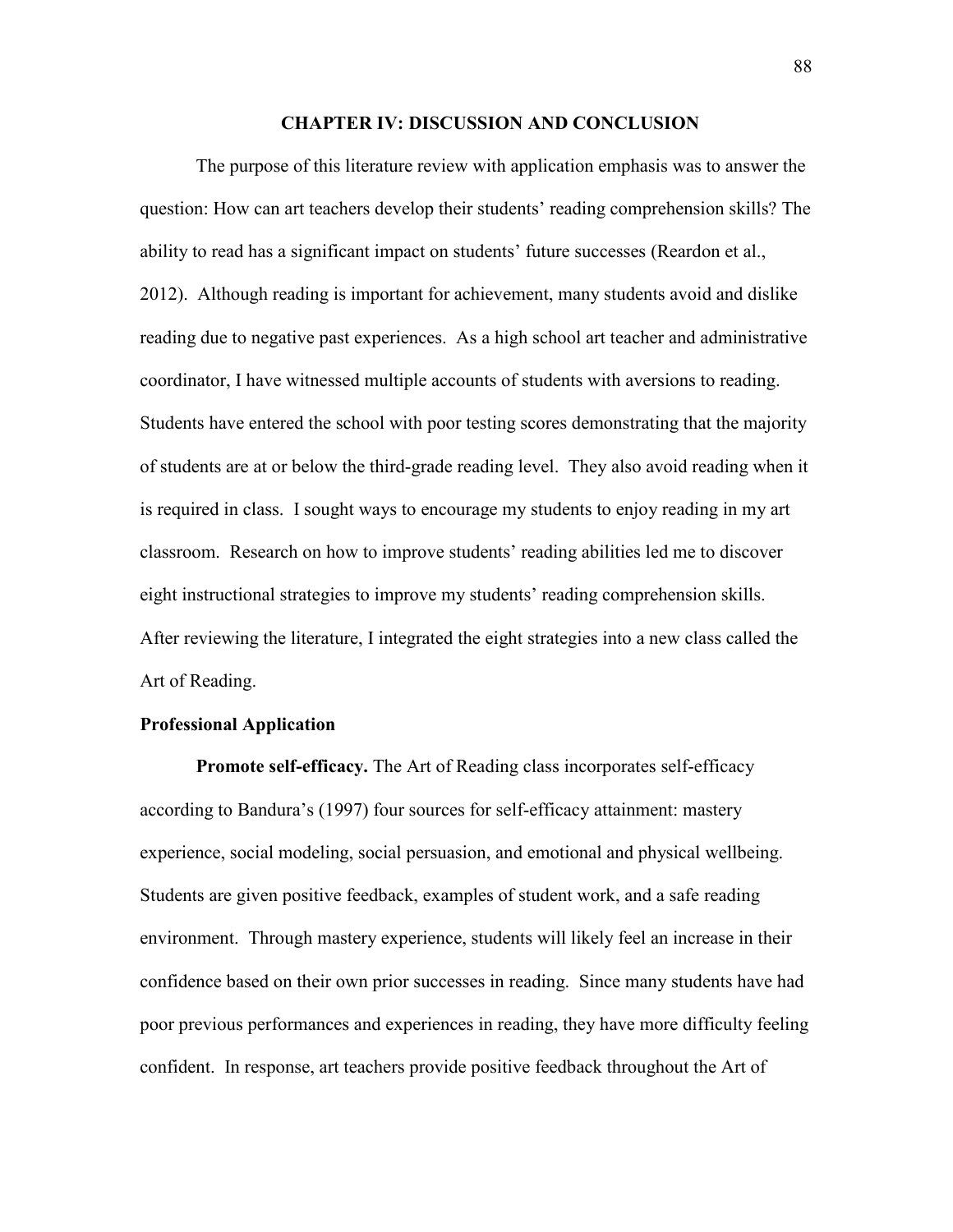Reading course. In each week's lesson plan, there is allotted time for the teacher to walk around, connect with students, and provide feedback. As students progress through the course, they draw on these positive previous experiences and move forward with a can-do attitude.

The Art of Reading class also increases confidence through social modeling, the second source for self-efficacy. Through social modeling, students see others complete a task successfully, so they feel more confident as they live vicariously through others' success (Bandura, 1997). Every Monday of the eight weeks of lesson plans, the teacher instructs students on a new reading comprehension strategy. After the lesson, the teacher models the process so the students can see first-hand that the strategy is achievable. For the first four weeks of the lesson plans, the teacher also models the new art project and how each art project can illustrate the text. The teacher shows students the accomplishable tasks of turning text into drawings, paintings, prints, and pottery pieces. The sharing of examples and act of modeling allows students to see that the task of reading and reflecting through art is possible to successfully complete.

 Confidence increases through social persuasion, the third source for self-efficacy, as students are convinced by others to believe in themselves. During each of the eight weeks of lesson plans, the students discuss their artwork progress with a partner. The positive feedback they receive during these conversations, as well as from the teacher during the one-on-one feedback time, convinces students to believe in themselves.

 The Art of Reading course also supports positive physical and emotional wellbeing, the fourth source for self-efficacy. Each class day starts with a short meditation or yoga routine that mentally and physically calms the students and creates a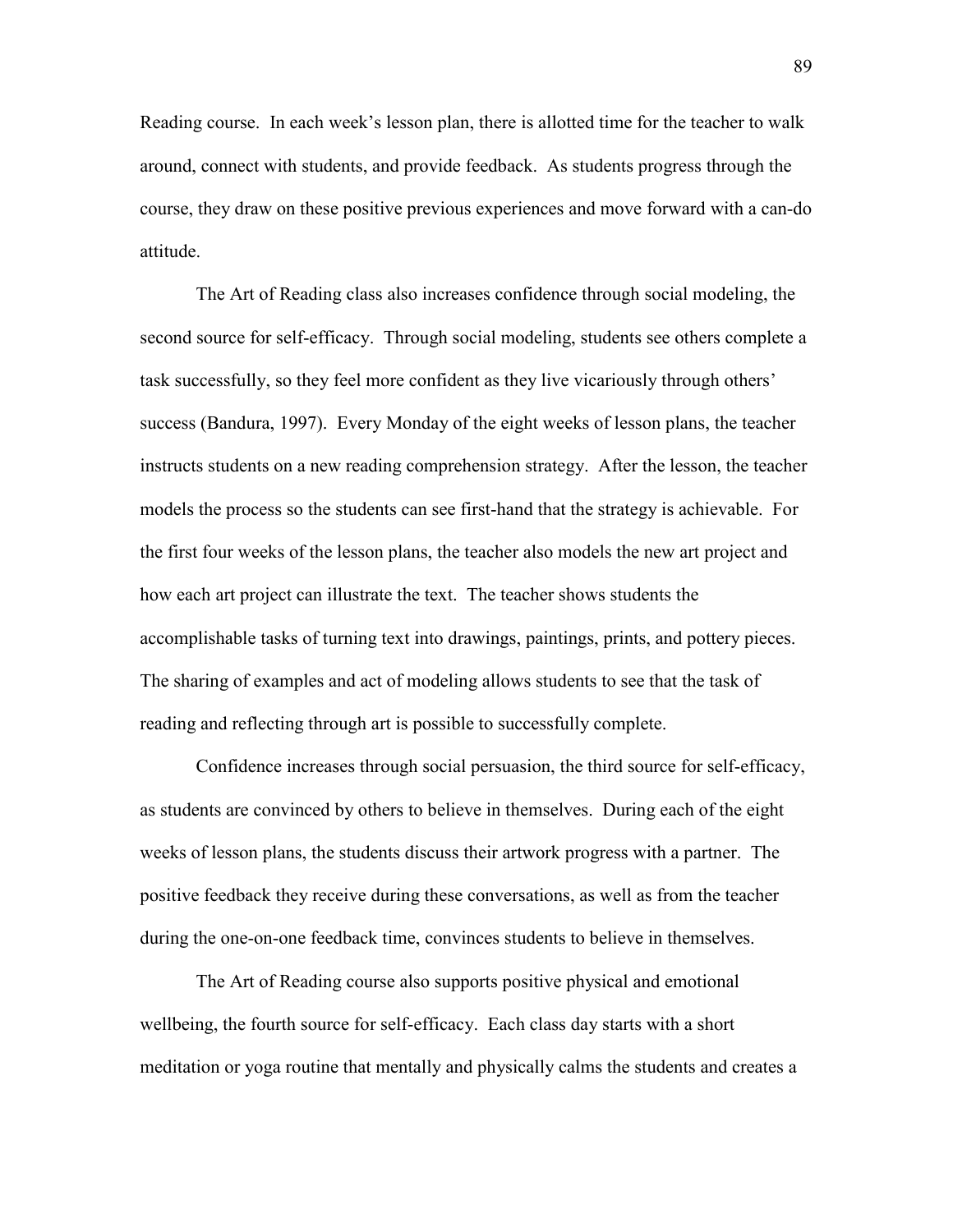stress-free environment (Klatt, Harpster, Browne-White, Case-Smith, 2013; Chen & Pauwels, 2014; Morgan, 2011). Each week, the Art of Reading teacher presents a new theme to students. For example, the first week's theme is self-efficacy, so students participate in meditations and yoga routines that focus on self-efficacy.

 **Set Goals.** One approach to promote self-efficacy is through setting goals (Schunk, 2003). The Art of Reading class incorporates goal setting, as students set personal reading goals during the first week of class and they participated in meditations and yoga routines to get them visualizing their goals, for when students can visualize themselves succeeding in their goal, they are more likely to see achievement (Bandura, 1997).

 When students set goals, they are more likely to be further motivated to read and take personal responsibility for their learning (Stone, 1984; Schunk & Rice, 1989). When students create and commit to a goal, they are more likely to evaluate their progress against their goal as they complete tasks (Schunk & Rice, 2003). During the first week of the Art of Reading class, students are prompted to create at least one specific, explicit, and attainable goal. To design a goal, students reflect on areas in which they can improve as readers. From the reflection, they state what they will work on in reading and specifically how they will reach the goals. The goals needed to be specific to be successful (Carroll & Christenson, 1995; Schunk, 2003). For example, those who have never finished a book might create an explicit goal to finish a book. After the goals are created, students monitor and reflect on their progress toward their goal by completing a questionnaire every other week. When students take personal responsibility for their learning, they show higher levels of motivation, for they feel purpose as they read (Stone,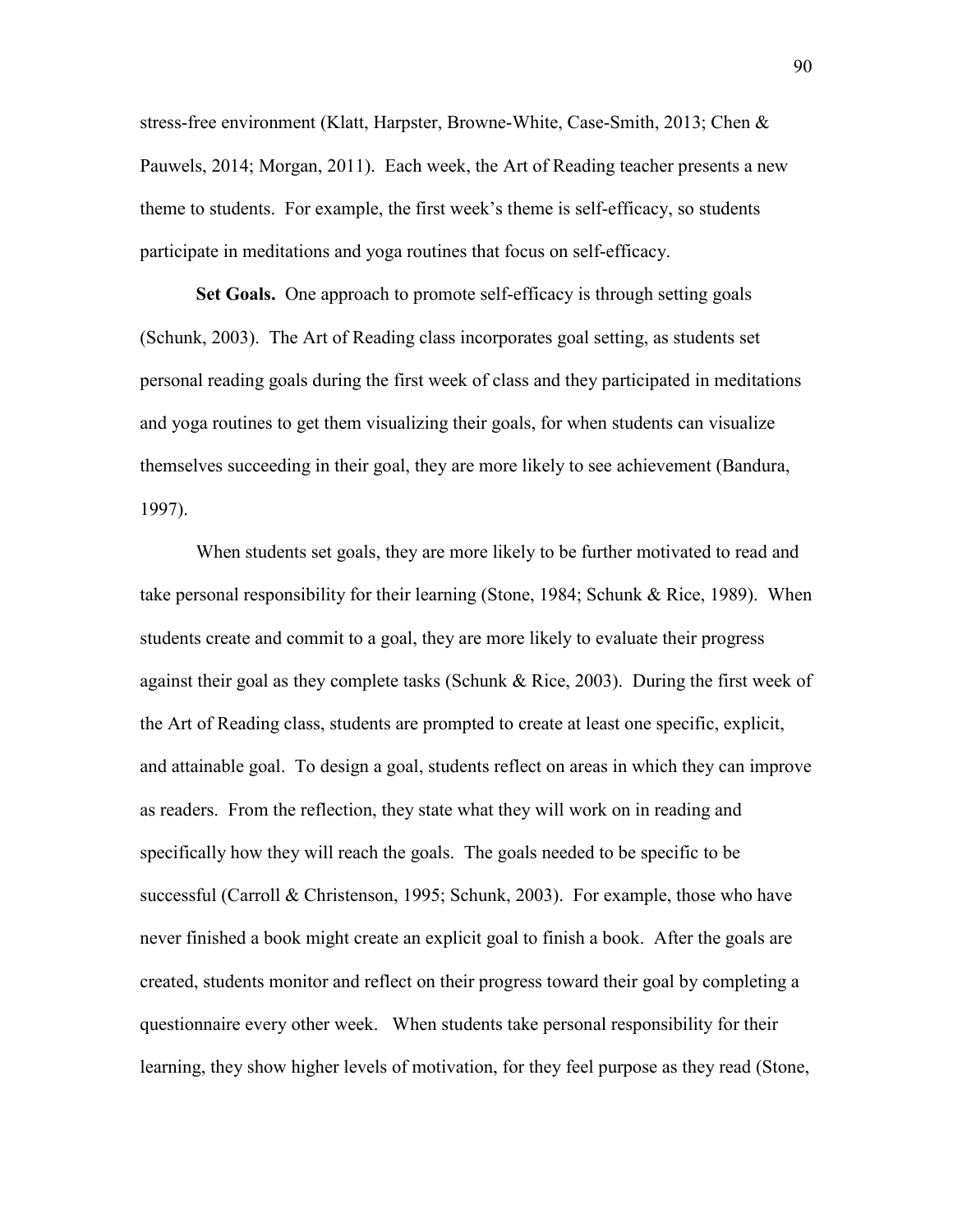1984). When students set goals and continue to monitor those goals in Art of Reading, they become better readers, as they take personal responsibility and gain a sense of more free will and choice.

**Provide choice.** The Art of Reading class provides choice, as students are able to pick out their own books based on personal preferences. The opportunity for choice was based on research that choice increases reading interest and engagement (Guthrie  $\&$ Klauda, 2014; Morgan & Wagner, 2013; Hall, Hendrick & Williams, 2014; Bland, 2001). The books that students read in the classroom do not need to be limited to classics, such as *Moby Dick* or *Of Mice and Men*.Rather, students should be encouraged to select what they read (Bland, 2001; Hall, Hendrick & Williams, 2014; Morgan & Wagner, 2013; Guthrie & Klauda, 2014). During the first week of Art of Reading students choose novels from the endless selections of a book store, local library, or school library. The aim of offering choice in the Art of Reading is to increase reading interest, as a growing body of research indicates that choice increases reading involvement. When students enjoy what they read, they are more likely to read more. During the first week of class, students research which books they would like to read. They browse selections of books online, in the classroom, or in a local or school library.

 Students are also provided choice when they decide on their final art projects. They are given multiple options for artwork during the first four weeks, and they have the opportunity to choose their final projects for the last four weeks. The goal of offering art project choice is based on research that choice increases motivation and engagement. Another way in which the Art of Reading class promotes choice is in Week 3 during which students participate in choice-themed meditations and yoga routines. The concept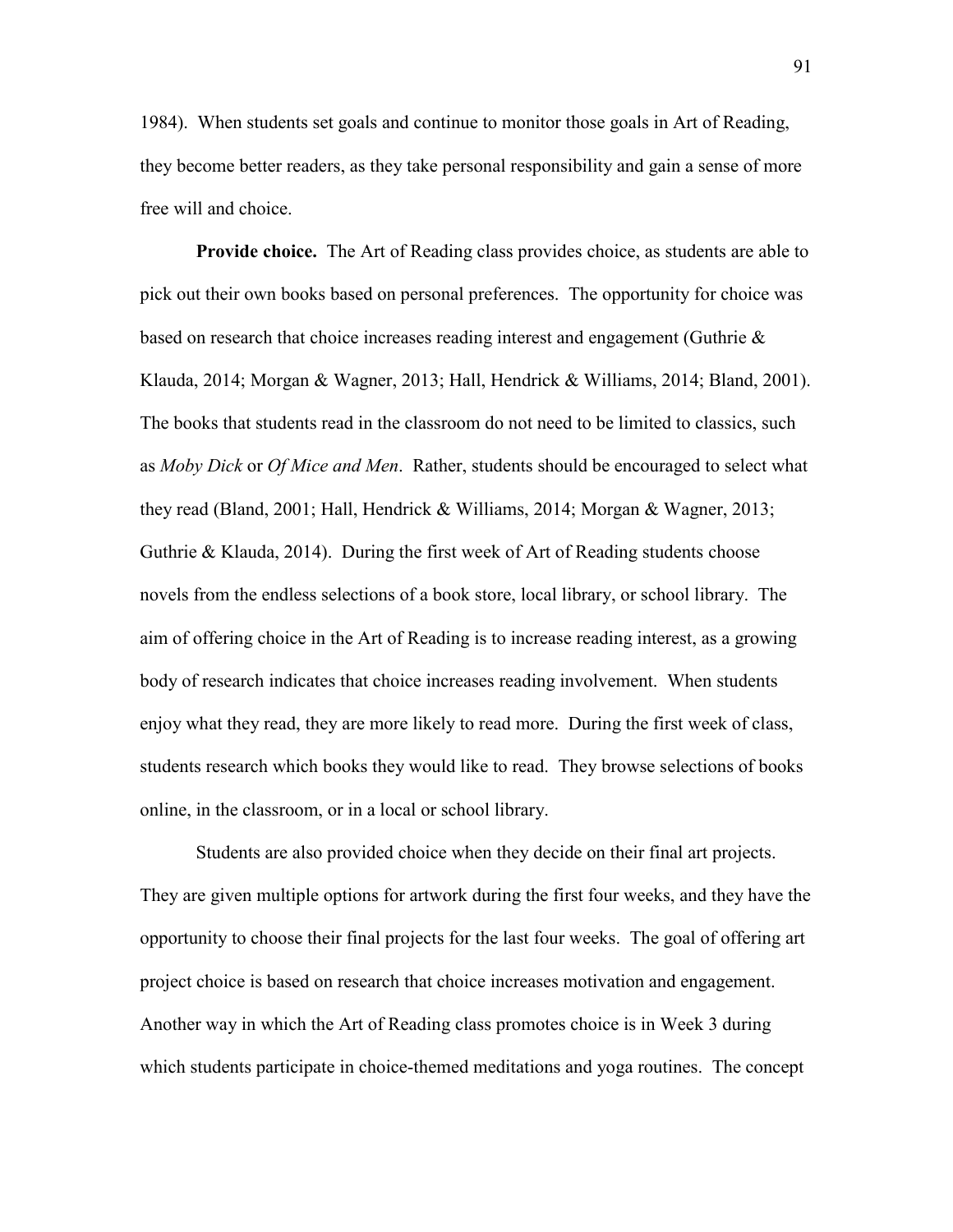of choice allows students to think about the importance of choice as well as how choice influences their reading experiences, for many students have had negative past reading experiences.

**Build relationships.** To many students, reading is a part of the culture of academia, a culture to which they may not feel they belong, for they have had bad prior school experiences. The relationships that teachers build with their students have the power to change students' feelings of belonging to the culture of academia. If teachers build close relationships with their students, a community can be built in which daily life and classroom learning intertwine. Gulla (2012) discovered that relationship building increased her students' reading success. She found that if she showed enthusiasm about the books each student read that the students also showed enthusiasm. Newberry (2010) discussed how relationships go through phases and that the phases tend to get repeated, illustrating that relationship building is a process.

Since relationship building takes time, yet relationships are key to a reading class' success, the Art of Reading class offers opportunities for teachers to build positive relationships and get students thinking about building positive relationships. In the fourth week, students think about relationship building as they participate in relationshiporiented meditations and yoga routines. During this week, students also journal about the importance of relationships and how negative versus positive relationships shape their experiences.

The Art of Reading class also shows students that the teacher has their best interests at heart, as they are given the opportunity for book choice based on their own personal preferences. The time for student- and teacher-provided positive feedback also

92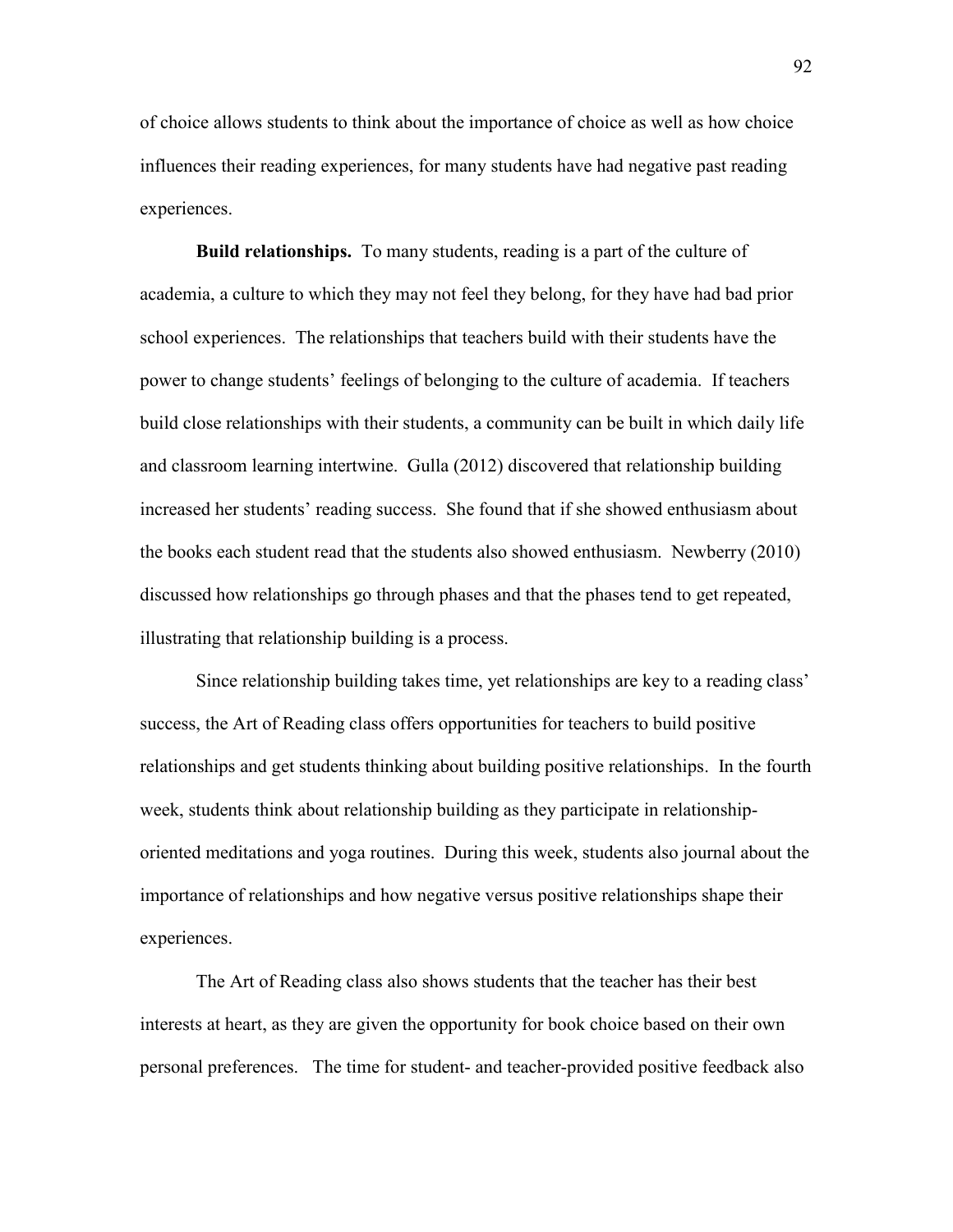increases relationship building. Multiple sources agree that close relationships indicate the success of a reading course (Gulla, 2012; Kiuru et al., 2015; Newberry, 2010). In the Art of Reading class, the teacher works with students one-on-one to choose books, set goals, provide feedback, and support a safe class environment to foster close relationships and thereby improve reading, an activity to many that induces anxiety.

**Ease anxiety**. Reading and anxiety are closely related as many students suffer from reading anxiety. Reading anxiety stems from students' previous experiences reading as children. The science behind reading anxiety shows that the brain forms an association between the neutral stimulus of reading aloud and the unconditioned stimulus of teacher or peer judgment. Thus, the student associates reading with negative emotions (Jalongo & Hirsch, 2010). As the years progress, the fear remains present. By providing a supportive learning environment that also supports healthy emotional development, teachers can improve student chances for success (Piccolo et al., 2017). To get students thinking about easing anxiety, the sixth week of the Art of Reading class requires students to journal about and discuss how stress impacts experiences and why it is important to manage stress.

 Before students can begin reading, they need to ease their anxieties. One method teachers have used to ease anxiety is through mindfulness practices of yoga and meditation (Klatt, Harpster, Browne, White & Case-Smith, 2013; Morgan, 2011; Chen & Pauwels, 2014). In the Art of Reading class, the first 5 to 10 minutes are spent participating in a yoga routine or meditation, for a growing body of research shows that yoga and mindfulness practices in the classroom not only decrease behavior problems, they also reduce stress and increase focus (Klatt, Harpster, Browne-White, Case-Smith,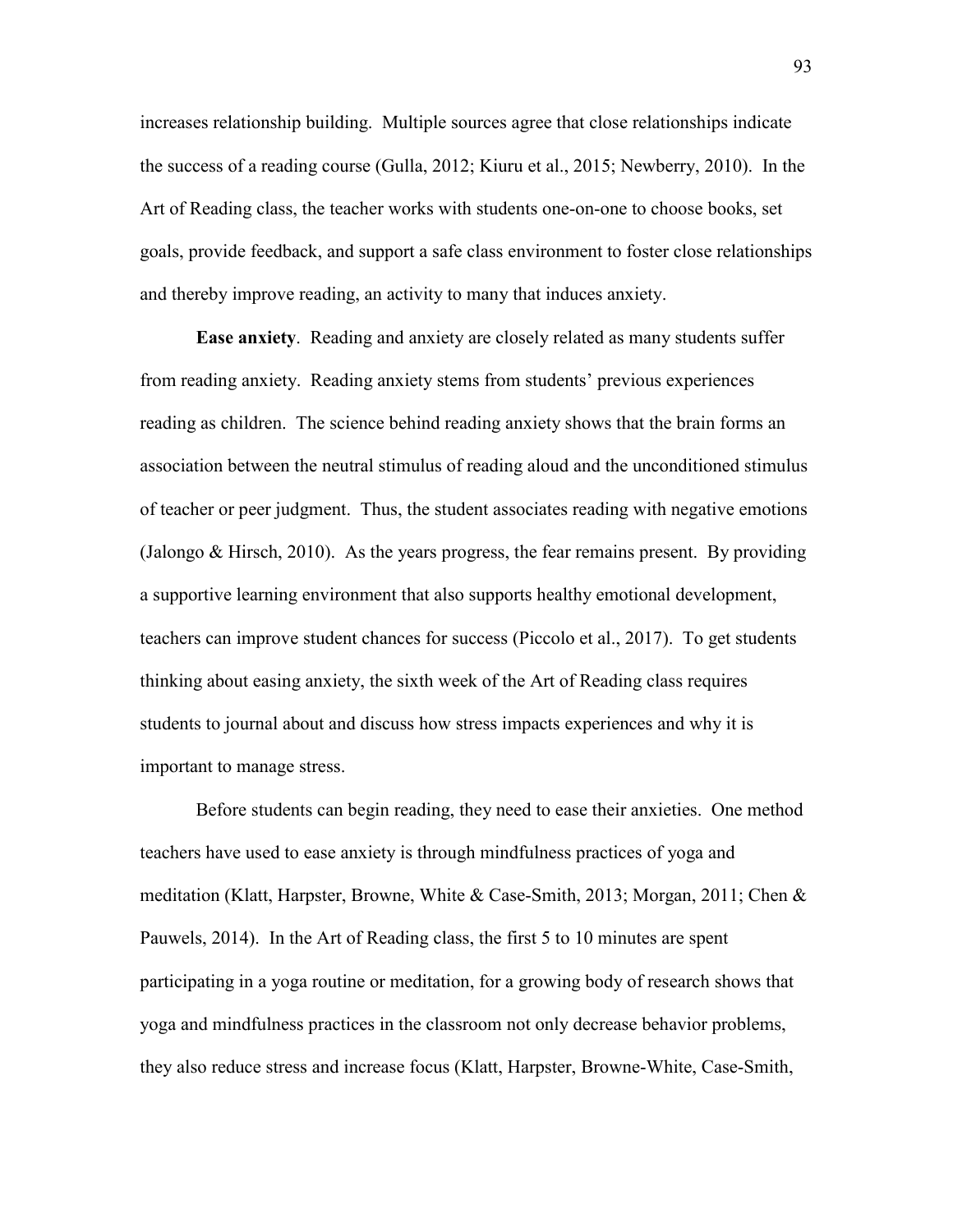2013; Klatt, 2009; Chen & Pauwels, 2014). Compared to an English classroom that did not incorporate yoga, researcher Morgan (2011) found that a class integrating yoga was "more fun and relaxing than the traditional class" (p.4).

 **Teach reading comprehension strategies**. In the Art of Reading class, the reading comprehension strategies are taught once a week. Many students with poor reading abilities have skipped a phase of learning to read with comprehension; therefore they need to learn strategies to catch up (McNamara, 2009). SERT, which stands for Self-Explanation Reading Training, is a process by which students write or orally explain meaning. SERT is one particular strategy with which students write or orally explain text meaning. Six strategies lie under the umbrella of SERT: 1) comprehension monitoring 2) paraphrasing 3) elaboration 4) logic or commonsense 5) predictions, and 6) bridging (McNamara, 2009). Willingham (2007) emphasized that strategy instruction does not need to be time-consuming. His analysis showed that the shorter reading programs of about six sessions were just as effective as programs of 50 or more sessions of strategy instruction (2007). Thus, the Art of Reading class implements strategy instruction once each week. Students in the Art of Reading class are taught strategies such as those under the umbrella of SERT:

• Week 1: Students learn how to utilize the notecard technique to train their eyes to read across the page line-by-line. They also learn the paraphrasing technique, which prompts them to state the main idea, support the main idea with specific facts, and describe the author's tone. Lastly, with the paraphrasing technique students summarize what they have read by using the author's tone.

94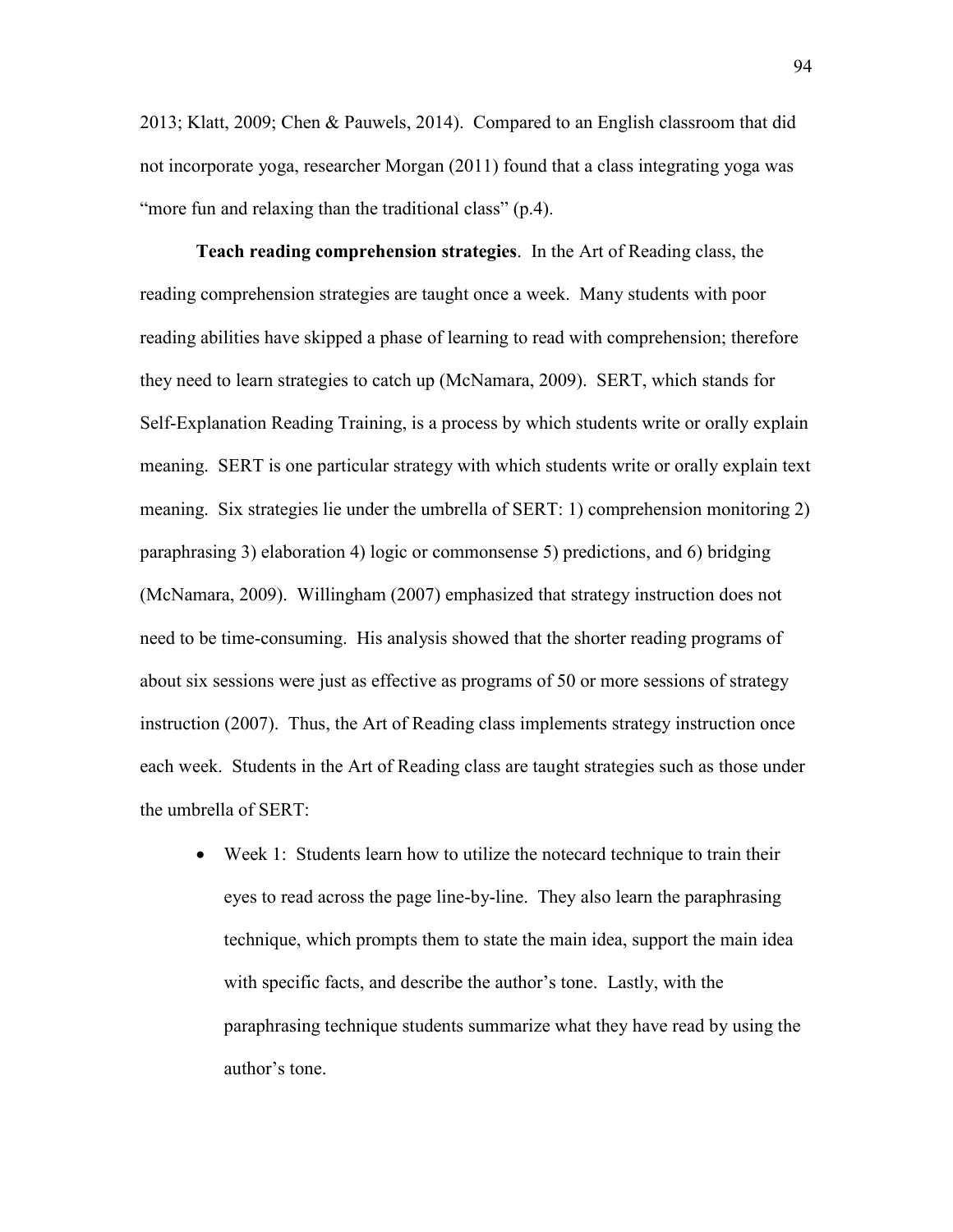- Week 2: Students self-explain as they learn story structure. They describe the characters, the setting, the events from the day's reading, the problems in the day's reading, and the solution to the problems.
- Week 3: Students self-explain as they learn the Asking Questions strategy. They ask questions before, during, and after they read.
- Week 4: Students self-explain through the visualization strategy. This strategy is employed during reading, as students draw an image of which the text reminds them.
- Week 5: Students self-explain through the predicting strategy. Each day, students write what they think will happen in their stories the next time they read.
- Week 6: Students self-explain as they fill out the graphic organizer of K-W-L charts. They explain what they already know before reading, what they want to know before reading and as they read, and what they learned as they read and after they read.
- Week 7: Students self-explain as they relate background knowledge to describe what happened in their story each day and how the events relate to personal experience and how they connect to the world.
- Week 8: Students self-explain as they restate what they have read in the previous weeks as well as each day of the eighth week.

Apart from the explicit strategy instruction, students practice self-explanation as they visually summarize their books through art every class day and when they defend their artwork to the teacher during the reflection time. Lastly, the final presentation is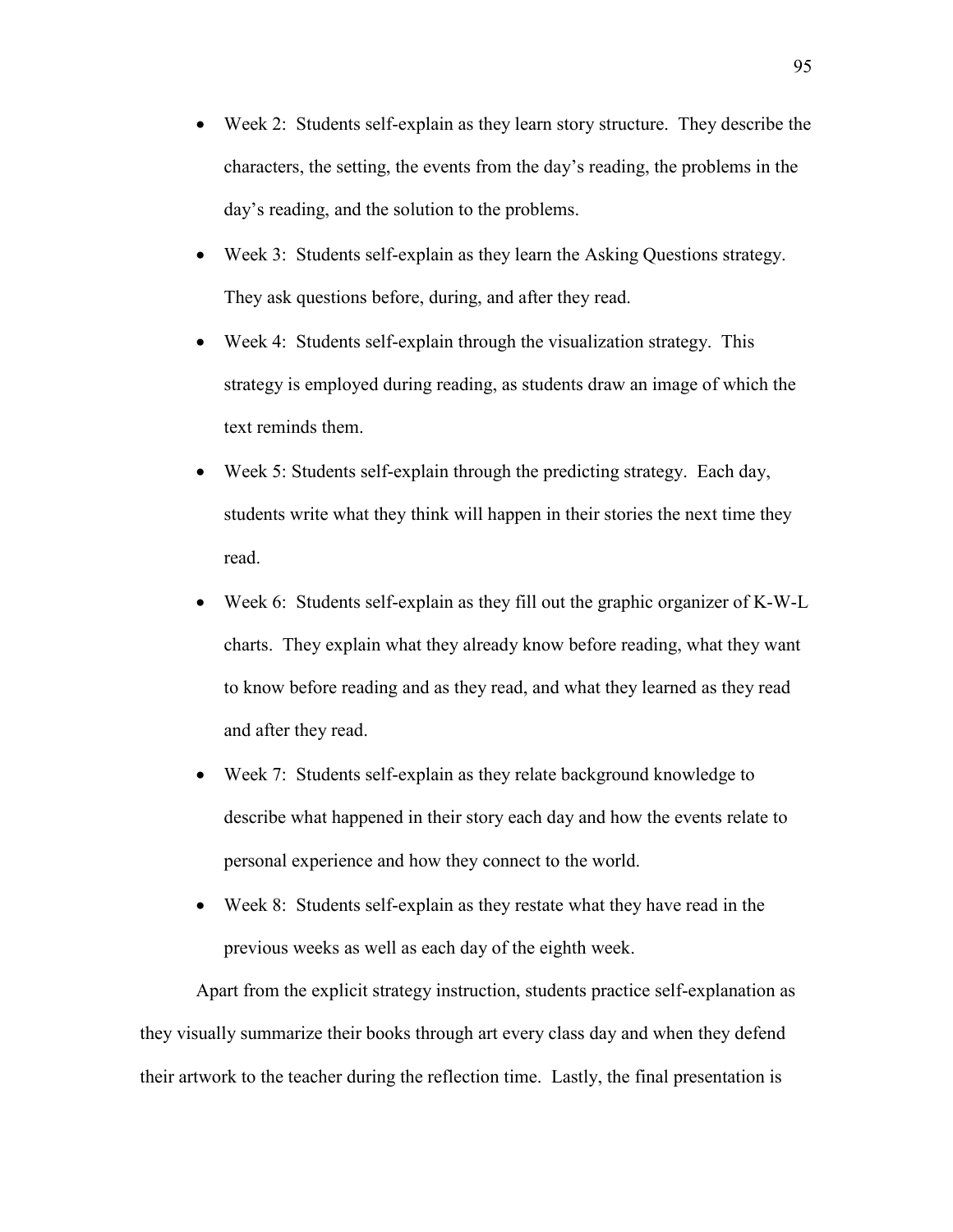another opportunity in which students orally explain and defend their art projects. For this final presentation, students explain how their art projects express their books, thus utilizing the SERT strategies and improving their reading comprehension abilities.

True reading comprehension comes from years of practice and time spent reading. The Art of Reading class offers opportunities for students to learn and practice comprehension strategies that they can utilize as they become life-long learners and readers after the Art of Reading class. The theme of the sixth week is on learning lessons, as students participate in mindfulness practices to engage in thought about the importance of learning lessons. They also journal and participate in a discussion about being lifelong learners and how they can use reading strategies to increase their own reading comprehension. By thinking about the significance of lifelong learning in their own lives and how they can personally utilize the strategies moving forward, students take more personal responsibility. When students take more personal responsibility, they increase motivation. When students increase their reading motivation, they are more likely to read more. Thus, they increase their reading comprehension.

 **Spend time reading**. The Art of Reading offers students in-class time for reading, based on multiple sources emphasizing the prominence of time spent reading for reading comprehension and reading motivation (Gambrell, 1996; Gulla, 2012; Taylor, Frye & Marayuma, 1990; Tibus & Pobadora, 2016; Comings, 2014; Reutzel & Hollingsworth, 1991). The more practice and engagement students have with new terminology and information, the better readers they become (Willingham, 2007). For students to acquire reading comprehension skills, they need to spend a sufficient amount of time on task to decode words, attain fluency, expand vocabulary and background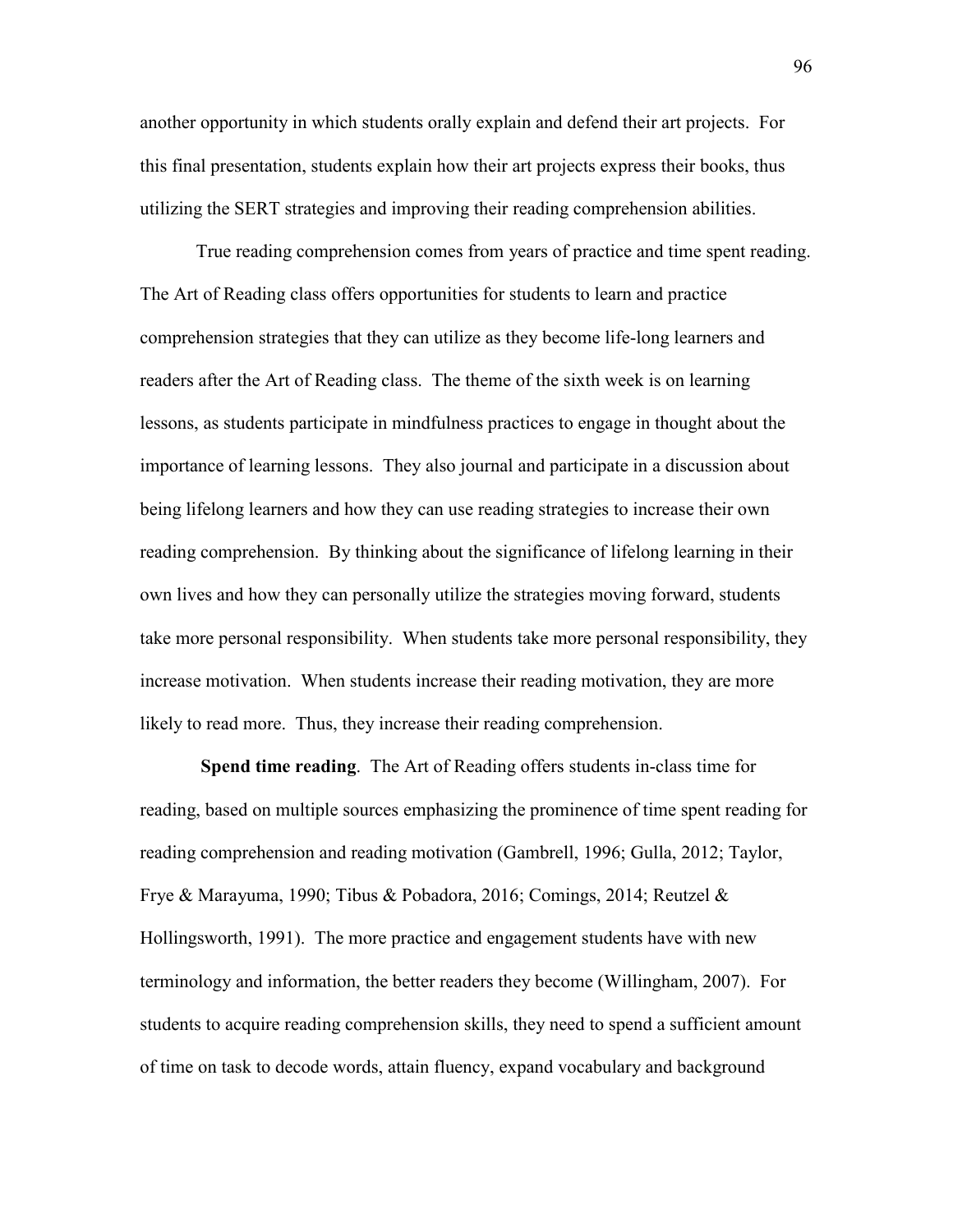knowledge, and finally build comprehension skills (Comings, 2014). Students independently read their book of choice for approximately 7 to 25 minutes each class.

When students are given the opportunity to spend time reading, they have sufficient time to fully invest themselves in their stories. Time spent reading in school positively relates to reading growth and achievement as well as reading motivation, which, in turn, increases reading comprehension (Taylor, Frye & Marayuma, 1990; Gambrell, 1996). Gulla (2012) stated that to improve reading abilities, teachers should simply encourage their students to practice reading and incrementally increase the amount they read. When students in the Art of Reading create goals, some may create a goal to read more. In order to achieve the goal, they may choose to incrementally increase the amount they read each day.

**Spend time reflecting**. Students who make use of reflection as part of the reading comprehension process outperform those who do not make use of reflection. Students who complete reflections read deeper, spend more time reading, and comprehend the texts better than those who do not reflect; therefore, the Art of Reading class provides time for students to reflect on their reading (Chang & Lin, 2014; Wirth & Aziz, 2010; Holdren, 2012). Reflections can be completed in various ways, such as through journals and through artwork.

After time spent reading, students are given 7-25 minutes each day to reflect. They reflect through both writing and the creation of artwork. Reflection is also an element in some of the reading comprehension strategies taught each week. When students complete a comprehension strategy after they read, they participate in reflection, as they connect their stories with background knowledge and personal experiences. At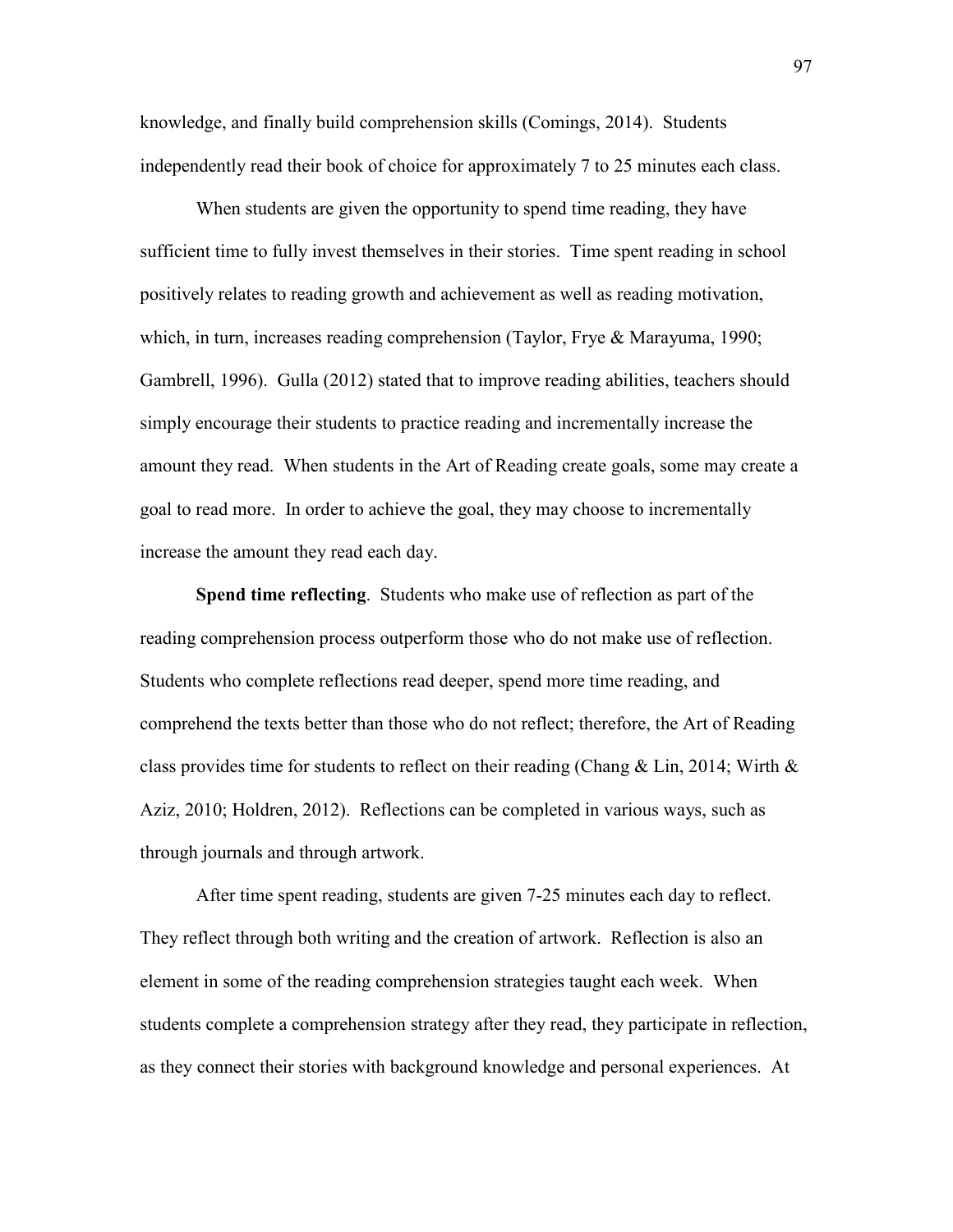the end of each class, students reflect through art. Each student creates images illustrating what was read each day. For the first four weeks, students are taught and practice reflecting through four different art forms: drawing, painting, printmaking, and pottery. After the four weeks, students are provided choice in what they will create for their final art projects. Some students may create children's picture book pages each day while others create graphic novel pages or pottery artwork. According to Holdren (2012), evidence from students who created art as a form of reflection demonstrated that higher-level thinking skills were employed, such as making metaphoric connections, manipulating detail, and problem solving. Through reflection, students can improve their reading comprehension skills.

This literature review with application emphasis sought to answer whether art teachers can develop their students' reading comprehension skills. I answered this research question by reviewing multiple sources of literature and discovered eight common strategies. Based on my findings, art teachers can improve reading comprehension if they integrate the eight strategies in their classroom. The strategies are: 1) promote self-efficacy, 2) set goals, 3) provide choice, 4) build relationships, 5) ease anxiety 6) teach reading comprehension strategies, 7) spend time reading, and 8) spend time reflecting. These strategies result in increased reading comprehension and thus a richer learning experience in all areas of the students' education.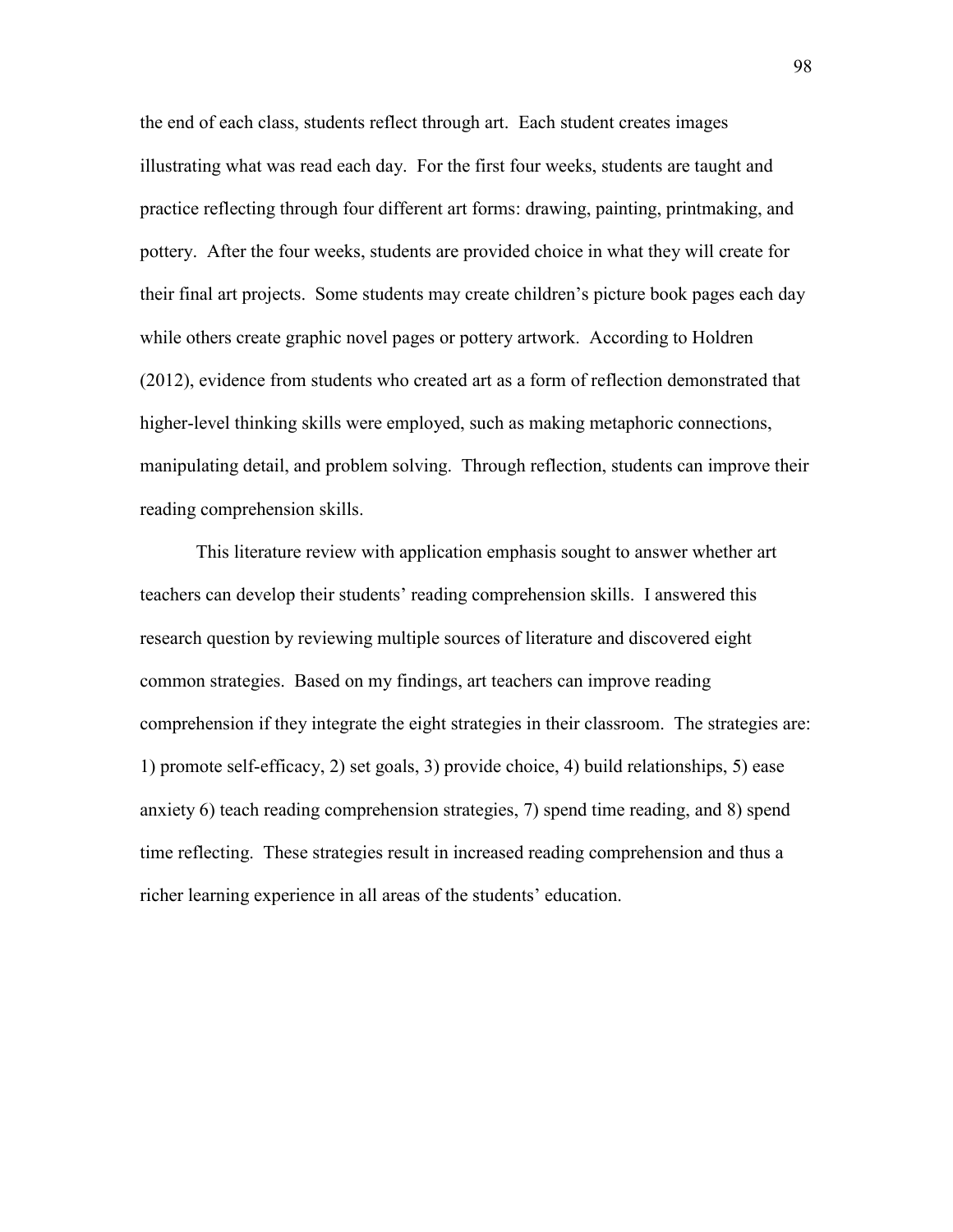#### References

- Anderson, L.W., & Krathwohl, D. R. (2001). *A taxonomy for learning, teaching, and assessing: A revision of Bloom's taxonomy of educational objectives.* New York, NY: Longman.
- Bandura, A. (1997). Self-efficacy. *Harvard Mental Health Letter*, *13*(9). Retrieved from http://link.galegroup.com.ezproxy.bethel.edu/apps/doc/A19454921/EAIM?u=clic \_bethel&sid=EAIM&xid=b1671376
- Burger, K., & Winner, E. (2000). Instruction in visual art: Can it help children learn to read? *Journal of Aesthetic Education, 34*, 277-293. doi:10.2307/3333645
- Bland, G. (2001). Out with the old, in with the (not so) new. (motivating high school students to read literature). *English Journal, 90*(3), 20. doi: 10.2307/821300
- Carroll, J., & Christenson, C. N. (1995). Teaching and learning about student goal setting in a fifth-grade classroom. *Language Arts, 72*(1), 42-49. Retrieved from http://www.jstor.org.ezproxy.bethel.edu/stable/41482160
- Chang, M., & Lin, M. (2014). The effect of reflective learning e-journals on reading comprehension and communication in language learning. *Computers & Education, 71*, 124. doi: https://doi.org/10.1016/j.compedu.2013.09.023
- Chen, D. D., & Pauwels, L. (2014). Perceived benefits of incorporating yoga into classroom teaching: Assessment of the effects of "Yoga Tools for Teachers." *Advances in Physical Education, 4*, 138‐148. doi:10.4236/ape.2014.43018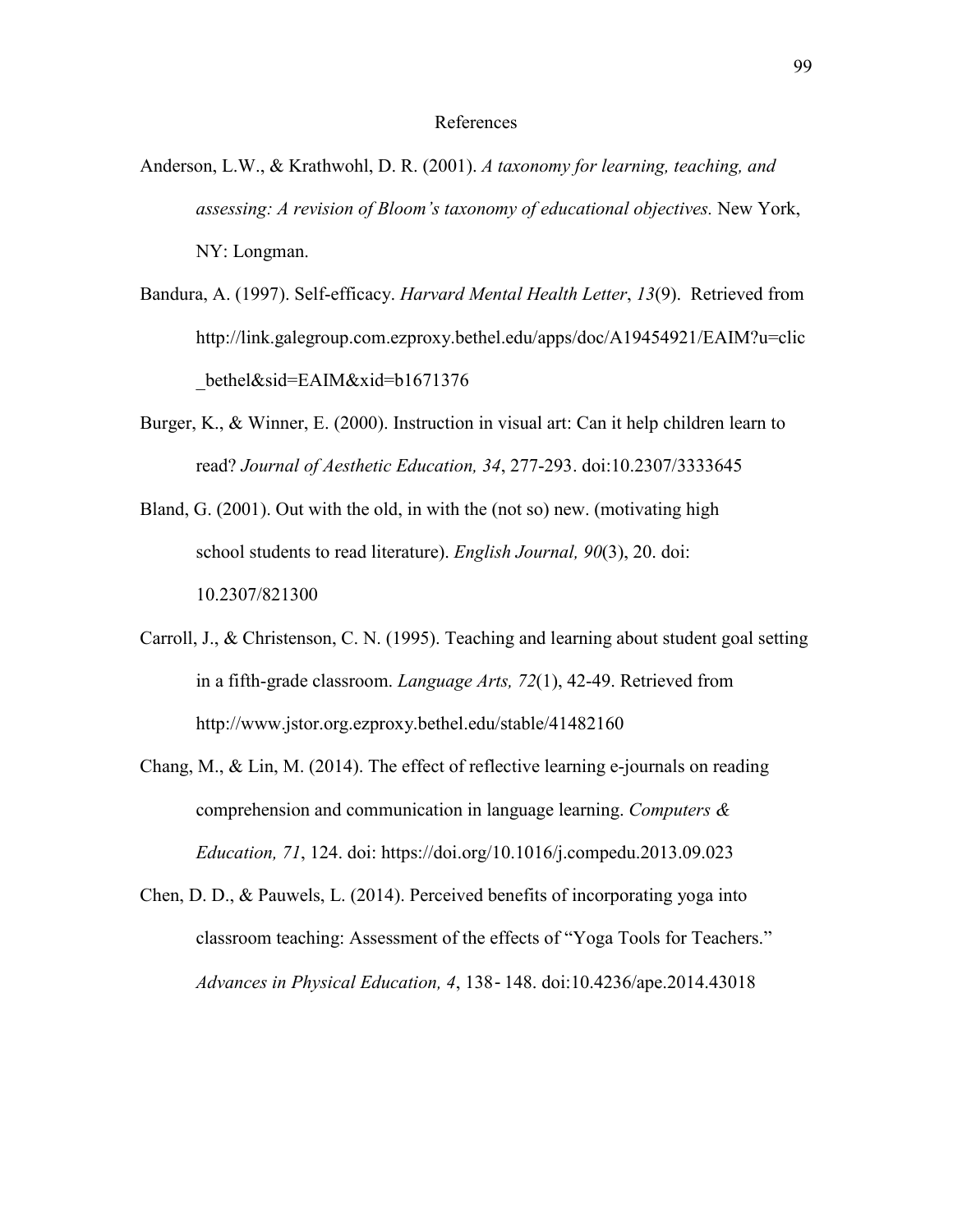Comings, J. P. (2015). An evidence-based model for early-grade reading programmes. *Prospects: Quarterly Review of Comparative Education, 45*(2), 167-180. Retrieved from<https://doi-org.ezproxy.bethel.edu/10.1007/s11125-014-9335-9>

Connors-Tadros, L. (2014). Definitions and approaches to measuring reading proficiency. *CEELO fastFACT.* 1-7. Retrieved from http://ceelo.org/wpcontent/uploads/2014/05/ceelo\_fast

fact reading proficiency.pdf

- Gambrell, L. (1996). Creating classroom cultures that foster reading motivation. *The Teacher, 50,* 4-25. Retrieved from: http://www.jstor.org/stable/20201703
- Gulla, A. (2012). Putting the "Shop" in reading workshop: Building reading stamina in a ninthgrade literacy class in a Bronx vocational high school. *The English Journal, 101*, 57‐62*.* Retrieved from http://www.jstor.org.ezproxy.bethel.edu/stable/ 23269530
- Guthrie, J. T., & Klauda, S. L. (2014). Effects of classroom practices on reading comprehension, engagement, and motivations for adolescents. *Reading Research Quarterly, 49*(4), 387-416. doi: 10.1002/rrq.77
- Hall, K., Hedrick, W., & Williams, L. (2014). Every day we're shufflin': Empowering students during in-school independent reading. *Childhood Education, 90*(2), 91- 98. doi: 10.1080/00094056.2014.894789
- Holdren, T. S. (2012). Using art to assess reading comprehension and critical thinking in adolescents. *Journal of Adolescent & Adult Literacy, 55*(8), 692-703. Retrieved from: https://doi.org/10.1002/JAAL.00084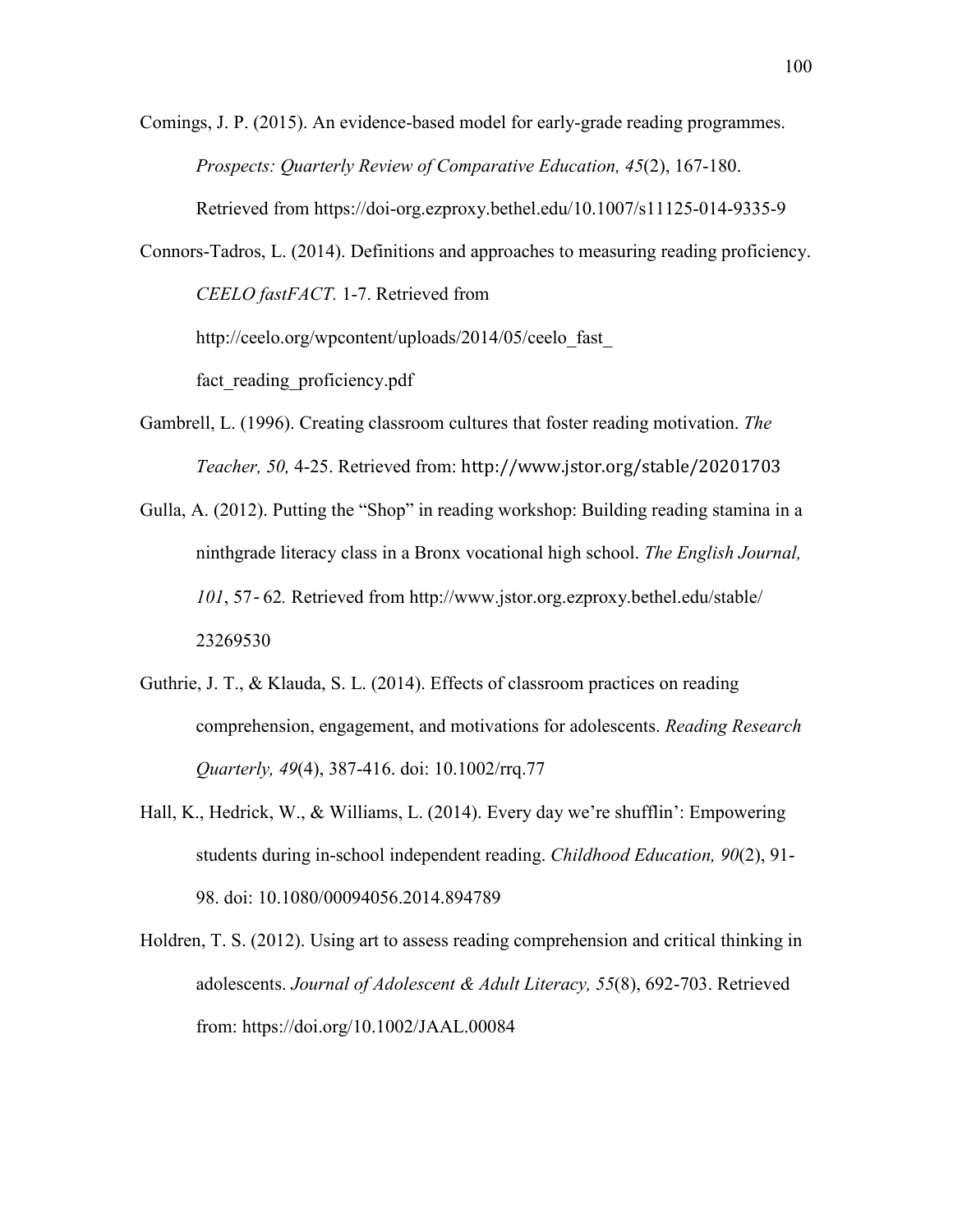Jalongo, M. R., & Hirsh, R. A. (2010). Understanding reading anxiety: New insights from neuroscience. *Early Childhood Education Journal, 37*, 431-435. doi:10.1007/s10643-010-0381-5

- Kiuru, N., Aunola, K., Lerkkanen, M., Pakarinen, E., Poskiparta, E., Ahonen, T., & Nurmi, J. (2015). Positive teacher and peer relations combine to predict primary school students' academic skill development. *Developmental Psychology, 51*(4), 434-446. doi: 10.1037/a0038911
- Klatt, M. (2009). Integrating yoga, meditation, and occupational therapy for inner-city children. *Explore: The Journal of Science and Healing, 5*, 152-153. doi:10.1016/ j.explore.2009.03.026
- Klatt, M., Harpster, K., Browne, E., White, S., & Case-Smith, J. (2013). Feasibility and preliminary outcomes for Move-Into-Learning: An arts-based mindfulness classroom intervention. *The Journal of Positive Psychology, 8*, 1-9. doi:10.1080/ 17439760.2013.779011
- Maia, S., & Jozefowiez, J. (2015). Classical conditioning. In E. S. Neukrug, *Sage reference publication: The Sage encyclopedia of theory in counseling and psychotherapy*. SAGE. Retrieved from http://ezproxy.bethel.edu/login?url =https://search.credoreference.com/content/entry/sagetheory/classical\_conditionin g/0?institutionId=712
- McNamara, D. (2009). The importance of teaching reading strategies. *Perspectives on Language and Literacy, 35*(2), 34-38,40. Retrieved from https://search-proquestcom.ezproxy.bethel.edu/docview/200158536?accountid=8593&rfr\_id=info%3Ax ri%2Fsid%3Aprimo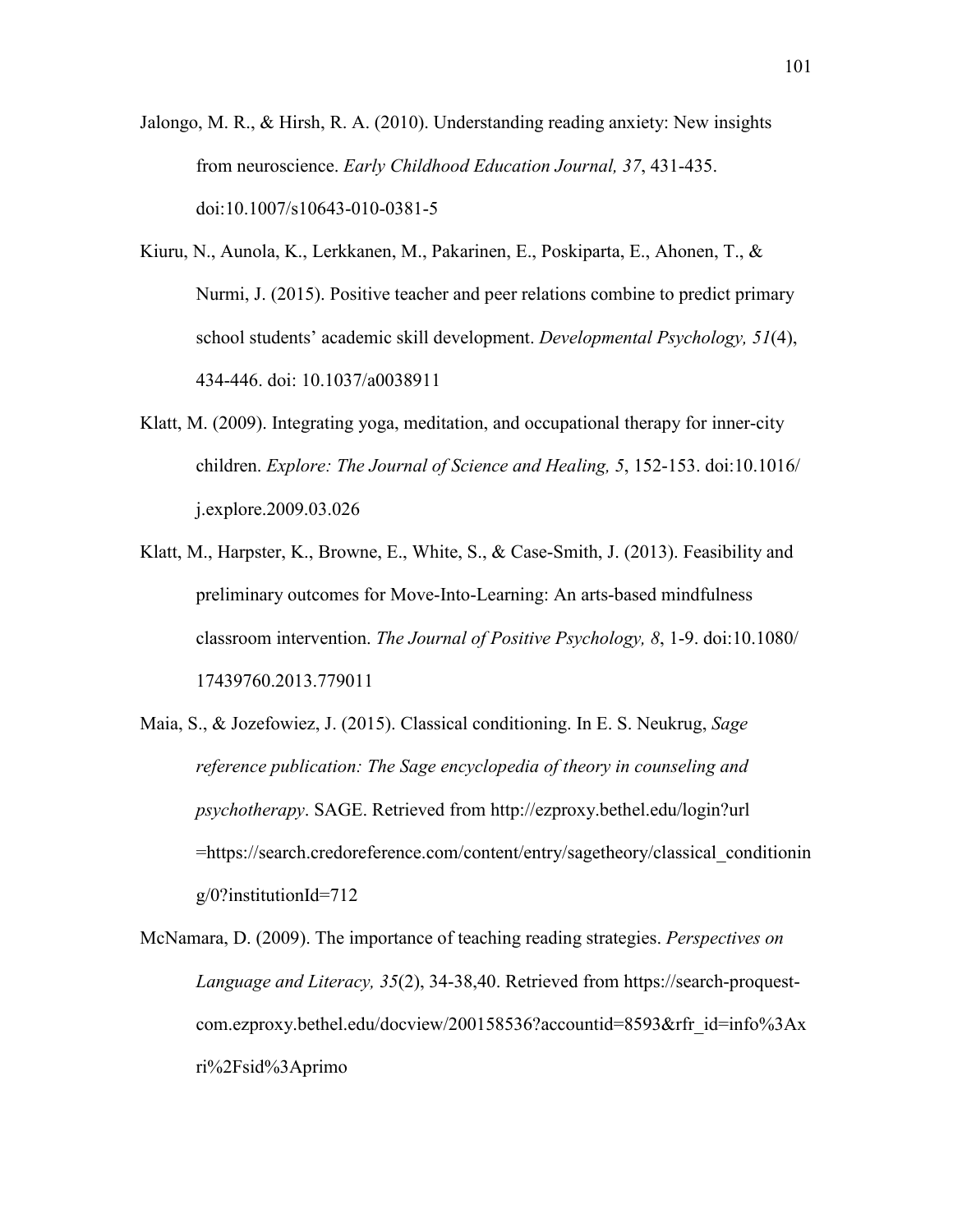- Mindfulness. (n.d.). In *Cambridge online dictionary.* Retrieved from https://dictionary. cambridge.org/us/dictionary/english/mindfulness
- Morgan, D., & Wagner, C. (2013). "What's the catch?" Providing reading choice in a high school classroom. *Journal of Adolescent & Adult Literacy, 56*(8), 659-667. Retrieved from http://www.jstor.org.ezp3.lib.umn.edu/stable/41827920

Morgan, L. (2011). Harmonious learning: Yoga in the English language classroom. *English Teaching Forum, 49*, 2-13. Retrieved from https://eric.ed.gov/?id= EJ962388

- Newberry, M. (2010). Identified phases in the building and maintaining of positive teacher-student relationships. *Teaching and Teacher Education: An International Journal of Research and Studies, 26*(8), 1695-1703. doi: 10.1016/ j.tate.2010.06.022
- Piaget, J. (1952). *The origins of intelligence in children.* New York, MY: International University Press.
- Piccolo, L. R., Giacomoni, C. F, Julio-Costa, A., Oliveira, S., Zbornik, J., Haase, V. G., & Salles, J. F. (2017). Reading anxiety in L1: Reviewing the concept. *Early Childhood Education Journal, 45*, 537-543. doi: https://doi org.ezproxy. bethel.edu/10.1007/s10643-016-0822-x

Reardon, S. F., Valentino, R. A., & Shores, K. A. (2012). Patterns of literacy among U.S. students. *Future of Children, 22*(2), 17-37. Retrieved from http://go.galegroup. com.ezproxy.bethel.edu/ps/retrieve.do?tabID=T002&resultListType=RESULT\_L IST&searchResultsType=SingleTab&searchType=AdvancedSearchForm&curren tPosition=1&docId=GALE%7CA306859390&docType=Article&sort=RELEVA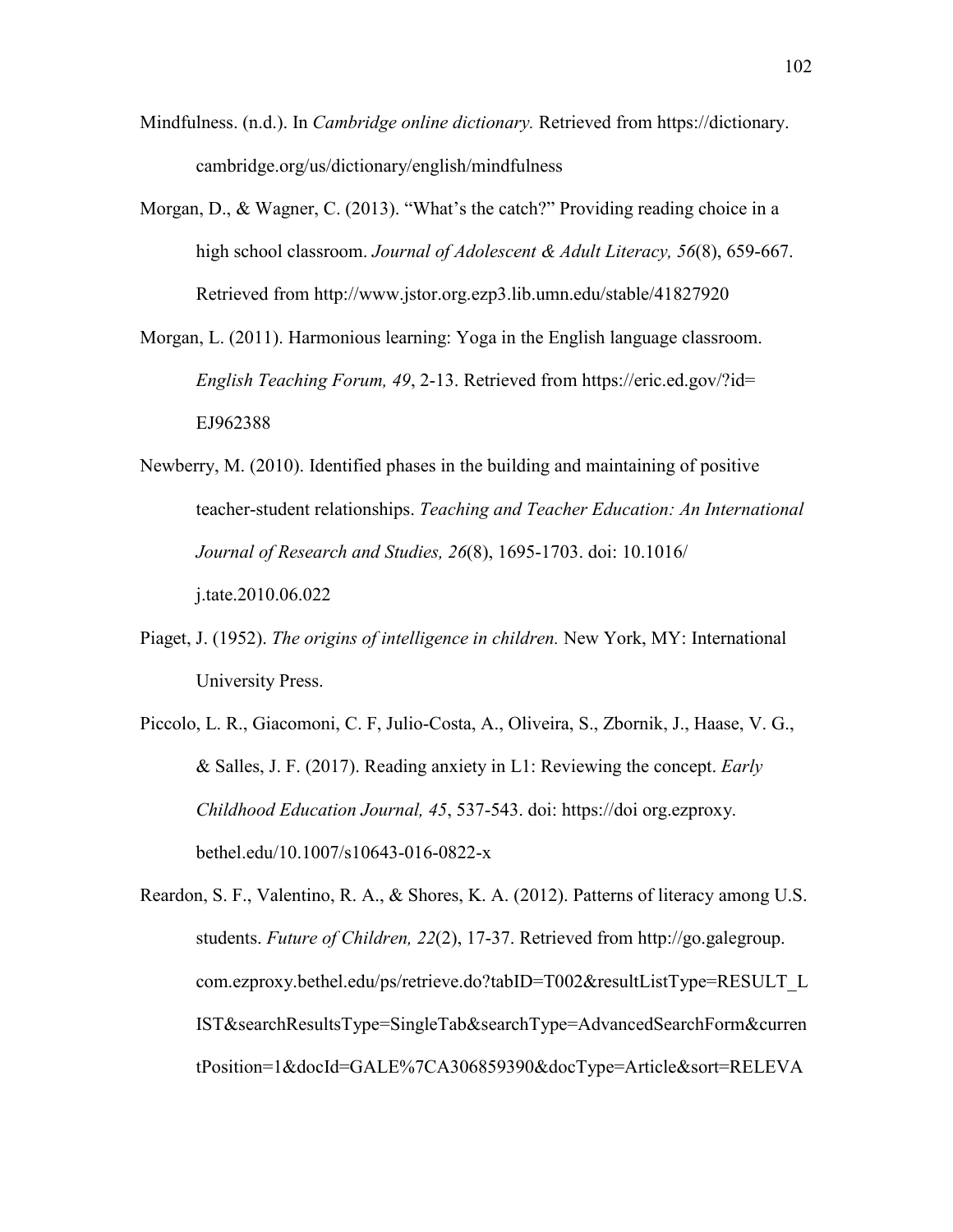NCE&contentSegment=&prodId=PROF&contentSet=GALE%7CA306859390&s earchId=R3&userGroupName=clic\_bethel&inPS=true

- Reutzel, R. D., & Hollingsworth, P. (1991). Reading time in school: Effect on fourth graders' performance on a criterion-referenced comprehension test. *The Journal of Educational Research, 84*(3), 170-176. Retrieved from [https://web-b](https://web-b-/)ebscohost-com.ezproxy.bethel.edu/ehost/pdfviewer/pdfviewer?vid=1&sid= ebb20de2-11ff-4819-bf44-7fa8e63588cc%40sessionmgr120
- Schunk, D. H., & Rice, J. M. (1989). Learning goals and children's reading comprehension. *Journal of Reading Behavior*, 21, 279-293. Retrieved from https://libres.uncg.edu/ir/uncg/f/D\_Schunk\_Learning\_1989.pdf
- Schunk, D. (2003). Self-efficacy for reading and writing: influence of modeling, goal setting, and self-evaluation. *Reading & Writing Quarterly, 19*(2), 159-172. doi: 10.1080/10573560308219
- Shepherd, C., & Mullane, A. M. (2010). Managing multimedia mania: Taming the technology beast. *Journal of College Teaching & Learning, 7*(1), 59-70. Retrieved from https://search-proquest-com.ezproxy.bethel.edu/docview/ 218884240?accountid=8593&rfr\_id=info%3Axri%2Fsid%3Aprimo
- Snow, C.E., & Juel, C. (in press). Teaching children to read: What do we know about how to do it? In M. J. Snowling & C. Hulme (Eds.) *The Science of Reading: A Handbook*. London: Blackwell. doi: 10.1002/9780470757642.ch26
- Stone, N. (1984). Accentuate the positive: Motivation and reading for secondary students. *Journal of Reading, 27*(8), 684-690. Retrieved from http://www.jstor.org.ezproxy. bethel.edu/stable/40032621